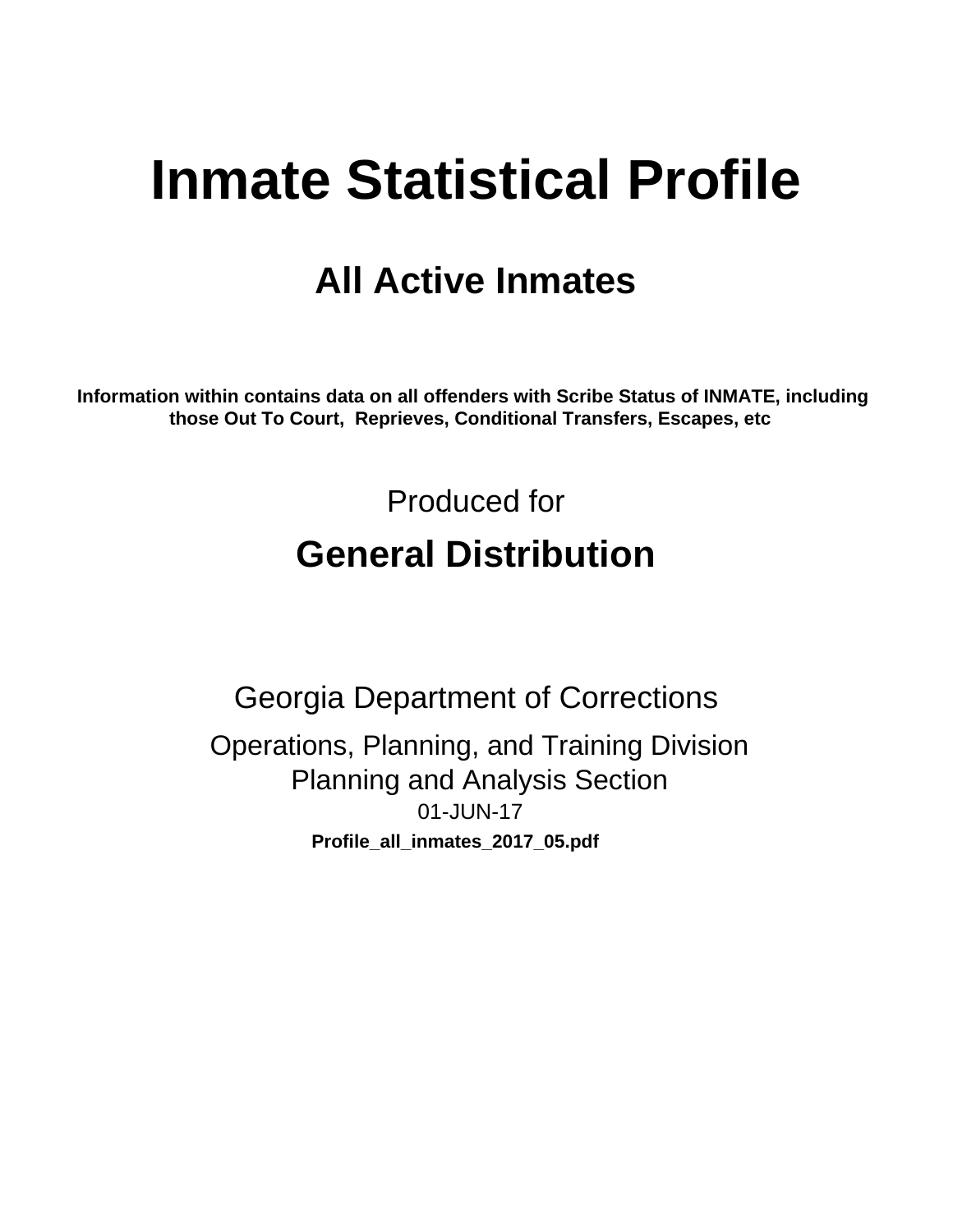## Inmate Statistical Profile 01-JUN-17

Contents

**All Active Inmates** 

Produced for General Distribution

## **Table of Contents**

| <b>Demographic information</b>                                        |
|-----------------------------------------------------------------------|
| 4 Current age, broken out in ten year age groups                      |
| 5 Race group                                                          |
| 6 Marital status, self-reported at entry to prison                    |
| 7 Number of Inmates with Dependents, self-reported at entry to prison |
| 8 Religious affiliation, self-reported at entry to prison             |
| 9 Home county - self-reported at entry to prison                      |
| 14 Employment status before prison, self-reported at entry to prison  |
| 15 Age at admission                                                   |
| 17 Age at admission                                                   |
| 20 Height, measured at entry to prison                                |
| 21 Height, measured at entry to prison                                |
| 23 Weight, measured at entry to prison                                |
| 24 Military service                                                   |
| <b>Correctional information</b>                                       |
| 25 Type of admission to prison                                        |
| 26 Current / last supervision level                                   |
| 27 Current / last institution type                                    |
| 28 Institution type - transitional centers                            |
| 29 Institution type - county prisons                                  |
| 31 Institution type - state prisons                                   |
| 33 Institution type - private prisons                                 |
| 34 Institution type - inmate boot camp                                |
| 35 Number of disciplinary reports                                     |
| 36 Number of transfers                                                |
| 37 Number of escapes                                                  |
| 38 Split sentence - Probation to follow                               |
| 39 Probable future release type of still active inmates               |
| 40 Time served in current (or last) institution                       |
| Educational, psychological and physical information                   |
| 41 Highest grade level attained                                       |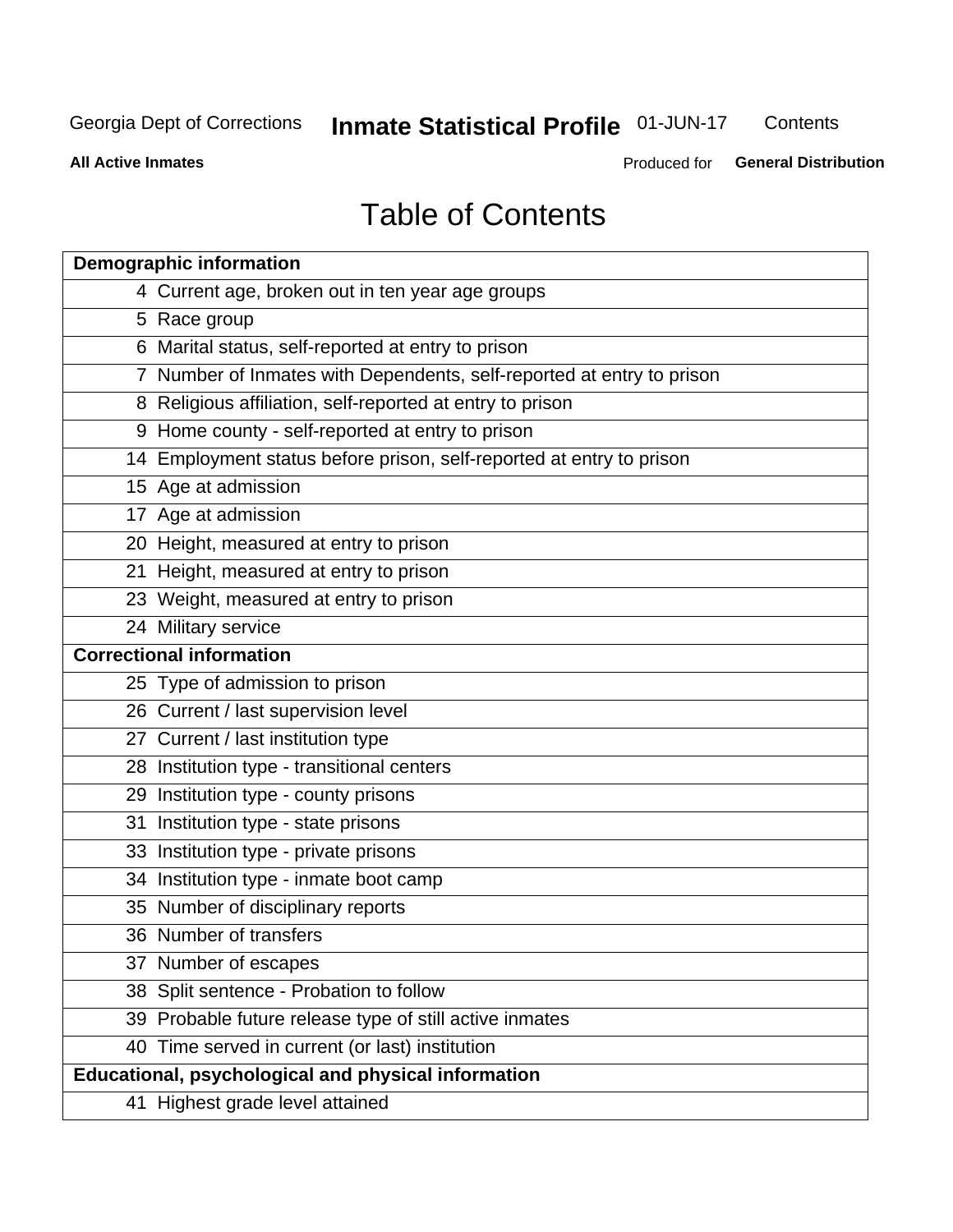## Inmate Statistical Profile 01-JUN-17

Contents

**All Active Inmates** 

Produced for General Distribution

## **Table of Contents**

| <b>Educational, psychological and physical information</b>       |
|------------------------------------------------------------------|
| 42 Culture fair IQ scores                                        |
| 43 Wide Range Achievement Test (WRAT) reading score              |
| 44 Wide Range Achievement Test (WRAT) math score                 |
| 45 Wide Range Achievement Test (WRAT) spelling score             |
| 46 Current / last mental health treatment level                  |
| 47 PULHESDWIT medical scale - 'P' overall condition ('P'hysical) |
| 48 PULHESDWIT medical scale - 'U' upper body                     |
| 49 PULHESDWIT medical scale - 'L' lower body                     |
| 50 PULHESDWIT medical scale - 'H' hearing                        |
| 51 PULHESDWIT medical scale - 'E' vision                         |
| 52 PULHESDWIT medical scale -'S' psychiatric                     |
| 53 PULHESDWIT medical scale - 'D' dental                         |
| 54 PULHESDWIT medical scale - 'W' work ability                   |
| 55 PULHESDWIT medical scale - 'I' impairment                     |
| 56 PULHESDWIT medical scale - 'T' transportability               |
| <b>Crimes and criminal history information</b>                   |
| 57 Number of prior Georgia incarcerations                        |
| 58 Prison sentence in years                                      |
| 59 Primary offense, broken out into felonies vs misdemeanors     |
| 60 Primary offense, broken out into six broad crime categories   |
| 61 Primary offense, detailed offense code                        |
| 69 County of conviction of primary offense                       |
| 74 Circuit of conviction of primary offense                      |
| 76 Years served (jail + prison) in this incarceration            |
| <b>Medical information</b>                                       |
| 77 Results of most recent HIV test                               |
| 78 Results of most recent tuberculosis test                      |
| 79 Results of most recent syphilis test                          |
| 80 Results of most recent Hepatitis-C test                       |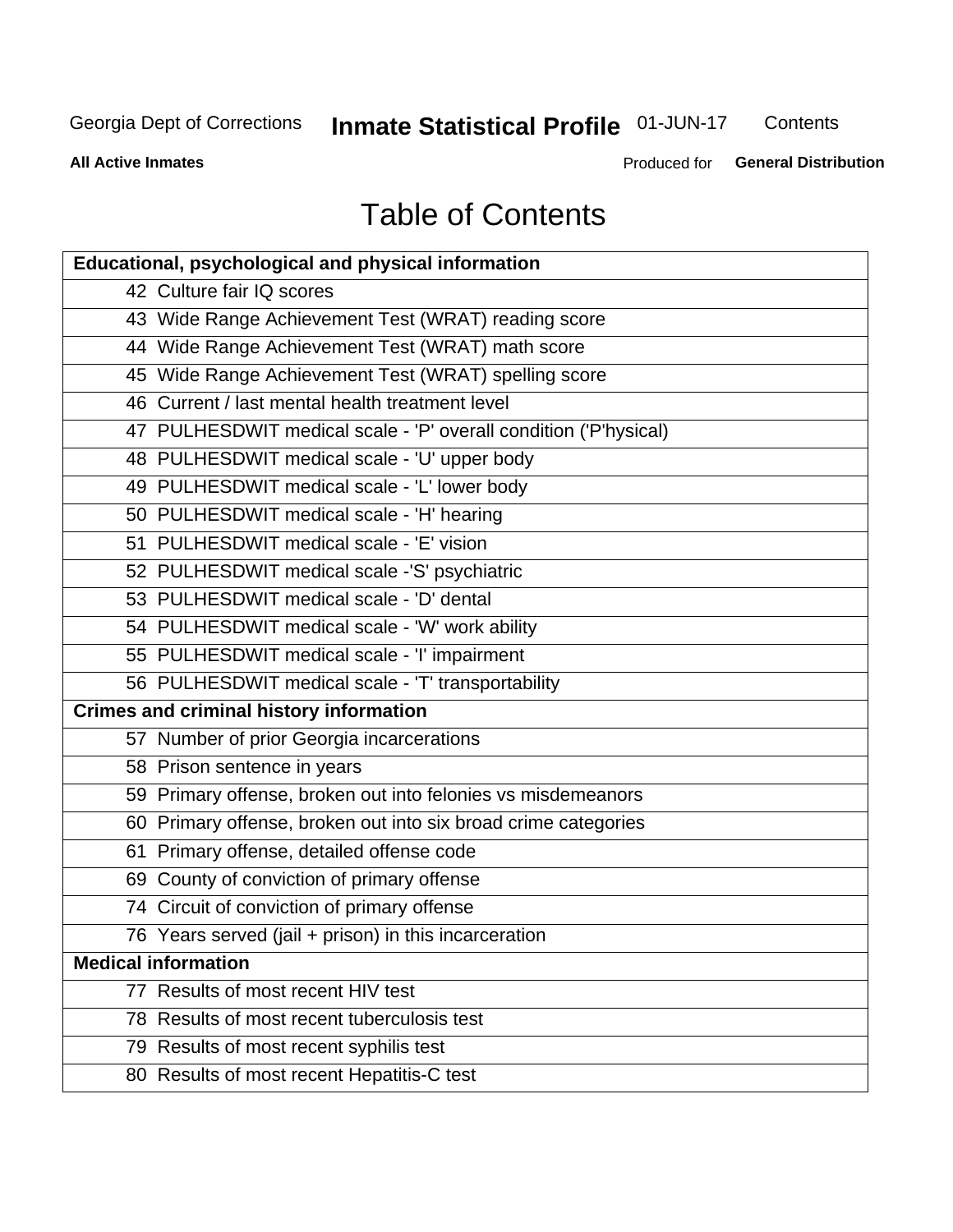#### **All Active Inmates**

#### Produced for General Distribution

## Current age, broken out in ten-year age groups

COL % - percent each COUNT is of its particular column

|                          | <b>Male</b>  |        |        | <b>Female</b>   |        |          | <b>Total</b> |        |
|--------------------------|--------------|--------|--------|-----------------|--------|----------|--------------|--------|
| <b>Current Age</b>       | <b>Count</b> | Col %  | Row %  | <b>Count</b>    | Col %  | Row %    | <b>Total</b> | Col %  |
| <b>Teens (1-19)</b>      | 773          | 1.53%  | 96.87% | 25              | 0.65%  | 3.13%    | 798          | 1.47%  |
| <b>Twenties (20-29)</b>  | 14,468       | 28.61% | 93.49% | 1,008           | 26.24% | 6.51%    | 15,476       | 28.45% |
| Thirties (30-39)         | 15,293       | 30.25% | 91.94% | 1,340           | 34.89% | 8.06%    | 16,633       | 30.57% |
| <b>Forties (40-49)</b>   | 10,302       | 20.37% | 92.06% | 888             | 23.12% | 7.94%    | 11,190       | 20.57% |
| <b>Fifties (50-59)</b>   | 6,817        | 13.48% | 93.69% | 459             | 11.95% | 6.31%    | 7,276        | 13.37% |
| <b>Sixties (60-69)</b>   | 2,308        | 4.56%  | 95.77% | 102             | 2.66%  | 4.23%    | 2,410        | 4.43%  |
| Seventy + (70 and above) | 601          | 1.19%  | 96.94% | 19 <sup>1</sup> | 0.49%  | $3.06\%$ | 620          | 1.14%  |
| <b>Total Reported</b>    | 50,562       | 100%   | 92.94% | 3,841           | 100%   | 7.06%    | 54,403       | 100%   |

| <b>Not Repo</b><br><b>Enorted</b> | 407<br>107 |       | 187    |
|-----------------------------------|------------|-------|--------|
| Total                             | 50 740     | 3 ጸ41 | 54,590 |

| Mean<br>(average)    | 37.98 | 37.44 | 37.94     |
|----------------------|-------|-------|-----------|
| Median (middle)      | 36    |       | 36        |
| Mode (most frequent) | ິ     |       | ^¬<br>. . |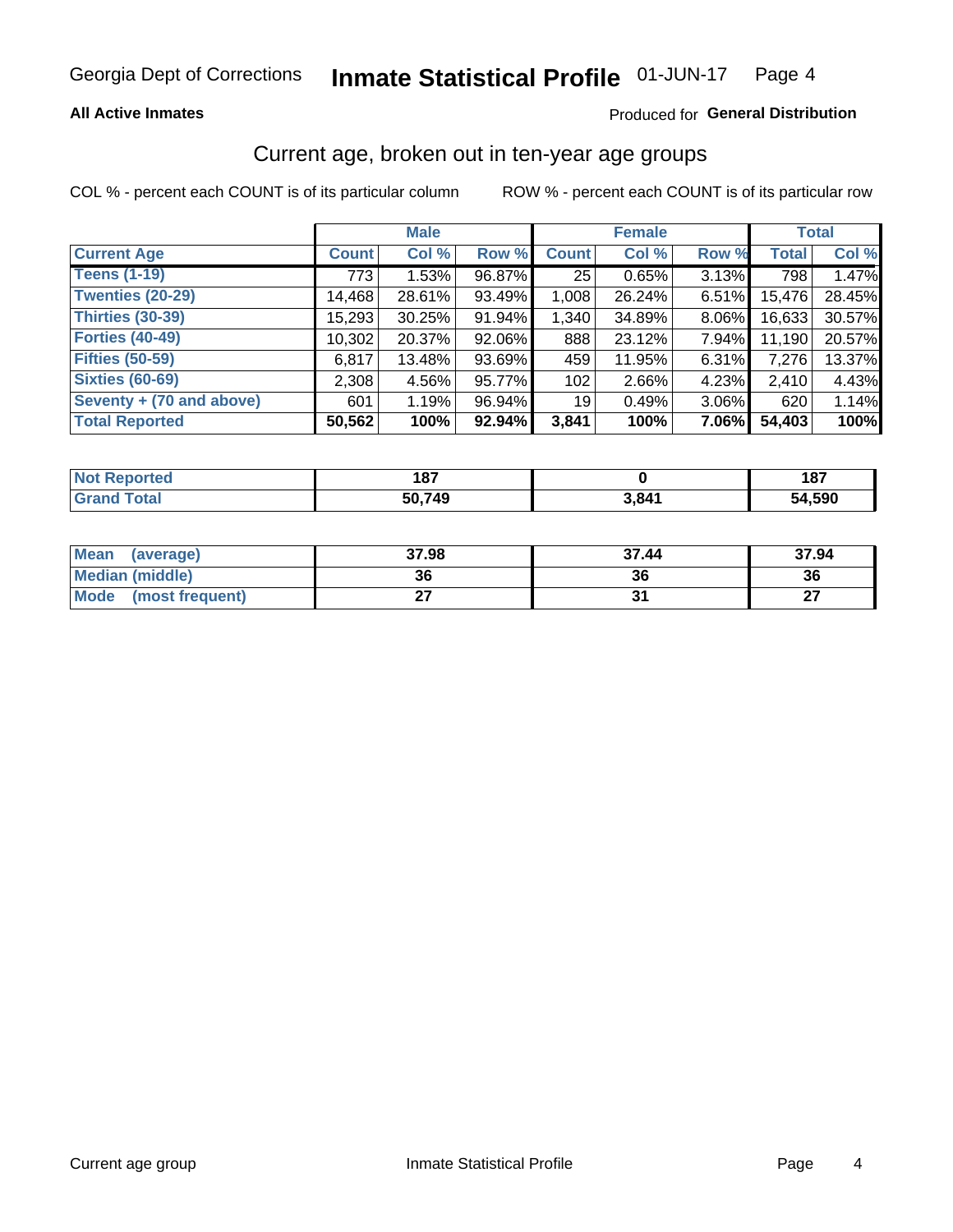#### Inmate Statistical Profile 01-JUN-17 Page 5

#### **All Active Inmates**

#### **Produced for General Distribution**

### Race group

COL % - percent each COUNT is of its particular column

|                   |                        |              | <b>Male</b> |         |             | <b>Female</b> |           |              | <b>Total</b> |  |
|-------------------|------------------------|--------------|-------------|---------|-------------|---------------|-----------|--------------|--------------|--|
|                   | <b>Race Group</b>      | <b>Count</b> | Col %       |         | Row % Count | Col %         | Row %     | <b>Total</b> | Col %        |  |
|                   | <b>White</b>           | 17,118       | 33.73%      | 88.52%  | 2,221       | 57.82%        | 11.48%    | 19,339       | 35.43%       |  |
| $\mathbf{2}$      | <b>Black</b>           | 31,389       | 61.85%      | 95.31%  | 1,546       | 40.25%        | 4.69%     | 32,935       | 60.33%       |  |
| 5.                | <b>Other</b>           | 59           | .12%        | 89.39%  |             | .18%          | $10.61\%$ | 66           | .12%         |  |
| 6                 | <b>Asian</b>           | 183          | $.36\%$     | 94.82%  | 10          | .26%          | 5.18%     | 193          | .35%         |  |
| 9                 | <b>Unknown</b>         | 9            | $.02\%$     | 90.00%  |             | .03%          | 10.00%    | 10           | .02%         |  |
| 10                | <b>Hispanic</b>        | 1,965        | 3.87%       | 97.28%  | 55          | 1.43%         | 2.72%     | 2,020        | 3.70%        |  |
| $12 \overline{ }$ | <b>Native American</b> | 24           | $.05\%$     | 96.00%  |             | .03%          | 4.00%     | 25           | .05%         |  |
| 13                | <b>Native Hawaiian</b> | 2            | .01%        | 100.00% |             |               |           | 2            | .01%         |  |
|                   | <b>Total Reported</b>  | 50,749       | 100%        | 92.96%  | 3,841       | 100%          | 7.04%     | 54,590       | 100%         |  |

| <b>Not Reported</b> |        |       |        |
|---------------------|--------|-------|--------|
| <b>Grand Total</b>  | 50,749 | 3,841 | 54,590 |

| <b>Mode</b><br>---<br>most frequent) | Black | White | <b>Black</b> |
|--------------------------------------|-------|-------|--------------|
|                                      |       |       |              |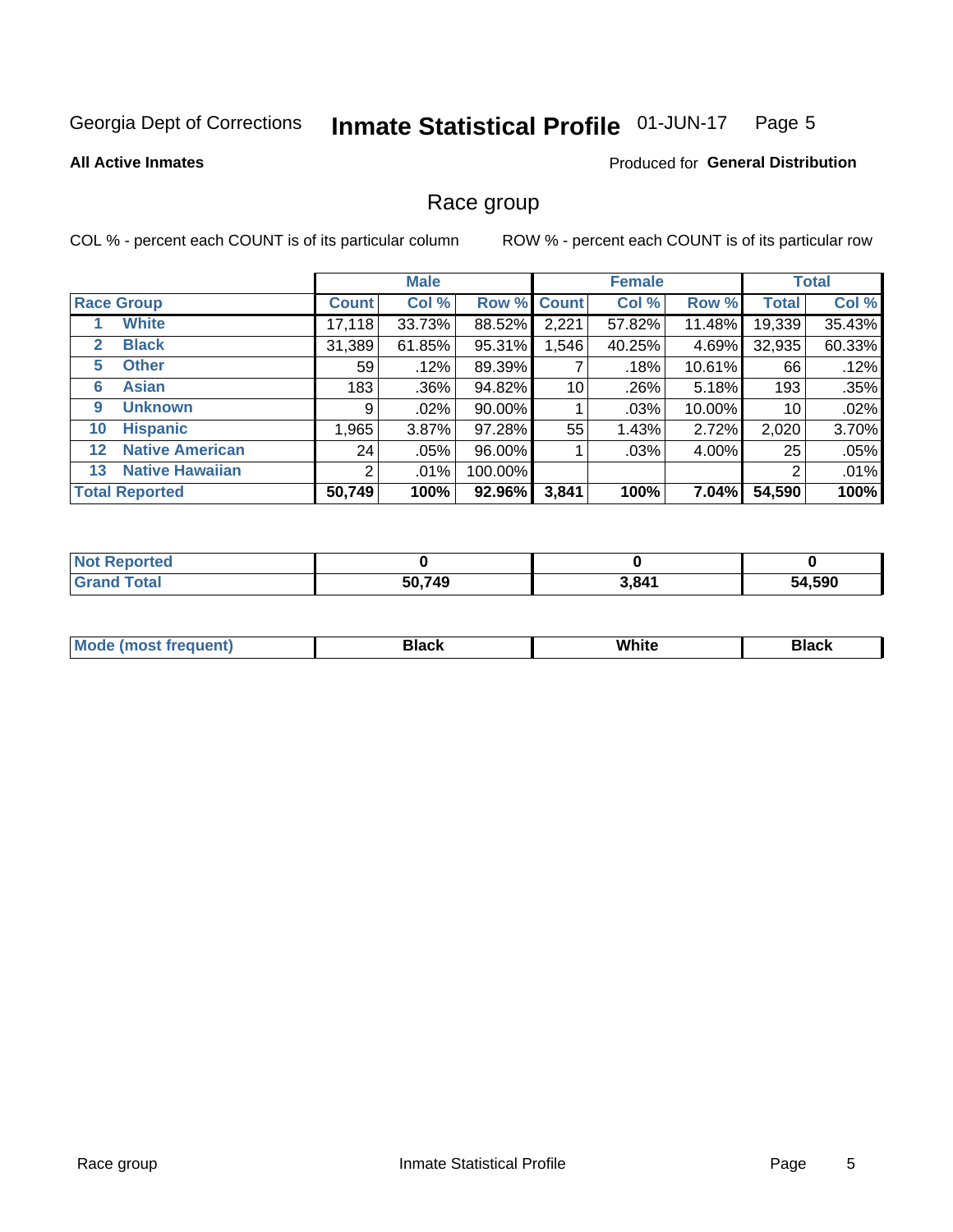#### **Inmate Statistical Profile 01-JUN-17** Page 6

**All Active Inmates** 

#### Produced for General Distribution

## Marital status, self-reported at entry to prison

COL % - percent each COUNT is of its particular column

|                            | <b>Male</b>  |        |        |              | <b>Female</b> | <b>Total</b> |              |        |
|----------------------------|--------------|--------|--------|--------------|---------------|--------------|--------------|--------|
| <b>Marital Status</b>      | <b>Count</b> | Col %  | Row %  | <b>Count</b> | Col %         | Row %        | <b>Total</b> | Col %  |
| <b>Unknown</b><br>$\bf{0}$ | 907          | 1.79%  | 88.14% | 122          | 3.18%         | 11.86%       | 1,029        | 1.88%  |
| <b>Divorced</b><br>D       | 4,850        | 9.56%  | 89.20% | 587          | 15.28%        | 10.80%       | 5,437        | 9.96%  |
| <b>Married</b><br>М        | 6,634        | 13.07% | 90.99% | 657          | 17.10%        | 9.01%        | 7,291        | 13.36% |
| <b>Separated</b><br>S.     | 1,869        | 3.68%  | 85.62% | 314          | 8.17%         | 14.38%       | 2,183        | 4.00%  |
| <b>Unmarried</b><br>U      | 35,945       | 70.83% | 94.69% | 2,017        | 52.51%        | 5.31%        | 37,962       | 69.54% |
| <b>Widow</b><br>W          | 544          | 1.07%  | 79.07% | 144          | 3.75%         | 20.93%       | 688          | 1.26%  |
| <b>Total Reported</b>      | 50,749       | 100%   | 92.96% | 3,841        | 100%          | 7.04%        | 54,590       | 100%   |

| <b>Not Reported</b> |     |                |        |
|---------------------|-----|----------------|--------|
| Total               | 749 | $3.84^{\circ}$ | 54,590 |

|--|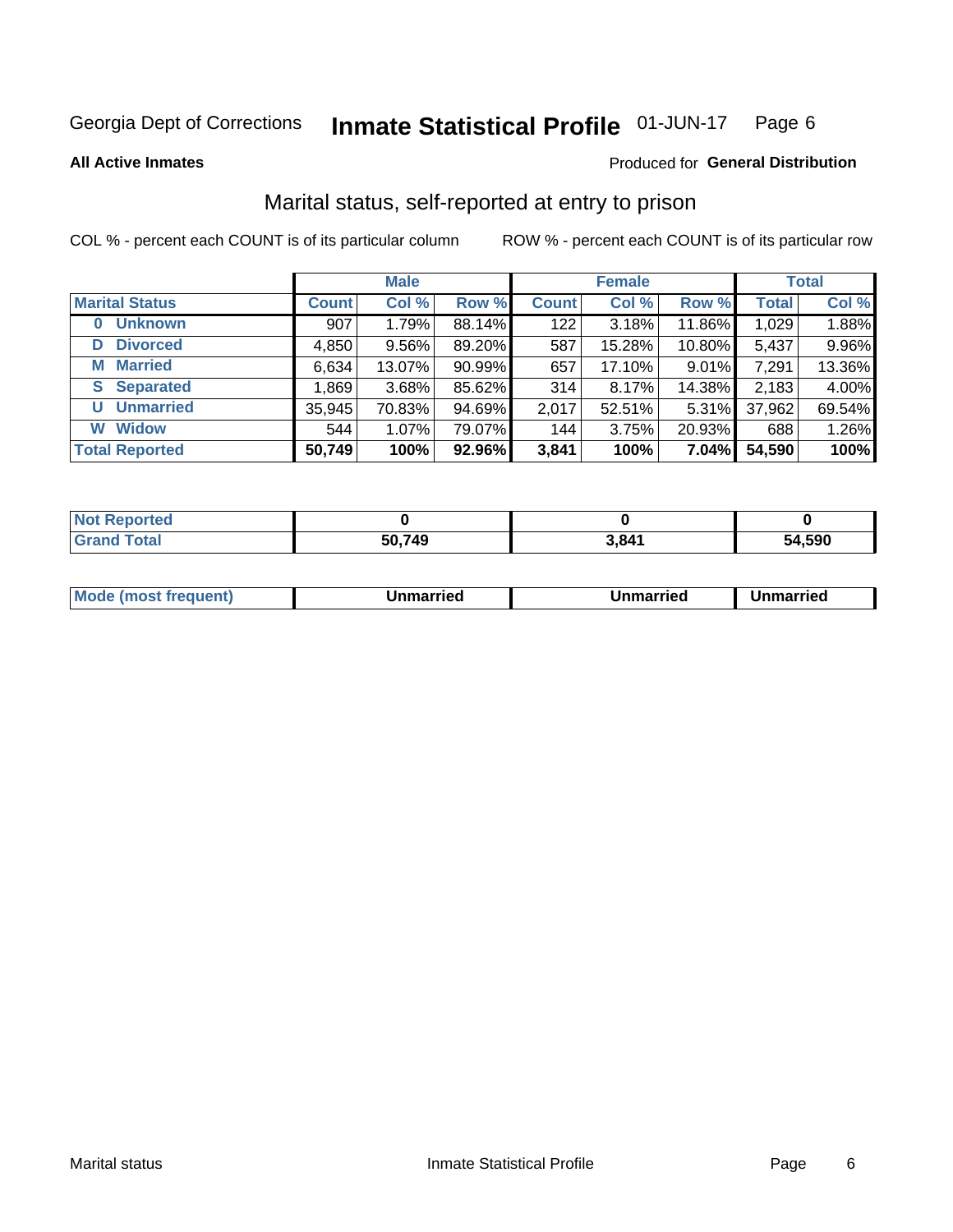#### Inmate Statistical Profile 01-JUN-17 Page 7

#### **All Active Inmates**

#### Produced for General Distribution

## Number of Inmates with Dependents, Self-Reported at Entry to Prison

COL % - percent each COUNT is of its particular column

|                             |              | <b>Male</b> |         |              | <b>Female</b> | <b>Total</b> |              |        |
|-----------------------------|--------------|-------------|---------|--------------|---------------|--------------|--------------|--------|
| <b>Number of dependents</b> | <b>Count</b> | Col %       | Row %   | <b>Count</b> | Col %         | Row %        | <b>Total</b> | Col %  |
| l 0                         | 15,644       | 37.78%      | 93.62%  | 1,066        | 32.84%        | 6.38%        | 16,710       | 37.42% |
|                             | 9,684        | 23.39%      | 93.86%  | 634          | 19.53%        | 6.14%        | 10,318       | 23.11% |
| $\overline{2}$              | 7,175        | 17.33%      | 91.19%  | 693          | 21.35%        | 8.81%        | 7,868        | 17.62% |
| $\overline{\mathbf{3}}$     | 4,313        | 10.42%      | 89.89%  | 485          | 14.94%        | 10.11%       | 4,798        | 10.74% |
| 4                           | 2,210        | 5.34%       | 91.32%  | 210          | 6.47%         | 8.68%        | 2,420        | 5.42%  |
| 5                           | 1,100        | 2.66%       | 92.83%  | 85           | 2.62%         | 7.17%        | 1,185        | 2.65%  |
| 6                           | 574          | 1.39%       | 93.79%  | 38           | 1.17%         | 6.21%        | 612          | 1.37%  |
| 7                           | 305          | 0.74%       | 94.72%  | 17           | 0.52%         | 5.28%        | 322          | 0.72%  |
| 8                           | 143          | 0.35%       | 95.33%  |              | 0.22%         | 4.67%        | 150          | 0.34%  |
| 9                           | 87           | 0.21%       | 94.57%  | 5            | 0.15%         | 5.43%        | 92           | 0.21%  |
| 10                          | 83           | 0.20%       | 93.26%  | 6            | 0.18%         | 6.74%        | 89           | 0.20%  |
| Over 10                     | 92           | 0.22%       | 100.00% |              |               |              | 92           | 0.21%  |
| <b>Total Reported</b>       | 41,410       | 100%        | 92.73%  | 3,246        | 100%          | 7.27%        | 44,656       | 100.0% |

| m. | 9,339  | 595   | 934.ر  |
|----|--------|-------|--------|
|    | 50,749 | 3 841 | 54,590 |

| Mean (average)         | 1.62 | 1.48 |
|------------------------|------|------|
| <b>Median (middle)</b> |      |      |
| Mode (most frequent)   |      |      |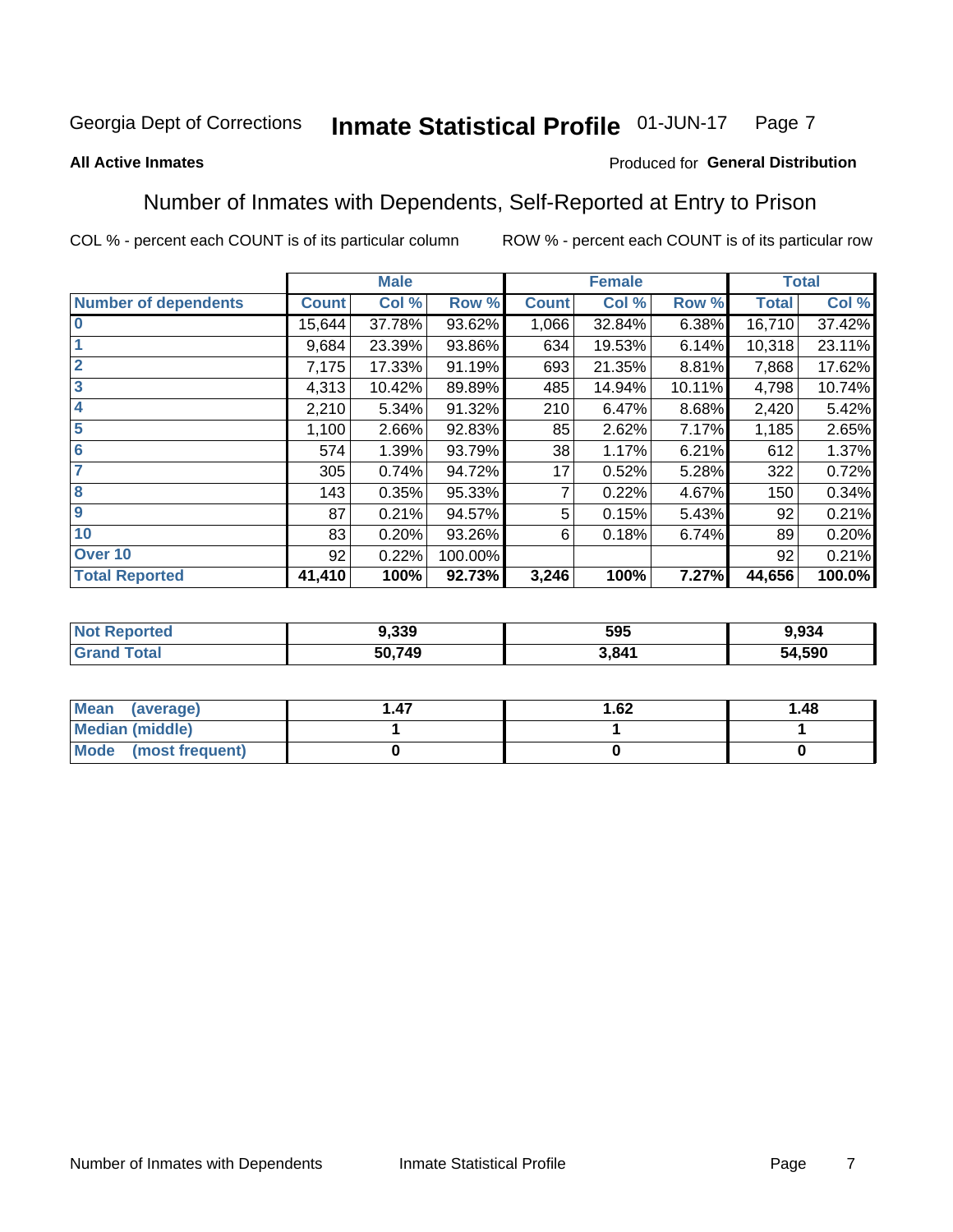#### Inmate Statistical Profile 01-JUN-17 Page 8

#### **All Active Inmates**

#### Produced for General Distribution

## Religious affiliation, self-reported at entry to prison

COL % - percent each COUNT is of its particular column

|                |                              |                | <b>Male</b> |         |                 | <b>Female</b>             |        |                | <b>Total</b> |
|----------------|------------------------------|----------------|-------------|---------|-----------------|---------------------------|--------|----------------|--------------|
|                | <b>Religious Affiliation</b> | <b>Count</b>   | Col %       | Row %   | <b>Count</b>    | $\overline{\text{Col}}$ % | Row %  | <b>Total</b>   | Col %        |
| 1              | <b>Islam</b>                 | 1,269          | 5.64%       | 97.17%  | $\overline{37}$ | 1.42%                     | 2.83%  | 1,306          | 5.21%        |
| $\overline{2}$ | <b>Catholic</b>              | 1,150          | 5.11%       | 88.26%  | 153             | 5.89%                     | 11.74% | 1,303          | 5.19%        |
| 3              | <b>Baptist</b>               | 13,909         | 61.86%      | 87.81%  | 1,931           | 74.30%                    | 12.19% | 15,840         | 63.15%       |
| 4              | <b>Methodist</b>             | 411            | 1.83%       | 87.82%  | 57              | 2.19%                     | 12.18% | 468            | 1.87%        |
| 5              | <b>EpiscopIn</b>             | 48             | .21%        | 88.89%  | 6               | .23%                      | 11.11% | 54             | .22%         |
| $6\phantom{a}$ | <b>Presbytrn</b>             | 75             | .33%        | 90.36%  | 8               | .31%                      | 9.64%  | 83             | .33%         |
| 7              | <b>Chc Of God</b>            | 402            | 1.79%       | 86.64%  | 62              | 2.39%                     | 13.36% | 464            | 1.85%        |
| 8              | <b>Holiness</b>              | 600            | 2.67%       | 82.53%  | 127             | 4.89%                     | 17.47% | 727            | 2.90%        |
| 9              | <b>Jewish</b>                | 59             | .26%        | 84.29%  | 11              | .42%                      | 15.71% | 70             | .28%         |
| 10             | <b>Anglican</b>              | 20             | .09%        | 86.96%  | 3               | .12%                      | 13.04% | 23             | .09%         |
| 11             | <b>Grk Orthdx</b>            | 5              | .02%        | 71.43%  | $\overline{2}$  | .08%                      | 28.57% | 7              | .03%         |
| 12             | <b>Hindu</b>                 | 8              | .04%        | 100.00% |                 |                           |        | 8              | .03%         |
| 13             | <b>Buddhist</b>              | 50             | .22%        | 83.33%  | 10              | .38%                      | 16.67% | 60             | .24%         |
| 14             | <b>Taoist</b>                | 5              | .02%        | 83.33%  | 1               | .04%                      | 16.67% | 6              | .02%         |
| 15             | <b>Shintoist</b>             | 4              | .02%        | 100.00% |                 |                           |        | 4              | .02%         |
| 16             | <b>Seven D Ad</b>            | 69             | .31%        | 84.15%  | 13              | .50%                      | 15.85% | 82             | .33%         |
| 17             | <b>Jehovah Wt</b>            | 259            | 1.15%       | 87.50%  | 37              | 1.42%                     | 12.50% | 296            | 1.18%        |
| 18             | <b>Latr Day S</b>            | 25             | .11%        | 83.33%  | 5               | .19%                      | 16.67% | 30             | .12%         |
| 19             | Quaker                       | $\overline{2}$ | .01%        | 100.00% |                 |                           |        | $\overline{2}$ | .01%         |
| 20             | <b>Other Prot</b>            | 2,224          | 9.89%       | 94.88%  | 120             | 4.62%                     | 5.12%  | 2,344          | 9.35%        |
| 96             | <b>None</b>                  | 1,889          | 8.40%       | 99.16%  | 16              | .62%                      | .84%   | 1,905          | 7.60%        |
|                | <b>Total Reported</b>        | 22,483         | 100%        | 89.64%  | 2,599           | 100%                      | 10.36% | 25,082         | 100%         |

| Reported<br><b>N</b> | 28,266 | .242  | 29,508 |
|----------------------|--------|-------|--------|
| `otal                | 50,749 | 3,841 | 54,590 |

|  | Moc<br>de (most frequent) | aptist | 3aptist | 3aptist |
|--|---------------------------|--------|---------|---------|
|--|---------------------------|--------|---------|---------|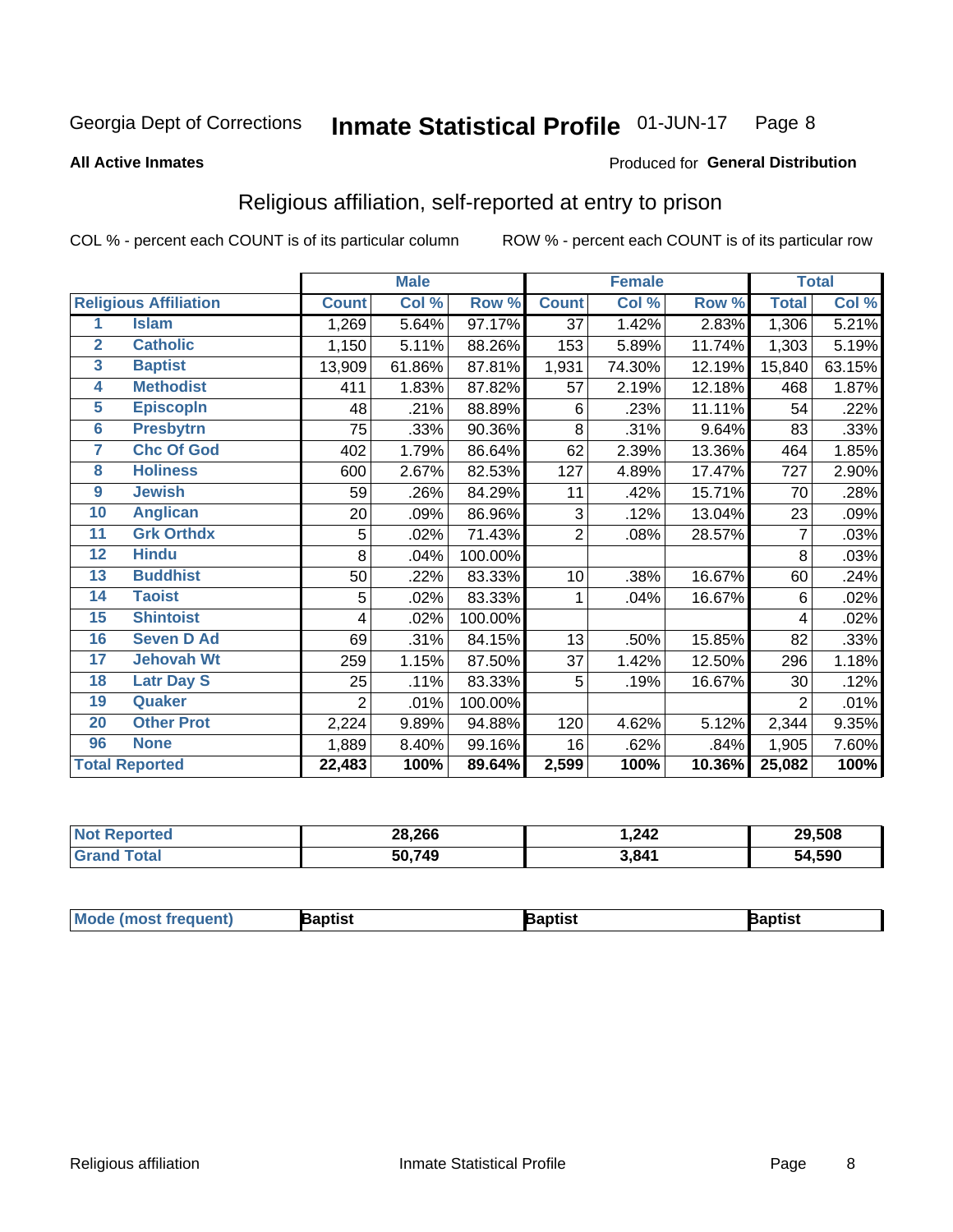#### Inmate Statistical Profile 01-JUN-17 Page 9

#### **All Active Inmates**

#### Produced for General Distribution

## Home county, self-reported at entry to prison

COL % - percent each COUNT is of its particular column

|     |                             |              | <b>Male</b> |                  |                  | <b>Female</b> |        | <b>Total</b> |        |
|-----|-----------------------------|--------------|-------------|------------------|------------------|---------------|--------|--------------|--------|
|     | <b>Home County</b>          | <b>Count</b> | Col %       | Row <sup>%</sup> | <b>Count</b>     | Col %         | Row %  | <b>Total</b> | Col %  |
| 000 | <b>Unknown</b>              | 6,009        | 11.84%      | 92.40%           | 494              | 12.86%        | 7.60%  | 6,503        | 11.91% |
| 001 | <b>Appling County</b>       | 130          | .26%        | 94.20%           | 8                | .21%          | 5.80%  | 138          | .25%   |
| 002 | <b>Atkinson County</b>      | 36           | .07%        | 92.31%           | 3                | .08%          | 7.69%  | 39           | .07%   |
| 003 | <b>Bacon County</b>         | 62           | .12%        | 92.54%           | 5                | .13%          | 7.46%  | 67           | .12%   |
| 004 | <b>Baker County</b>         | 21           | .04%        | 95.45%           | $\mathbf 1$      | .03%          | 4.55%  | 22           | .04%   |
| 005 | <b>Baldwin County</b>       | 245          | .48%        | 90.41%           | 26               | .68%          | 9.59%  | 271          | .50%   |
| 006 | <b>Banks County</b>         | 59           | .12%        | 84.29%           | 11               | .29%          | 15.71% | 70           | .13%   |
| 007 | <b>Barrow County</b>        | 302          | .60%        | 89.09%           | 37               | .96%          | 10.91% | 339          | .62%   |
| 008 | <b>Bartow County</b>        | 565          | 1.11%       | 86.13%           | 91               | 2.37%         | 13.87% | 656          | 1.20%  |
| 009 | <b>Ben Hill County</b>      | 210          | .41%        | 95.45%           | 10               | .26%          | 4.55%  | 220          | .40%   |
| 010 | <b>Berrien County</b>       | 75           | .15%        | 94.94%           | 4                | .10%          | 5.06%  | 79           | .14%   |
| 011 | <b>Bibb County</b>          | 1,159        | 2.28%       | 94.61%           | 66               | 1.72%         | 5.39%  | 1,225        | 2.24%  |
| 012 | <b>Bleckley County</b>      | 71           | .14%        | 92.21%           | $\,6$            | .16%          | 7.79%  | 77           | .14%   |
| 013 | <b>Brantley County</b>      | 57           | .11%        | 82.61%           | 12               | .31%          | 17.39% | 69           | .13%   |
| 014 | <b>Brooks County</b>        | 226          | .45%        | 99.12%           | $\overline{2}$   | .05%          | .88%   | 228          | .42%   |
| 015 | <b>Bryan County</b>         | 84           | .17%        | 90.32%           | 9                | .23%          | 9.68%  | 93           | .17%   |
| 016 | <b>Bulloch County</b>       | 369          | .73%        | 95.35%           | 18               | .47%          | 4.65%  | 387          | .71%   |
| 017 | <b>Burke County</b>         | 227          | .45%        | 97.01%           | $\overline{7}$   | .18%          | 2.99%  | 234          | .43%   |
| 018 | <b>Butts County</b>         | 126          | .25%        | 94.03%           | 8                | .21%          | 5.97%  | 134          | .25%   |
| 019 | <b>Calhoun County</b>       | 65           | .13%        | 92.86%           | 5                | .13%          | 7.14%  | 70           | .13%   |
| 020 | <b>Camden County</b>        | 131          | .26%        | 91.61%           | 12               | .31%          | 8.39%  | 143          | .26%   |
| 021 | <b>Candler County</b>       | 100          | .20%        | 90.09%           | 11               | .29%          | 9.91%  | 111          | .20%   |
| 022 | <b>Carroll County</b>       | 553          | 1.09%       | 91.40%           | 52               | 1.35%         | 8.60%  | 605          | 1.11%  |
| 023 | <b>Catoosa County</b>       | 206          | .41%        | 88.03%           | 28               | .73%          | 11.97% | 234          | .43%   |
| 024 | <b>Charlton County</b>      | 49           | .10%        | 96.08%           | $\overline{2}$   | .05%          | 3.92%  | 51           | .09%   |
| 025 | <b>Chatham County</b>       | 1,738        | 3.42%       | 95.76%           | 77               | 2.00%         | 4.24%  | 1,815        | 3.32%  |
| 026 | <b>Chattahoochee County</b> | 28           | .06%        | 96.55%           | $\mathbf{1}$     | .03%          | 3.45%  | 29           | .05%   |
| 027 | <b>Chattooga County</b>     | 237          | .47%        | 89.43%           | 28               | .73%          | 10.57% | 265          | .49%   |
| 028 | <b>Cherokee County</b>      | 400          | .79%        | 89.69%           | 46               | 1.20%         | 10.31% | 446          | .82%   |
| 029 | <b>Clarke County</b>        | 499          | .98%        | 93.27%           | 36               | .94%          | 6.73%  | 535          | .98%   |
| 030 | <b>Clay County</b>          | 33           | .07%        | 89.19%           | 4                | .10%          | 10.81% | 37           | .07%   |
| 031 | <b>Clayton County</b>       | 1,508        | 2.97%       | 93.49%           | 105              | 2.73%         | 6.51%  | 1,613        | 2.95%  |
| 032 | <b>Clinch County</b>        | 42           | .08%        | 93.33%           | 3                | .08%          | 6.67%  | 45           | .08%   |
| 033 | <b>Cobb County</b>          | 1,836        | 3.62%       | 91.07%           | 180              | 4.69%         | 8.93%  | 2,016        | 3.69%  |
| 034 | <b>Coffee County</b>        | 257          | .51%        | 92.78%           | 20               | .52%          | 7.22%  | 277          | .51%   |
| 035 | <b>Colquitt County</b>      | 203          | .40%        | 95.75%           | $\boldsymbol{9}$ | .23%          | 4.25%  | 212          | .39%   |
| 036 | <b>Columbia County</b>      | 299          | .59%        | 93.44%           | 21               | .55%          | 6.56%  | 320          | .59%   |
| 037 | <b>Cook County</b>          | 127          | .25%        | 94.78%           | $\overline{7}$   | .18%          | 5.22%  | 134          | .25%   |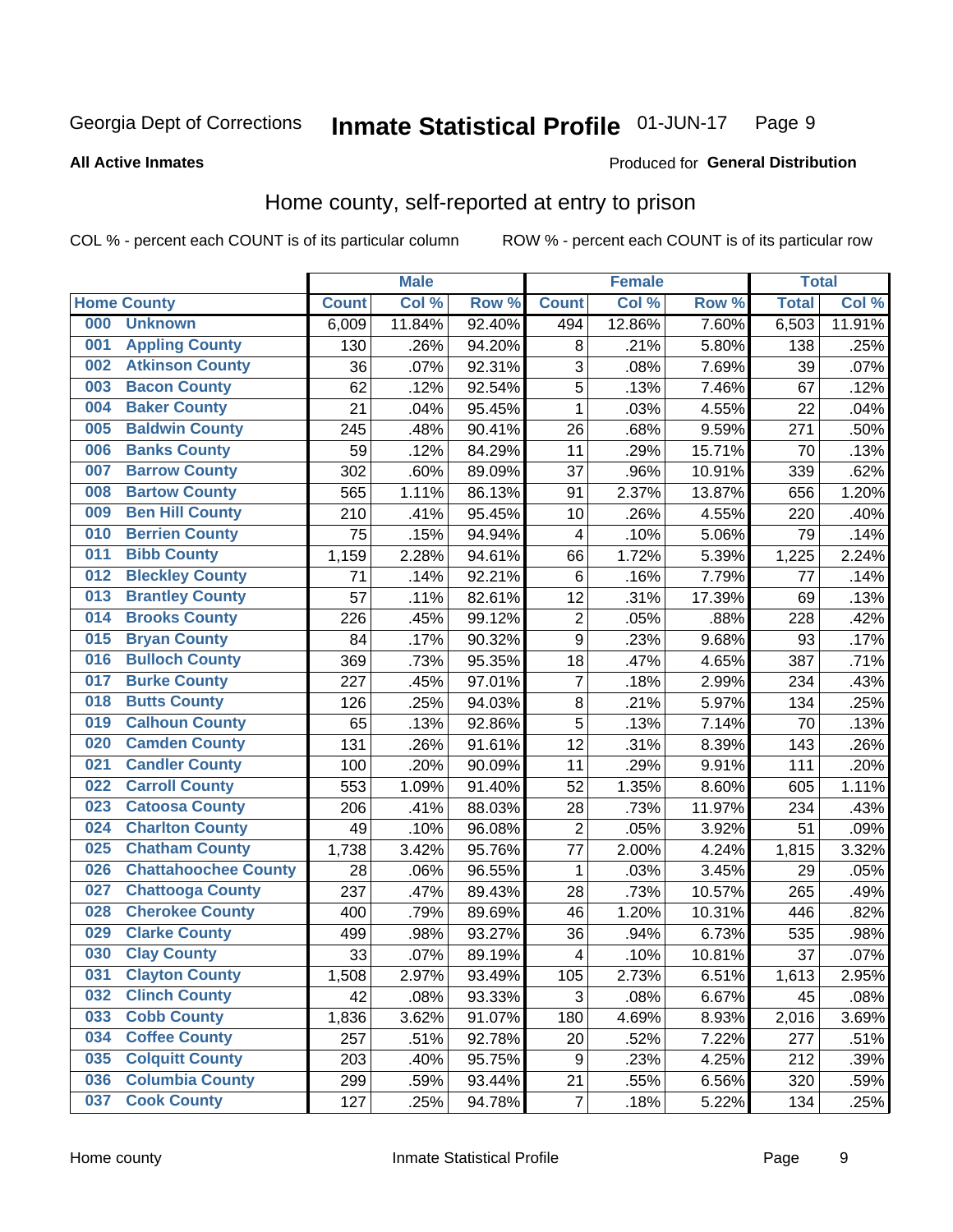#### Inmate Statistical Profile 01-JUN-17 Page 10

#### **All Active Inmates**

#### Produced for General Distribution

### Home county, self-reported at entry to prison

COL % - percent each COUNT is of its particular column

|     |                         |                | <b>Male</b> |        |                         | <b>Female</b> |        | <b>Total</b> |       |
|-----|-------------------------|----------------|-------------|--------|-------------------------|---------------|--------|--------------|-------|
|     | <b>Home County</b>      | <b>Count</b>   | Col %       | Row %  | <b>Count</b>            | Col %         | Row %  | <b>Total</b> | Col % |
| 038 | <b>Coweta County</b>    | 496            | .98%        | 93.06% | $\overline{37}$         | .96%          | 6.94%  | 533          | .98%  |
| 039 | <b>Crawford County</b>  | 44             | .09%        | 84.62% | 8                       | .21%          | 15.38% | 52           | .10%  |
| 040 | <b>Crisp County</b>     | 211            | .42%        | 95.48% | 10                      | .26%          | 4.52%  | 221          | .40%  |
| 041 | <b>Dade County</b>      | 74             | .15%        | 87.06% | 11                      | .29%          | 12.94% | 85           | .16%  |
| 042 | <b>Dawson County</b>    | 79             | .16%        | 87.78% | 11                      | .29%          | 12.22% | 90           | .16%  |
| 043 | <b>Decatur County</b>   | 227            | .45%        | 94.58% | 13                      | .34%          | 5.42%  | 240          | .44%  |
| 044 | <b>Dekalb County</b>    | 2,935          | 5.78%       | 95.11% | 151                     | 3.93%         | 4.89%  | 3,086        | 5.65% |
| 045 | <b>Dodge County</b>     | 139            | .27%        | 92.67% | 11                      | .29%          | 7.33%  | 150          | .27%  |
| 046 | <b>Dooly County</b>     | 90             | .18%        | 94.74% | 5                       | .13%          | 5.26%  | 95           | .17%  |
| 047 | <b>Dougherty County</b> | 831            | 1.64%       | 94.65% | 47                      | 1.22%         | 5.35%  | 878          | 1.61% |
| 048 | <b>Douglas County</b>   | 586            | 1.15%       | 92.43% | 48                      | 1.25%         | 7.57%  | 634          | 1.16% |
| 049 | <b>Early County</b>     | 87             | .17%        | 89.69% | 10                      | .26%          | 10.31% | 97           | .18%  |
| 050 | <b>Echols County</b>    | $\overline{7}$ | .01%        | 77.78% | $\overline{2}$          | .05%          | 22.22% | 9            | .02%  |
| 051 | <b>Effingham County</b> | 219            | .43%        | 93.59% | 15                      | .39%          | 6.41%  | 234          | .43%  |
| 052 | <b>Elbert County</b>    | 118            | .23%        | 89.39% | 14                      | .36%          | 10.61% | 132          | .24%  |
| 053 | <b>Emanuel County</b>   | 153            | .30%        | 91.62% | 14                      | .36%          | 8.38%  | 167          | .31%  |
| 054 | <b>Evans County</b>     | 65             | .13%        | 91.55% | $\,6$                   | .16%          | 8.45%  | 71           | .13%  |
| 055 | <b>Fannin County</b>    | 87             | .17%        | 90.63% | 9                       | .23%          | 9.38%  | 96           | .18%  |
| 056 | <b>Fayette County</b>   | 185            | .36%        | 92.04% | 16                      | .42%          | 7.96%  | 201          | .37%  |
| 057 | <b>Floyd County</b>     | 739            | 1.46%       | 90.79% | 75                      | 1.95%         | 9.21%  | 814          | 1.49% |
| 058 | <b>Forsyth County</b>   | 244            | .48%        | 91.39% | 23                      | .60%          | 8.61%  | 267          | .49%  |
| 059 | <b>Franklin County</b>  | 138            | .27%        | 87.90% | 19                      | .49%          | 12.10% | 157          | .29%  |
| 060 | <b>Fulton County</b>    | 4,999          | 9.85%       | 95.93% | 212                     | 5.52%         | 4.07%  | 5,211        | 9.55% |
| 061 | <b>Gilmer County</b>    | 91             | .18%        | 88.35% | 12                      | .31%          | 11.65% | 103          | .19%  |
| 062 | <b>Glascock County</b>  | 12             | .02%        | 92.31% | 1                       | .03%          | 7.69%  | 13           | .02%  |
| 063 | <b>Glynn County</b>     | 420            | .83%        | 94.17% | 26                      | .68%          | 5.83%  | 446          | .82%  |
| 064 | <b>Gordon County</b>    | 300            | .59%        | 88.76% | 38                      | .99%          | 11.24% | 338          | .62%  |
| 065 | <b>Grady County</b>     | 116            | .23%        | 97.48% | 3                       | .08%          | 2.52%  | 119          | .22%  |
| 066 | <b>Greene County</b>    | 100            | .20%        | 95.24% | 5                       | .13%          | 4.76%  | 105          | .19%  |
| 067 | <b>Gwinnett County</b>  | 1,824          | 3.59%       | 93.20% | 133                     | 3.46%         | 6.80%  | 1,957        | 3.58% |
| 068 | <b>Habersham County</b> | 107            | .21%        | 88.43% | 14                      | .36%          | 11.57% | 121          | .22%  |
| 069 | <b>Hall County</b>      | 613            | 1.21%       | 89.36% | 73                      | 1.90%         | 10.64% | 686          | 1.26% |
| 070 | <b>Hancock County</b>   | 56             | .11%        | 93.33% | 4                       | .10%          | 6.67%  | 60           | .11%  |
| 071 | <b>Haralson County</b>  | 134            | .26%        | 93.71% | 9                       | .23%          | 6.29%  | 143          | .26%  |
| 072 | <b>Harris County</b>    | 109            | .21%        | 93.16% | $\bf 8$                 | .21%          | 6.84%  | 117          | .21%  |
| 073 | <b>Hart County</b>      | 136            | .27%        | 92.52% | 11                      | .29%          | 7.48%  | 147          | .27%  |
| 074 | <b>Heard County</b>     | 58             | .11%        | 93.55% | $\overline{\mathbf{4}}$ | .10%          | 6.45%  | 62           | .11%  |
| 075 | <b>Henry County</b>     | 572            | 1.13%       | 92.11% | 49                      | 1.28%         | 7.89%  | 621          | 1.14% |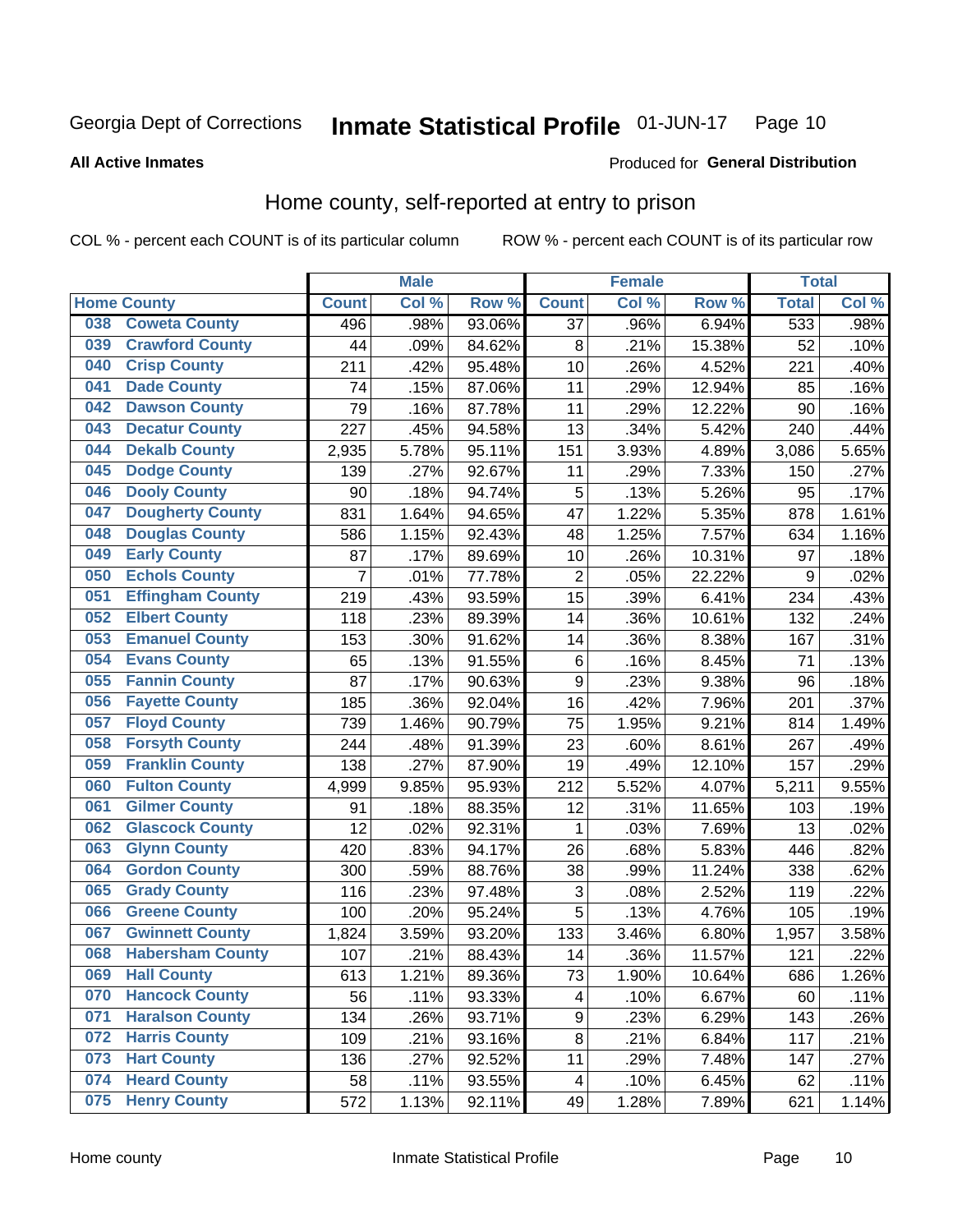#### Inmate Statistical Profile 01-JUN-17 Page 11

#### **All Active Inmates**

### Produced for General Distribution

## Home county, self-reported at entry to prison

COL % - percent each COUNT is of its particular column

|     |                          |              | <b>Male</b> |                  |                           | <b>Female</b> |        | <b>Total</b> |       |
|-----|--------------------------|--------------|-------------|------------------|---------------------------|---------------|--------|--------------|-------|
|     | <b>Home County</b>       | <b>Count</b> | Col %       | Row <sup>%</sup> | <b>Count</b>              | Col %         | Row %  | <b>Total</b> | Col % |
| 076 | <b>Houston County</b>    | 502          | .99%        | 90.94%           | 50                        | 1.30%         | 9.06%  | 552          | 1.01% |
| 077 | <b>Irwin County</b>      | 66           | .13%        | 91.67%           | 6                         | .16%          | 8.33%  | 72           | .13%  |
| 078 | <b>Jackson County</b>    | 247          | .49%        | 92.86%           | 19                        | .49%          | 7.14%  | 266          | .49%  |
| 079 | <b>Jasper County</b>     | 80           | .16%        | 94.12%           | 5                         | .13%          | 5.88%  | 85           | .16%  |
| 080 | <b>Jeff Davis County</b> | 75           | .15%        | 96.15%           | 3                         | .08%          | 3.85%  | 78           | .14%  |
| 081 | <b>Jefferson County</b>  | 173          | .34%        | 95.58%           | 8                         | .21%          | 4.42%  | 181          | .33%  |
| 082 | <b>Jenkins County</b>    | 67           | .13%        | 95.71%           | $\overline{3}$            | .08%          | 4.29%  | 70           | .13%  |
| 083 | <b>Johnson County</b>    | 35           | .07%        | 87.50%           | 5                         | .13%          | 12.50% | 40           | .07%  |
| 084 | <b>Jones County</b>      | 111          | .22%        | 89.52%           | 13                        | .34%          | 10.48% | 124          | .23%  |
| 085 | <b>Lamar County</b>      | 61           | .12%        | 93.85%           | 4                         | .10%          | 6.15%  | 65           | .12%  |
| 086 | <b>Lanier County</b>     | 39           | .08%        | 95.12%           | $\overline{2}$            | .05%          | 4.88%  | 41           | .08%  |
| 087 | <b>Laurens County</b>    | 252          | .50%        | 91.97%           | 22                        | .57%          | 8.03%  | 274          | .50%  |
| 088 | <b>Lee County</b>        | 98           | .19%        | 95.15%           | $\mathbf 5$               | .13%          | 4.85%  | 103          | .19%  |
| 089 | <b>Liberty County</b>    | 225          | .44%        | 96.57%           | 8                         | .21%          | 3.43%  | 233          | .43%  |
| 090 | <b>Lincoln County</b>    | 29           | .06%        | 93.55%           | $\overline{2}$            | .05%          | 6.45%  | 31           | .06%  |
| 091 | <b>Long County</b>       | 46           | .09%        | 92.00%           | 4                         | .10%          | 8.00%  | 50           | .09%  |
| 092 | <b>Lowndes County</b>    | 434          | .86%        | 97.09%           | 13                        | .34%          | 2.91%  | 447          | .82%  |
| 093 | <b>Lumpkin County</b>    | 93           | .18%        | 89.42%           | 11                        | .29%          | 10.58% | 104          | .19%  |
| 094 | <b>Macon County</b>      | 69           | .14%        | 93.24%           | 5                         | .13%          | 6.76%  | 74           | .14%  |
| 095 | <b>Madison County</b>    | 172          | .34%        | 92.97%           | 13                        | .34%          | 7.03%  | 185          | .34%  |
| 096 | <b>Marion County</b>     | 50           | .10%        | 90.91%           | 5                         | .13%          | 9.09%  | 55           | .10%  |
| 097 | <b>Mcduffie County</b>   | 160          | .32%        | 93.02%           | 12                        | .31%          | 6.98%  | 172          | .32%  |
| 098 | <b>Mcintosh County</b>   | 49           | .10%        | 94.23%           | 3                         | .08%          | 5.77%  | 52           | .10%  |
| 099 | <b>Meriwether County</b> | 171          | .34%        | 90.00%           | 19                        | .49%          | 10.00% | 190          | .35%  |
| 100 | <b>Miller County</b>     | 29           | .06%        | 90.63%           | $\ensuremath{\mathsf{3}}$ | .08%          | 9.38%  | 32           | .06%  |
| 101 | <b>Mitchell County</b>   | 150          | .30%        | 93.17%           | 11                        | .29%          | 6.83%  | 161          | .29%  |
| 102 | <b>Monroe County</b>     | 107          | .21%        | 94.69%           | $\,6$                     | .16%          | 5.31%  | 113          | .21%  |
| 103 | <b>Montgomery County</b> | 82           | .16%        | 90.11%           | 9                         | .23%          | 9.89%  | 91           | .17%  |
| 104 | <b>Morgan County</b>     | 108          | .21%        | 93.10%           | 8                         | .21%          | 6.90%  | 116          | .21%  |
| 105 | <b>Murray County</b>     | 179          | .35%        | 89.50%           | 21                        | .55%          | 10.50% | 200          | .37%  |
| 106 | <b>Muscogee County</b>   | 1,022        | 2.01%       | 94.11%           | 64                        | 1.67%         | 5.89%  | 1,086        | 1.99% |
| 107 | <b>Newton County</b>     | 596          | 1.17%       | 92.98%           | 45                        | 1.17%         | 7.02%  | 641          | 1.17% |
| 108 | <b>Oconee County</b>     | 66           | .13%        | 84.62%           | 12                        | .31%          | 15.38% | 78           | .14%  |
| 109 | <b>Oglethorpe County</b> | 64           | .13%        | 91.43%           | $\,6$                     | .16%          | 8.57%  | 70           | .13%  |
| 110 | <b>Paulding County</b>   | 328          | .65%        | 91.36%           | 31                        | .81%          | 8.64%  | 359          | .66%  |
| 111 | <b>Peach County</b>      | 117          | .23%        | 95.12%           | 6                         | .16%          | 4.88%  | 123          | .23%  |
| 112 | <b>Pickens County</b>    | 109          | .21%        | 90.08%           | 12                        | .31%          | 9.92%  | 121          | .22%  |
| 113 | <b>Pierce County</b>     | 107          | .21%        | 87.70%           | 15                        | .39%          | 12.30% | 122          | .22%  |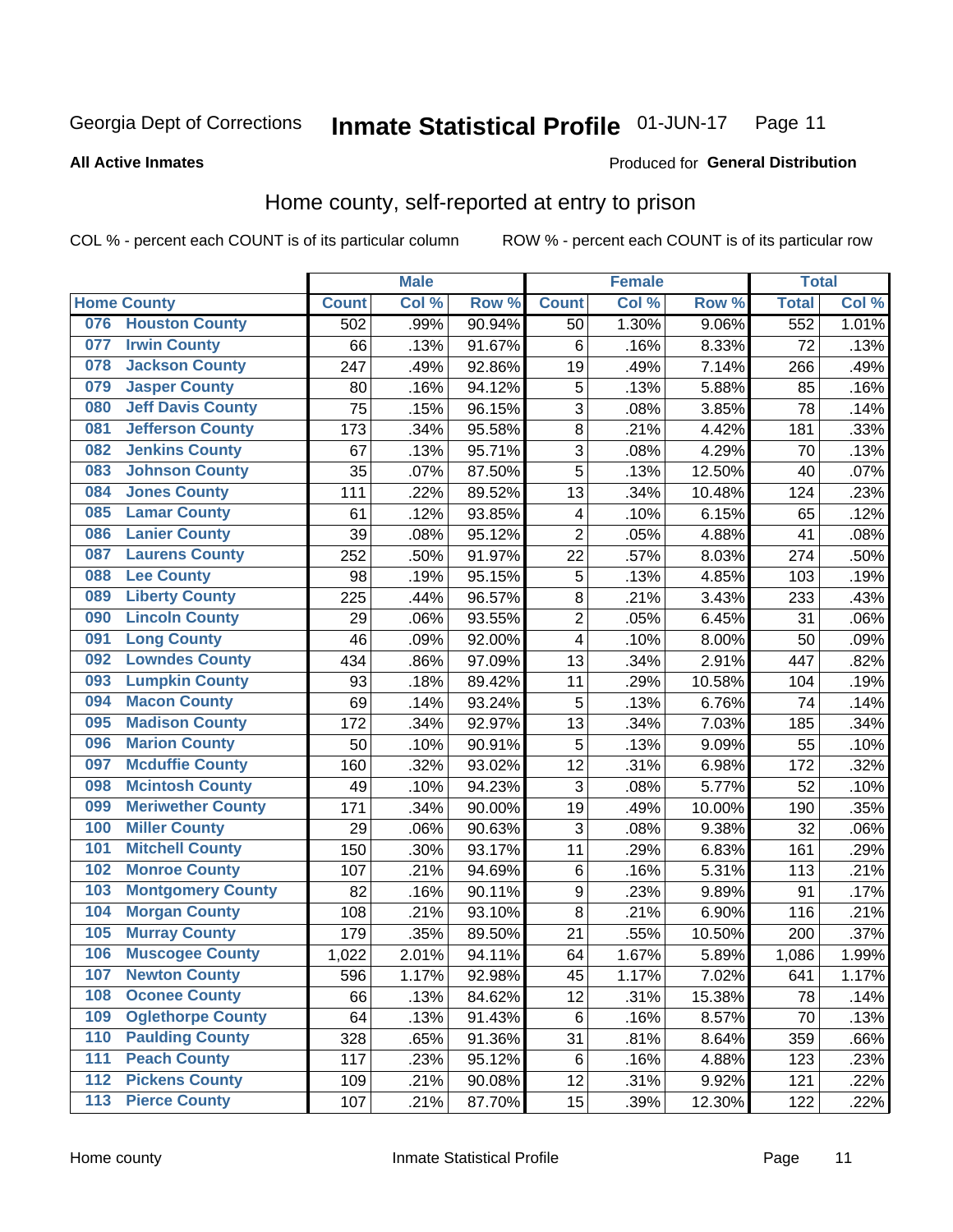#### Inmate Statistical Profile 01-JUN-17 Page 12

**All Active Inmates** 

#### Produced for General Distribution

## Home county, self-reported at entry to prison

COL % - percent each COUNT is of its particular column

|                  |                          |              | <b>Male</b> |                  |                | <b>Female</b> |        | <b>Total</b> |         |
|------------------|--------------------------|--------------|-------------|------------------|----------------|---------------|--------|--------------|---------|
|                  | <b>Home County</b>       | <b>Count</b> | Col %       | Row <sup>%</sup> | <b>Count</b>   | Col %         | Row %  | <b>Total</b> | Col %   |
| 114              | <b>Pike County</b>       | 41           | .08%        | 95.35%           | 2              | .05%          | 4.65%  | 43           | .08%    |
| 115              | <b>Polk County</b>       | 237          | .47%        | 89.10%           | 29             | .76%          | 10.90% | 266          | .49%    |
| 116              | <b>Pulaski County</b>    | 52           | .10%        | 88.14%           | $\overline{7}$ | .18%          | 11.86% | 59           | .11%    |
| 117              | <b>Putnam County</b>     | 146          | .29%        | 91.82%           | 13             | .34%          | 8.18%  | 159          | .29%    |
| 118              | <b>Quitman County</b>    | 17           | .03%        | 100.00%          |                |               |        | 17           | .03%    |
| 119              | <b>Rabun County</b>      | 47           | .09%        | 87.04%           | $\overline{7}$ | .18%          | 12.96% | 54           | .10%    |
| 120              | <b>Randolph County</b>   | 71           | .14%        | 92.21%           | $\,6$          | .16%          | 7.79%  | 77           | .14%    |
| 121              | <b>Richmond County</b>   | 1,792        | 3.53%       | 93.28%           | 129            | 3.36%         | 6.72%  | 1,921        | 3.52%   |
| 122              | <b>Rockdale County</b>   | 362          | .71%        | 91.18%           | 35             | .91%          | 8.82%  | 397          | .73%    |
| 123              | <b>Schley County</b>     | 19           | .04%        | 90.48%           | $\overline{2}$ | .05%          | 9.52%  | 21           | .04%    |
| 124              | <b>Screven County</b>    | 132          | .26%        | 97.78%           | $\overline{3}$ | .08%          | 2.22%  | 135          | .25%    |
| 125              | <b>Seminole County</b>   | 68           | .13%        | 89.47%           | 8              | .21%          | 10.53% | 76           | .14%    |
| 126              | <b>Spalding County</b>   | 452          | .89%        | 93.58%           | 31             | .81%          | 6.42%  | 483          | .88%    |
| 127              | <b>Stephens County</b>   | 132          | .26%        | 88.00%           | 18             | .47%          | 12.00% | 150          | .27%    |
| 128              | <b>Stewart County</b>    | 37           | .07%        | 100.00%          |                |               |        | 37           | .07%    |
| 129              | <b>Sumter County</b>     | 177          | .35%        | 95.16%           | 9              | .23%          | 4.84%  | 186          | .34%    |
| 130              | <b>Talbot County</b>     | 40           | .08%        | 88.89%           | 5              | .13%          | 11.11% | 45           | .08%    |
| 131              | <b>Taliaferro County</b> | 10           | .02%        | 100.00%          |                |               |        | 10           | .02%    |
| 132              | <b>Tattnall County</b>   | 164          | .32%        | 94.25%           | 10             | .26%          | 5.75%  | 174          | .32%    |
| 133              | <b>Taylor County</b>     | 61           | .12%        | 91.04%           | 6              | .16%          | 8.96%  | 67           | .12%    |
| 134              | <b>Telfair County</b>    | 101          | .20%        | 89.38%           | 12             | .31%          | 10.62% | 113          | .21%    |
| $\overline{135}$ | <b>Terrell County</b>    | 83           | .16%        | 89.25%           | 10             | .26%          | 10.75% | 93           | .17%    |
| 136              | <b>Thomas County</b>     | 195          | .38%        | 91.55%           | 18             | .47%          | 8.45%  | 213          | .39%    |
| 137              | <b>Tift County</b>       | 299          | .59%        | 97.08%           | 9              | .23%          | 2.92%  | 308          | .56%    |
| 138              | <b>Toombs County</b>     | 299          | .59%        | 90.33%           | 32             | .83%          | 9.67%  | 331          | .61%    |
| 139              | <b>Towns County</b>      | 21           | .04%        | 75.00%           | $\overline{7}$ | .18%          | 25.00% | 28           | .05%    |
| 140              | <b>Treutlen County</b>   | 51           | .10%        | 92.73%           | 4              | .10%          | 7.27%  | 55           | .10%    |
| 141              | <b>Troup County</b>      | 534          | 1.05%       | 93.68%           | 36             | .94%          | 6.32%  | 570          | 1.04%   |
| $\overline{142}$ | <b>Turner County</b>     | 74           | .15%        | 97.37%           | $\overline{c}$ | .05%          | 2.63%  | 76           | .14%    |
| 143              | <b>Twiggs County</b>     | 48           | .09%        | 88.89%           | $\,6$          | .16%          | 11.11% | 54           | .10%    |
| 144              | <b>Union County</b>      | 69           | .14%        | 88.46%           | $\overline{9}$ | .23%          | 11.54% | 78           | .14%    |
| 145              | <b>Upson County</b>      | 146          | .29%        | 92.99%           | 11             | .29%          | 7.01%  | 157          | .29%    |
| 146              | <b>Walker County</b>     | 396          | .78%        | 88.99%           | 49             | 1.28%         | 11.01% | 445          | .82%    |
| 147              | <b>Walton County</b>     | 434          | .86%        | 91.95%           | 38             | .99%          | 8.05%  | 472          | .86%    |
| 148              | <b>Ware County</b>       | 320          | .63%        | 92.49%           | 26             | .68%          | 7.51%  | 346          | .63%    |
| 149              | <b>Warren County</b>     | 30           | .06%        | 96.77%           | 1              | .03%          | 3.23%  | 31           | .06%    |
| 150              | <b>Washington County</b> | 181          | .36%        | 93.78%           | 12             | .31%          | 6.22%  | 193          | .35%    |
| 151              | <b>Wayne County</b>      | 183          | .36%        | 93.37%           | 13             | .34%          | 6.63%  | 196          | $.36\%$ |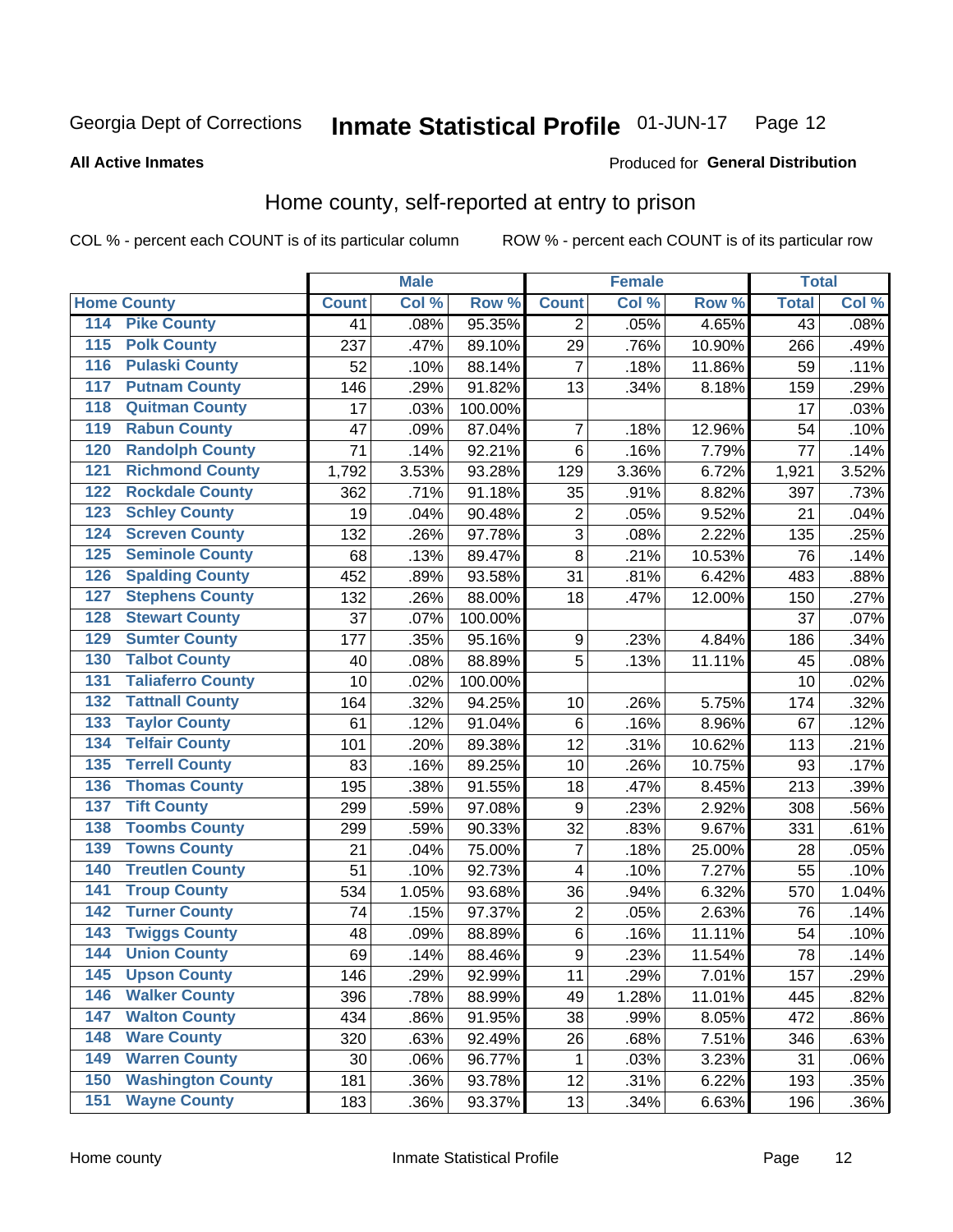#### Inmate Statistical Profile 01-JUN-17 Page 13

#### **All Active Inmates**

#### Produced for General Distribution

## Home county, self-reported at entry to prison

COL % - percent each COUNT is of its particular column

|     |                             |              | <b>Male</b> |         |                 | <b>Female</b> |        | <b>Total</b> |       |
|-----|-----------------------------|--------------|-------------|---------|-----------------|---------------|--------|--------------|-------|
|     | <b>Home County</b>          | <b>Count</b> | Col %       | Row %   | <b>Count</b>    | Col %         | Row %  | <b>Total</b> | Col % |
| 152 | <b>Webster County</b>       | 9            | .02%        | 100.00% |                 |               |        | 9            | .02%  |
| 153 | <b>Wheeler County</b>       | 41           | .08%        | 95.35%  | $\overline{2}$  | .05%          | 4.65%  | 43           | .08%  |
| 154 | <b>White County</b>         | 92           | .18%        | 85.98%  | 15              | .39%          | 14.02% | 107          | .20%  |
| 155 | <b>Whitfield County</b>     | 544          | 1.07%       | 88.60%  | 70              | 1.82%         | 11.40% | 614          | 1.12% |
| 156 | <b>Wilcox County</b>        | 52           | .10%        | 92.86%  | 4               | .10%          | 7.14%  | 56           | .10%  |
| 157 | <b>Wilkes County</b>        | 67           | .13%        | 91.78%  | 6               | .16%          | 8.22%  | 73           | .13%  |
| 158 | <b>Wilkinson County</b>     | 54           | .11%        | 98.18%  |                 | .03%          | 1.82%  | 55           | .10%  |
| 159 | <b>Worth County</b>         | 119          | .23%        | 92.25%  | 10 <sup>1</sup> | .26%          | 7.75%  | 129          | .24%  |
| 999 | <b>Other Custody/Out Of</b> | 137          | .27%        | 95.14%  | 7               | .18%          | 4.86%  | 144          | .26%  |
|     | <b>State</b>                |              |             |         |                 |               |        |              |       |
|     | <b>Total Rported</b>        | 50,749       | 100%        | 92.96%  | 3,841           | 100%          | 7.04%  | 54,590       | 100%  |

| <b>Not</b><br>Reported |        |       |        |
|------------------------|--------|-------|--------|
| <b>Total</b>           | 50,749 | 3.841 | 54,590 |

|  | Mode (most frequent) | <b>Fulton County</b> | <b>Fulton County</b> | <b>Fulton County</b> |
|--|----------------------|----------------------|----------------------|----------------------|
|--|----------------------|----------------------|----------------------|----------------------|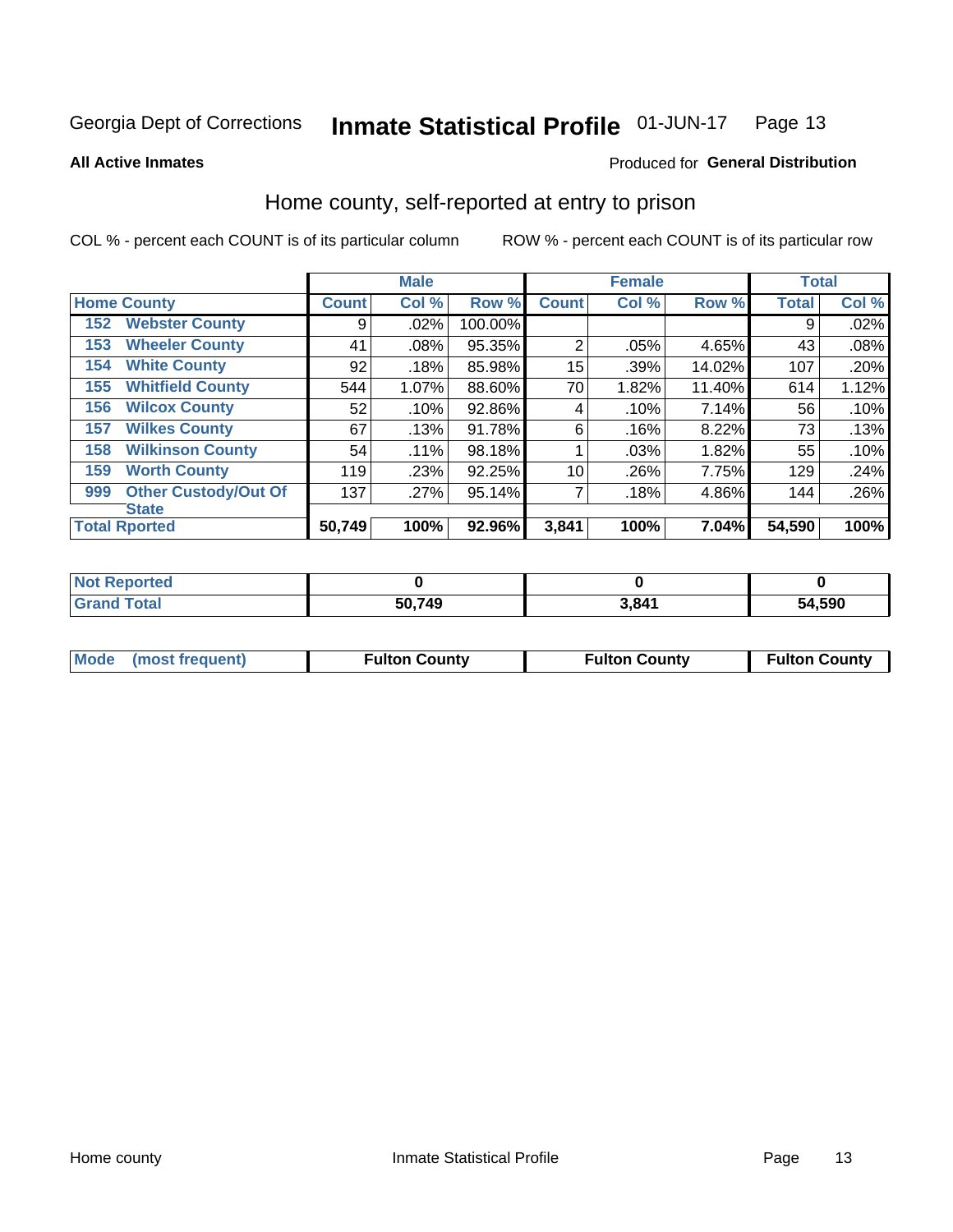#### **Inmate Statistical Profile 01-JUN-17** Page 14

#### **All Active Inmates**

#### Produced for General Distribution

## Employment status before prison, self-reported at entry to prison

COL % - percent each COUNT is of its particular column

|                           |              | <b>Male</b> |         |              | <b>Female</b> |        |        | <b>Total</b> |
|---------------------------|--------------|-------------|---------|--------------|---------------|--------|--------|--------------|
| <b>Employment Status</b>  | <b>Count</b> | Col %       | Row %   | <b>Count</b> | Col %         | Row %  | Total  | Col %        |
| <b>Full Time</b><br>01    | 18,620       | 46.24%      | 93.51%  | 1,292        | 38.02%        | 6.49%  | 19,912 | 45.60%       |
| <b>Part Time</b><br>02    | 2,736        | 6.79%       | 91.11%  | 267          | 7.86%         | 8.89%  | 3,003  | 6.88%        |
| Unempl $<$ 6M<br>03       | 2,332        | 5.79%       | 98.11%  | 45           | 1.32%         | 1.89%  | 2,377  | 5.44%        |
| Unempl > 6M<br>04         | 9,526        | 23.65%      | 89.83%  | 1,078        | 31.72%        | 10.17% | 10,604 | 24.28%       |
| <b>Never Worked</b><br>05 | 4,035        | 10.02%      | 94.10%  | 253          | 7.45%         | 5.90%  | 4,288  | 9.82%        |
| <b>Student</b><br>06      | .107         | 2.75%       | 96.85%  | 36           | 1.06%         | 3.15%  | 1,143  | 2.62%        |
| 07<br><b>Incapable</b>    | 1,914        | 4.75%       | 81.76%  | 427          | 12.57%        | 18.24% | 2,341  | 5.36%        |
| <b>UNKNOWN</b><br>20      | 2            | .01%        | 100.00% |              |               |        | 2      | .01%         |
| <b>Total Reported</b>     | 40,272       | 100%        | 92.22%  | 3,398        | 100%          | 7.78%  | 43,670 | 100%         |

| <b>Not Reported</b> | 10,479 | 443   | 10,922 |
|---------------------|--------|-------|--------|
| <b>Grand Total</b>  | 50,751 | 3,841 | 54,592 |

| <b>Mode (most frequent)</b> | $^{\prime\prime}$ Time | <b>Time</b><br>rull i |
|-----------------------------|------------------------|-----------------------|
|                             |                        |                       |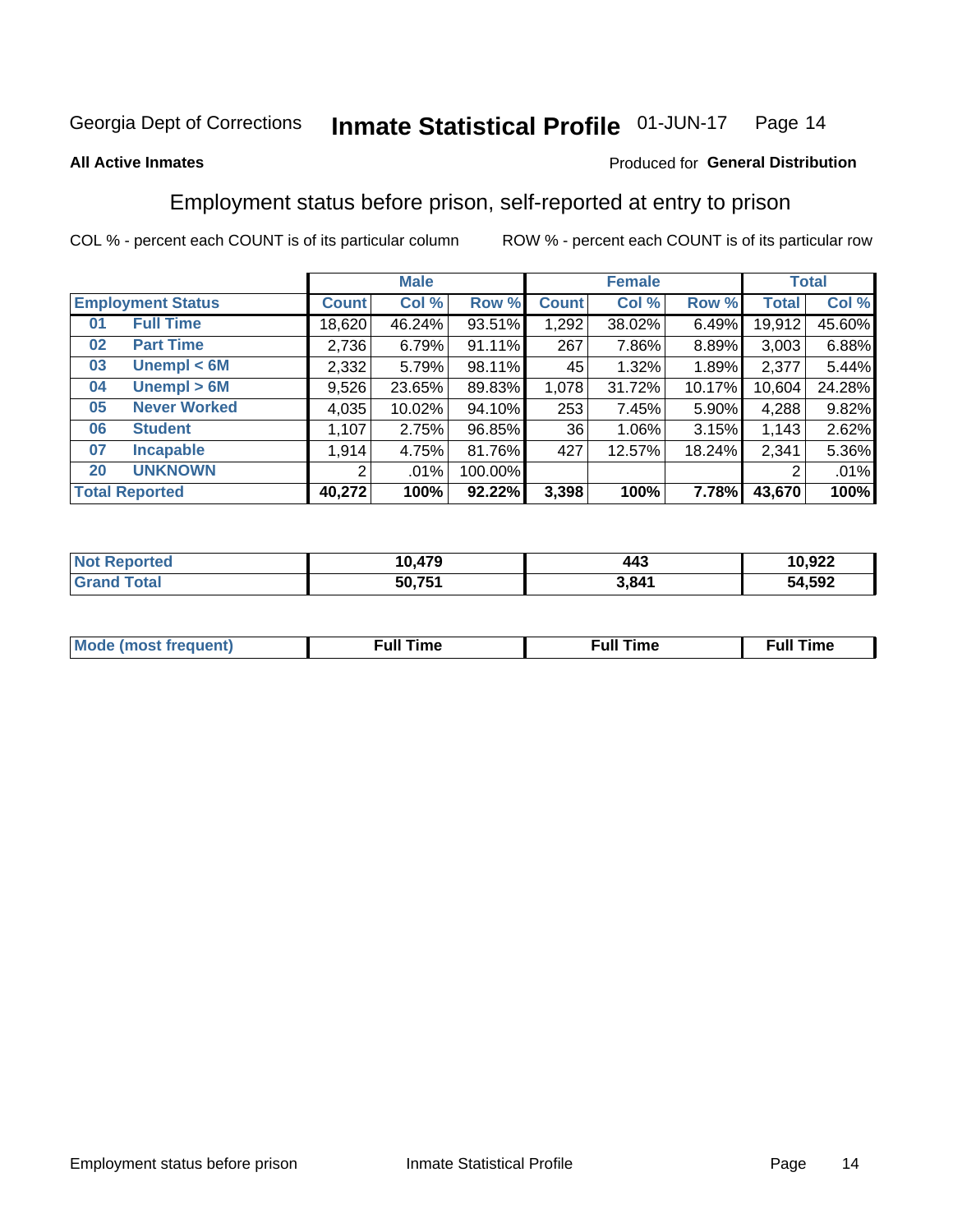#### **All Active Inmates**

Produced for General Distribution

## Age at admission

COL % - percent each COUNT is of its particular column

|                         |              | <b>Male</b> |         |                           | <b>Female</b> |        |              | <b>Total</b> |
|-------------------------|--------------|-------------|---------|---------------------------|---------------|--------|--------------|--------------|
| <b>Age At Admission</b> | <b>Count</b> | Col %       | Row %   | <b>Count</b>              | Col %         | Row %  | <b>Total</b> | Col %        |
| 14                      | 16           | 0.03%       | 88.89%  | $\overline{2}$            | 0.05%         | 11.11% | 18           | 0.03%        |
| 15                      | 60           | 0.12%       | 100.00% |                           |               |        | 60           | 0.11%        |
| 16                      | 155          | 0.31%       | 98.10%  | $\ensuremath{\mathsf{3}}$ | 0.08%         | 1.90%  | 158          | 0.29%        |
| $\overline{17}$         | 727          | 1.43%       | 96.16%  | 29                        | 0.76%         | 3.84%  | 756          | 1.38%        |
| $\overline{18}$         | 1,330        | 2.62%       | 97.51%  | 34                        | 0.89%         | 2.49%  | 1,364        | 2.50%        |
| 19                      | 1,882        | 3.71%       | 96.76%  | 63                        | 1.64%         | 3.24%  | 1,945        | 3.56%        |
| 20                      | 2,115        | 4.17%       | 95.70%  | 95                        | 2.47%         | 4.30%  | 2,210        | 4.05%        |
| $\overline{21}$         | 2,149        | 4.23%       | 95.94%  | 91                        | 2.37%         | 4.06%  | 2,240        | 4.10%        |
| $\overline{22}$         | 2,267        | 4.47%       | 95.09%  | 117                       | 3.05%         | 4.91%  | 2,384        | 4.37%        |
| $\overline{23}$         | 2,044        | 4.03%       | 93.68%  | 138                       | 3.59%         | 6.32%  | 2,182        | 4.00%        |
| 24                      | 2,053        | 4.05%       | 93.11%  | 152                       | 3.96%         | 6.89%  | 2,205        | 4.04%        |
| $\overline{25}$         | 1,991        | 3.92%       | 93.39%  | 141                       | 3.67%         | 6.61%  | 2,132        | 3.91%        |
| $\overline{26}$         | 1,894        | 3.73%       | 92.89%  | 145                       | 3.78%         | 7.11%  | 2,039        | 3.74%        |
| $\overline{27}$         | 1,881        | 3.71%       | 93.16%  | 138                       | 3.59%         | 6.84%  | 2,019        | 3.70%        |
| 28                      | 1,767        | 3.48%       | 92.71%  | 139                       | 3.62%         | 7.29%  | 1,906        | 3.49%        |
| 29                      | 1,717        | 3.38%       | 92.41%  | 141                       | 3.67%         | 7.59%  | 1,858        | 3.40%        |
| 30                      | 1,729        | 3.41%       | 91.63%  | 158                       | 4.11%         | 8.37%  | 1,887        | 3.46%        |
| 31                      | 1,566        | 3.09%       | 91.79%  | 140                       | 3.64%         | 8.21%  | 1,706        | 3.13%        |
| 32                      | 1,426        | 2.81%       | 91.76%  | 128                       | 3.33%         | 8.24%  | 1,554        | 2.85%        |
| 33                      | 1,488        | 2.93%       | 90.84%  | 150                       | 3.91%         | 9.16%  | 1,638        | 3.00%        |
| 34                      | 1,387        | 2.73%       | 90.06%  | 153                       | 3.98%         | 9.94%  | 1,540        | 2.82%        |
| $\overline{35}$         | 1,405        | 2.77%       | 92.31%  | 117                       | 3.05%         | 7.69%  | 1,522        | 2.79%        |
| 36                      | 1,369        | 2.70%       | 92.19%  | 116                       | 3.02%         | 7.81%  | 1,485        | 2.72%        |
| $\overline{37}$         | 1,302        | 2.57%       | 92.34%  | 108                       | 2.81%         | 7.66%  | 1,410        | 2.58%        |
| 38                      | 1,161        | 2.29%       | 92.07%  | 100                       | 2.60%         | 7.93%  | 1,261        | 2.31%        |
| 39                      | 1,086        | 2.14%       | 90.80%  | 110                       | 2.86%         | 9.20%  | 1,196        | 2.19%        |
| 40                      | 995          | 1.96%       | 91.54%  | 92                        | 2.40%         | 8.46%  | 1,087        | 1.99%        |
| 41                      | 964          | 1.90%       | 92.07%  | 83                        | 2.16%         | 7.93%  | 1,047        | 1.92%        |
| 42                      | 924          | 1.82%       | 93.71%  | 62                        | 1.61%         | 6.29%  | 986          | 1.81%        |
| 43                      | 886          | 1.75%       | 91.25%  | 85                        | 2.21%         | 8.75%  | 971          | 1.78%        |
| 44                      | 791          | 1.56%       | 90.61%  | 82                        | 2.13%         | 9.39%  | 873          | 1.60%        |
| 45                      | 768          | 1.51%       | 91.43%  | 72                        | 1.87%         | 8.57%  | 840          | 1.54%        |
| 46                      | 754          | 1.49%       | 90.84%  | 76                        | 1.98%         | 9.16%  | 830          | 1.52%        |
| 47                      | 684          | 1.35%       | 89.53%  | 80                        | 2.08%         | 10.47% | 764          | 1.40%        |
| 48                      | 647          | 1.27%       | 89.36%  | 77                        | 2.00%         | 10.64% | 724          | 1.33%        |
| 49                      | 648          | 1.28%       | 91.53%  | 60                        | 1.56%         | 8.47%  | 708          | 1.30%        |
| 50                      | 569          | 1.12%       | 91.48%  | 53                        | 1.38%         | 8.52%  | 622          | 1.14%        |
| 51                      | 473          | 0.93%       | 90.27%  | 51                        | 1.33%         | 9.73%  | 524          | 0.96%        |
| 52                      | 482          | 0.95%       | 90.94%  | 48                        | 1.25%         | 9.06%  | 530          | 0.97%        |
| 53                      | 462          | 0.91%       | 91.85%  | 41                        | 1.07%         | 8.15%  | 503          | 0.92%        |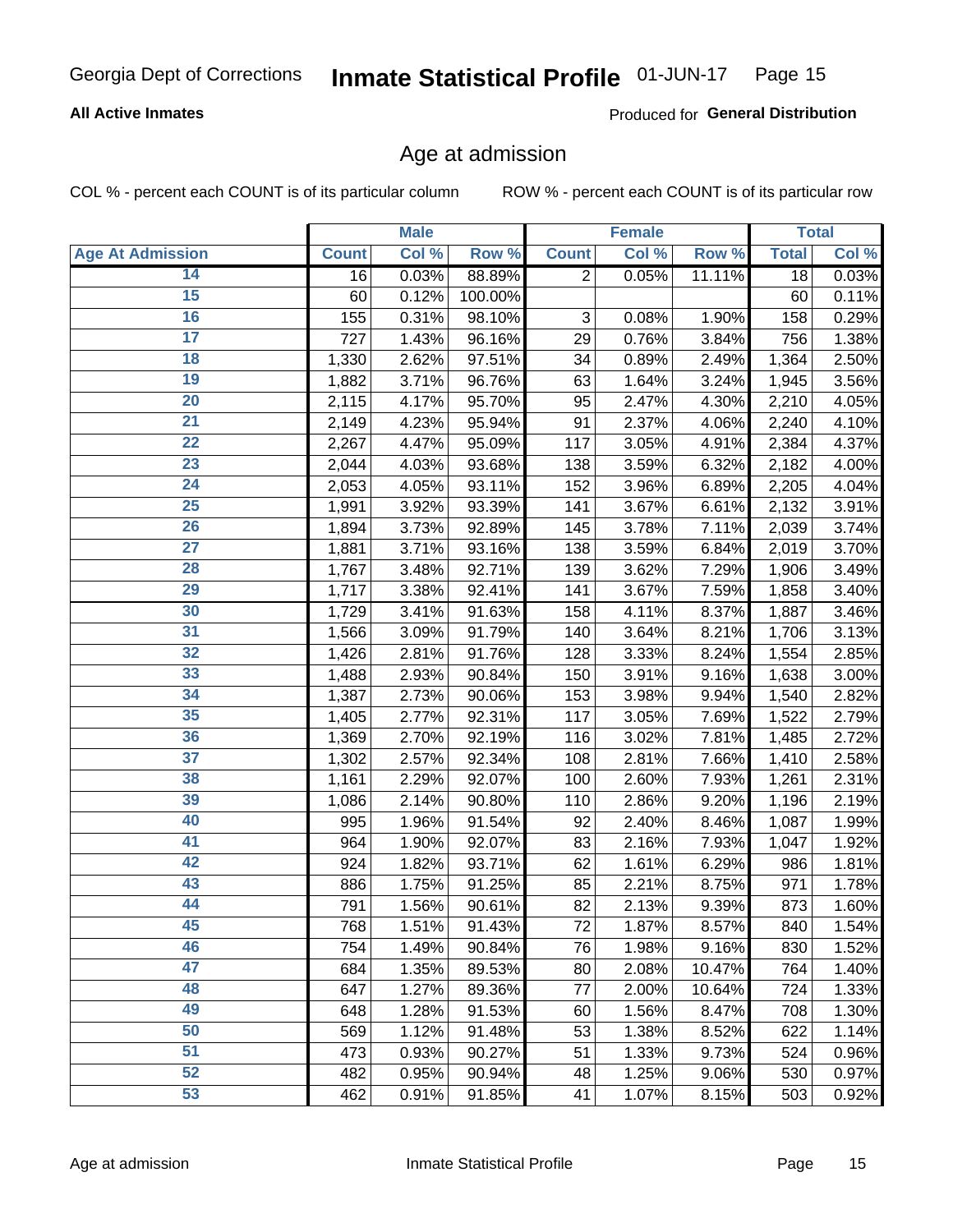#### **All Active Inmates**

Produced for General Distribution

## Age at admission

COL % - percent each COUNT is of its particular column

|                         |                | <b>Male</b> |         |                | <b>Female</b> |        |                | <b>Total</b> |
|-------------------------|----------------|-------------|---------|----------------|---------------|--------|----------------|--------------|
| <b>Age At Admission</b> | <b>Count</b>   | Col %       | Row %   | <b>Count</b>   | Col %         | Row %  | <b>Total</b>   | Col %        |
| 54                      | 432            | 0.85%       | 91.91%  | 38             | 0.99%         | 8.09%  | 470            | 0.86%        |
| 55                      | 347            | 0.68%       | 94.55%  | 20             | 0.52%         | 5.45%  | 367            | 0.67%        |
| 56                      | 329            | 0.65%       | 93.20%  | 24             | 0.62%         | 6.80%  | 353            | 0.65%        |
| $\overline{57}$         | 246            | 0.48%       | 94.25%  | 15             | 0.39%         | 5.75%  | 261            | 0.48%        |
| 58                      | 231            | 0.46%       | 95.45%  | 11             | 0.29%         | 4.55%  | 242            | 0.44%        |
| 59                      | 193            | 0.38%       | 92.34%  | 16             | 0.42%         | 7.66%  | 209            | 0.38%        |
| 60                      | 149            | 0.29%       | 92.55%  | 12             | 0.31%         | 7.45%  | 161            | 0.29%        |
| 61                      | 139            | 0.27%       | 97.89%  | $\overline{3}$ | 0.08%         | 2.11%  | 142            | 0.26%        |
| 62                      | 114            | 0.22%       | 91.94%  | 10             | 0.26%         | 8.06%  | 124            | 0.23%        |
| 63                      | 95             | 0.19%       | 96.94%  | 3              | 0.08%         | 3.06%  | 98             | 0.18%        |
| 64                      | 89             | 0.18%       | 93.68%  | $\,6$          | 0.16%         | 6.32%  | 95             | 0.17%        |
| 65                      | 65             | 0.13%       | 98.48%  | 1              | 0.03%         | 1.52%  | 66             | 0.12%        |
| 66                      | 47             | 0.09%       | 95.92%  | $\overline{c}$ | 0.05%         | 4.08%  | 49             | 0.09%        |
| 67                      | 49             | 0.10%       | 98.00%  | $\mathbf{1}$   | 0.03%         | 2.00%  | 50             | 0.09%        |
| 68                      | 39             | 0.08%       | 97.50%  | 1              | 0.03%         | 2.50%  | 40             | 0.07%        |
| 69                      | 38             | 0.07%       | 97.44%  | 1              | 0.03%         | 2.56%  | 39             | 0.07%        |
| 70                      | 27             | 0.05%       | 96.43%  | 1              | 0.03%         | 3.57%  | 28             | 0.05%        |
| $\overline{71}$         | 16             | 0.03%       | 100.00% |                |               |        | 16             | 0.03%        |
| $\overline{72}$         | 19             | 0.04%       | 90.48%  | $\overline{2}$ | 0.05%         | 9.52%  | 21             | 0.04%        |
| $\overline{73}$         | 13             | 0.03%       | 100.00% |                |               |        | 13             | 0.02%        |
| $\overline{74}$         | 9              | 0.02%       | 75.00%  | 3              | 0.08%         | 25.00% | 12             | 0.02%        |
| 75                      | 11             | 0.02%       | 100.00% |                |               |        | 11             | 0.02%        |
| 76                      | 11             | 0.02%       | 100.00% |                |               |        | 11             | 0.02%        |
| $\overline{77}$         | $\,6$          | 0.01%       | 100.00% |                |               |        | 6              | 0.01%        |
| 78                      | $\overline{3}$ | 0.01%       | 100.00% |                |               |        | $\overline{3}$ | 0.01%        |
| 79                      | 3              | 0.01%       | 100.00% |                |               |        | 3              | 0.01%        |
| 80                      | $\mathbf{1}$   | 0.01%       | 50.00%  | 1              | 0.03%         | 50.00% | $\overline{2}$ | 0.01%        |
| 81                      | 3              | 0.01%       | 100.00% |                |               |        | 3              | 0.01%        |
| 82                      | 5              | 0.01%       | 100.00% |                |               |        | 5              | 0.01%        |
| 83                      | 1              | 0.01%       | 100.00% |                |               |        | 1              | 0.01%        |
| 84                      | 3              | 0.01%       | 100.00% |                |               |        | 3              | 0.01%        |
| 85                      | $\mathbf{1}$   | 0.01%       | 100.00% |                |               |        | $\mathbf 1$    | 0.01%        |
| <b>Total Reported</b>   | 50,748         | 100%        | 92.96%  | 3,841          | 100%          |        | 7.04% 54,589   | 100%         |

| <b>Not Reported</b> |        |       |        |
|---------------------|--------|-------|--------|
| <i>i</i> otal       | 50.749 | 3,841 | 54,590 |

| <b>Mean</b><br>averagen | OO FO<br>32.JO | 34.42    | 32.69     |
|-------------------------|----------------|----------|-----------|
| Me                      | υc             | n,<br>აა | . .<br>ડા |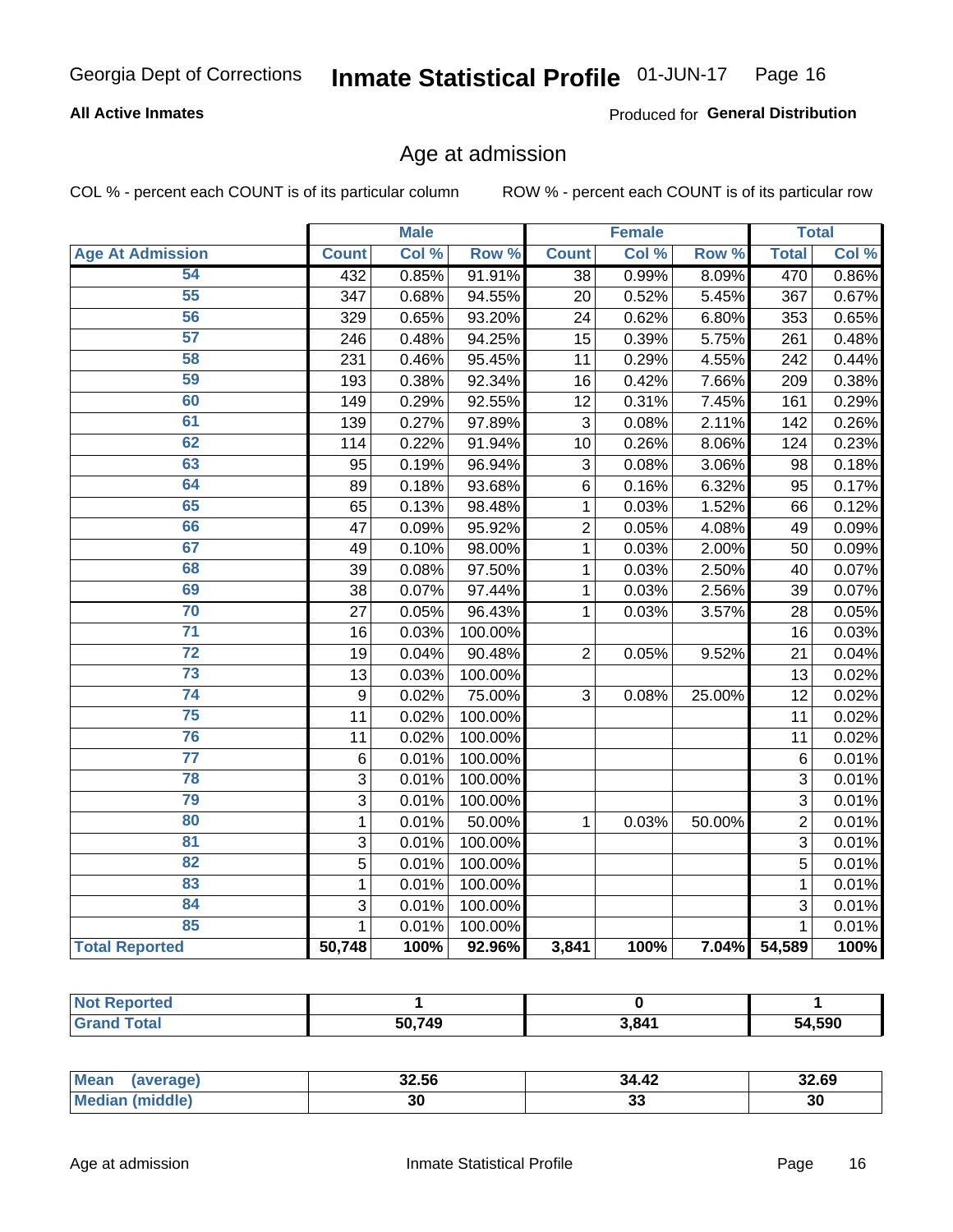Age at admission

Inmate Statistical Profile 01-JUN-17 Page 17

#### **All Active Inmates**

Georgia Dept of Corrections

Produced for General Distribution

## Age at admission

COL % - percent each COUNT is of its particular column

|                          | <b>Male</b> | <b>Female</b> | <b>Total</b> |
|--------------------------|-------------|---------------|--------------|
| Modiae 22 Mast30e)quent) | ົ<br>ZZ     |               |              |
| <b>Grand Total</b>       |             |               |              |
|                          |             |               |              |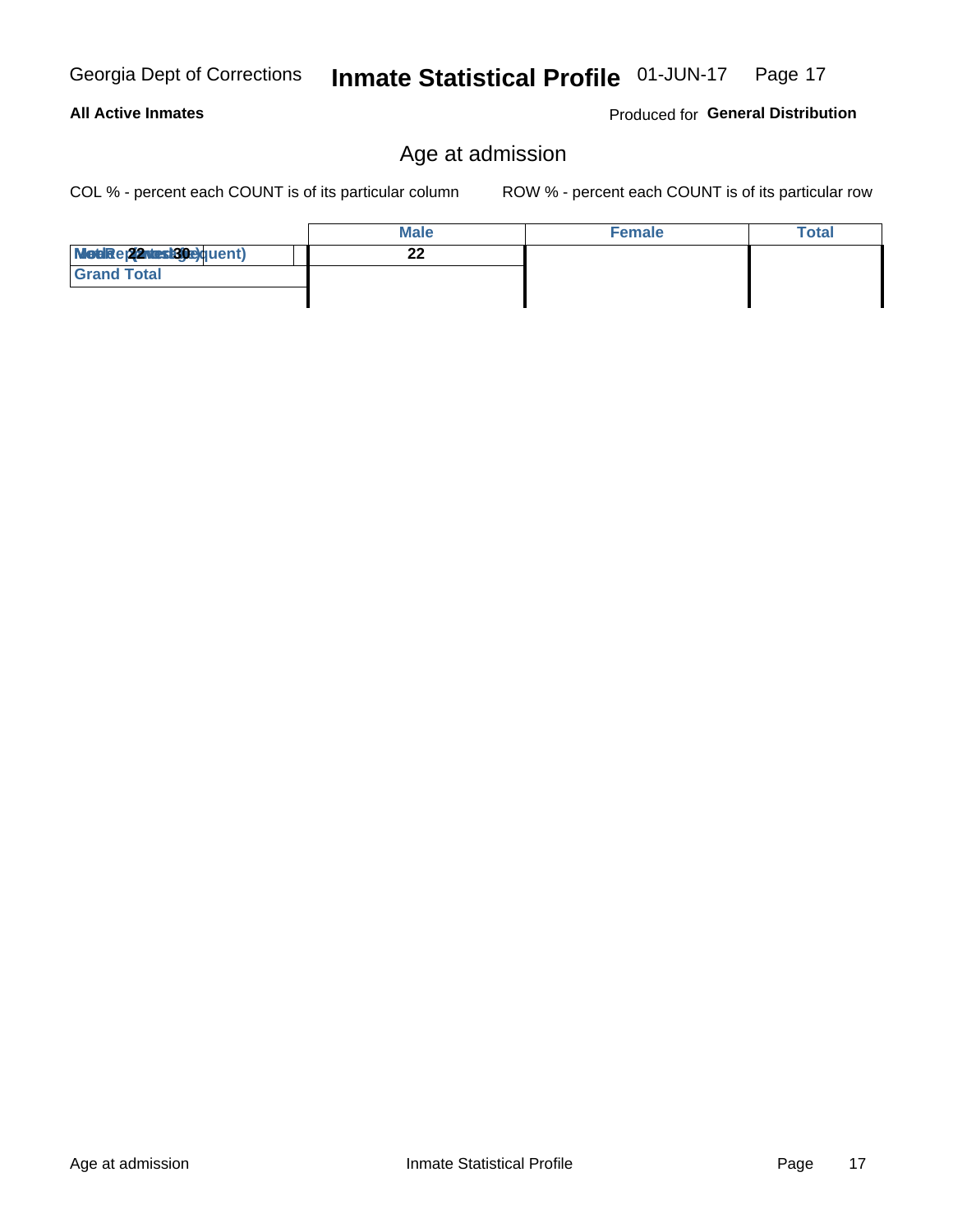#### **All Active Inmates**

#### Produced for General Distribution

### Height, measured at entry to prison

COL % - percent each COUNT is of its particular column

|                         |                | <b>Male</b> |         |              | <b>Female</b> |         |                | <b>Total</b> |
|-------------------------|----------------|-------------|---------|--------------|---------------|---------|----------------|--------------|
| <b>Height</b>           | <b>Count</b>   | Col %       | Row %   | <b>Count</b> | Col %         | Row %   | <b>Total</b>   | Col %        |
| $\overline{\mathbf{0}}$ | 640            | 1.26%       | 96.97%  | 20           | 0.52%         | 3.03%   | 660            | 1.21%        |
| 4'00"                   | $\overline{2}$ | 0.01%       | 100.00% |              |               |         | 2              | 0.01%        |
| 4'02''                  | $\mathbf{1}$   | 0.01%       | 50.00%  | 1            | 0.03%         | 50.00%  | $\overline{c}$ | 0.01%        |
| 4'03''                  | 3              | 0.01%       | 100.00% |              |               |         | $\overline{3}$ | 0.01%        |
| 4'04"                   | $\mathbf{1}$   | 0.01%       | 100.00% |              |               |         | 1              | 0.01%        |
| 4'05"                   |                |             |         | 1            | 0.03%         | 100.00% | $\mathbf{1}$   | 0.01%        |
| 4'06"                   | $\mathbf{1}$   | 0.01%       | 50.00%  | 1            | 0.03%         | 50.00%  | $\overline{c}$ | 0.01%        |
| 4'07"                   | 1              | 0.01%       | 25.00%  | 3            | 0.08%         | 75.00%  | 4              | 0.01%        |
| 4'08"                   | 10             | 0.02%       | 66.67%  | 5            | 0.13%         | 33.33%  | 15             | 0.03%        |
| 4'09"                   | 5              | 0.01%       | 29.41%  | 12           | 0.31%         | 70.59%  | 17             | 0.03%        |
| 4'10"                   | 6              | 0.01%       | 24.00%  | 19           | 0.49%         | 76.00%  | 25             | 0.05%        |
| 4'11''                  | 12             | 0.02%       | 14.12%  | 73           | 1.90%         | 85.88%  | 85             | 0.16%        |
| 5'00''                  | 98             | 0.19%       | 38.43%  | 157          | 4.09%         | 61.57%  | 255            | 0.47%        |
| 5'01"                   | 103            | 0.20%       | 32.09%  | 218          | 5.68%         | 67.91%  | 321            | 0.59%        |
| 5'02"                   | 280            | 0.55%       | 41.54%  | 394          | 10.26%        | 58.46%  | 674            | 1.23%        |
| 5'03''                  | 393            | 0.77%       | 46.40%  | 454          | 11.82%        | 53.60%  | 847            | 1.55%        |
| 5'04"                   | 1,012          | 1.99%       | 64.09%  | 567          | 14.76%        | 35.91%  | 1,579          | 2.89%        |
| 5'05"                   | 1,709          | 3.37%       | 78.79%  | 460          | 11.98%        | 21.21%  | 2,169          | 3.97%        |
| 5'06''                  | 3,502          | 6.90%       | 88.06%  | 475          | 12.37%        | 11.94%  | 3,977          | 7.29%        |
| 5'07''                  | 4,007          | 7.90%       | 90.39%  | 426          | 11.09%        | 9.61%   | 4,433          | 8.12%        |
| 5'08''                  | 5,110          | 10.07%      | 96.03%  | 211          | 5.49%         | 3.97%   | 5,321          | 9.75%        |
| 5'09''                  | 6,524          | 12.86%      | 97.55%  | 164          | 4.27%         | 2.45%   | 6,688          | 12.25%       |
| 5'10''                  | 5,386          | 10.61%      | 98.43%  | 86           | 2.24%         | 1.57%   | 5,472          | 10.02%       |
| 5'11"                   | 6,079          | 11.98%      | 99.18%  | 50           | 1.30%         | 0.82%   | 6,129          | 11.23%       |
| 6'00''                  | 5,458          | 10.75%      | 99.58%  | 23           | 0.60%         | 0.42%   | 5,481          | 10.04%       |
| 6'01''                  | 4,094          | 8.07%       | 99.63%  | 15           | 0.39%         | 0.37%   | 4,109          | 7.53%        |
| 6'02"                   | 3,128          | 6.16%       | 99.94%  | 2            | 0.05%         | 0.06%   | 3,130          | 5.73%        |
| 6'03''                  | 1,634          | 3.22%       | 99.82%  | 3            | 0.08%         | 0.18%   | 1,637          | 3.00%        |
| 6'04"                   | 891            | 1.76%       | 100.00% |              |               |         | 891            | 1.63%        |
| 6'05"                   | 344            | 0.68%       | 99.71%  | 1            | 0.03%         | 0.29%   | 345            | 0.63%        |
| 6'06''                  | 172            | 0.34%       | 100.00% |              |               |         | 172            | 0.32%        |
| 6'07"                   | 56             | 0.11%       | 100.00% |              |               |         | 56             | 0.10%        |
| 6'08''                  | 33             | 0.07%       | 100.00% |              |               |         | 33             | 0.06%        |
| 6'09''                  | 32             | 0.06%       | 100.00% |              |               |         | 32             | 0.06%        |
| 6'10''                  | 4              | 0.01%       | 100.00% |              |               |         | 4              | 0.01%        |
| 6'11''                  | 7              | 0.01%       | 100.00% |              |               |         | 7              | 0.01%        |
| 7'00"                   | 4              | 0.01%       | 100.00% |              |               |         | 4              | 0.01%        |
| 7'02"                   | 1              | 0.01%       | 100.00% |              |               |         | 1              | 0.01%        |
| 7'03''                  | $\overline{c}$ | 0.01%       | 100.00% |              |               |         | $\overline{c}$ | 0.01%        |
| 7'04"                   | $\overline{2}$ | 0.01%       | 100.00% |              |               |         | $\overline{2}$ | 0.01%        |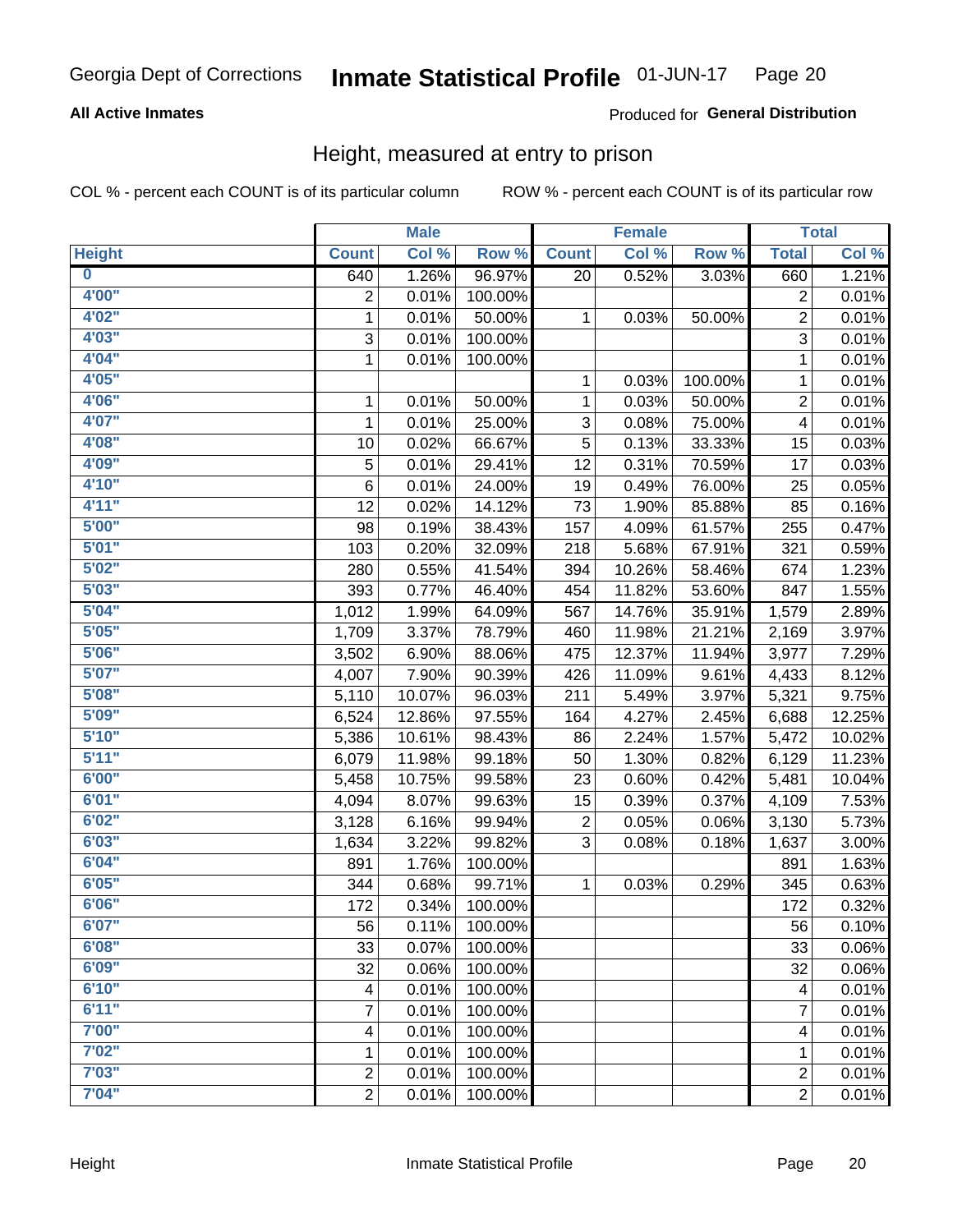#### **All Active Inmates**

#### Produced for General Distribution

### Height, measured at entry to prison

COL % - percent each COUNT is of its particular column

|                       |              | <b>Male</b> |         |             | <b>Female</b> |       |              | Total |
|-----------------------|--------------|-------------|---------|-------------|---------------|-------|--------------|-------|
| <b>Height</b>         | <b>Count</b> | Col %       |         | Row % Count | Col %         | Row % | Total I      | Col % |
| 7'05"                 |              | $0.01\%$    | 100.00% |             |               |       |              | 0.01% |
| 7'07"                 |              | 0.01%       | 100.00% |             |               |       |              | 0.01% |
| <b>Total Reported</b> | 50,749       | 100%        | 92.96%  | 3,841       | 100%          |       | 7.04% 54,590 | 100%  |

| <b>Not Reported</b> |        |       |        |
|---------------------|--------|-------|--------|
| <b>Grand Total</b>  | 50,749 | 3,841 | 54,590 |

| <b>Mean</b> | (average)       | 5'10" | 5'05" | 5'10"<br>J |
|-------------|-----------------|-------|-------|------------|
|             |                 |       |       |            |
| <b>Mode</b> | (most frequent) | 5'09" | 5'04" | 5'09"      |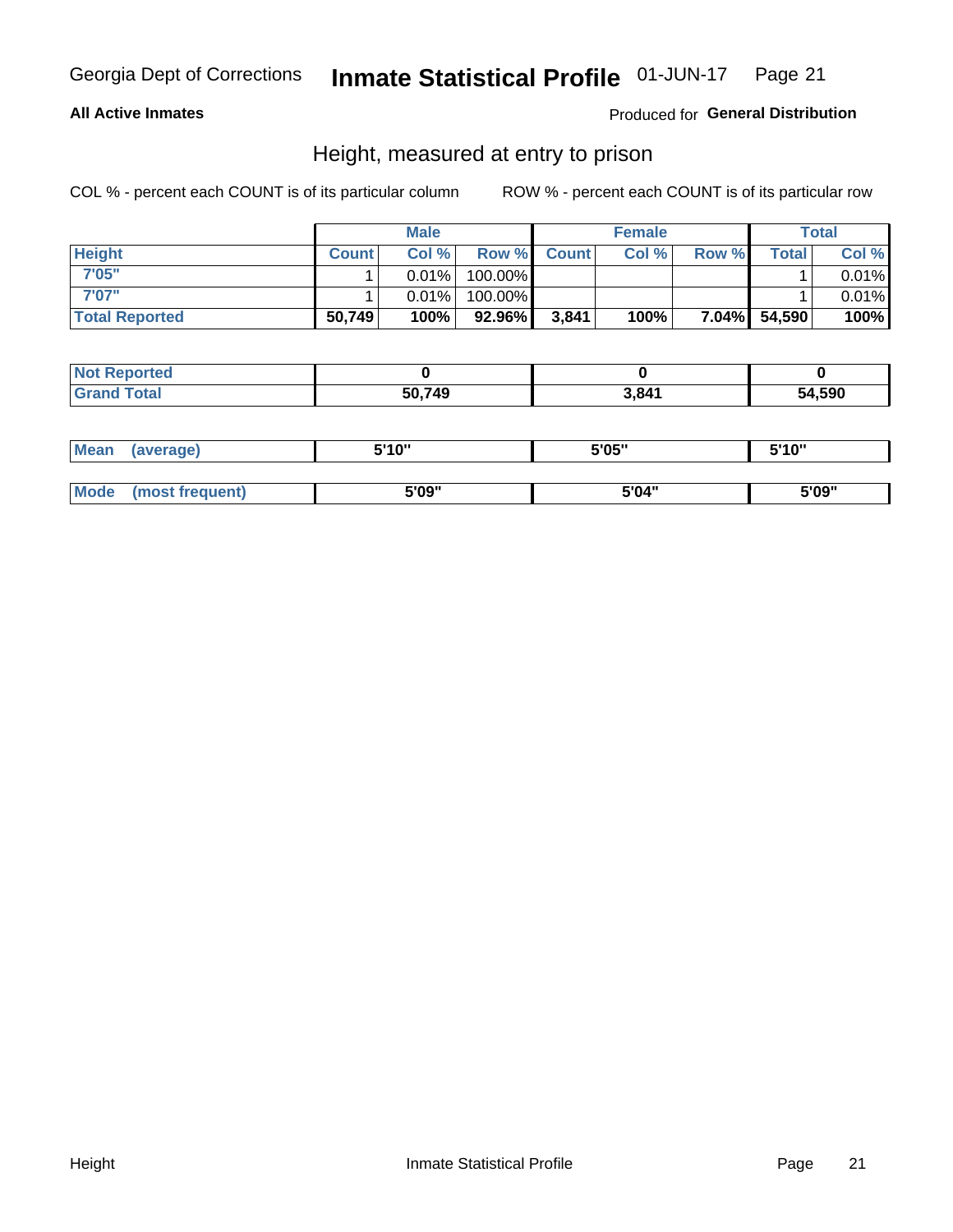**All Active Inmates** 

Produced for General Distribution

## Weight, measured at entry to prison

COL % - percent each COUNT is of its particular column

|                          |                | <b>Male</b> |         |                  | <b>Female</b>   |        |                | <b>Total</b> |
|--------------------------|----------------|-------------|---------|------------------|-----------------|--------|----------------|--------------|
| <b>Weight</b>            | <b>Count</b>   | Col %       | Row %   | <b>Count</b>     | Col %           | Row %  | <b>Total</b>   | Col %        |
| <b>Under 80 pounds</b>   | 8              | 0.02%       | 100.00% |                  |                 |        | $\overline{8}$ | 0.01%        |
| 80 - 89 pounds           | 1              | 0.01%       | 50.00%  | 1                | 0.03%           | 50.00% | $\overline{2}$ | 0.01%        |
| 90 - 99 pounds           | 4              | 0.01%       | 28.57%  | 10               | 0.26%           | 71.43% | 14             | 0.03%        |
| 100 - 109 pounds         | 27             | 0.05%       | 45.00%  | 33               | 0.86%           | 55.00% | 60             | 0.11%        |
| 110 - 119 pounds         | 133            | 0.27%       | 55.19%  | 108              | 2.83%           | 44.81% | 241            | 0.45%        |
| 120 - 129 pounds         | 564            | 1.12%       | 75.20%  | 186              | 4.87%           | 24.80% | 750            | 1.39%        |
| 130 - 139 pounds         | 1,732          | 3.45%       | 83.71%  | 337              | 8.82%           | 16.29% | 2,069          | 3.83%        |
| 140 - 149 pounds         | 3,575          | 7.12%       | 89.11%  | 437              | 11.43%          | 10.89% | 4,012          | 7.43%        |
| 150 - 159 pounds         | 5,349          | 10.66%      | 92.40%  | 440              | 11.51%          | 7.60%  | 5,789          | 10.72%       |
| 160 - 169 pounds         | 6,840          | 13.63%      | 94.06%  | 432              | 11.30%          | 5.94%  | 7,272          | 13.46%       |
| 170 - 179 pounds         | 6,261          | 12.48%      | 94.32%  | 377              | 9.86%           | 5.68%  | 6,638          | 12.29%       |
| 180 - 189 pounds         | 6,548          | 13.05%      | 94.91%  | 351              | 9.18%           | 5.09%  | 6,899          | 12.77%       |
| 190 - 199 pounds         | 4,409          | 8.79%       | 94.82%  | 241              | 6.30%           | 5.18%  | 4,650          | 8.61%        |
| 200 - 209 pounds         | 3,955          | 7.88%       | 94.59%  | 226              | 5.91%           | 5.41%  | 4,181          | 7.74%        |
| 210 - 219 pounds         | 2,936          | 5.85%       | 95.42%  | 141              | 3.69%           | 4.58%  | 3,077          | 5.70%        |
| 220 - 229 pounds         | 2,372          | 4.73%       | 94.65%  | 134              | 3.51%           | 5.35%  | 2,506          | 4.64%        |
| 230 - 239 pounds         | 1,516          | 3.02%       | 93.99%  | 97               | 2.54%           | 6.01%  | 1,613          | 2.99%        |
| 240 - 249 pounds         | 1,223          | 2.44%       | 94.88%  | 66               | 1.73%           | 5.12%  | 1,289          | 2.39%        |
| 250 - 259 pounds         | 875            | 1.74%       | 92.99%  | 66               | 1.73%           | 7.01%  | 941            | 1.74%        |
| 260 - 269 pounds         | 549            | 1.09%       | 93.21%  | 40               | 1.05%           | 6.79%  | 589            | 1.09%        |
| 270 - 279 pounds         | 381            | 0.76%       | 96.95%  | 12               | 0.31%           | 3.05%  | 393            | 0.73%        |
| 280 - 289 pounds         | 279            | 0.56%       | 91.48%  | 26               | 0.68%           | 8.52%  | 305            | 0.56%        |
| 290 - 299 pounds         | 161            | 0.32%       | 90.96%  | 16               | 0.42%           | 9.04%  | 177            | 0.33%        |
| 300 - 309 pounds         | 146            | 0.29%       | 87.95%  | 20               | 0.52%           | 12.05% | 166            | 0.31%        |
| 310 - 319 pounds         | 82             | 0.16%       | 96.47%  | $\sqrt{3}$       | 0.08%           | 3.53%  | 85             | 0.16%        |
| 320 - 329 pounds         | 82             | 0.16%       | 91.11%  | 8                | 0.21%           | 8.89%  | 90             | 0.17%        |
| 330 - 339 pounds         | 43             | 0.09%       | 100.00% |                  |                 |        | 43             | 0.08%        |
| 340 - 349 pounds         | 24             | 0.05%       | 88.89%  | 3                | 0.08%           | 11.11% | 27             | 0.05%        |
| 350 - 359 pounds         | 38             | 0.08%       | 80.85%  | $\boldsymbol{9}$ | 0.24%           | 19.15% | 47             | 0.09%        |
| 360 - 369 pounds         | 20             | 0.04%       | 95.24%  | 1                | 0.03%           | 4.76%  | 21             | 0.04%        |
| 370 - 379 pounds         | 12             | 0.02%       | 100.00% |                  |                 |        | 12             | 0.02%        |
| 380 - 389 pounds         | 10             | 0.02%       | 100.00% |                  |                 |        | 10             | 0.02%        |
| 390 - 399 pounds         | $\overline{2}$ | 0.01%       | 66.67%  | 1                | 0.03%           | 33.33% | 3              | 0.01%        |
| 400 pounds and over      | 30             | 0.06%       | 96.77%  | 1                | 0.03%           | 3.23%  | 31             | 0.06%        |
| <b>Total Reported</b>    | 50,187         | 100%        | 92.92%  | 3,823            | 100%            | 7.08%  | 54,010         | 100.0%       |
|                          |                |             |         |                  |                 |        |                |              |
| <b>Not Reported</b>      |                | 562         |         |                  | $\overline{18}$ |        |                | 580          |
| <b>Grand Total</b>       |                | 50,749      |         |                  | 3,841           |        |                | 54,590       |
|                          |                |             |         |                  |                 |        |                |              |
| <b>Mean</b><br>(average) |                | 184         |         |                  | 173             |        |                | 183          |
| <b>Median (middle)</b>   |                | 180         |         |                  | 165             |        |                | 180          |
| Mode (most frequent)     |                | 180         |         |                  | 160             |        |                | 160          |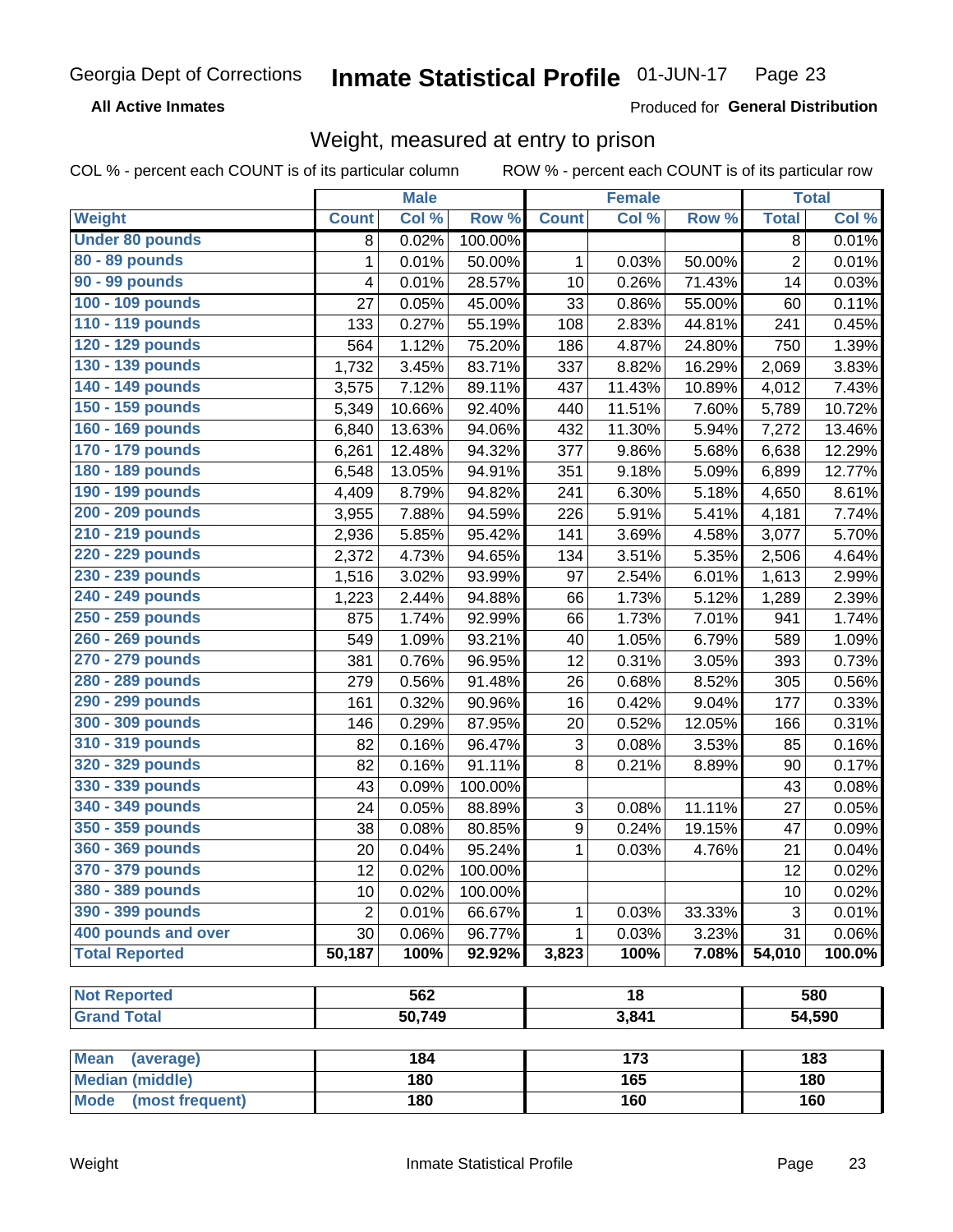#### Inmate Statistical Profile 01-JUN-17 Page 24

**All Active Inmates** 

#### Produced for General Distribution

## Veterans validated by Veteran's Administration

COL % - percent each COUNT is of its particular column

|                             |              | <b>Male</b> |                    |    | <b>Female</b> |       |              | <b>Total</b> |
|-----------------------------|--------------|-------------|--------------------|----|---------------|-------|--------------|--------------|
| <b>Military service</b>     | <b>Count</b> | Col %       | <b>Row % Count</b> |    | Col %         | Row % | <b>Total</b> | Col %        |
| <b>Others</b><br>0          | 946          | 32.46%      | 97.73%             | 22 | 44.90%        | 2.27% | 968          | 32.67%       |
| <b>Air Force</b>            | 1,140        | 39.12%      | 98.36%             | 19 | 38.78%        | 1.64% | 1,159        | 39.12%       |
| $\mathbf{2}$<br><b>Army</b> | 169          | $5.80\%$    | 98.26%             | 3  | 6.12%         | 1.74% | 172          | 5.80%        |
| <b>Navy</b><br>3            | 380          | 13.04%      | 99.48%             | 2  | 4.08%         | .52%  | 382          | 12.89%       |
| <b>Marines</b><br>4         | 14           | .48%        | 100.00%            |    |               |       | 14           | .47%         |
| <b>Coast Guard</b><br>5     | 265          | $9.09\%$    | 98.88%             | 3  | 6.12%         | 1.12% | 268          | 9.04%        |
| <b>Total Reported</b>       | 2,914        | 100%        | 98.35%             | 49 | 100%          | 1.65% | 2,963        | 100%         |

| "ten | 17,835 | 2.702<br>אלי | 51,627 |
|------|--------|--------------|--------|
|      | 50,749 | 3,841        | 54.590 |

| Mode (most frequent) | <b>Force</b><br>. | 0thers | orce |
|----------------------|-------------------|--------|------|
|                      |                   |        |      |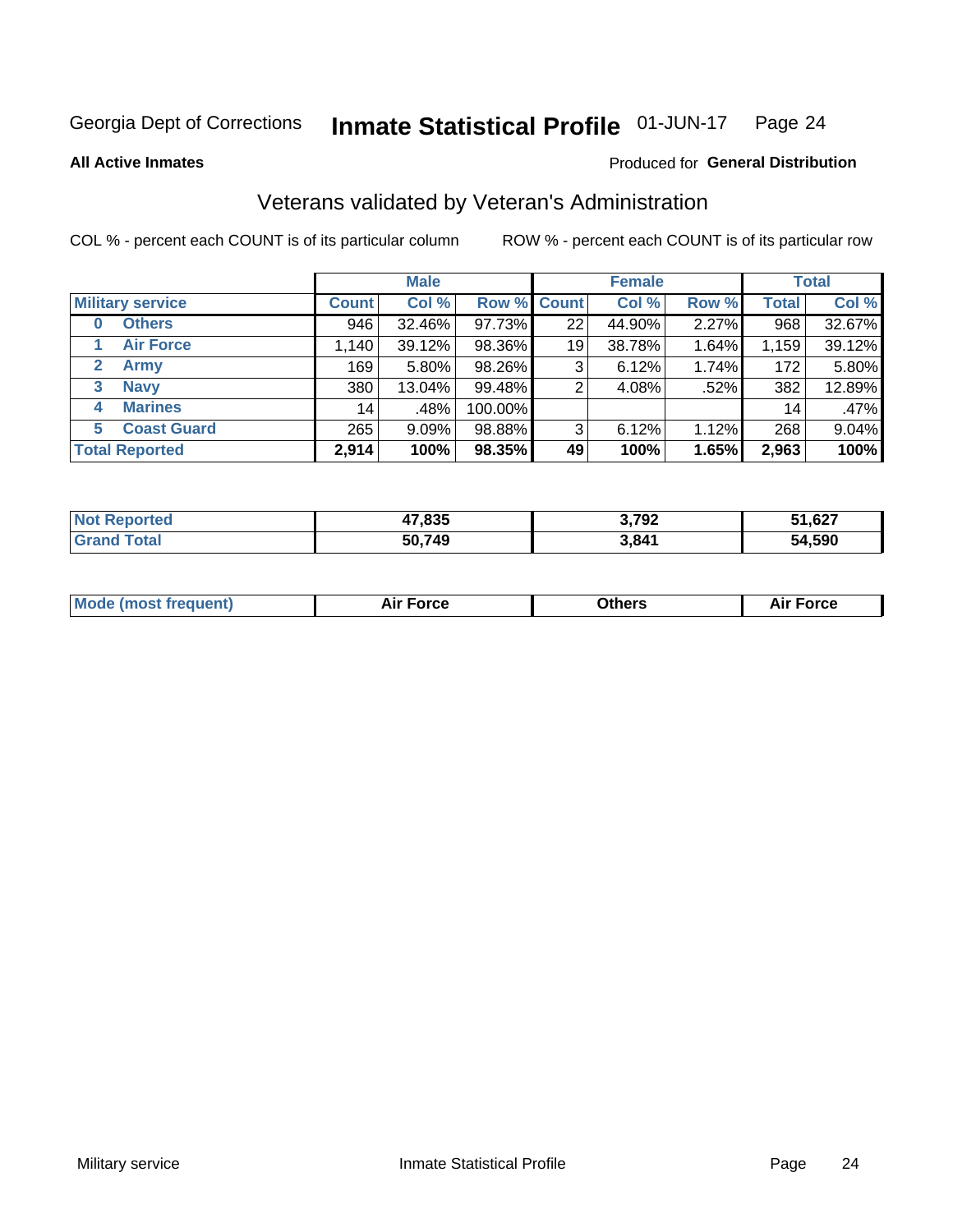#### Inmate Statistical Profile 01-JUN-17 Page 25

**All Active Inmates** 

#### Produced for General Distribution

## Type of admission to prison

COL % - percent each COUNT is of its particular column

|    |                                  |              | <b>Male</b> |                    |     | <b>Female</b> |          |              | <b>Total</b> |
|----|----------------------------------|--------------|-------------|--------------------|-----|---------------|----------|--------------|--------------|
|    | <b>Type of Admission</b>         | <b>Count</b> | Col %       | <b>Row % Count</b> |     | Col %         | Row %    | <b>Total</b> | Col %        |
| 16 | <b>Population Redistribution</b> | 8            | .02%        | 100.00%            |     |               |          | 8            | .01%         |
| 27 | <b>Boot Camp Plus</b>            |              | .01%        | 100.00%            |     |               |          |              | .01%         |
| 28 | <b>Initial Assignment</b>        | 12           | .02%        | 100.00%            |     |               |          | 12           | .02%         |
| 52 | <b>New Sentence</b>              | 41,034       | 80.88%      | 93.07% 3,056       |     | 79.56%        | 6.93%    | 44,090       | 80.79%       |
| 53 | <b>Probation Rev Partial</b>     | 2,089        | 4.12%       | 90.67%             | 215 | 5.60%         | 9.33%    | 2,304        | 4.22%        |
| 54 | <b>Probation Rev Remainder</b>   | 2,910        | 5.74%       | 89.70%             | 334 | 8.70%         | 10.30%   | 3,244        | 5.94%        |
| 55 | <b>Parole Rev New Sentence</b>   | 2,708        | 5.34%       | 94.72%             | 151 | 3.93%         | 5.28%    | 2,859        | 5.24%        |
| 56 | <b>Parole Rev No New</b>         | 1,896        | 3.74%       | 95.71%             | 85  | 2.21%         | 4.29%    | 1,981        | 3.63%        |
|    | <b>Sentence</b>                  |              |             |                    |     |               |          |              |              |
| 57 | <b>Released In Error</b>         | 12           | .02%        | 100.00%            |     |               |          | 12           | .02%         |
| 65 | <b>Return Appeal/Bond</b>        | 2            | .01%        | 100.00%            |     |               |          | 2            | .01%         |
| 67 | <b>Admit Fm Other Cust</b>       | 5            | .01%        | 100.00%            |     |               |          | 5            | .01%         |
| 69 | <b>New Sent/Par Rev Pnd</b>      | 4            | .01%        | 100.00%            |     |               |          | 4            | .01%         |
| 70 | <b>Life W/O Parole</b>           | 14           | .03%        | 100.00%            |     |               |          | 14           | .03%         |
| 72 | <b>Par Rev/Rsn Unknown</b>       | 28           | .06%        | 100.00%            |     |               |          | 28           | .05%         |
| 74 | <b>Pb Parole Rescinded</b>       | 1            | .01%        | 100.00%            |     |               |          |              | .01%         |
| 76 | <b>Par Rev/Revoc Center</b>      |              | .01%        | 100.00%            |     |               |          |              | .01%         |
| 82 | <b>Unknown</b>                   | 10           | .02%        | 100.00%            |     |               |          | 10           | .02%         |
|    | <b>Total Reported</b>            | 50,735       | 100%        | 92.96% 3,841       |     | 100%          | $7.04\%$ | 54,576       | 100%         |

| <b>Not Reported</b> |        |       |             |
|---------------------|--------|-------|-------------|
| Total<br>l Gran     | 50.749 | 3.84' | ,590<br>'nД |

| <b>Mode (most frequent)</b> | New Sentence | <b>New Sentence</b> | <b>New Sentence</b> |
|-----------------------------|--------------|---------------------|---------------------|
|                             |              |                     |                     |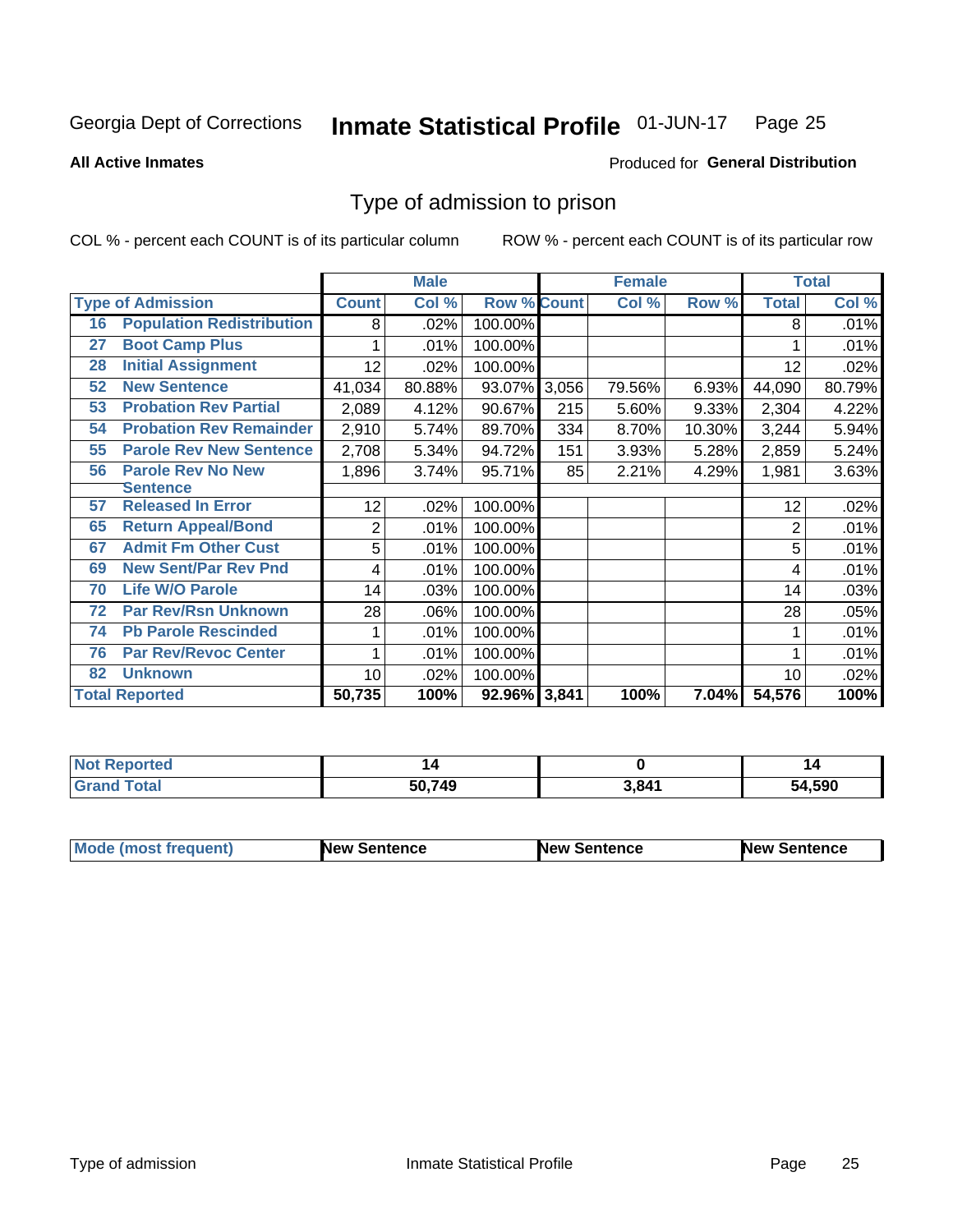#### Inmate Statistical Profile 01-JUN-17 Page 26

**All Active Inmates** 

#### Produced for General Distribution

## Current / last supervision level

COL % - percent each COUNT is of its particular column

|                        |              | <b>Male</b> |                    |       | <b>Female</b> |          |        | <b>Total</b> |
|------------------------|--------------|-------------|--------------------|-------|---------------|----------|--------|--------------|
| <b>Security Status</b> | <b>Count</b> | Col %       | <b>Row % Count</b> |       | Col %         | Row %    | Total  | Col %        |
| 3 Minimum              | 4.314        | $8.50\%$    | 73.53%             | 1,553 | 40.44%        | 26.47%   | 5,867  | 10.75%       |
| 4 Medium               | 36.891       | 72.71%      | 94.65%             | 2,085 | 54.30%        | $5.35\%$ | 38,976 | 71.42%       |
| 5 Close                | 9,530        | 18.78%      | $97.92\%$          | 202   | 5.26%         | $2.08\%$ | 9,732  | 17.83%       |
| <b>Total Reported</b>  | 50,735       | 100%        | 92.96%             | 3,840 | 100%          | $7.04\%$ | 54,575 | 100%         |

| <b>Still being diagnosed</b> |        |       |        |
|------------------------------|--------|-------|--------|
| <b>Not Reported</b>          |        |       | 15     |
| <b>Grand Total</b>           | 50,749 | 3,841 | 54,590 |

| M | . | -- |
|---|---|----|
|   |   |    |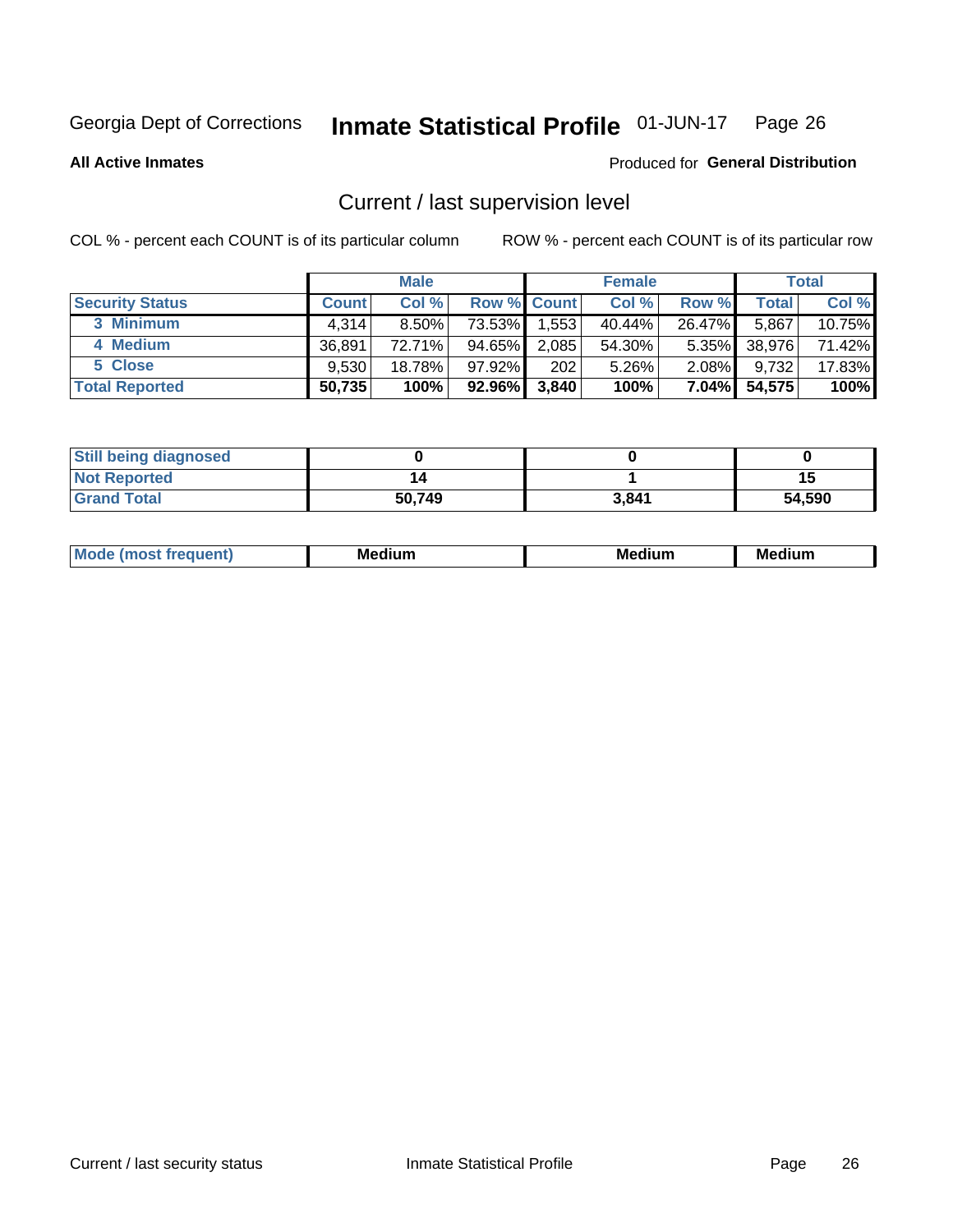#### Inmate Statistical Profile 01-JUN-17 Page 27

**All Active Inmates** 

#### Produced for General Distribution

## Current / last type of institution

COL % - percent each COUNT is of its particular column

|                                   |                | <b>Male</b> |             |       | <b>Female</b> |        |              | <b>Total</b> |
|-----------------------------------|----------------|-------------|-------------|-------|---------------|--------|--------------|--------------|
| <b>Type of Institution</b>        | <b>Count</b>   | Col %       | Row % Count |       | Col %         | Row %  | <b>Total</b> | Col %        |
| <b>County Ci</b>                  | 5,085          | 10.07%      | 99.98%      |       | .03%          | .02%   | 5,086        | 9.36%        |
| <b>Probation Detention Center</b> |                | .01%        | 100.00%     |       |               |        |              | .01%         |
| <b>State Prison</b>               | 35,226         | 69.74%      | $90.71\%$   | 3,608 | 93.93%        | 9.29%  | 38,834       | 71.45%       |
| <b>Transitional Center</b>        | 2,120          | 4.20%       | 90.21%      | 230   | 5.99%         | 9.79%  | 2,350        | 4.32%        |
| <b>Private Prison</b>             | 8,068          | 15.97%      | 100.00%     |       |               |        | 8,068        | 14.84%       |
| <b>County Jail</b>                |                | .01%        | 100.00%     |       |               |        |              | .01%         |
| <b>Rsat - Center</b>              | $\overline{2}$ | .01%        | 66.67%      |       | .03%          | 33.33% | 3            | .01%         |
| <b>State Hospital</b>             | 3 <sup>1</sup> | .01%        | 75.00%      |       | .03%          | 25.00% | 4            | .01%         |
| <b>Total Reported</b>             | 50,513         | 100%        | $92.93\%$   | 3,841 | 100%          | 7.07%  | 54,354       | 100%         |

| $N$<br>Reported    |        |       |        |
|--------------------|--------|-------|--------|
| <b>Grand Total</b> | 50,513 | 3,841 | 54,354 |

| <b>Mode (most frequent)</b> | <b>State Prison</b> | <b>State Prison</b> | <b>State Prisonl</b> |
|-----------------------------|---------------------|---------------------|----------------------|
|                             |                     |                     |                      |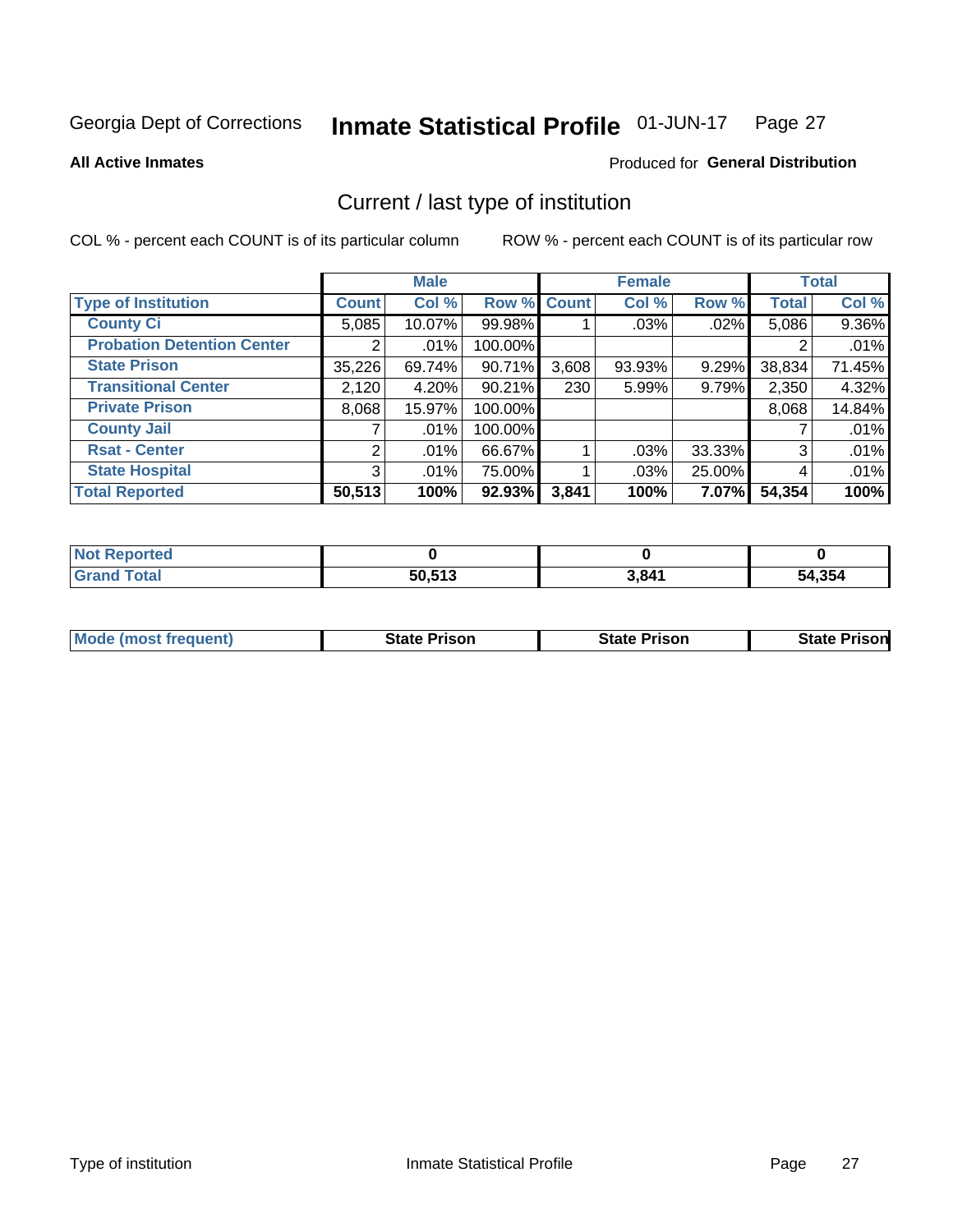#### Inmate Statistical Profile 01-JUN-17 Page 28

**All Active Inmates** 

#### Produced for General Distribution

## Institution type - transitional centers

COL % - percent each COUNT is of its particular column

|                                          |              | <b>Male</b> |         |              | <b>Female</b> |         |              | <b>Total</b> |
|------------------------------------------|--------------|-------------|---------|--------------|---------------|---------|--------------|--------------|
| <b>Institution Type - Trans. Centers</b> | <b>Count</b> | Col %       | Row %   | <b>Count</b> | Col %         | Row %   | <b>Total</b> | Col %        |
| <b>Albany Tc</b>                         | 154          | 6.68%       | 100.00% |              |               |         | 154          | 5.81%        |
| <b>Arrendale State Prison</b>            |              |             |         | 112          | 32.75%        | 100.00% | 112          | 4.23%        |
| <b>Atlanta Tc</b>                        | 278          | 12.05%      | 100.00% |              |               |         | 278          | 10.49%       |
| <b>Augusta Tc</b>                        | 227          | 9.84%       | 100.00% |              |               |         | 227          | 8.57%        |
| <b>Charles D. Hudson Tc</b>              | 155          | 6.72%       | 100.00% |              |               |         | 155          | 5.85%        |
| <b>Clayton Tc</b>                        | 376          | 16.30%      | 100.00% |              |               |         | 376          | 14.19%       |
| <b>Coastal Tc</b>                        | 263          | 11.40%      | 100.00% |              |               |         | 263          | 9.93%        |
| <b>Columbus Tc</b>                       | 134          | 5.81%       | 100.00% |              |               |         | 134          | 5.06%        |
| <b>Macon Tc</b>                          | 158          | 6.85%       | 100.00% |              |               |         | 158          | 5.96%        |
| <b>Macon Womens Tc</b>                   |              |             |         | 2            | .58%          | 100.00% | 2            | .08%         |
| <b>Metro Tc</b>                          |              |             |         | 228          | 66.67%        | 100.00% | 228          | 8.61%        |
| <b>Phillips State Prison</b>             | 187          | 8.11%       | 100.00% |              |               |         | 187          | 7.06%        |
| <b>Savannah Mens Tc</b>                  |              | .04%        | 100.00% |              |               |         |              | .04%         |
| <b>Smith Tc</b>                          | 209          | 9.06%       | 100.00% |              |               |         | 209          | 7.89%        |
| <b>Valdosta Tc</b>                       | 165          | 7.15%       | 100.00% |              |               |         | 165          | 6.23%        |
| <b>Total Reported</b>                    | 2,307        | 100%        | 87.09%  | 342          | 100%          | 12.91%  | 2,649        | 100%         |

| reo |       |                 |      |
|-----|-------|-----------------|------|
|     | 2,307 | <b>346</b><br>ᇬ | ,649 |

| Mode (most frequent) | <b>Clayton Tc</b> | <b>Metro Tc</b> | <b>Clayton Tc</b> |
|----------------------|-------------------|-----------------|-------------------|
|                      |                   |                 |                   |
|                      |                   |                 |                   |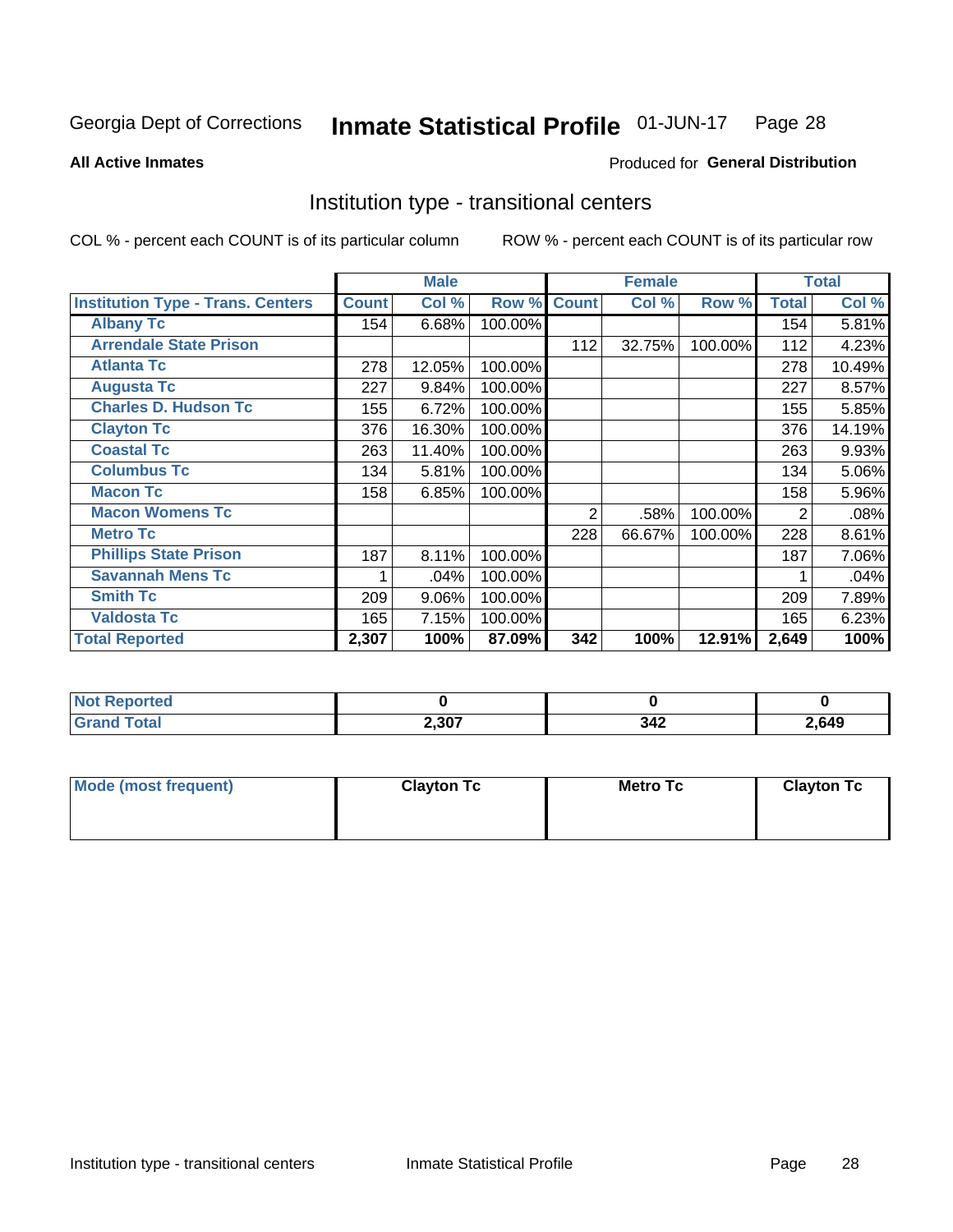#### Inmate Statistical Profile 01-JUN-17 Page 29

#### **All Active Inmates**

## Produced for General Distribution

### Institution type - county prisons

COL % - percent each COUNT is of its particular column

|                                          |                | <b>Male</b> |         |              | <b>Female</b> |       |                | <b>Total</b> |
|------------------------------------------|----------------|-------------|---------|--------------|---------------|-------|----------------|--------------|
| <b>Institution Type - County Prisons</b> | <b>Count</b>   | Col %       | Row %   | <b>Count</b> | Col %         | Row % | <b>Total</b>   | Col %        |
| <b>Baldwin County Ci</b>                 | 1              | .02%        | 100.00% |              |               |       | 1              | .02%         |
| <b>Bulloch County Ci</b>                 | 156            | 3.07%       | 100.00% |              |               |       | 156            | 3.07%        |
| <b>Carroll County Ci</b>                 | 250            | 4.92%       | 100.00% |              |               |       | 250            | 4.92%        |
| <b>Clarke County Ci</b>                  | 112            | 2.20%       | 100.00% |              |               |       | 112            | 2.20%        |
| <b>Clayton County Ci</b>                 | 240            | 4.72%       | 100.00% |              |               |       | 240            | 4.72%        |
| <b>Colquitt County Ci</b>                | 191            | 3.76%       | 100.00% |              |               |       | 191            | 3.76%        |
| <b>Coweta County Ci</b>                  | 227            | 4.46%       | 100.00% |              |               |       | 227            | 4.46%        |
| <b>Decatur County Ci</b>                 | 184            | 3.62%       | 100.00% |              |               |       | 184            | 3.62%        |
| <b>Dougherty County Ci</b>               | 1              | .02%        | 100.00% |              |               |       | 1              | .02%         |
| <b>Effingham County Ci</b>               | 195            | 3.83%       | 100.00% |              |               |       | 195            | 3.83%        |
| <b>Floyd County Ci</b>                   | 442            | 8.69%       | 100.00% |              |               |       | 442            | 8.69%        |
| <b>Fulton County Ci</b>                  | 8              | .16%        | 100.00% |              |               |       | 8              | .16%         |
| <b>Gilmer County Ci</b>                  | 3              | .06%        | 100.00% |              |               |       | 3              | .06%         |
| <b>Grady County Ci</b>                   | $\overline{2}$ | .04%        | 100.00% |              |               |       | $\overline{2}$ | .04%         |
| <b>Gwinnett County Ci</b>                | 176            | 3.46%       | 100.00% |              |               |       | 176            | 3.46%        |
| <b>Hall County Ci</b>                    | 192            | 3.78%       | 100.00% |              |               |       | 192            | 3.78%        |
| <b>Hancock County Ci</b>                 | 1              | .02%        | 100.00% |              |               |       | 1              | .02%         |
| <b>Harris County Ci</b>                  | 148            | 2.91%       | 100.00% |              |               |       | 148            | 2.91%        |
| <b>Hart County Ci</b>                    | 5              | .10%        | 100.00% |              |               |       | 5              | .10%         |
| <b>Jackson County Ci</b>                 | 151            | 2.97%       | 100.00% |              |               |       | 151            | 2.97%        |
| Jefferson County Ci                      | 146            | 2.87%       | 100.00% |              |               |       | 146            | 2.87%        |
| <b>Meriwether County Ci</b>              | 3              | .06%        | 100.00% |              |               |       | 3              | .06%         |
| <b>Miller County Ci</b>                  | 1              | .02%        | 100.00% |              |               |       | 1              | .02%         |
| <b>Mitchell County Ci</b>                | 140            | 2.75%       | 100.00% |              |               |       | 140            | 2.75%        |
| <b>Morgan County Ci</b>                  | $\mathbf{1}$   | .02%        | 100.00% |              |               |       | 1              | .02%         |
| <b>Muscogee County Ci</b>                | 531            | 10.44%      | 100.00% |              |               |       | 531            | 10.44%       |
| <b>Richmond County Ci</b>                | 239            | 4.70%       | 100.00% |              |               |       | 239            | 4.70%        |
| <b>Screven County Ci</b>                 | 146            | 2.87%       | 100.00% |              |               |       | 146            | 2.87%        |
| <b>Spalding County Ci</b>                | 378            | 7.43%       | 100.00% |              |               |       | 378            | 7.43%        |
| <b>Stewart County Ci</b>                 | $\overline{2}$ | .04%        | 100.00% |              |               |       | $\overline{2}$ | .04%         |
| <b>Sumter County Ci</b>                  | 352            | 6.92%       | 100.00% |              |               |       | 352            | 6.92%        |
| Terrell County Ci                        | 136            | 2.67%       | 100.00% |              |               |       | 136            | 2.67%        |
| <b>Thomas County Ci</b>                  | 140            | 2.75%       | 100.00% |              |               |       | 140            | 2.75%        |
| <b>Tift County Ci</b>                    | 3              | .06%        | 100.00% |              |               |       | 3              | .06%         |
| <b>Troup County Ci</b>                   | 173            | 3.40%       | 100.00% |              |               |       | 173            | 3.40%        |
| <b>Upson County Ci</b>                   | 1              | .02%        | 100.00% |              |               |       | 1              | .02%         |
| <b>Walker County Ci</b>                  | 3              | .06%        | 100.00% |              |               |       | $\mathfrak{S}$ | .06%         |
| <b>Walton County Ci</b>                  | 3              | .06%        | 100.00% |              |               |       | 3              | .06%         |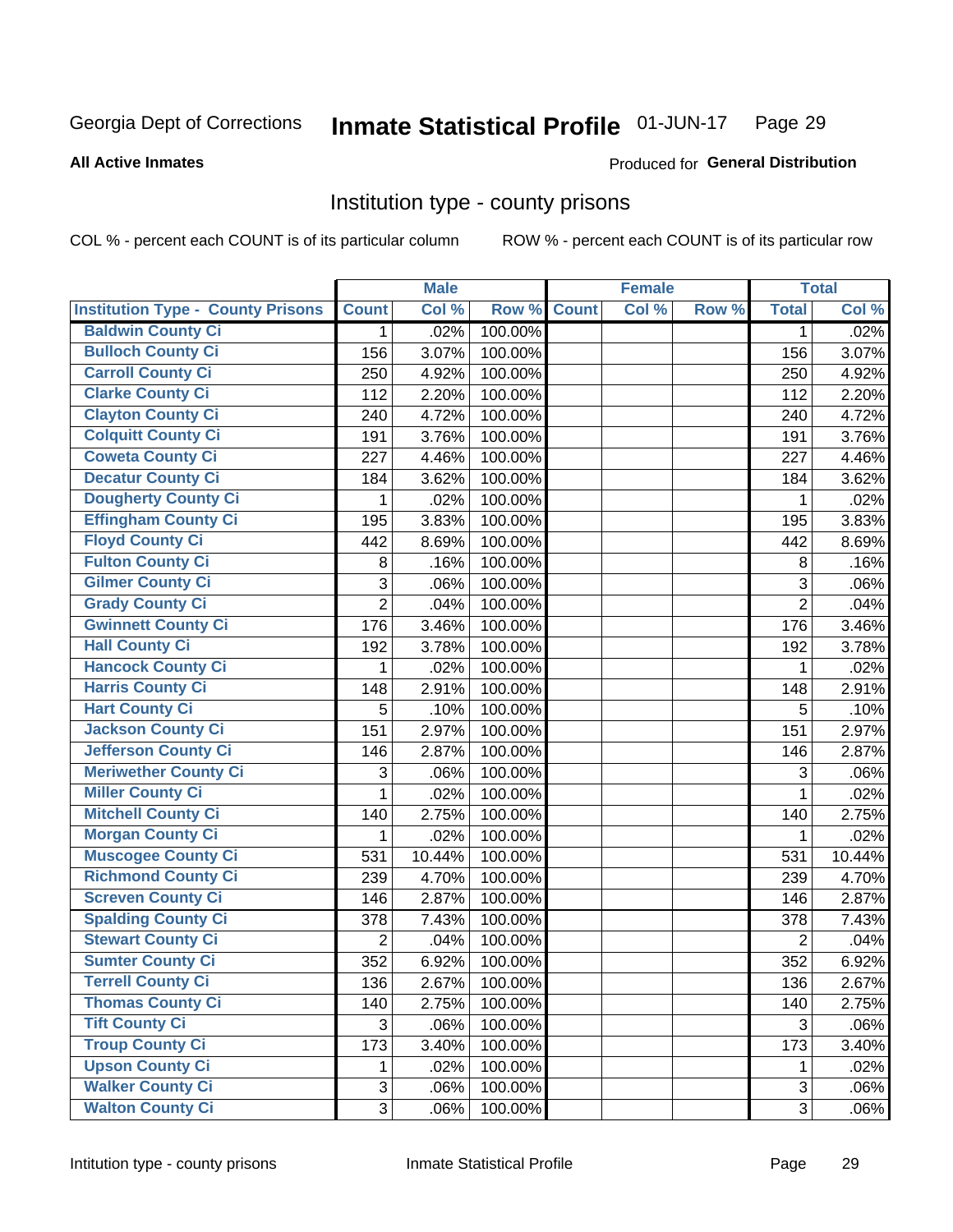#### Inmate Statistical Profile 01-JUN-17 Page 30

**All Active Inmates** 

Produced for General Distribution

### Institution type - county prisons

COL % - percent each COUNT is of its particular column

|                                          |              | <b>Male</b> |                    | <b>Female</b> |         |              | <b>Total</b> |
|------------------------------------------|--------------|-------------|--------------------|---------------|---------|--------------|--------------|
| <b>Institution Type - County Prisons</b> | <b>Count</b> | Col%        | <b>Row % Count</b> | Col%          | Row %   | <b>Total</b> | Col %        |
| <b>Wilkes County Ci</b>                  |              | .02%        | 100.00%            |               |         |              | $.02\%$      |
| <b>Womens Ci</b>                         |              |             |                    | $ 100.00\% $  | 100.00% |              | $.02\%$      |
| <b>Worth County Ci</b>                   |              | $.02\%$     | 100.00%            |               |         |              | .02%         |
| <b>Total Reported</b>                    | 5,085        | 100%        | $99.98\%$          | 100%          | .02%    | 5,086        | 100%         |

| τeα |       |       |
|-----|-------|-------|
|     | 5,085 | 5,086 |

| Mode (most frequent) | <b>Muscogee County Ci</b> | <b>Womens CilMuscogee County</b> |
|----------------------|---------------------------|----------------------------------|
|----------------------|---------------------------|----------------------------------|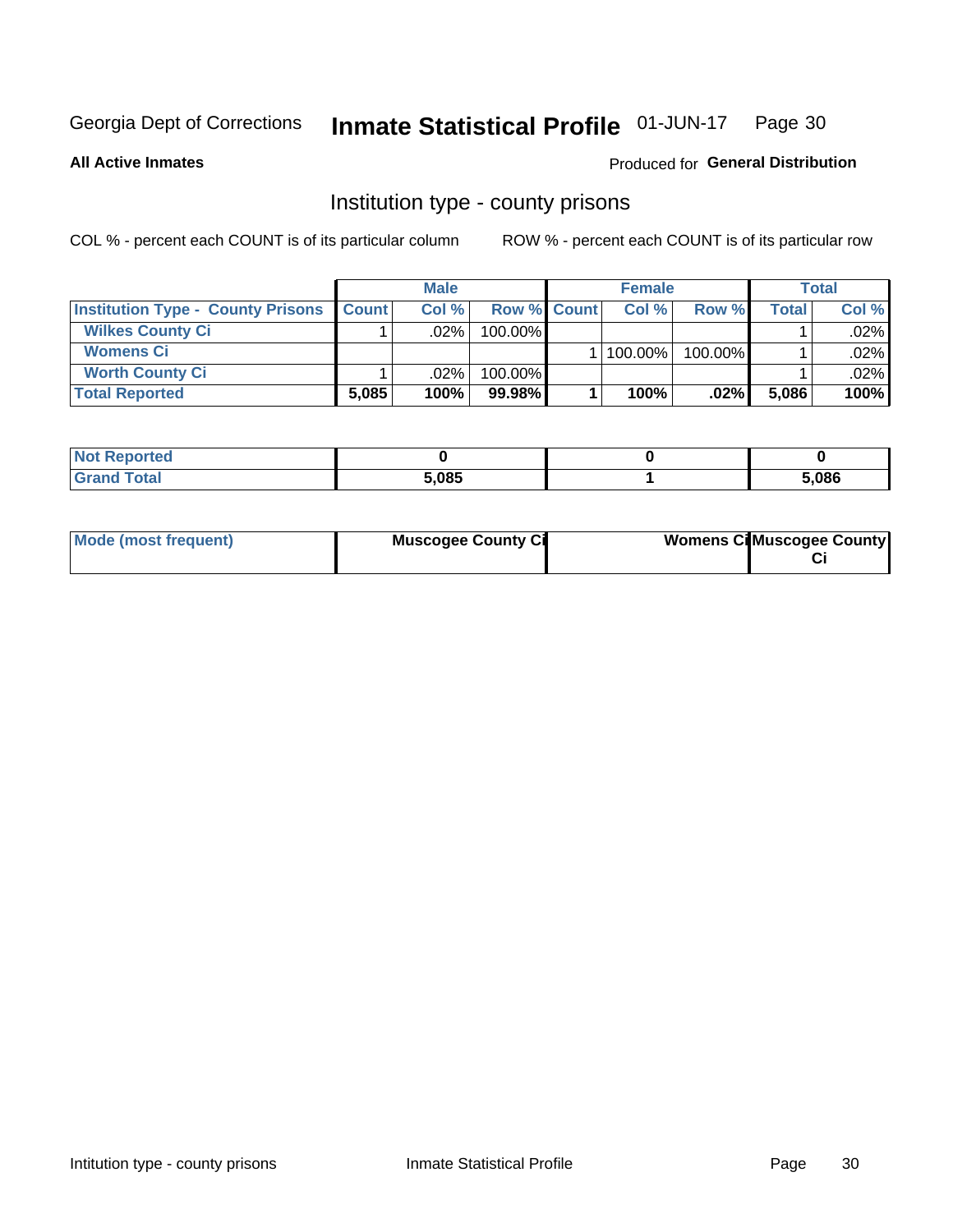#### Inmate Statistical Profile 01-JUN-17 Page 31

#### **All Active Inmates**

#### **Produced for General Distribution**

#### Institution type - state prisons

COL % - percent each COUNT is of its particular column

|                                         |              | <b>Male</b> |         |              | <b>Female</b> |         | <b>Total</b> |       |
|-----------------------------------------|--------------|-------------|---------|--------------|---------------|---------|--------------|-------|
| <b>Institution Type - State Prisons</b> | <b>Count</b> | Col %       | Row %   | <b>Count</b> | Col %         | Row %   | <b>Total</b> | Col % |
| <b>Arrendale State Prison</b>           |              |             |         | 1,590        | 44.07%        | 100.00% | 1,590        | 4.09% |
| <b>Augusta State Med. Prison</b>        | 1,207        | 3.43%       | 99.92%  | 1.           | .03%          | .08%    | 1,208        | 3.11% |
| <b>Autry State Prison</b>               | 1,710        | 4.85%       | 100.00% |              |               |         | 1,710        | 4.40% |
| <b>Baldwin State Prison</b>             | 935          | 2.65%       | 100.00% |              |               |         | 935          | 2.41% |
| <b>Burruss Correctional Training</b>    | 761          | 2.16%       | 100.00% |              |               |         | 761          | 1.96% |
| <b>Ctr</b>                              |              |             |         |              |               |         |              |       |
| <b>Calhoun State Prison</b>             | 1,644        | 4.67%       | 100.00% |              |               |         | 1,644        | 4.23% |
| <b>Central State Prison</b>             | 1,110        | 3.15%       | 100.00% |              |               |         | 1,110        | 2.86% |
| <b>Chatham State Prison</b>             | 6            | .02%        | 100.00% |              |               |         | 6            | .02%  |
| <b>Coastal State Prison</b>             | 1,498        | 4.25%       | 100.00% |              |               |         | 1,498        | 3.86% |
| <b>Dodge State Prison</b>               | 1,231        | 3.49%       | 100.00% |              |               |         | 1,231        | 3.17% |
| <b>Dooly State Prison</b>               | 1,585        | 4.50%       | 100.00% |              |               |         | 1,585        | 4.08% |
| <b>Emanuel Women'S Facility</b>         |              |             |         | 402          | 11.14%        | 100.00% | 402          | 1.04% |
| <b>Ga Diag Class Prison</b>             | 3,180        | 9.03%       | 100.00% |              |               |         | 3,180        | 8.19% |
| <b>Ga State Prison</b>                  | 1,469        | 4.17%       | 100.00% |              |               |         | 1,469        | 3.78% |
| <b>Hancock State Prison</b>             | 1,159        | 3.29%       | 100.00% |              |               |         | 1,159        | 2.98% |
| <b>Hays State Prison</b>                | 1,080        | 3.07%       | 100.00% |              |               |         | 1,080        | 2.78% |
| <b>Helms Facility</b>                   | 15           | .04%        | 53.57%  | 13           | .36%          | 46.43%  | 28           | .07%  |
| <b>Johnson State Prison</b>             | 1,555        | 4.41%       | 100.00% |              |               |         | 1,555        | 4.00% |
| <b>Lee State Prison</b>                 | 744          | 2.11%       | 100.00% |              |               |         | 744          | 1.92% |
| <b>Long Unit</b>                        | 205          | .58%        | 100.00% |              |               |         | 205          | .53%  |
| <b>Lowndes Unit</b>                     | 5            | .01%        | 100.00% |              |               |         | 5            | .01%  |
| <b>Macon State Prison</b>               | 1,716        | 4.87%       | 100.00% |              |               |         | 1,716        | 4.42% |
| <b>Metro State Prison (W)</b>           |              |             |         | 1            | .03%          | 100.00% | 1            | .01%  |
| <b>Montgomery State Prison</b>          | 412          | 1.17%       | 100.00% |              |               |         | 412          | 1.06% |
| <b>Phillips State Prison</b>            | 1,034        | 2.94%       | 100.00% |              |               |         | 1,034        | 2.66% |
| <b>Pulaski State Prison</b>             |              |             |         | 1,161        | 32.18%        | 100.00% | 1,161        | 2.99% |
| <b>Putnam State Prison</b>              | 1            | .01%        | 100.00% |              |               |         | 1            | .01%  |
| <b>Rivers State Prison</b>              | $\mathbf{1}$ | .01%        | 100.00% |              |               |         | 1            | .01%  |
| <b>Rogers State Prison</b>              | 1,379        | 3.91%       | 100.00% |              |               |         | 1,379        | 3.55% |
| <b>Rutledge State Prison</b>            | 618          | 1.75%       | 100.00% |              |               |         | 618          | 1.59% |
| <b>Smith State Prison</b>               | 1,521        | 4.32%       | 100.00% |              |               |         | 1,521        | 3.92% |
| <b>Telfair State Prison</b>             | 1,377        | 3.91%       | 100.00% |              |               |         | 1,377        | 3.55% |
| <b>Valdosta State Prison</b>            | 1,035        | 2.94%       | 100.00% |              |               |         | 1,035        | 2.67% |
| <b>Walker State Prison</b>              | 405          | 1.15%       | 100.00% |              |               |         | 405          | 1.04% |
| <b>Ware State Prison</b>                | 1,522        | 4.32%       | 100.00% |              |               |         | 1,522        | 3.92% |
| <b>Washington State Prison</b>          | 1,298        | 3.68%       | 100.00% |              |               |         | 1,298        | 3.34% |
| <b>Wayne State Prison</b>               | 1            | .01%        | 100.00% |              |               |         | 1            | .01%  |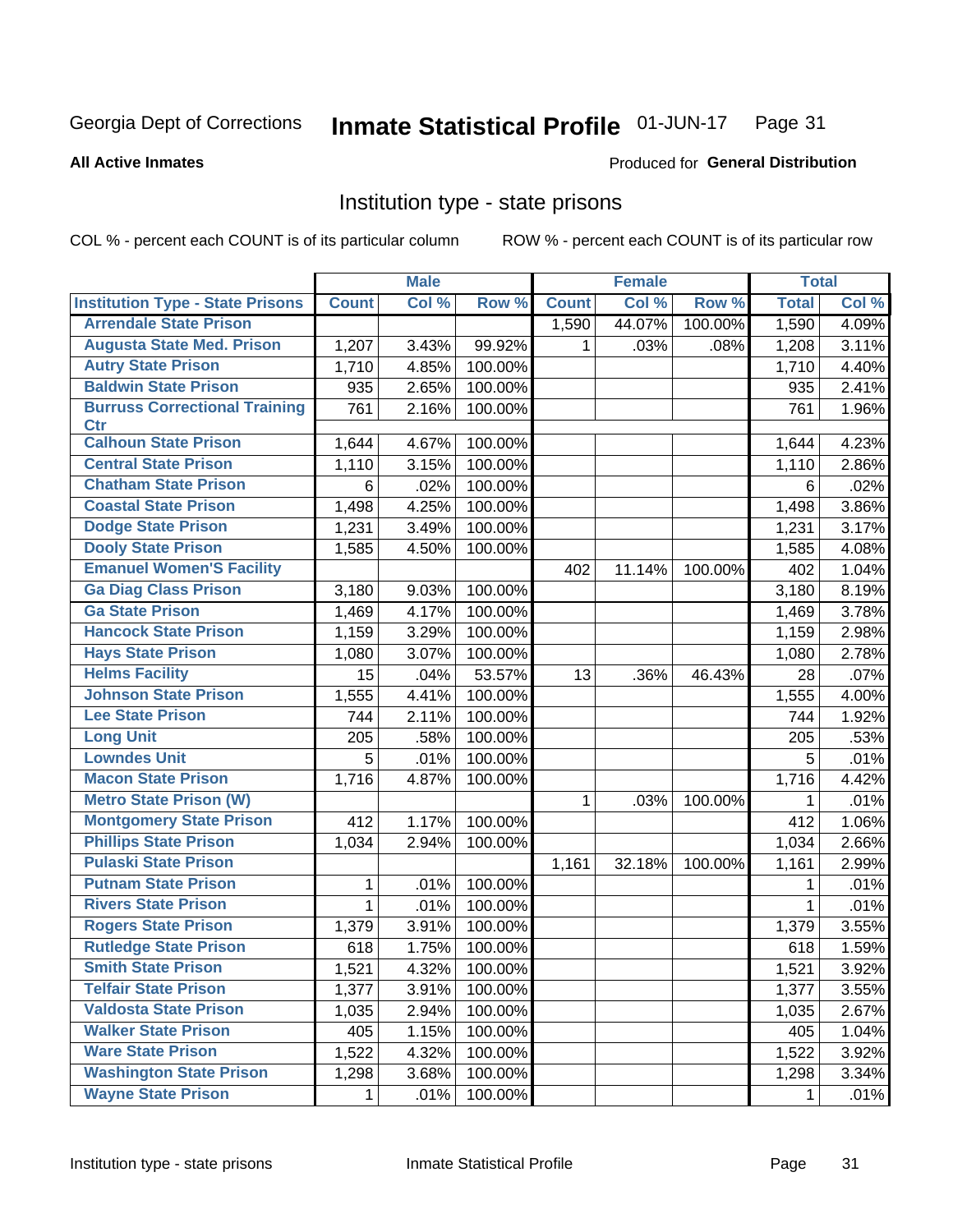#### Inmate Statistical Profile 01-JUN-17 Page 32

**All Active Inmates** 

Produced for General Distribution

## Institution type - state prisons

COL % - percent each COUNT is of its particular column

|                                         |              | <b>Male</b>                 |         |              | <b>Female</b>                 |         | <b>Total</b>                   |       |
|-----------------------------------------|--------------|-----------------------------|---------|--------------|-------------------------------|---------|--------------------------------|-------|
| <b>Institution Type - State Prisons</b> | <b>Count</b> | Col %                       | Row %   | <b>Count</b> | Col %                         | Row %   | <b>Total</b>                   | Col % |
| <b>Whitworth Women'S Facility</b>       |              |                             |         | 440          | $12.20\%$                     | 100.00% | 440                            | 1.13% |
| <b>Wilcox State Prison</b>              | .807         | 5.13%                       | 100.00% |              |                               |         | 1,807                          | 4.65% |
| <b>Total Reported</b>                   | 35,226       | 100%                        | 90.71%  | 3,608        | 100%                          | 9.29%   | 38,834                         | 100%  |
|                                         |              |                             |         |              |                               |         |                                |       |
| <b>Not Reported</b>                     |              | 0                           |         |              | 0                             |         | 0                              |       |
| <b>Grand Total</b>                      |              | 35,226                      |         |              | 3,608                         |         | 38,834                         |       |
| <b>Mode (most frequent)</b>             |              | <b>Ga Diag Class Prison</b> |         |              | <b>Arrendale State Prison</b> |         | <b>Ga Diag Class</b><br>Prison |       |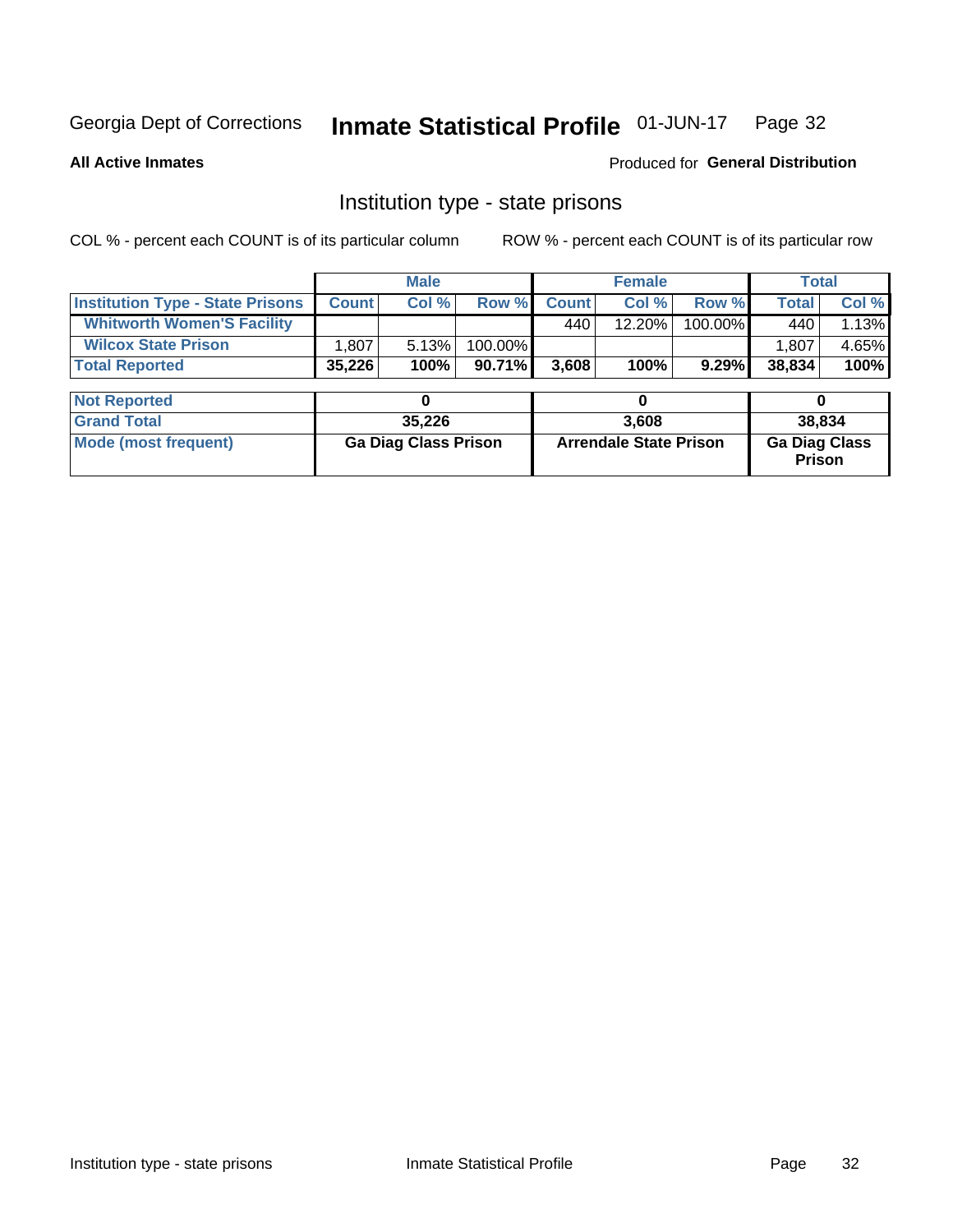#### Inmate Statistical Profile 01-JUN-17 Page 33

**All Active Inmates** 

#### Produced for General Distribution

## Institution type - private prisons

COL % - percent each COUNT is of its particular column

|                                           |              | <b>Male</b> |                    | <b>Female</b> |       |       | <b>Total</b> |
|-------------------------------------------|--------------|-------------|--------------------|---------------|-------|-------|--------------|
| <b>Institution Type - Private Prisons</b> | <b>Count</b> | Col %       | <b>Row % Count</b> | Col %         | Row % | Total | Col %        |
| <b>Coffee Corr Facility</b>               | 2.668        | 33.07%      | 100.00%            |               |       | 2,668 | 33.07%       |
| <b>Jenkins Corr Facility</b>              | 1,157        | 14.34%      | 100.00%            |               |       | 1,157 | 14.34%       |
| <b>Riverbend Corr Facility</b>            | 1.512        | 18.74%      | 100.00%            |               |       | 1,512 | 18.74%       |
| <b>Wheeler Corr Facility</b>              | 2.731        | 33.85%      | 100.00%            |               |       | 2,731 | 33.85%       |
| <b>Total Reported</b>                     | 8,068        | 100%        | $100\%$            |               | %l    | 8,068 | 100%         |

| <b>Not Reported</b> |       |       |
|---------------------|-------|-------|
| <b>Total</b>        | 8,068 | 3,068 |

| <b>Mode (most frequent)</b> | <b>Wheeler Corr Facility</b> | <b>Null</b> | <b>Wheeler Corr</b><br><b>Facility</b> |
|-----------------------------|------------------------------|-------------|----------------------------------------|
|-----------------------------|------------------------------|-------------|----------------------------------------|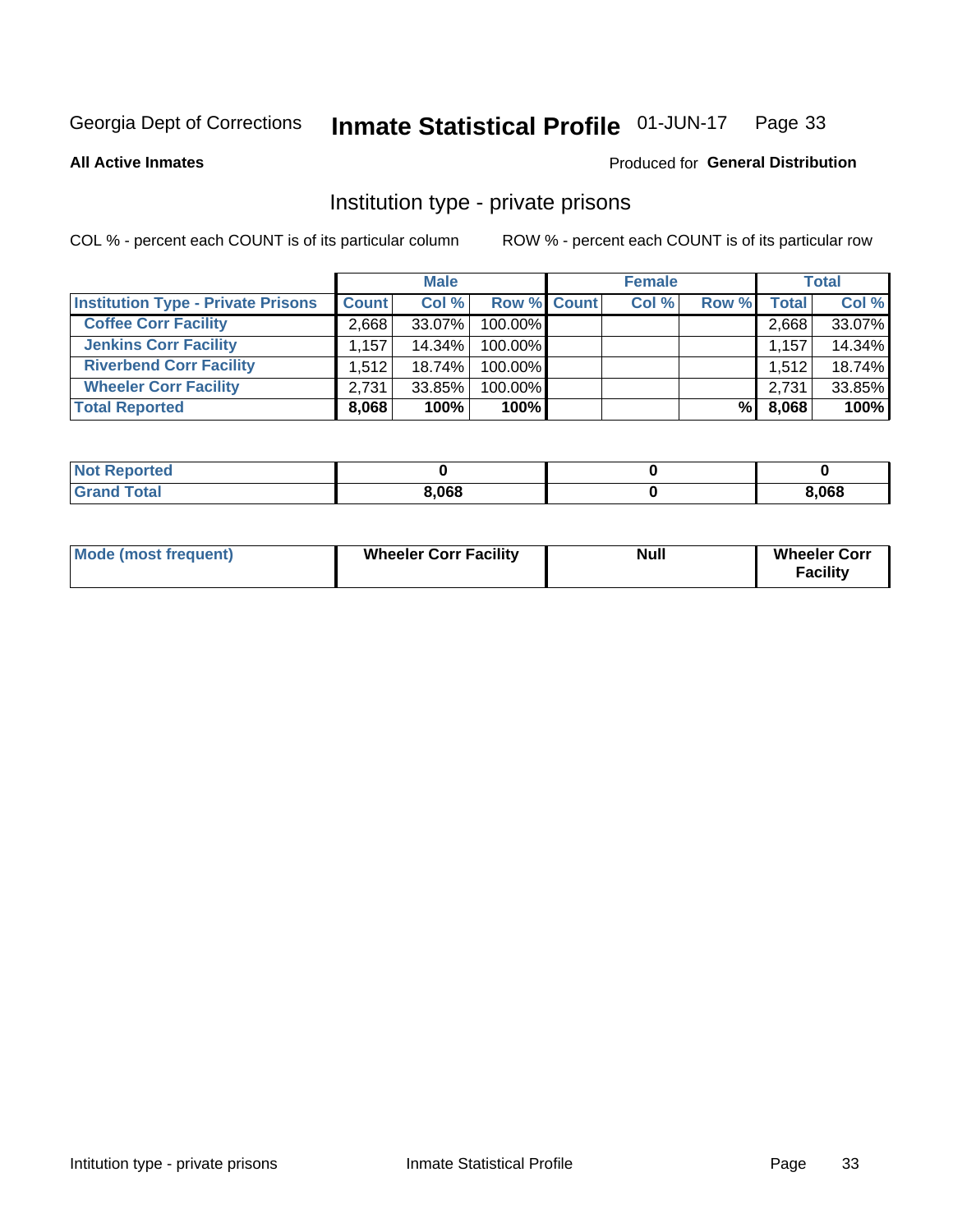#### Inmate Statistical Profile 01-JUN-17 Page 34

**All Active Inmates** 

#### Produced for General Distribution

## Institution type - inmate boot camp

COL % - percent each COUNT is of its particular column

|                                      |                 | <b>Male</b> |              |              | <b>Female</b> |             | <b>Total</b> |
|--------------------------------------|-----------------|-------------|--------------|--------------|---------------|-------------|--------------|
| <b>Institution Type - Boot Camps</b> | <b>I</b> Count⊥ | Col %       | <b>Row %</b> | <b>Count</b> | Col %         | Row % Total | Col %        |
| <b>Total Rported</b>                 |                 |             |              |              |               |             |              |

| <b>Not Reported</b> |  |  |
|---------------------|--|--|
| <b>Total</b><br>Cro |  |  |

| Mod<br>uamo | Nul.<br>$- - - - - -$ | <b>Null</b> | . .<br>uu.<br>------ |
|-------------|-----------------------|-------------|----------------------|
|             |                       |             |                      |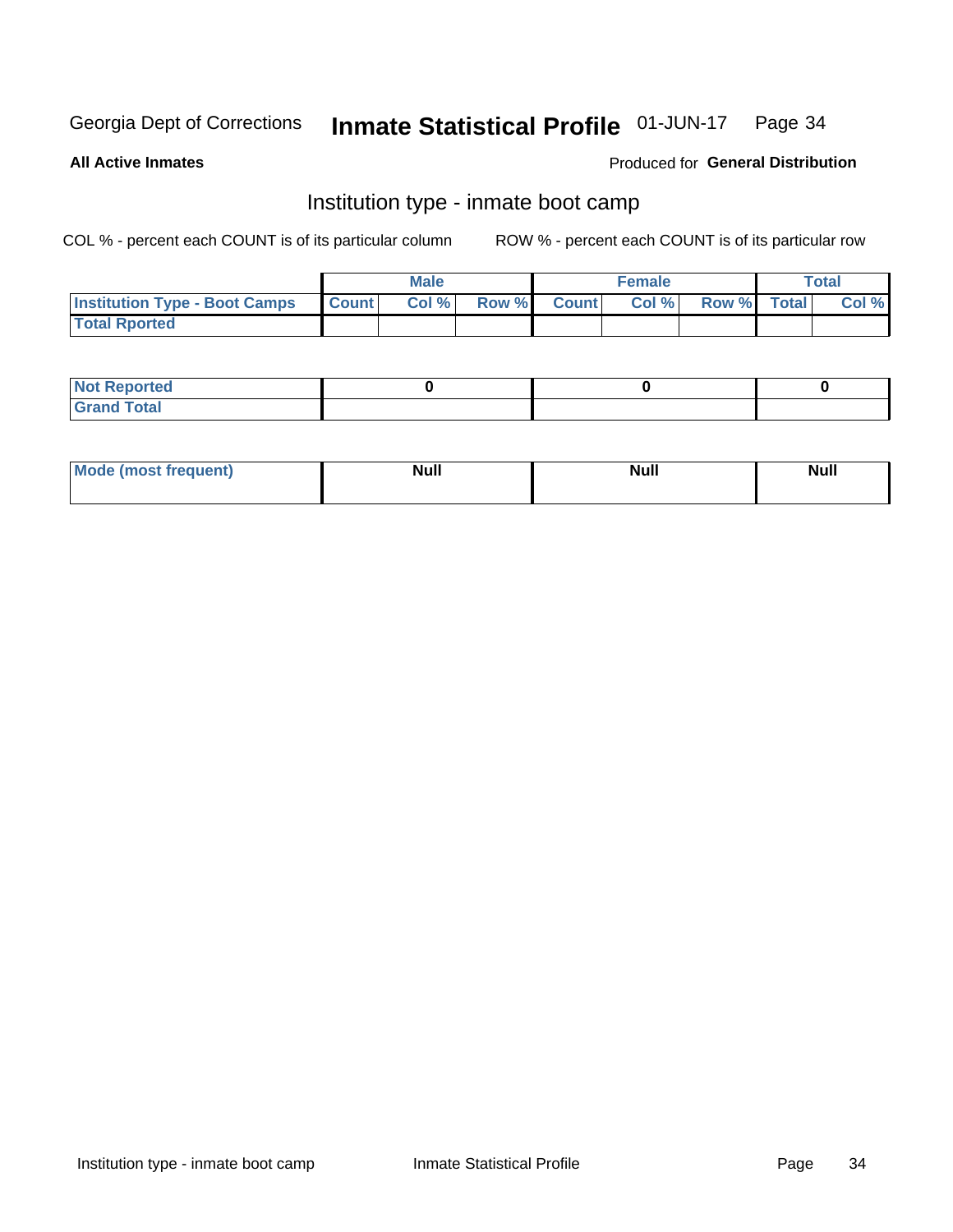#### Inmate Statistical Profile 01-JUN-17 Page 35

#### **All Active Inmates**

#### Produced for General Distribution

## Number of disciplinary reports

COL % - percent each COUNT is of its particular column

|                                       |              | <b>Male</b> |        |       | <b>Female</b> |           |              | <b>Total</b> |
|---------------------------------------|--------------|-------------|--------|-------|---------------|-----------|--------------|--------------|
| <b>Number of Disciplinary Reports</b> | <b>Count</b> | Col %       | Row %  | Count | Col %         | Row %     | <b>Total</b> | Col %        |
|                                       | 20,341       | 40.08%      | 89.87% | 2,293 | 59.70%        | $10.13\%$ | 22,634       | 41.46%       |
|                                       | 6,610        | 13.02%      | 92.95% | 501   | 13.04%        | 7.05%     | 7,111        | 13.03%       |
|                                       | 4,096        | $8.07\%$    | 94.42% | 242   | 6.30%         | 5.58%     | 4,338        | 7.95%        |
| 3                                     | 2,973        | $5.86\%$    | 95.26% | 148   | 3.85%         | $4.74\%$  | 3,121        | 5.72%        |
| 4                                     | 2,183        | 4.30%       | 94.34% | 131   | 3.41%         | 5.66%     | 2,314        | 4.24%        |
| 5                                     | 1,826        | $3.60\%$    | 95.75% | 81    | 2.11%         | 4.25%     | 1,907        | 3.49%        |
| <b>More Than 5</b>                    | 12,720       | 25.06%      | 96.62% | 445   | 11.59%        | $3.38\%$  | 13,165       | 24.12%       |
| <b>Total Reported</b>                 | 50,749       | 100%        | 92.96% | 3,841 | 100%          | 7.04%     | 54,590       | 100.0%       |

| Reported<br>Not <b>F</b> |        |       |        |
|--------------------------|--------|-------|--------|
| <b>Total</b>             | 50.749 | 3,841 | 54,590 |

| Mean (average)       | 5.46 | 2.69 | E 97<br>J.Z1 |
|----------------------|------|------|--------------|
| Median (middle)      |      |      |              |
| Mode (most frequent) |      |      |              |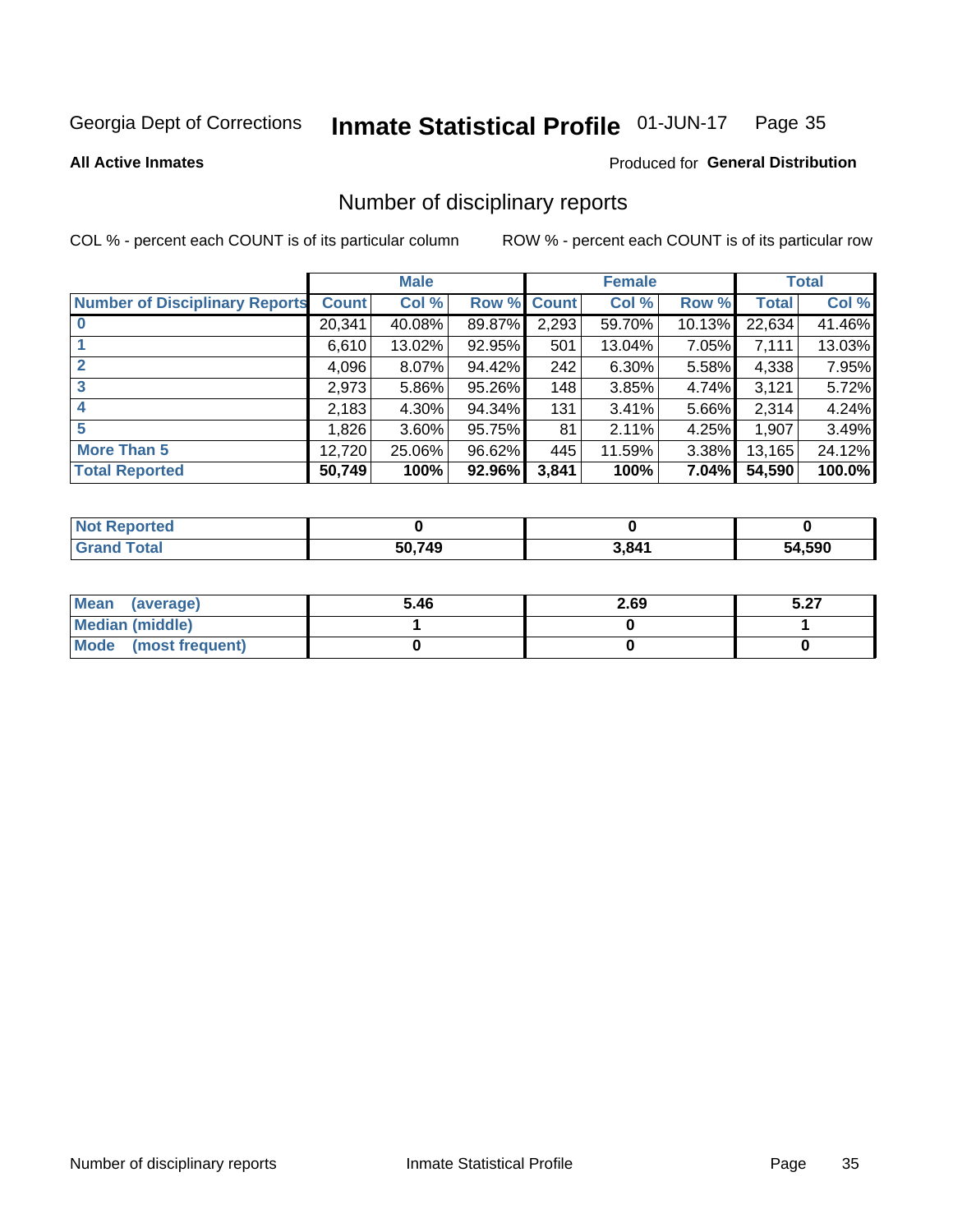#### Inmate Statistical Profile 01-JUN-17 Page 36

**All Active Inmates** 

#### **Produced for General Distribution**

## Number of transfers

COL % - percent each COUNT is of its particular column

|                            |         | <b>Male</b> |             |       | <b>Female</b> |          |              | <b>Total</b> |
|----------------------------|---------|-------------|-------------|-------|---------------|----------|--------------|--------------|
| <b>Number of Transfers</b> | Count l | Col %       | Row % Count |       | Col %         | Row %    | <b>Total</b> | Col %        |
|                            | 3,843   | 7.57%       | 80.96%      | 904   | 23.54%        | 19.04%   | 4,747        | 8.70%        |
|                            | 15,583  | 30.71%      | 90.72%      | 1,594 | 41.50%        | $9.28\%$ | 17,177       | 31.47%       |
| $\mathbf{2}$               | 8,278   | 16.31%      | 92.95%      | 628   | 16.35%        | 7.05%    | 8,906        | 16.31%       |
| 3                          | 5,467   | 10.77%      | 95.16%      | 278   | 7.24%         | 4.84%    | 5,745        | 10.52%       |
|                            | 3,444   | 6.79%       | 95.93%      | 146   | 3.80%         | 4.07%    | 3,590        | 6.58%        |
| 5                          | 2,495   | 4.92%       | 96.26%      | 97    | 2.53%         | $3.74\%$ | 2,592        | 4.75%        |
| <b>More Than 5</b>         | 11,639  | 22.93%      | 98.36%      | 194   | 5.05%         | 1.64%    | 11,833       | 21.68%       |
| <b>Total Reported</b>      | 50,749  | 100%        | 92.96%      | 3,841 | 100.0%        | 7.04%    | 54,590       | 100.0%       |

| <b>Not F</b><br>Reported |        |       |        |
|--------------------------|--------|-------|--------|
| <b>Total</b>             | 50.749 | 3,841 | 54.590 |

| Mean (average)       | 4.20 | 1.67 | 4.03 |
|----------------------|------|------|------|
| Median (middle)      |      |      |      |
| Mode (most frequent) |      |      |      |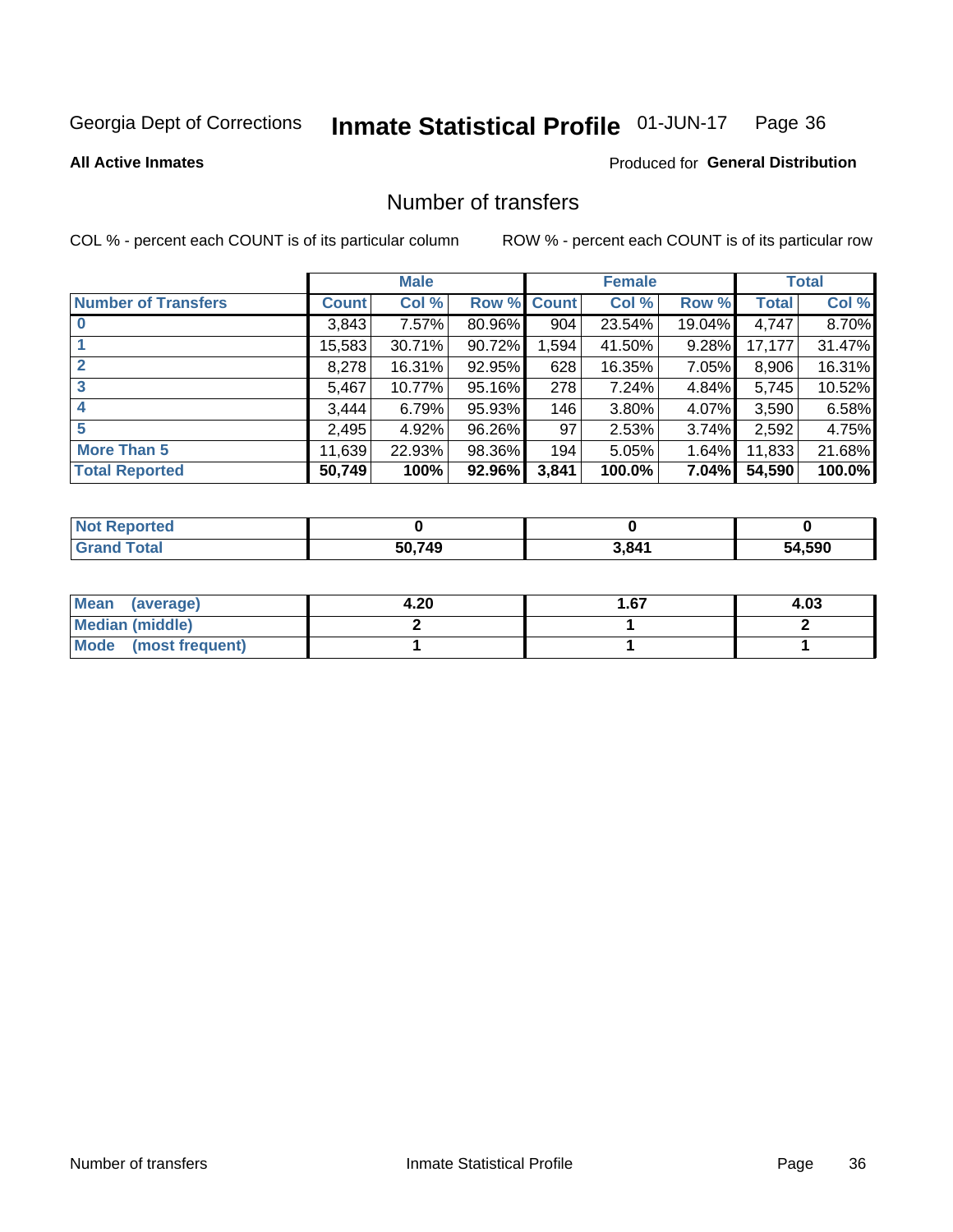#### Inmate Statistical Profile 01-JUN-17 Page 37

**All Active Inmates** 

#### **Produced for General Distribution**

## Number of escapes

COL % - percent each COUNT is of its particular column

|                          |              | <b>Male</b> |             |       | <b>Female</b> |          |        | <b>Total</b> |
|--------------------------|--------------|-------------|-------------|-------|---------------|----------|--------|--------------|
| <b>Number of Escapes</b> | <b>Count</b> | Col %       | Row % Count |       | Col %         | Row %    | Total  | Col %        |
|                          | 50,212       | 98.94%      | 92.91%      | 3,830 | 99.71%        | 7.09%    | 54,042 | 99.00%       |
|                          | 507          | $1.00\%$    | 97.88%      | 11    | 0.29%         | 2.12%    | 518    | 0.95%        |
|                          | 25           | 0.05%       | 100.00%     |       |               |          | 25     | 0.05%        |
|                          |              | 0.01%       | 100.00%     |       |               |          |        | 0.01%        |
|                          |              | 0.01%       | 100.00%     |       |               |          |        | 0.01%        |
| <b>Total Reported</b>    | 50,749       | 100%        | $92.96\%$   | 3,841 | 100%          | $7.04\%$ | 54,590 | 100.0%       |

| <b>Not Reported</b> |        |       |        |
|---------------------|--------|-------|--------|
| Total               | 50.749 | 3,841 | 54,590 |

| Mean (average)       |  | .01 |
|----------------------|--|-----|
| Median (middle)      |  |     |
| Mode (most frequent) |  |     |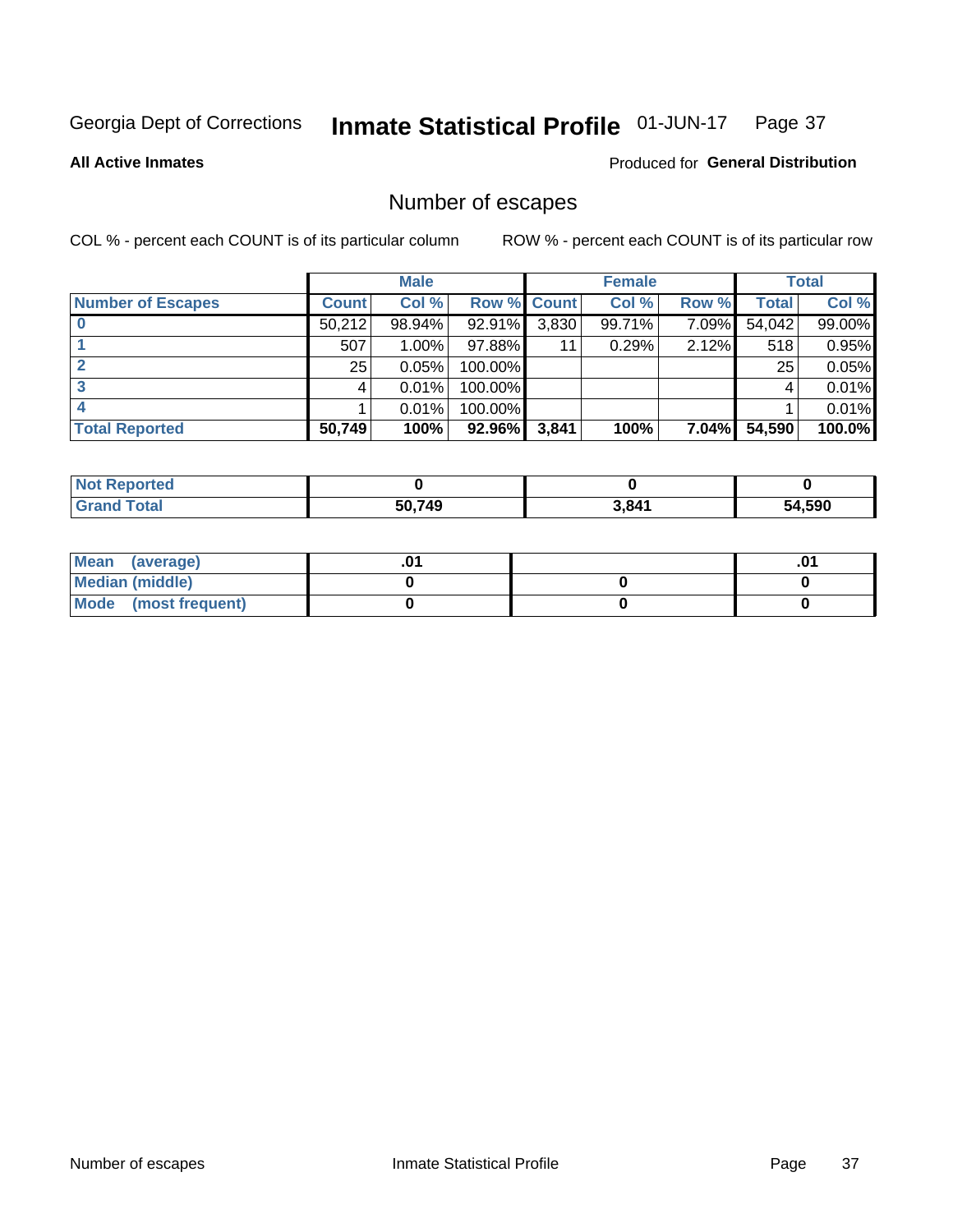#### Inmate Statistical Profile 01-JUN-17 Page 38

**All Active Inmates** 

#### Produced for General Distribution

## Split sentences - Probation to follow

COL % - percent each COUNT is of its particular column

|                            |              | <b>Male</b> |                    |     | <b>Female</b> |          |                 | <b>Total</b> |
|----------------------------|--------------|-------------|--------------------|-----|---------------|----------|-----------------|--------------|
| <b>Probation to follow</b> | <b>Count</b> | Col%        | <b>Row % Count</b> |     | Col %         | Row %    | Total           | Col %        |
| <b>Yes</b>                 | 37.537       | 73.97%      | 92.64% 2.981       |     | 77.61%        | $7.36\%$ | 40,518          | 74.22%       |
| <b>No</b>                  | 13.212       | 26.03%      | 93.89%             | 860 | 22.39%        |          | $6.11\%$ 14,072 | 25.78%       |
| <b>Total Reported</b>      | 50,749       | 100%        | $92.96\%$ 3,841    |     | 100%          |          | 7.04% 54,590    | 100%         |

| ______ | $- - - -$<br>ис | 841 | .590<br>^^ |
|--------|-----------------|-----|------------|
|        |                 |     |            |

| $Moo$<br>requent<br>′es<br>Yes<br><b>YAC</b><br>. |
|---------------------------------------------------|
|---------------------------------------------------|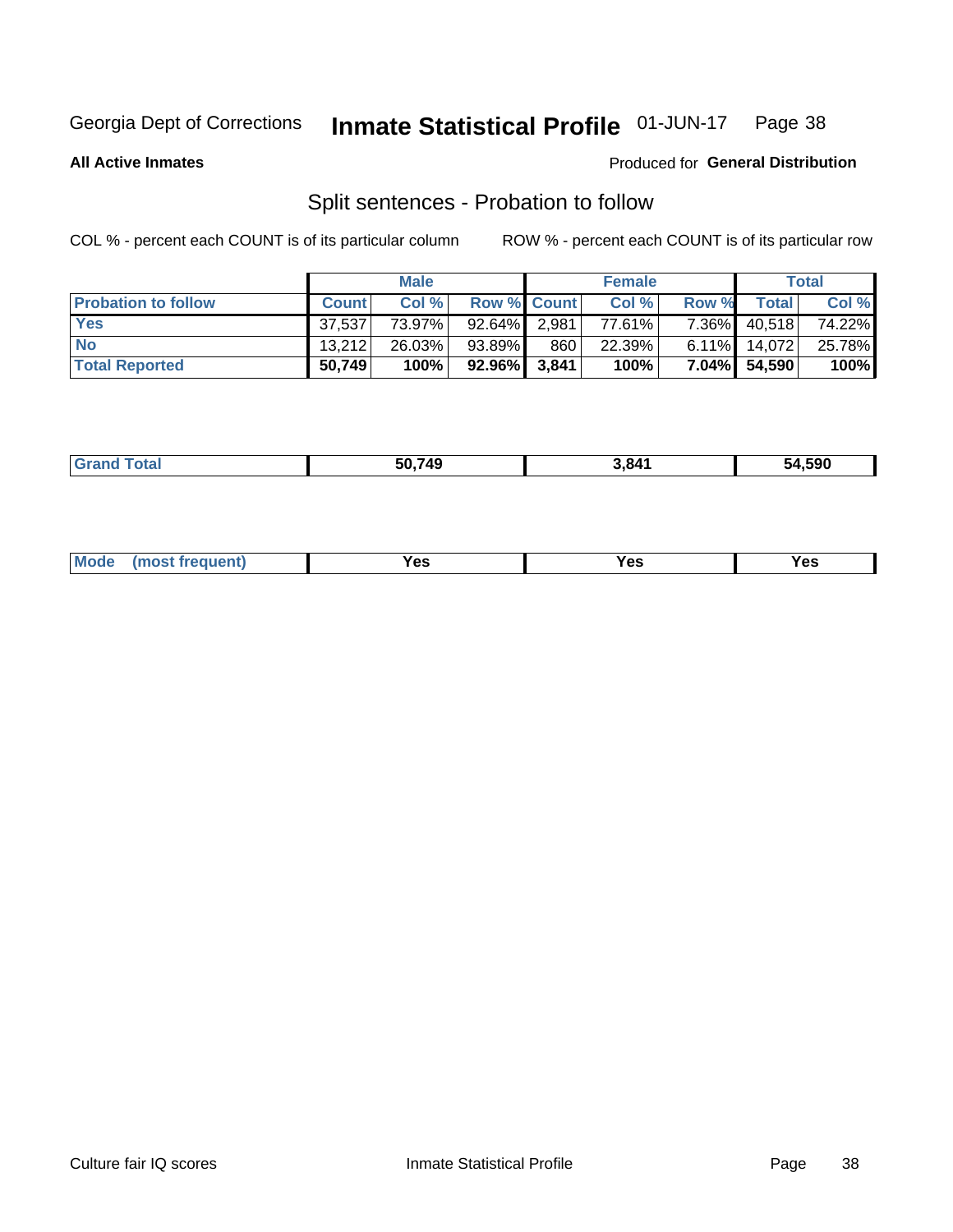#### Inmate Statistical Profile 01-JUN-17 Page 39

Produced for General Distribution

#### **All Active Inmates**

## Probable future release type of still active inmates

COL % - percent each COUNT is of its particular column

|                                         |              | <b>Male</b> |                    |     | <b>Female</b> |          | <b>Total</b> |        |
|-----------------------------------------|--------------|-------------|--------------------|-----|---------------|----------|--------------|--------|
| <b>Probable Future Release Type</b>     | <b>Count</b> | Col %       | <b>Row % Count</b> |     | Col %         | Row %    | <b>Total</b> | Col %  |
| <b>Paroled with probation to follow</b> | 20,123       | 41.11%      | 91.58% 1,851       |     | 49.28%        | 8.42%    | 21,974       | 41.69% |
| Paroled w/o probation to follow         | 6,091        | 12.44%      | $92.09\%$          | 523 | 13.92%        | $7.91\%$ | 6,614        | 12.55% |
| <b>Maxout with probation to follow</b>  | 14,787       | 30.21%      | 93.44% 1.038       |     | 27.64%        | 6.56%    | 15,825       | 30.03% |
| <b>Maxout w/o probation to follow</b>   | 2,661        | 5.44%       | 94.90%             | 143 | 3.81%         | $5.10\%$ | 2,804        | 5.32%  |
| Life, LWOP or death sentence            | 5,285        | 10.80%      | 96.34%             | 201 | 5.35%         | 3.66%    | 5,486        | 10.41% |
| <b>Total Reported</b>                   | 48,947       | 100%        | 92.87% 3,756       |     | 100%          | 7.13%    | 52,703       | 100%   |

| $f = 4 \pi$ | 48,947 | .756 | 52,703 |
|-------------|--------|------|--------|

| Mode (most frequent) | <b>PAR with PROB follow</b> | <b>PAR with PROB follow</b> | <b>PAR with PROB</b><br>follow |
|----------------------|-----------------------------|-----------------------------|--------------------------------|
|                      |                             |                             |                                |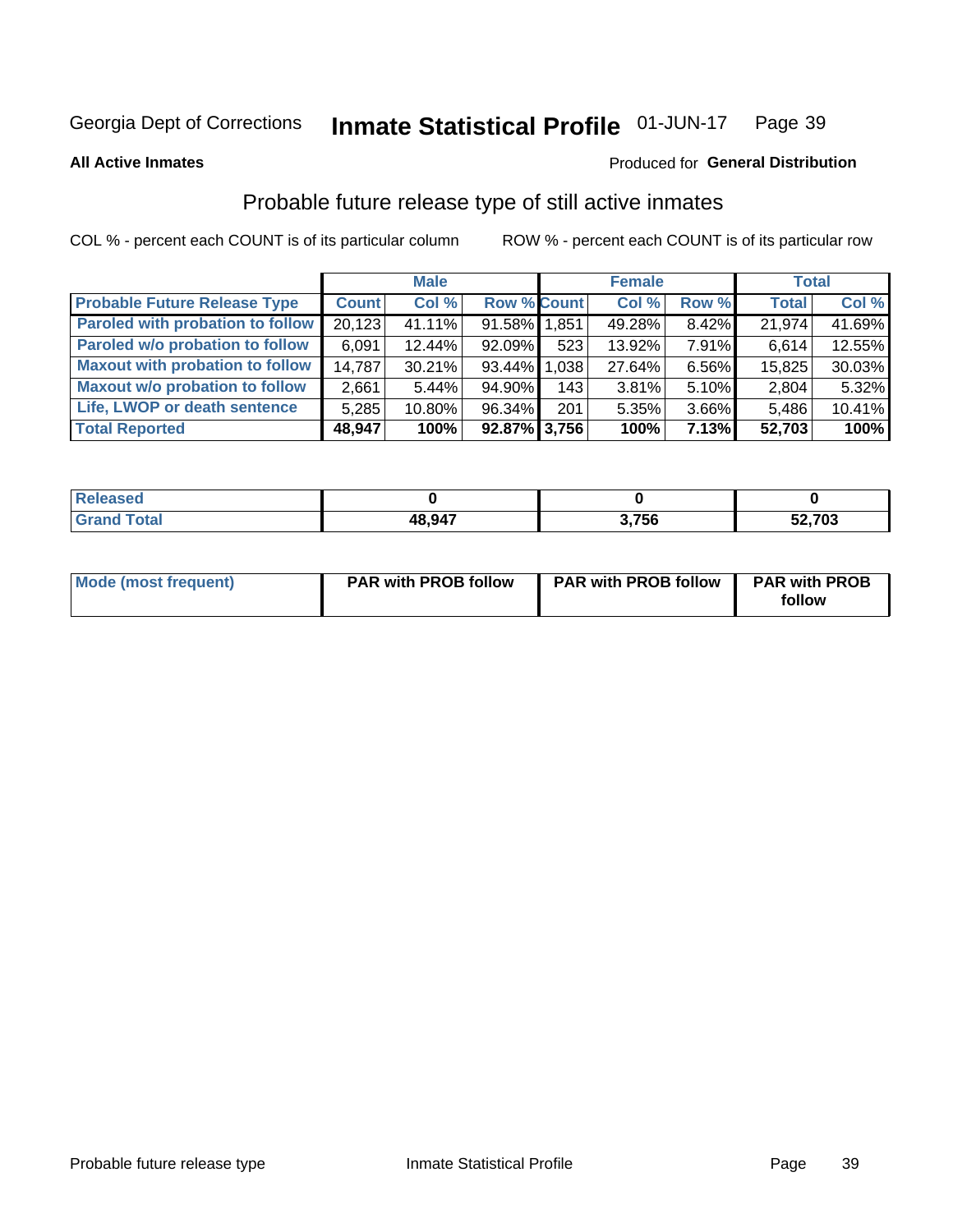## **All Active Inmates**

## Produced for General Distribution

## Time served in current (or last) institution

COL % - percent each COUNT is of its particular column

|                            |              | <b>Male</b> |        |              | <b>Female</b> |        |              | <b>Total</b> |
|----------------------------|--------------|-------------|--------|--------------|---------------|--------|--------------|--------------|
| <b>Time In Institution</b> | <b>Count</b> | Col %       | Row %  | <b>Count</b> | Col %         | Row %  | <b>Total</b> | Col %        |
| 0 to 3 months              | 12,588       | 24.80%      | 92.34% | 1,044        | 27.18%        | 7.66%  | 13,632       | 24.97%       |
| <b>3.01 to 6 months</b>    | 6,525        | 12.86%      | 92.38% | 538          | 14.01%        | 7.62%  | 7,063        | 12.94%       |
| 6.01 to 9 months           | 5,597        | 11.03%      | 93.47% | 391          | 10.18%        | 6.53%  | 5,988        | 10.97%       |
| 9.01 to 12 months          | 4,168        | 8.21%       | 92.79% | 324          | 8.44%         | 7.21%  | 4,492        | 8.23%        |
| 12.01 to 18 months         | 5,725        | 11.28%      | 92.71% | 450          | 11.72%        | 7.29%  | 6,175        | 11.31%       |
| <b>18.01 to 24 months</b>  | 3,928        | 7.74%       | 94.76% | 217          | 5.65%         | 5.24%  | 4,145        | 7.59%        |
| $2.01$ to 3 years          | 4,997        | 9.85%       | 94.80% | 274          | 7.13%         | 5.20%  | 5,271        | 9.66%        |
| 3.01 to 4 years            | 2,344        | 4.62%       | 94.10% | 147          | 3.83%         | 5.90%  | 2,491        | 4.56%        |
| $4.01$ to 5 years          | 1,450        | 2.86%       | 92.01% | 126          | 3.28%         | 7.99%  | 1,576        | 2.89%        |
| 5.01 to 6 years            | 1,105        | 2.18%       | 94.36% | 66           | 1.72%         | 5.64%  | 1,171        | 2.15%        |
| $6.01$ to 7 years          | 651          | 1.28%       | 83.78% | 126          | 3.28%         | 16.22% | 777          | 1.42%        |
| 7.01 to 8 years            | 379          | 0.75%       | 91.77% | 34           | 0.89%         | 8.23%  | 413          | 0.76%        |
| $8.01$ to 9 years          | 344          | 0.68%       | 92.23% | 29           | 0.76%         | 7.77%  | 373          | 0.68%        |
| 9.01 to 10 years           | 158          | 0.31%       | 95.18% | 8            | 0.21%         | 4.82%  | 166          | 0.30%        |
| Over 10 years              | 790          | 1.56%       | 92.18% | 67           | 1.74%         | 7.82%  | 857          | 1.57%        |
| <b>Total Reported</b>      | 50,749       | 100%        | 92.96% | 3,841        | 100%          | 7.04%  | 54,590       | 100%         |

| <b>Not</b><br><b>Renorted</b> |        |                            |        |
|-------------------------------|--------|----------------------------|--------|
| Total                         | 50,749 | $\triangle$ 84 $\triangle$ | 54.590 |

| <b>Mean</b><br>(average) | 23 months | 19 months | 23 months |  |
|--------------------------|-----------|-----------|-----------|--|
| Median (middle)          | 9 months  | 9 months  | 9 months  |  |
| Mode<br>(most frequent)  | 0 months  | months    | ∖ months  |  |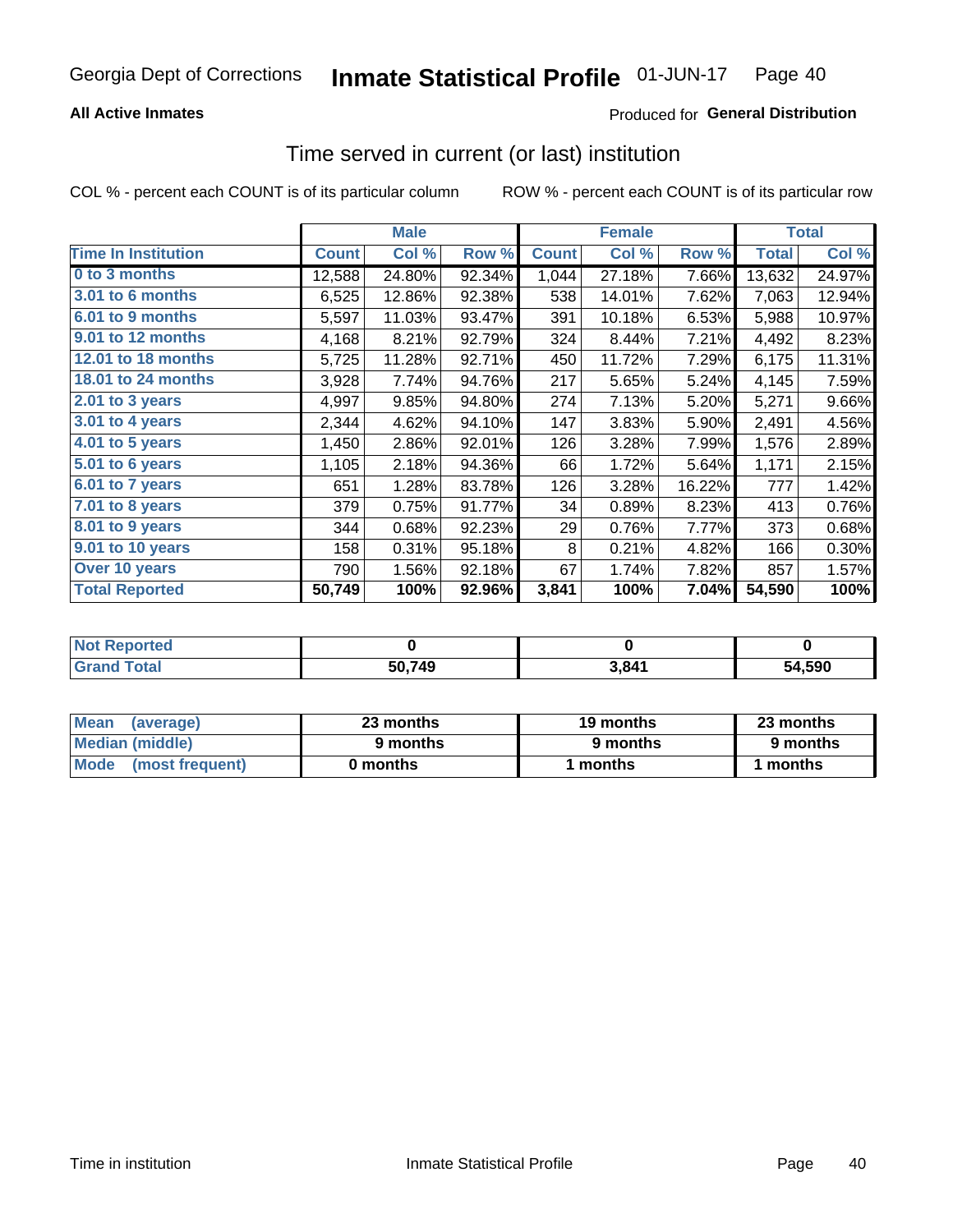### **All Active Inmates**

## Produced for General Distribution

# Highest grade level attained

COL % - percent each COUNT is of its particular column

|                              |                 | <b>Male</b> |         |              | <b>Female</b> |        |                 | <b>Total</b> |
|------------------------------|-----------------|-------------|---------|--------------|---------------|--------|-----------------|--------------|
| <b>Grade Level</b>           | <b>Count</b>    | Col %       | Row %   | <b>Count</b> | Col%          | Row %  | <b>Total</b>    | Col %        |
| No school at all             | $\overline{16}$ | 0.04%       | 100.00% |              |               |        | $\overline{16}$ | 0.04%        |
| <b>Grade 1</b>               | 21              | 0.05%       | 100.00% |              |               |        | 21              | 0.05%        |
| <b>Grade 2</b>               | 33              | 0.08%       | 80.49%  | 8            | 0.30%         | 19.51% | 41              | 0.10%        |
| Grade 3                      | 81              | 0.21%       | 100.00% |              |               |        | 81              | 0.19%        |
| <b>Grade 4</b>               | 94              | 0.24%       | 96.91%  | 3            | 0.11%         | 3.09%  | 97              | 0.23%        |
| <b>Grade 5</b>               | 109             | 0.28%       | 96.46%  | 4            | 0.15%         | 3.54%  | 113             | 0.27%        |
| Grade 6                      | 390             | 1.00%       | 94.66%  | 22           | 0.82%         | 5.34%  | 412             | 0.99%        |
| Grade 7                      | 728             | 1.86%       | 94.55%  | 42           | 1.56%         | 5.45%  | 770             | 1.84%        |
| Grade 8                      | 2,641           | 6.75%       | 94.02%  | 168          | 6.25%         | 5.98%  | 2,809           | 6.72%        |
| Grade 9                      | 5,010           | 12.81%      | 95.48%  | 237          | 8.82%         | 4.52%  | 5,247           | 12.56%       |
| Grade 10                     | 6,908           | 17.67%      | 95.68%  | 312          | 11.61%        | 4.32%  | 7,220           | 17.28%       |
| Grade 11                     | 6,800           | 17.39%      | 94.71%  | 380          | 14.14%        | 5.29%  | 7,180           | 17.18%       |
| <b>Grade 12 or GED</b>       | 12,484          | 31.93%      | 92.76%  | 974          | 36.24%        | 7.24%  | 13,458          | 32.20%       |
| Some tech school             | 302             | 0.77%       | 83.89%  | 58           | 2.16%         | 16.11% | 360             | 0.86%        |
| <b>Completed tech school</b> | 299             | 0.76%       | 84.23%  | 56           | 2.08%         | 15.77% | 355             | 0.85%        |
| College, 1 year              | 1,043           | 2.67%       | 88.92%  | 130          | 4.84%         | 11.08% | 1,173           | 2.81%        |
| College, 2 year              | 1,267           | 3.24%       | 88.11%  | 171          | 6.36%         | 11.89% | 1,438           | 3.44%        |
| College, 3 year              | 316             | 0.81%       | 87.05%  | 47           | 1.75%         | 12.95% | 363             | 0.87%        |
| <b>Bachelor's degree</b>     | 447             | 1.14%       | 87.99%  | 61           | 2.27%         | 12.01% | 508             | 1.22%        |
| <b>Master's degree</b>       | 73              | 0.19%       | 86.90%  | 11           | 0.41%         | 13.10% | 84              | 0.20%        |
| Ph.D. degree                 | 14              | 0.04%       | 93.33%  | 1            | 0.04%         | 6.67%  | 15              | 0.04%        |
| Law degree                   | 16              | 0.04%       | 84.21%  | 3            | 0.11%         | 15.79% | 19              | 0.05%        |
| <b>Some medical school</b>   | $\overline{2}$  | 0.01%       | 100.00% |              |               |        | $\overline{2}$  | 0.01%        |
| <b>Medical degree</b>        | 9               | 0.02%       | 100.00% |              |               |        | 9               | 0.02%        |
|                              | 1               | 0.01%       | 100.00% |              |               |        | 1               | 0.01%        |
| <b>Total Reported</b>        | 39,104          | 100%        | 93.57%  | 2,688        | 100.0%        | 6.43%  | 41,792          | 100.0%       |

| .645   | .153  | 708<br>סכ י |
|--------|-------|-------------|
| 50.749 | 3.841 | .590        |

| <b>Mean</b><br>(average) | 10.79           | 11.35           | 10.83           |
|--------------------------|-----------------|-----------------|-----------------|
| Median (middle)          | Grade 11        | Grade 12 or GED | Grade 11        |
| Mode<br>(most frequent)  | Grade 12 or GED | Grade 12 or GED | Grade 12 or GED |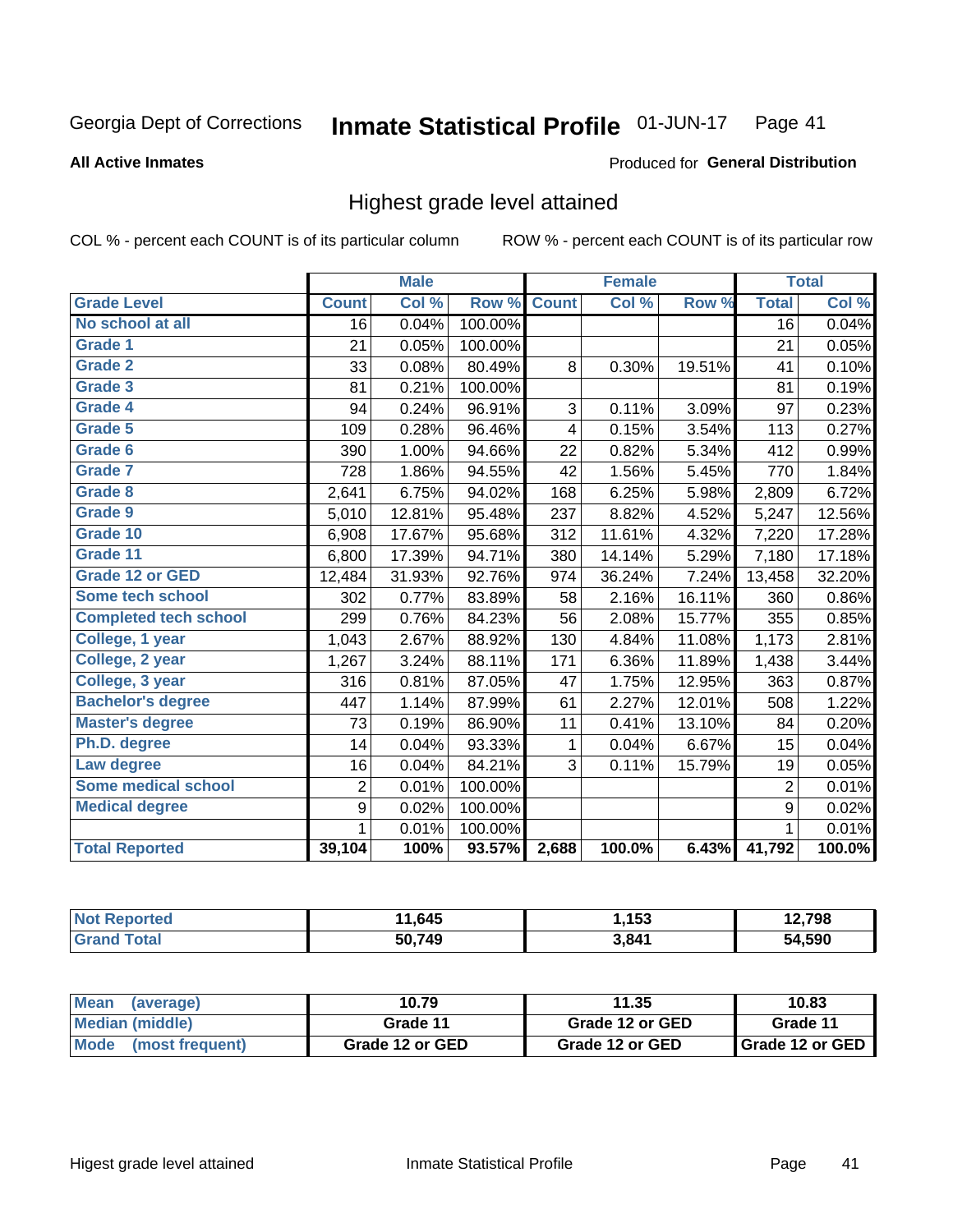### Inmate Statistical Profile 01-JUN-17 Page 42

### **All Active Inmates**

# Produced for General Distribution

# Culture fair IQ scores

COL % - percent each COUNT is of its particular column

|                       |              | <b>Male</b> |             |       | <b>Female</b> |          |              | <b>Total</b> |
|-----------------------|--------------|-------------|-------------|-------|---------------|----------|--------------|--------------|
| <b>IQ Scores</b>      | <b>Count</b> | Col %       | Row % Count |       | Col %         | Row %    | <b>Total</b> | Col %        |
| $60 - 69$             | 941          | 2.19%       | 93.17%      | 69    | 2.14%         | 6.83%    | 1,010        | 2.19%        |
| $70 - 79$             | 2,885        | 6.72%       | 93.15%      | 212   | 6.56%         | 6.85%    | 3,097        | 6.71%        |
| $80 - 89$             | 6,463        | 15.06%      | 89.48%      | 760   | 23.53%        | 10.52%   | 7,223        | 15.65%       |
| $90 - 99$             | 12,062       | 28.10%      | 90.99%      | 1,194 | 36.97%        | $9.01\%$ | 13,256       | 28.72%       |
| $100 - 109$           | 11,935       | 27.81%      | 95.56%      | 555   | 17.18%        | 4.44%    | 12,490       | 27.06%       |
| $110 - 119$           | 7,164        | 16.69%      | 96.64%      | 249   | 7.71%         | 3.36%    | 7,413        | 16.06%       |
| $120 - 129$           | 1,410        | 3.29%       | $92.04\%$   | 122   | 3.78%         | 7.96%    | 1,532        | 3.32%        |
| $130 - 139$           | 52           | 0.12%       | 52.00%      | 48    | 1.49%         | 48.00%   | 100          | 0.22%        |
| 140 & Up              | 8            | 0.02%       | 27.59%      | 21    | 0.65%         | 72.41%   | 29           | 0.06%        |
| <b>Total Reported</b> | 42,920       | 100%        | 93.00%      | 3,230 | 100.0%        | $7.00\%$ | 46,150       | 100%         |

| <b>Not Reported</b>         | 7,021  | 473   | 7,494  |
|-----------------------------|--------|-------|--------|
| <b>Not Valid (under 60)</b> | 808    | 138   | 946    |
| <b>Grand Total</b>          | 50,749 | 3,841 | 54,590 |

| <b>Mean</b><br>(average) | 98 | 96 | 98 |
|--------------------------|----|----|----|
| Median (middle)          | 99 | 94 | 99 |
| Mode<br>(most frequent)  | 99 | 99 | 99 |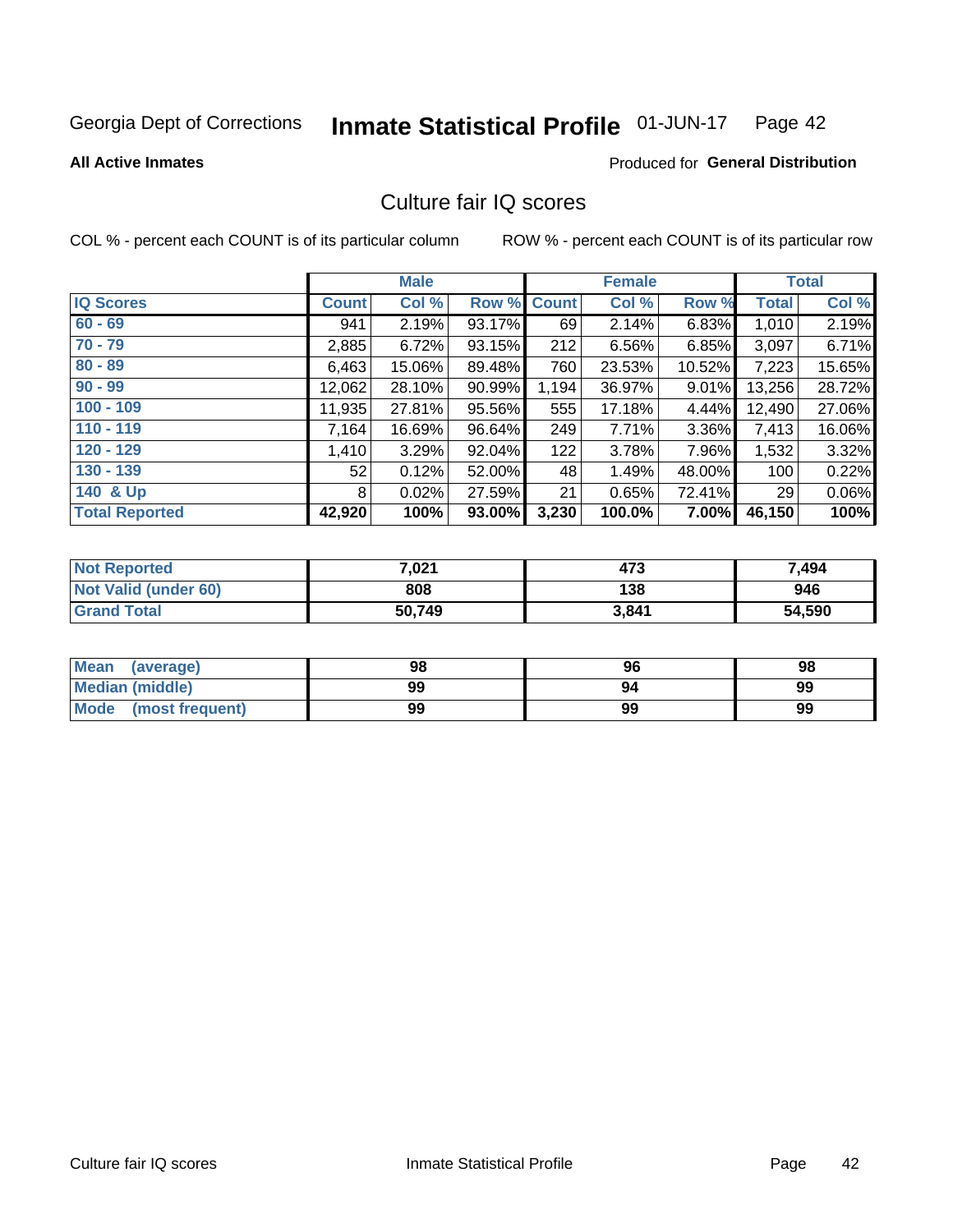### **Inmate Statistical Profile 01-JUN-17** Page 43

**All Active Inmates** 

## Produced for General Distribution

# Wide Range Achievement Test (WRAT) reading score

COL % - percent each COUNT is of its particular column

|                           |              | <b>Male</b> |        |              | <b>Female</b> |        |              | <b>Total</b> |
|---------------------------|--------------|-------------|--------|--------------|---------------|--------|--------------|--------------|
| <b>WRAT Reading Score</b> | <b>Count</b> | Col %       | Row %  | <b>Count</b> | Col %         | Row %  | <b>Total</b> | Col %        |
| $0.1$ to $0.9$            | 887          | 1.94%       | 99.44% | 5            | 0.15%         | 0.56%  | 892          | 1.82%        |
| 1.0 to 1.9                | 820          | 1.80%       | 98.68% | 11           | 0.33%         | 1.32%  | 831          | 1.69%        |
| 2.0 to 2.9                | 1,599        | 3.50%       | 97.44% | 42           | 1.25%         | 2.56%  | 1,641        | 3.35%        |
| 3.0 to 3.9                | 3,606        | 7.90%       | 97.33% | 99           | 2.94%         | 2.67%  | 3,705        | 7.56%        |
| 4.0 to 4.9                | 4,219        | 9.24%       | 95.43% | 202          | 5.99%         | 4.57%  | 4,421        | 9.02%        |
| 5.0 to 5.9                | 3,686        | 8.07%       | 95.49% | 174          | 5.16%         | 4.51%  | 3,860        | 7.87%        |
| 6.0 to 6.9                | 4,314        | 9.45%       | 94.71% | 241          | 7.15%         | 5.29%  | 4,555        | 9.29%        |
| 7.0 to 7.9                | 1,677        | 3.67%       | 94.43% | 99           | 2.94%         | 5.57%  | 1,776        | 3.62%        |
| 8.0 to 8.9                | 3,286        | 7.20%       | 93.89% | 214          | 6.35%         | 6.11%  | 3,500        | 7.14%        |
| 9.0 to 9.9                | 2,045        | 4.48%       | 94.28% | 124          | 3.68%         | 5.72%  | 2,169        | 4.42%        |
| 10.0 to 10.9              | 2,929        | 6.41%       | 92.31% | 244          | 7.24%         | 7.69%  | 3,173        | 6.47%        |
| 11.0 to 11.9              | 4,344        | 9.51%       | 90.41% | 461          | 13.67%        | 9.59%  | 4,805        | 9.80%        |
| 12.0 to 12.9              | 11,585       | 25.37%      | 89.45% | 1,367        | 40.54%        | 10.55% | 12,952       | 26.41%       |
| 13                        | 671          | 1.47%       | 88.29% | 89           | 2.64%         | 11.71% | 760          | 1.55%        |
| <b>Total Reported</b>     | 45,668       | 100%        | 93.12% | 3,372        | 100.0%        | 6.88%  | 49,040       | 100.0%       |

| <b>rteg</b><br>NO. | 5.081  | 469   | 5,550  |
|--------------------|--------|-------|--------|
| $+ -1$             | 50,749 | 3,841 | 54,590 |

| <b>Mean</b><br>(average)       | 8.36 | 10.11 | 8.48 |
|--------------------------------|------|-------|------|
| Median (middle)                | 8.9  | 11.6  | 8.9  |
| <b>Mode</b><br>(most frequent) | 12.9 | 12.9  | 12.9 |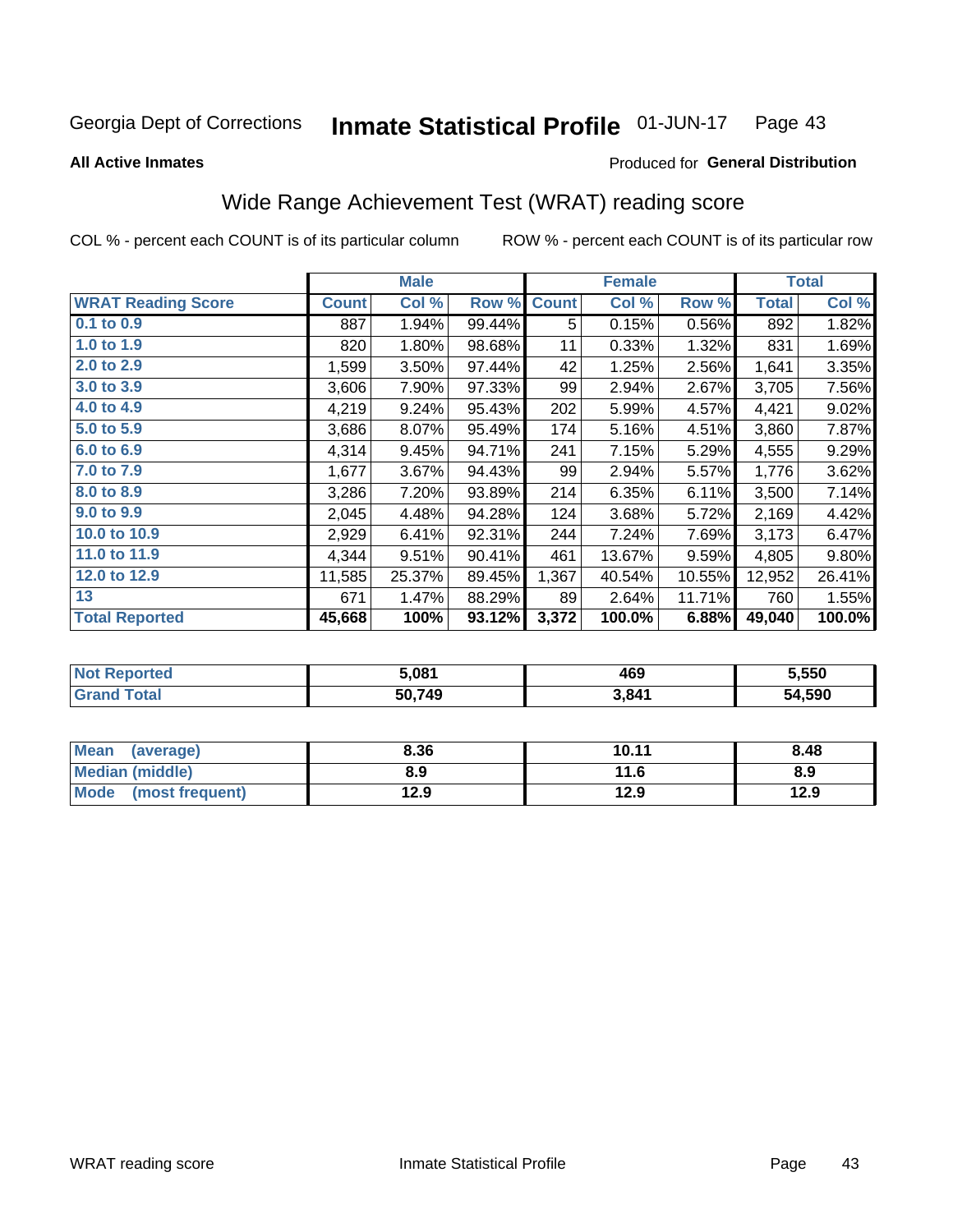### Inmate Statistical Profile 01-JUN-17 Page 44

**All Active Inmates** 

## Produced for General Distribution

# Wide Range Achievement Test (WRAT) math score

COL % - percent each COUNT is of its particular column

|                              |              | <b>Male</b> |        |              | <b>Female</b> |        |              | <b>Total</b> |
|------------------------------|--------------|-------------|--------|--------------|---------------|--------|--------------|--------------|
| <b>WRAT Mathematic Score</b> | <b>Count</b> | Col %       | Row %  | <b>Count</b> | Col %         | Row %  | <b>Total</b> | Col %        |
| $0.1$ to $0.9$               | 95           | 0.21%       | 98.96% | 1            | 0.03%         | 1.04%  | 96           | 0.20%        |
| 1.0 to 1.9                   | 294          | 0.64%       | 97.67% | 7            | 0.21%         | 2.33%  | 301          | 0.61%        |
| 2.0 to 2.9                   | 921          | 2.02%       | 96.34% | 35           | 1.04%         | 3.66%  | 956          | 1.95%        |
| 3.0 to 3.9                   | 2,163        | 4.74%       | 96.18% | 86           | 2.55%         | 3.82%  | 2,249        | 4.59%        |
| 4.0 to 4.9                   | 5,592        | 12.24%      | 95.02% | 293          | 8.69%         | 4.98%  | 5,885        | 12.00%       |
| 5.0 to 5.9                   | 7,081        | 15.51%      | 94.19% | 437          | 12.96%        | 5.81%  | 7,518        | 15.33%       |
| 6.0 to 6.9                   | 9,434        | 20.66%      | 93.55% | 650          | 19.27%        | 6.45%  | 10,084       | 20.56%       |
| 7.0 to 7.9                   | 3,703        | 8.11%       | 93.72% | 248          | 7.35%         | 6.28%  | 3,951        | 8.06%        |
| 8.0 to 8.9                   | 4,963        | 10.87%      | 91.32% | 472          | 13.99%        | 8.68%  | 5,435        | 11.08%       |
| 9.0 to 9.9                   | 2,638        | 5.78%       | 92.27% | 221          | 6.55%         | 7.73%  | 2,859        | 5.83%        |
| 10.0 to 10.9                 | 498          | 1.09%       | 96.70% | 17           | 0.50%         | 3.30%  | 515          | 1.05%        |
| 11.0 to 11.9                 | 1,838        | 4.02%       | 91.58% | 169          | 5.01%         | 8.42%  | 2,007        | 4.09%        |
| 12.0 to 12.9                 | 6,366        | 13.94%      | 89.85% | 719          | 21.32%        | 10.15% | 7,085        | 14.45%       |
| 13                           | 83           | 0.18%       | 82.18% | 18           | 0.53%         | 17.82% | 101          | 0.21%        |
| <b>Total Reported</b>        | 45,669       | 100%        | 93.12% | 3,373        | 100%          | 6.88%  | 49,042       | 100.0%       |

| ™reu<br>NO. | 5.080  | 468   | 5,548  |
|-------------|--------|-------|--------|
|             | 50.749 | 3,841 | 54.590 |

| <b>Mean</b><br>(average) | 7.41 | 8.23 | 7.47 |
|--------------------------|------|------|------|
| Median (middle)          | 6.9  | ۰.,  | 6.9  |
| Mode<br>(most frequent)  | 12.9 | 12.9 | 12.9 |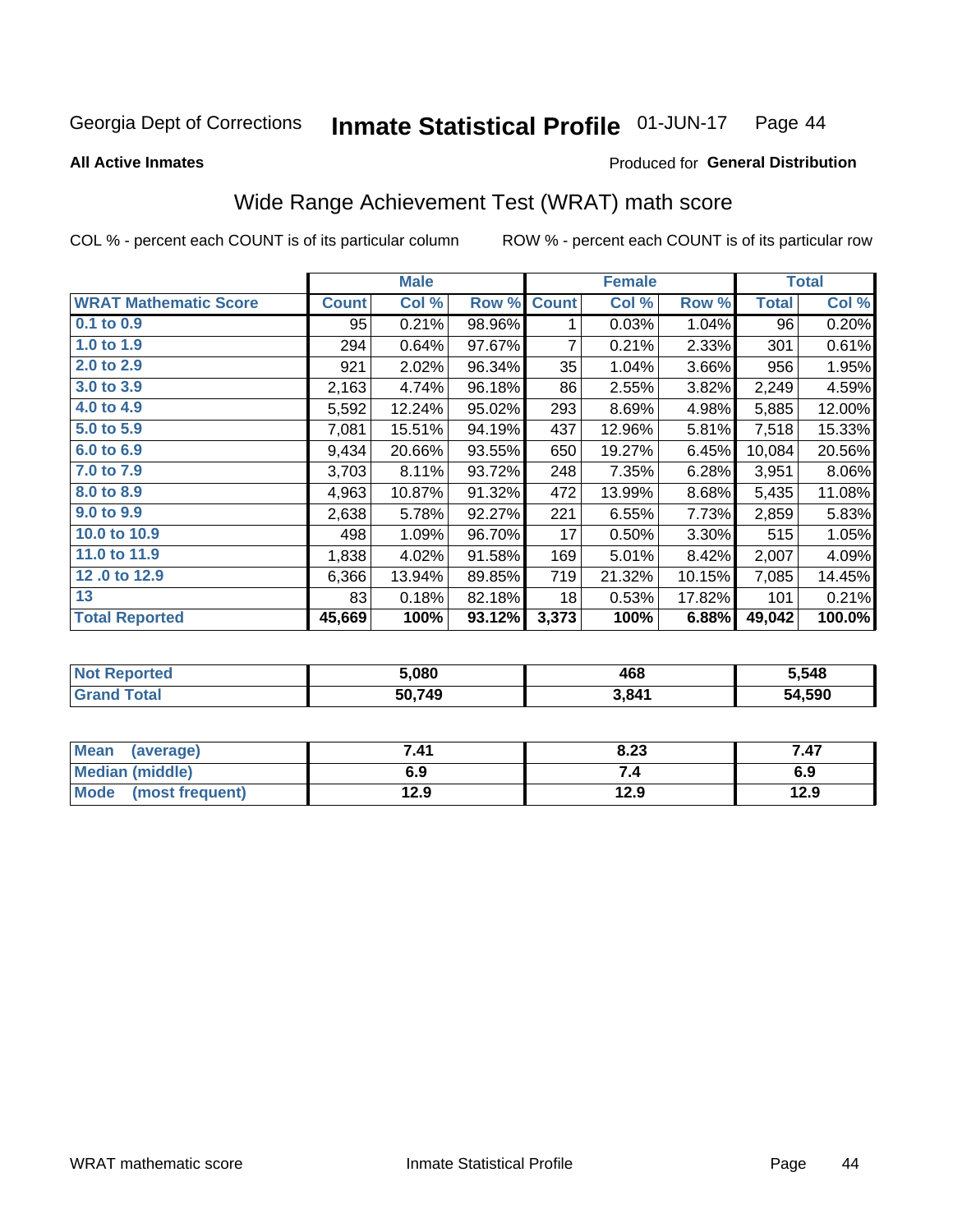### Inmate Statistical Profile 01-JUN-17 Page 45

### **All Active Inmates**

## Produced for General Distribution

# Wide Range Achievement Test (WRAT) spelling score

COL % - percent each COUNT is of its particular column

|                            |              | <b>Male</b> |        |                  | <b>Female</b> |        |              | <b>Total</b> |
|----------------------------|--------------|-------------|--------|------------------|---------------|--------|--------------|--------------|
| <b>WRAT Spelling Score</b> | <b>Count</b> | Col %       | Row %  | <b>Count</b>     | Col %         | Row %  | <b>Total</b> | Col %        |
| 0.1 to 0.9                 | 975          | 2.13%       | 99.59% | 4                | 0.12%         | 0.41%  | 979          | 2.00%        |
| 1.0 to 1.9                 | 1,207        | 2.64%       | 98.77% | 15 <sub>15</sub> | 0.44%         | 1.23%  | 1,222        | 2.49%        |
| 2.0 to 2.9                 | 2,158        | 4.72%       | 98.22% | 39               | 1.16%         | 1.78%  | 2,197        | 4.48%        |
| 3.0 to 3.9                 | 3,275        | 7.17%       | 97.67% | 78               | 2.31%         | 2.33%  | 3,353        | 6.84%        |
| 4.0 to 4.9                 | 3,029        | 6.63%       | 96.68% | 104              | 3.08%         | 3.32%  | 3,133        | 6.39%        |
| 5.0 to 5.9                 | 5,212        | 11.41%      | 96.02% | 216              | 6.40%         | 3.98%  | 5,428        | 11.07%       |
| 6.0 to 6.9                 | 4,287        | 9.39%       | 95.29% | 212              | 6.29%         | 4.71%  | 4,499        | 9.17%        |
| 7.0 to 7.9                 | 3,970        | 8.69%       | 93.83% | 261              | 7.74%         | 6.17%  | 4,231        | 8.63%        |
| 8.0 to 8.9                 | 3,897        | 8.53%       | 93.63% | 265              | 7.86%         | 6.37%  | 4,162        | 8.49%        |
| 9.0 to 9.9                 | 2,210        | 4.84%       | 92.20% | 187              | 5.54%         | 7.80%  | 2,397        | 4.89%        |
| 10.0 to 10.9               | 2,136        | 4.68%       | 92.83% | 165              | 4.89%         | 7.17%  | 2,301        | 4.69%        |
| 11.0 to 11.9               | 3,428        | 7.51%       | 92.18% | 291              | 8.63%         | 7.82%  | 3,719        | 7.58%        |
| 12.0 to 12.9               | 9,578        | 20.97%      | 86.57% | 1,486            | 44.06%        | 13.43% | 11,064       | 22.56%       |
| 13                         | 313          | 0.69%       | 86.23% | 50               | 1.48%         | 13.77% | 363          | 0.74%        |
| <b>Total Reported</b>      | 45,675       | 100%        | 93.12% | 3,373            | 100%          | 6.88%  | 49,048       | 100.0%       |

| <b>TTEC</b><br>NO. | ነ 074  | 468   | 5,542        |  |
|--------------------|--------|-------|--------------|--|
|                    | 50,749 | 3,841 | .590<br>- גר |  |

| <b>Mean</b><br>(average) | 7.89 | 10.12 | 8.04 |
|--------------------------|------|-------|------|
| Median (middle)          | .    | 11.6  | .    |
| Mode<br>(most frequent)  | 12.9 | 12.9  | 12.9 |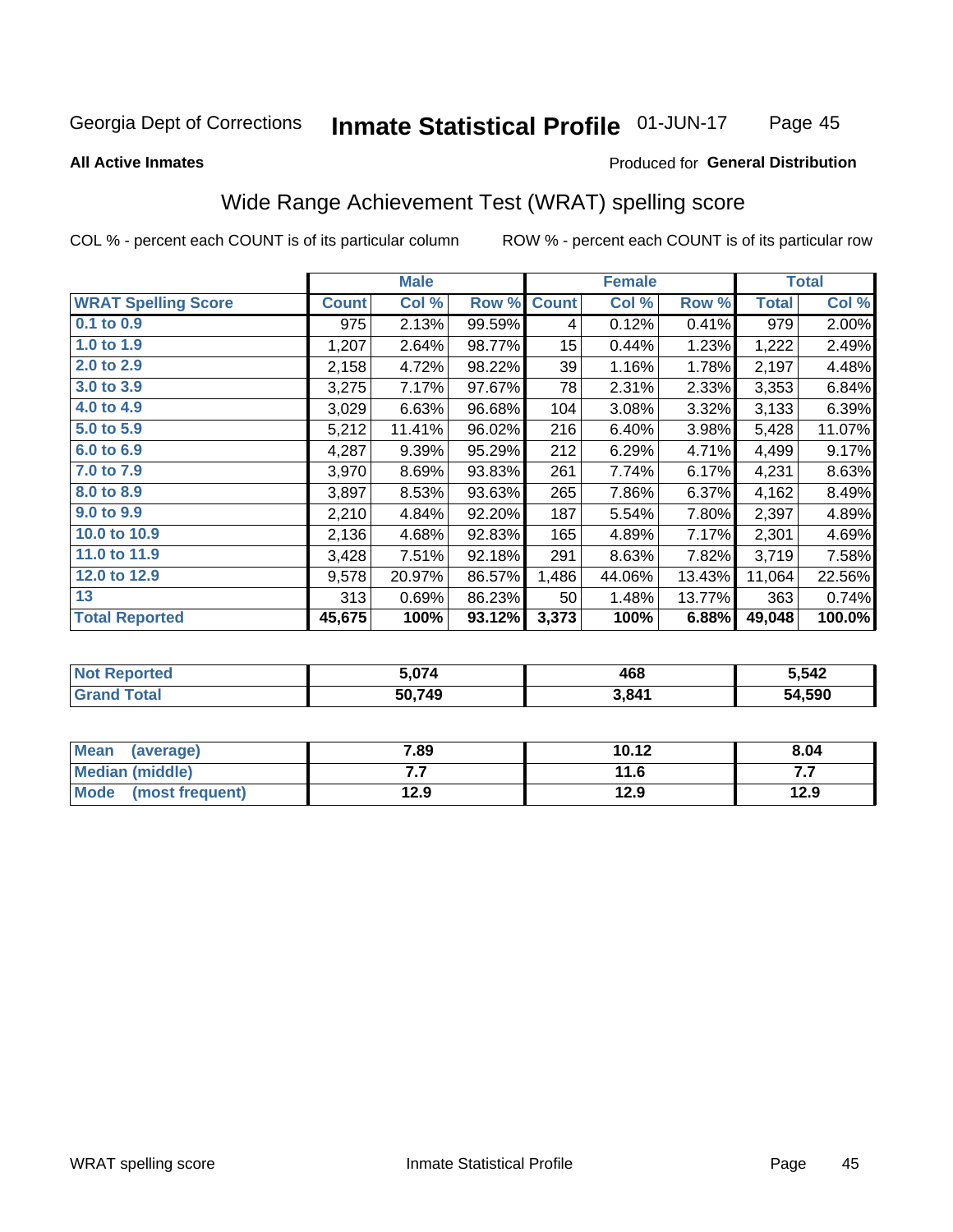### Inmate Statistical Profile 01-JUN-17 Page 46

**All Active Inmates** 

## **Produced for General Distribution**

# Current / last mental health treatment level

COL % - percent each COUNT is of its particular column

|                                    |              | <b>Male</b> |         |              | <b>Female</b> |        |              | <b>Total</b> |
|------------------------------------|--------------|-------------|---------|--------------|---------------|--------|--------------|--------------|
| <b>Mental Health Treatment Lev</b> | <b>Count</b> | Col %       | Row %   | <b>Count</b> | Col %         | Row %  | <b>Total</b> | Col %        |
| 1 No problem at current time       | 8,701        | 52.97%      | 92.97%  | 658          | 23.58%        | 7.03%  | 9,359        | 48.70%       |
| 2 Receiving outpatient             | 5,956        | 36.26%      | 74.13%  | 2,078        | 74.48%        | 25.87% | 8,034        | 41.81%       |
| <b>Treatment</b>                   |              |             |         |              |               |        |              |              |
| 3 Inpatient, moderate              | 1,458        | 8.88%       | 96.94%  | 46           | 1.65%         | 3.06%  | 1,504        | 7.83%        |
| <b>Treatment</b>                   |              |             |         |              |               |        |              |              |
| 4 Inpatient, intensive             | 300          | 1.83%       | 97.40%  | 8            | 0.29%         | 2.60%  | 308          | 1.60%        |
| Treatment                          |              |             |         |              |               |        |              |              |
| <b>5 Undergoing crisis</b>         | 10           | 0.06%       | 100.00% |              |               |        | 10           | 0.05%        |
| <b>stabilization</b>               |              |             |         |              |               |        |              |              |
| <b>6 Hospital for criminally</b>   |              | 0.01%       | 100.00% |              |               |        |              | 0.01%        |
| <b>Tinsane</b>                     |              |             |         |              |               |        |              |              |
| <b>Total Evaluated</b>             | 16,426       | 100%        | 85.48%  | 2,790        | 100%          | 14.52% | 19,216       | 100%         |

| Never had MH evaluation | 34,323 | 051,ا | 35.374 |
|-------------------------|--------|-------|--------|
| $\tau$ otal             | 50,749 | 3,841 | 54,590 |

| Median (middle) | No problem at current time | <b>Receiving outpatient</b><br>treatment | <b>Receiving</b><br>outpatient<br>treatment |  |  |
|-----------------|----------------------------|------------------------------------------|---------------------------------------------|--|--|
| <b>Mode</b>     | No problem at current time | <b>Receiving outpatient</b>              | No problem at                               |  |  |
| (most frequent) |                            | treatment                                | current time                                |  |  |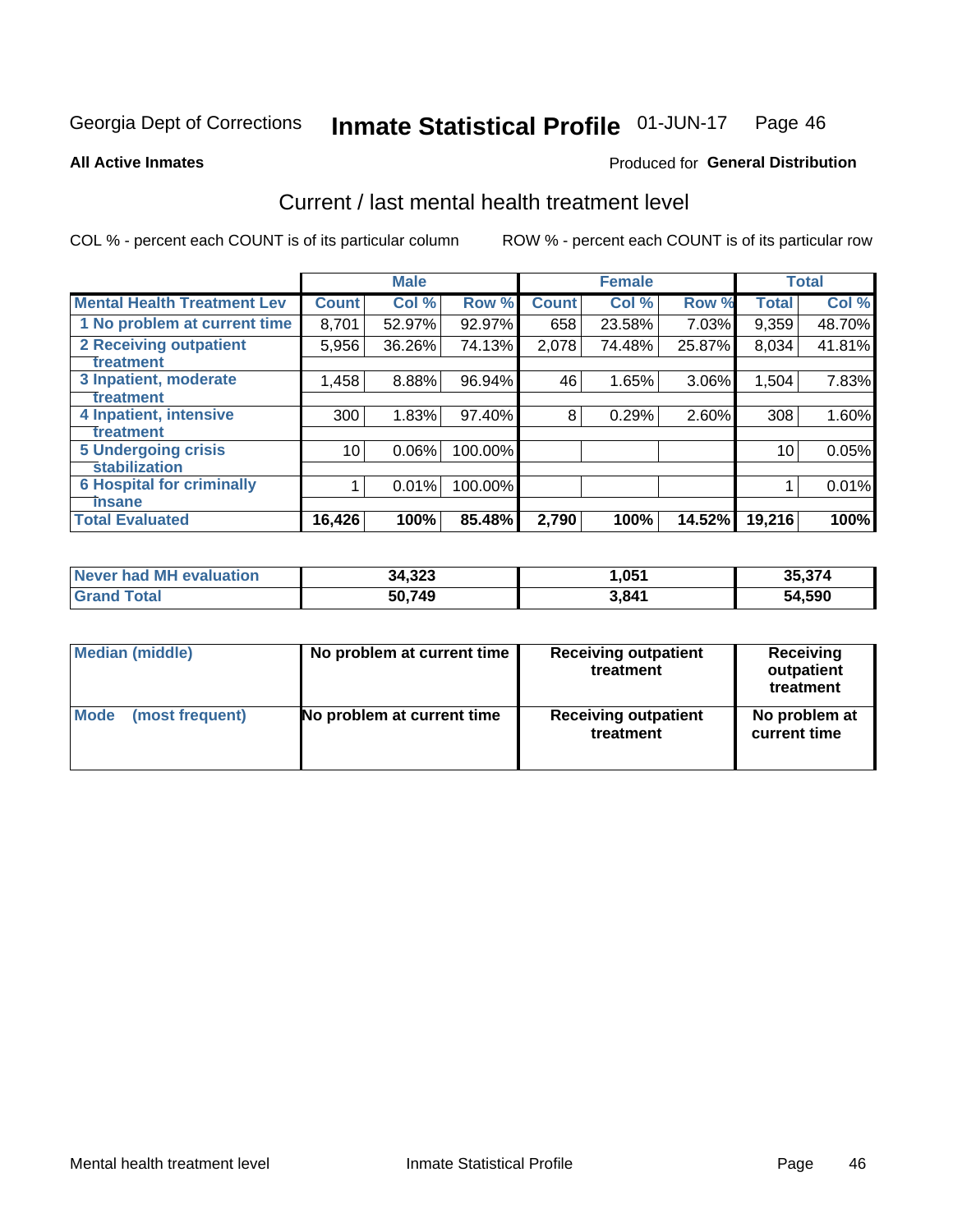## **All Active Inmates**

## Produced for General Distribution

# PULHESDWIT medical scale - 'P' overall condition ('P'hysical)

COL % - percent each COUNT is of its particular column

|                                  |              | <b>Male</b> |         |              | <b>Female</b> |         |              | <b>Total</b> |
|----------------------------------|--------------|-------------|---------|--------------|---------------|---------|--------------|--------------|
| <b>P' Overall Condition</b>      | <b>Count</b> | Col %       | Row %   | <b>Count</b> | Col %         | Row %   | <b>Total</b> | Col %        |
| 1 No medical illness             | 34,826       | 75.09%      | 94.10%  | 2,184        | 62.60%        | 5.90%   | 37,010       | 74.21%       |
| 2 Well-controlled chronic        | 10,724       | 23.12%      | 90.00%  | 1,191        | 34.14%        | 10.00%  | 11,915       | 23.89%       |
| <b>illness</b>                   |              |             |         |              |               |         |              |              |
| 3 Poorly-controlled chronic      | 742          | $1.60\%$    | 91.72%  | 67           | 1.92%         | 8.28%   | 809          | 1.62%        |
| <b>illness</b>                   |              |             |         |              |               |         |              |              |
| 4 Significant problems requiring | 82           | 0.18%       | 80.39%  | 20           | 0.57%         | 19.61%  | 102          | 0.20%        |
| special housing                  |              |             |         |              |               |         |              |              |
| 5 Terminal illness, < 6 months   | 6            | 0.01%       | 100.00% |              |               |         | 6            | 0.01%        |
| to live                          |              |             |         |              |               |         |              |              |
| 6 Inmate is pregnant             |              |             |         | 27           | $0.77\%$      | 100.00% | 27           | 0.05%        |
| <b>Total Reported</b>            | 46,380       | 100%        | 93.00%  | 3,489        | 100%          | 7.00%   | 49,869       | 100%         |

| тео | 1.369  | 352   | ラヘイ        |
|-----|--------|-------|------------|
|     | 50 749 | 3.841 | .590<br>54 |

| Mode<br>(most frequent) |  | <sup>1</sup> No medical illness | 1 No medical illness | 1 No medical<br>illness |
|-------------------------|--|---------------------------------|----------------------|-------------------------|
|-------------------------|--|---------------------------------|----------------------|-------------------------|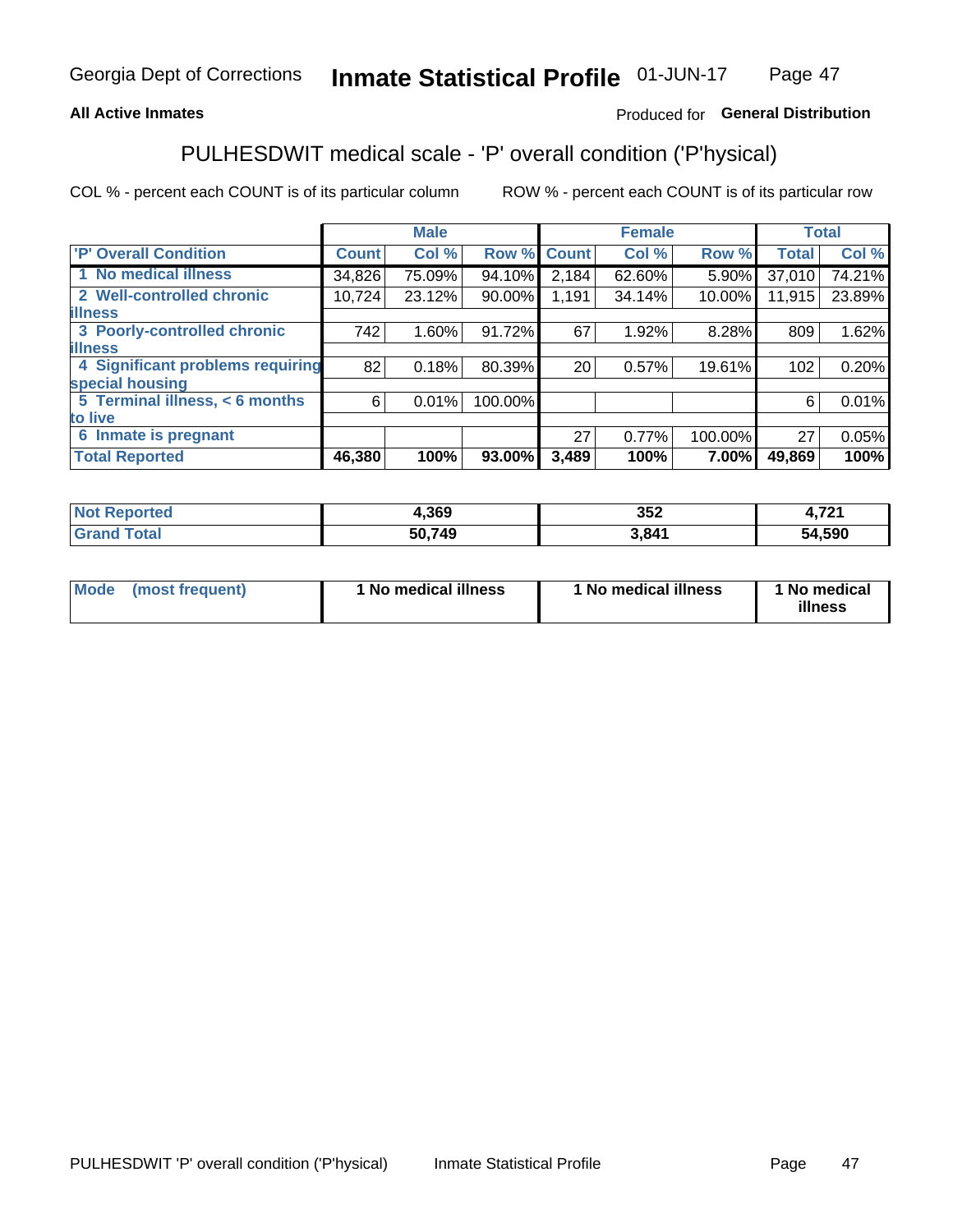## **All Active Inmates**

## Produced for General Distribution

# PULHESDWIT medical scale - 'U' upper body

COL % - percent each COUNT is of its particular column

|                              |              | <b>Male</b> |        |              | <b>Female</b> |        |              | <b>Total</b> |
|------------------------------|--------------|-------------|--------|--------------|---------------|--------|--------------|--------------|
| <b>U' Upper Body</b>         | <b>Count</b> | Col %       | Row %  | <b>Count</b> | Col %         | Row %  | <b>Total</b> | Col %        |
| 1 Upper bones, joints,       | 44,321       | 95.73%      | 93.12% | 3,277        | 93.90%        | 6.88%  | 47,598       | 95.60%       |
| muscles all OK               |              |             |        |              |               |        |              |              |
| 2 One or both arms minimally | 1,691        | 3.65%       | 90.48% | 178          | 5.10%         | 9.52%  | 1,869        | 3.75%        |
| limited                      |              |             |        |              |               |        |              |              |
| 3 One or both arms           | 242          | 0.52%       | 88.97% | 30           | 0.86%         | 11.03% | 272          | 0.55%        |
| <b>moderately limited</b>    |              |             |        |              |               |        |              |              |
| 4 One arm disabled,          | 42           | 0.09%       | 91.30% | 4            | 0.11%         | 8.70%  | 46           | 0.09%        |
| paralyzed, or amputated      |              |             |        |              |               |        |              |              |
| 5 Both arms disabled,        | 4            | 0.01%       | 80.00% |              | 0.03%         | 20.00% | 5            | 0.01%        |
| paralyzed, or amputated      |              |             |        |              |               |        |              |              |
| <b>Total Reported</b>        | 46,300       | 100%        | 92.99% | 3,490        | 100%          | 7.01%  | 49,790       | 100%         |

| <b>Not Reported</b>    | +,449  | 351   | 4,800  |
|------------------------|--------|-------|--------|
| <b>Total</b><br>'Grand | 50,749 | 3,841 | 54,590 |

| <b>Mode</b> | (most frequent) | 1 Upper bones, joints,<br>muscles all OK | 1 Upper bones, joints,<br>muscles all OK | 1 Upper bones,<br>joints, muscles all<br>ΟK |
|-------------|-----------------|------------------------------------------|------------------------------------------|---------------------------------------------|
|-------------|-----------------|------------------------------------------|------------------------------------------|---------------------------------------------|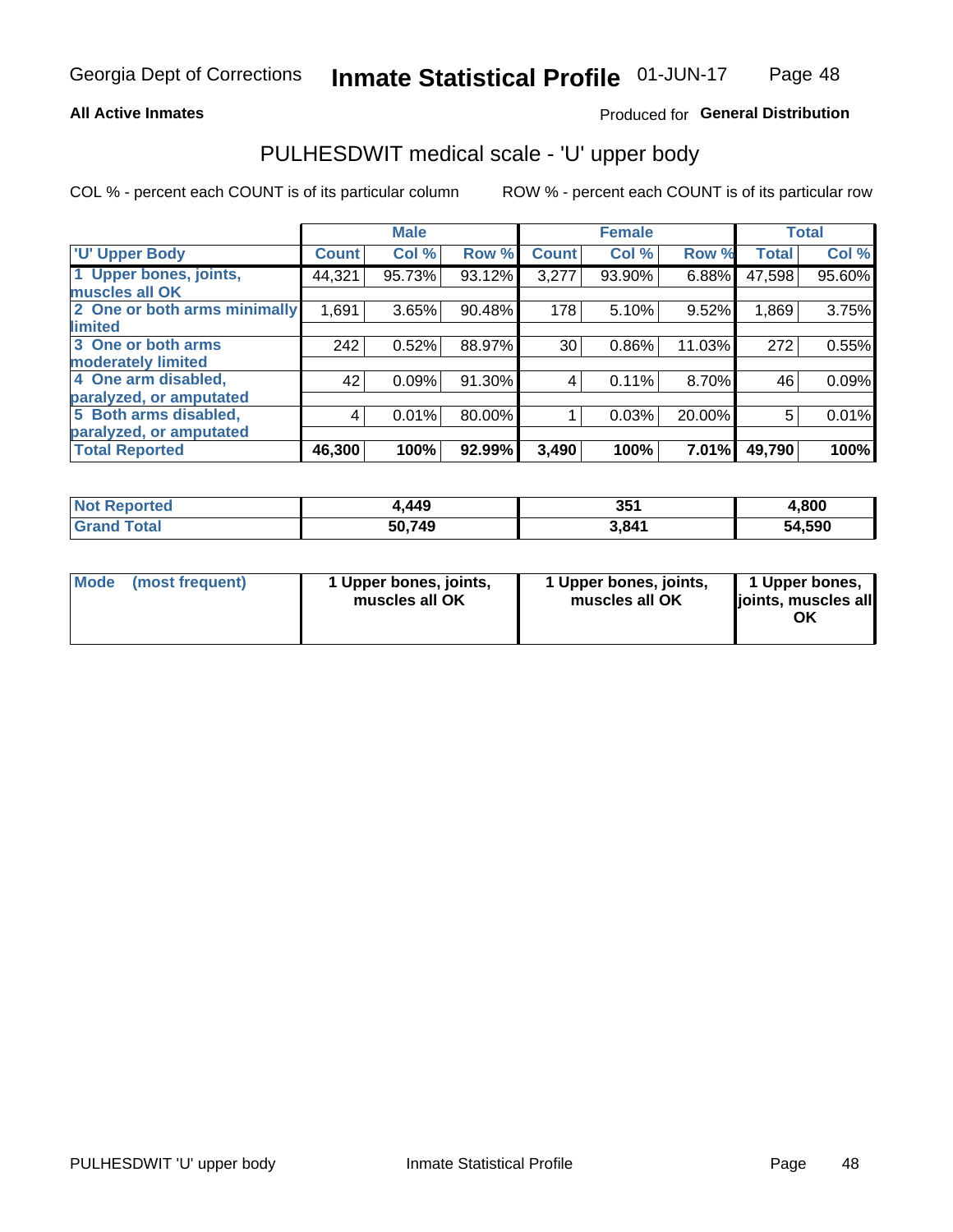## **All Active Inmates**

## Produced for General Distribution

# PULHESDWIT medical scale - 'L' lower body

COL % - percent each COUNT is of its particular column

|                                |              | <b>Male</b> |         |              | <b>Female</b> |       |              | <b>Total</b> |
|--------------------------------|--------------|-------------|---------|--------------|---------------|-------|--------------|--------------|
| 'L' Lower Body                 | <b>Count</b> | Col %       | Row %   | <b>Count</b> | Col %         | Row % | <b>Total</b> | Col %        |
| 1 Lower bones, joints,         | 41,702       | 90.08%      | 93.12%  | 3,080        | 88.30%        | 6.88% | 44,782       | 89.96%       |
| muscles all OK                 |              |             |         |              |               |       |              |              |
| 2 One or both legs minimally   | 3,902        | 8.43%       | 91.51%  | 362          | 10.38%        | 8.49% | 4,264        | 8.57%        |
| limited                        |              |             |         |              |               |       |              |              |
| 3 One or both legs             | 563          | 1.22%       | 93.68%  | 38           | 1.09%         | 6.32% | 601          | 1.21%        |
| moderately limited             |              |             |         |              |               |       |              |              |
| 4 One leg disabled, paralyzed, | 110          | 0.24%       | 93.22%  | 8            | 0.23%         | 6.78% | 118          | 0.24%        |
| or amputated                   |              |             |         |              |               |       |              |              |
| 5 Both legs disabled,          | 15           | 0.03%       | 100.00% |              |               |       | 15           | 0.03%        |
| paralyzed, or amputated        |              |             |         |              |               |       |              |              |
| <b>Total Reported</b>          | 46,292       | 100%        | 92.99%  | 3,488        | 100%          | 7.01% | 49,780       | 100.0%       |

| <b>Not Reported</b>   | +,457  | 353   | 4,810  |
|-----------------------|--------|-------|--------|
| <b>Total</b><br>Grand | 50,749 | 3,841 | 54,590 |

|  | Mode (most frequent) | 1 Lower bones, joints,<br>muscles all OK | 1 Lower bones, joints,<br>muscles all OK | 1 Lower bones,<br>joints, muscles all<br>ΟK |
|--|----------------------|------------------------------------------|------------------------------------------|---------------------------------------------|
|--|----------------------|------------------------------------------|------------------------------------------|---------------------------------------------|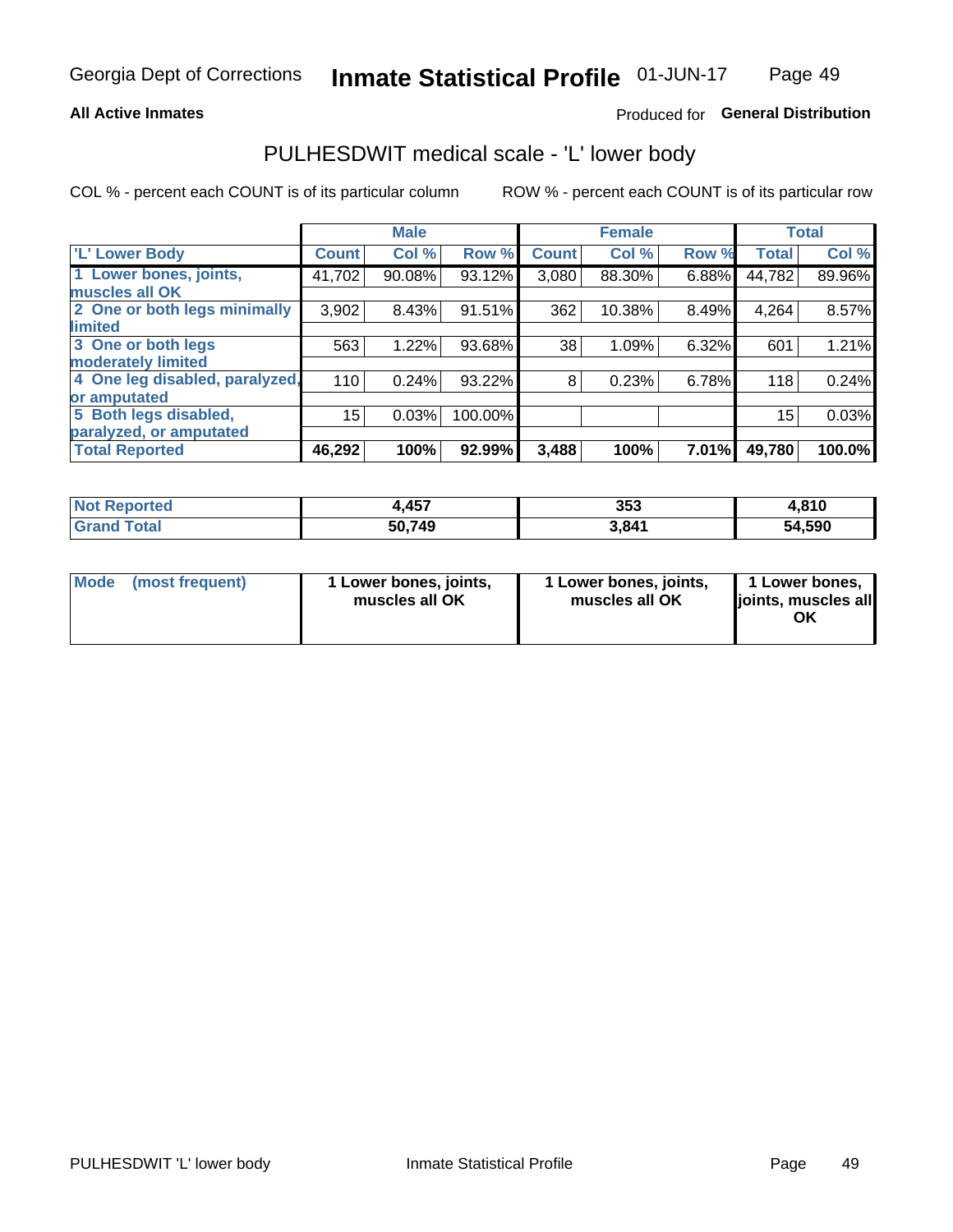## **All Active Inmates**

## Produced for General Distribution

## PULHESDWIT medical scale - 'H' hearing

COL % - percent each COUNT is of its particular column

|                                |                 | <b>Male</b> |             |       | <b>Female</b> |       | <b>Total</b> |        |
|--------------------------------|-----------------|-------------|-------------|-------|---------------|-------|--------------|--------|
| <b>'H' Hearing</b>             | <b>Count</b>    | Col %       | Row % Count |       | Col %         | Row % | <b>Total</b> | Col %  |
| 1 Normal hearing both ears     | 45,744          | 98.86%      | 93.00%      | 3,443 | 98.77%        | 7.00% | 49,187       | 98.85% |
| 2 Some loss in one ear with    | 404             | 0.87%       | 90.79%      | 41    | 1.18%         | 9.21% | 445          | 0.89%  |
| other OK, or mild loss in both |                 |             |             |       |               |       |              |        |
| 3 Total loss in one ear with   | 86              | 0.19%       | 98.85%      |       | 0.03%         | 1.15% | 87           | 0.17%  |
| mild loss in other             |                 |             |             |       |               |       |              |        |
| 4 Severe loss in both ears     | 25              | 0.05%       | 100.00%     |       |               |       | 25           | 0.05%  |
| 5 Total loss in both ears,     | 13 <sub>1</sub> | 0.03%       | 92.86%      |       | 0.03%         | 7.14% | 14           | 0.03%  |
| requiring special housing      |                 |             |             |       |               |       |              |        |
| <b>Total Reported</b>          | 46,272          | 100%        | 92.99%      | 3,486 | 100%          | 7.01% | 49,758       | 100%   |

| anorted and<br>'N ( | 177<br><b>TII</b> | 355   | 4,832  |
|---------------------|-------------------|-------|--------|
| <b>Total</b>        | 50,749            | 3,841 | 54,590 |

| Mode (most frequent) | 1 Normal hearing both ears 1 Normal hearing both ears 1 Normal hearing |           |
|----------------------|------------------------------------------------------------------------|-----------|
|                      |                                                                        | both ears |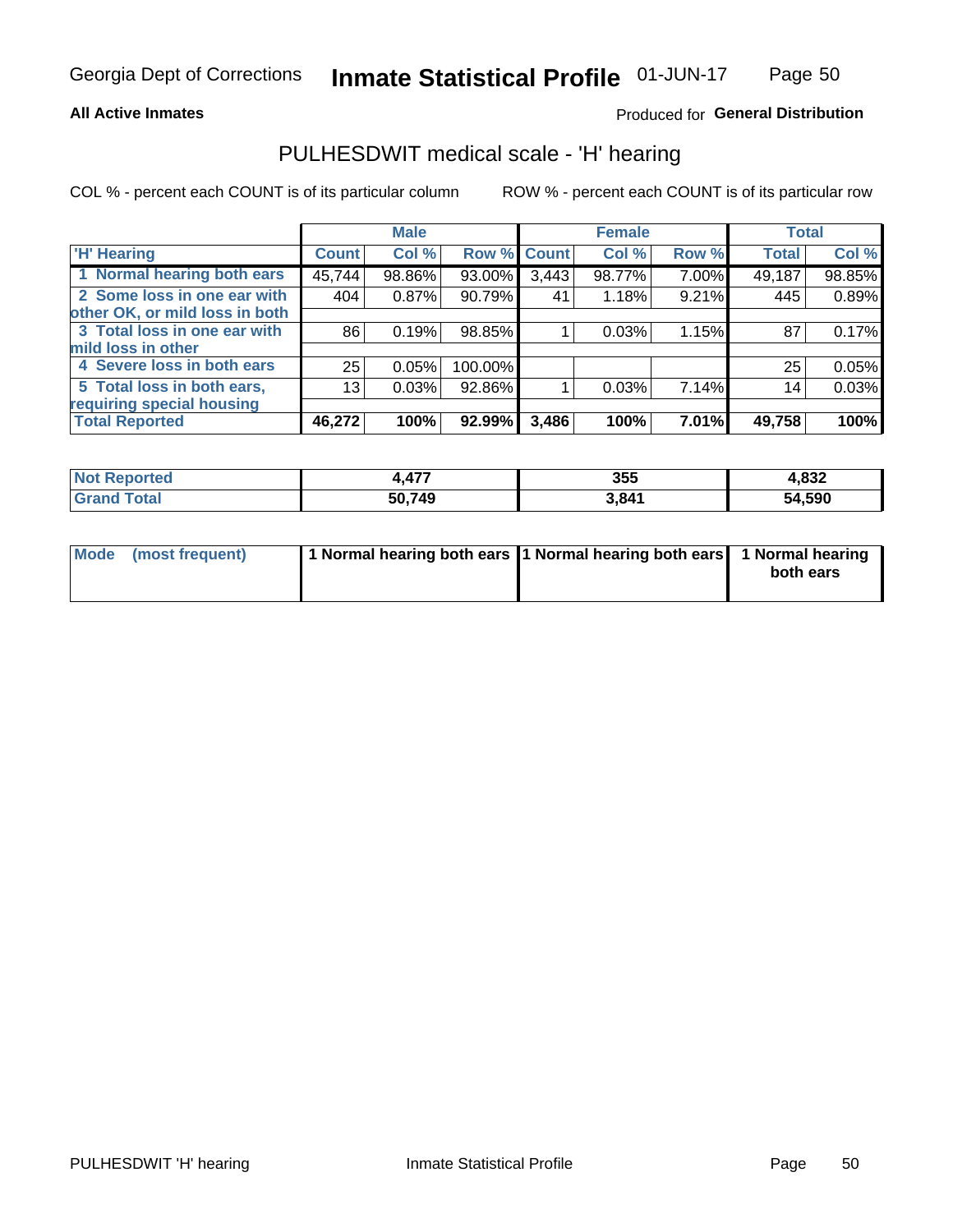## **All Active Inmates**

## Produced for General Distribution

# PULHESDWIT medical scale - 'E' vision

COL % - percent each COUNT is of its particular column

|                                 |              | <b>Male</b> |        |              | <b>Female</b> |          |              | <b>Total</b> |
|---------------------------------|--------------|-------------|--------|--------------|---------------|----------|--------------|--------------|
| 'E' Vision                      | <b>Count</b> | Col %       | Row %  | <b>Count</b> | Col %         | Row %    | <b>Total</b> | Col %        |
| 1 Correctable to 20/40 in both  | 34,924       | 76.14%      | 95.07% | 1,812        | 52.98%        | 4.93%    | 36,736       | 74.54%       |
| eyes                            |              |             |        |              |               |          |              |              |
| 2 Correctable to 20/70 in one   | 9,992        | 21.79%      | 87.42% | ,438         | 42.05%        | 12.58%   | 11,430       | 23.19%       |
| eye, may be blind in other      |              |             |        |              |               |          |              |              |
| 3 Correctable to 20/200 in one  | 783          | 1.71%       | 83.56% | 154          | 4.50%         | 16.44%   | 937          | 1.90%        |
| eye, may be blind in other      |              |             |        |              |               |          |              |              |
| 4 One eye not correctable to    | 151          | 0.33%       | 90.96% | 15           | 0.44%         | $9.04\%$ | 166          | 0.34%        |
| 20/200, other may be blind      |              |             |        |              |               |          |              |              |
| 5 Blind in both eyes, requiring | 16           | 0.03%       | 94.12% |              | 0.03%         | 5.88%    | 17           | 0.03%        |
| special housing                 |              |             |        |              |               |          |              |              |
| <b>Total Reported</b>           | 45,866       | 100%        | 93.06% | 3,420        | 100%          | 6.94%    | 49,286       | 100%         |

| <b>Not Reported</b> | 4,883  | ΛΛ.<br>44 | 5,304  |
|---------------------|--------|-----------|--------|
| <b>Total</b>        | 50,749 | 3,841     | 54,590 |

| Mode (most frequent) | 1 Correctable to 20/40 in both<br>eves | 1 Correctable to 20/40 in   1 Correctable to  <br>both eves | 20/40 in both eyes |  |
|----------------------|----------------------------------------|-------------------------------------------------------------|--------------------|--|
|                      |                                        |                                                             |                    |  |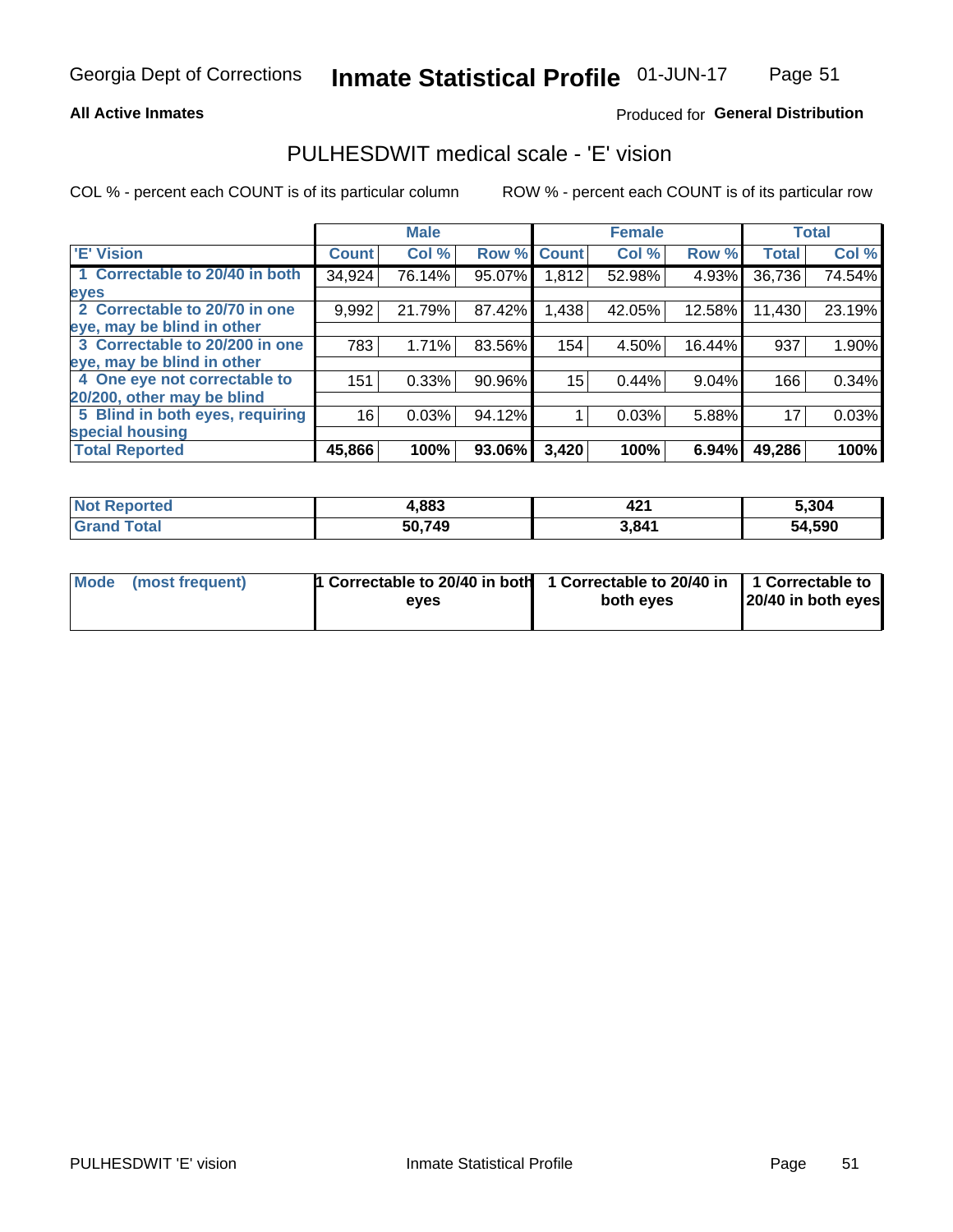## **All Active Inmates**

## Produced for General Distribution

# PULHESDWIT medical scale - 'S' pSychiatric

COL % - percent each COUNT is of its particular column

|                                        |              | <b>Male</b> |         |                    | <b>Female</b> |        |              | <b>Total</b> |
|----------------------------------------|--------------|-------------|---------|--------------------|---------------|--------|--------------|--------------|
| 'S' pSychiatric                        | <b>Count</b> | Col %       |         | <b>Row % Count</b> | Col %         | Row %  | <b>Total</b> | Col %        |
| 1 No impairment or disorders           | 40,238       | 87.72%      | 96.84%  | 1,314              | 41.93%        | 3.16%  | 41,552       | 84.79%       |
| 2 Stable, or in remission, or          | 4,471        | 9.75%       | 71.30%  | 1,800              | 57.43%        | 28.70% | 6,271        | 12.80%       |
| mild impairment or retardation         |              |             |         |                    |               |        |              |              |
| 3 Requires moderate inpatient          | 968          | 2.11%       | 98.27%  | 17                 | 0.54%         | 1.73%  | 985          | 2.01%        |
| treatment                              |              |             |         |                    |               |        |              |              |
| 4 Requires intensive inpatient         | 178          | 0.39%       | 98.34%  | 3                  | 0.10%         | 1.66%  | 181          | 0.37%        |
| treatment                              |              |             |         |                    |               |        |              |              |
| <b>5 Requires Crisis Stabilization</b> | 15           | 0.03%       | 100.00% |                    |               |        | 15           | 0.03%        |
| Unit (CSU) inpatient care              |              |             |         |                    |               |        |              |              |
| <b>Total Reported</b>                  | 45,870       | 100%        | 93.60%  | 3,134              | 100%          | 6.40%  | 49,004       | 100%         |

| <b>Not Reported</b>   | 4,879  | 707   | 5,586  |
|-----------------------|--------|-------|--------|
| Total<br><b>Grand</b> | 50,749 | 3,841 | 54,590 |

| Mode (most frequent) | <b>t No impairment or disorders 2 Stable, or in remission, 1 No impairment or</b> |                       |           |
|----------------------|-----------------------------------------------------------------------------------|-----------------------|-----------|
|                      |                                                                                   | or mild impairment or | disorders |
|                      |                                                                                   | retardation           |           |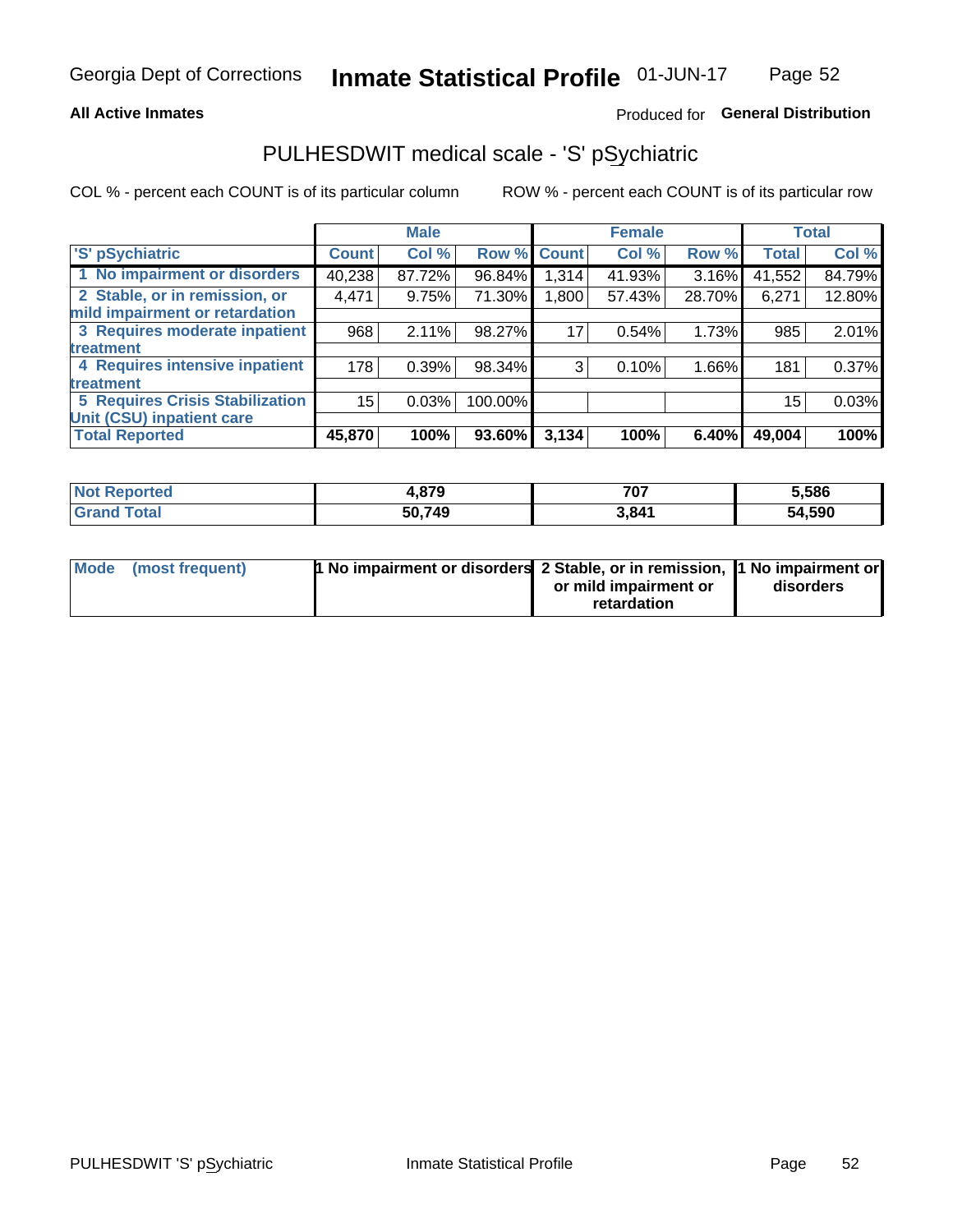## **All Active Inmates**

## Produced for General Distribution

# PULHESDWIT medical scale - 'D' dental

COL % - percent each COUNT is of its particular column

|                                 |              | <b>Male</b> |         |              | <b>Female</b> |       |              | <b>Total</b> |
|---------------------------------|--------------|-------------|---------|--------------|---------------|-------|--------------|--------------|
| <b>D'</b> Dental                | <b>Count</b> | Col %       | Row %   | <b>Count</b> | Col %         | Row % | <b>Total</b> | Col %        |
| 1 Minimal routine dental health | 25,769       | 58.72%      | 92.24%  | 2,169        | 66.82%        | 7.76% | 27,938       | 59.28%       |
| <b>needs</b>                    |              |             |         |              |               |       |              |              |
| 2 Moderate cavities and/or gum  | 14,841       | 33.82%      | 95.10%  | 765          | 23.57%        | 4.90% | 15,606       | 33.11%       |
| disease                         |              |             |         |              |               |       |              |              |
| 3 Extensive gum disease         | 3,224        | 7.35%       | 91.20%  | 311          | 9.58%         | 8.80% | 3,535        | 7.50%        |
| and/or widespread decay         |              |             |         |              |               |       |              |              |
| 4 Urgent need for dental        | 51           | 0.12%       | 98.08%  |              | 0.03%         | 1.92% | 52           | 0.11%        |
| <b>services</b>                 |              |             |         |              |               |       |              |              |
| 5 Life-threatening disease or   |              | 0.01%       | 100.00% |              |               |       |              | 0.01%        |
| extreme pain or infection       |              |             |         |              |               |       |              |              |
| <b>Total Reported</b>           | 43,886       | 100%        | 93.11%  | 3,246        | 100%          | 6.89% | 47,132       | 100.0%       |

| <b>Not Reported</b> | 6,863  | 595   | 7,458  |
|---------------------|--------|-------|--------|
| <b>Grand Total</b>  | 50,749 | 3,841 | 54,590 |

| 1 Minimal routine dental<br>Mode<br>(most frequent)<br>health needs | 1 Minimal routine dental 1 Minimal routine<br>health needs | dental health<br>needs |
|---------------------------------------------------------------------|------------------------------------------------------------|------------------------|
|---------------------------------------------------------------------|------------------------------------------------------------|------------------------|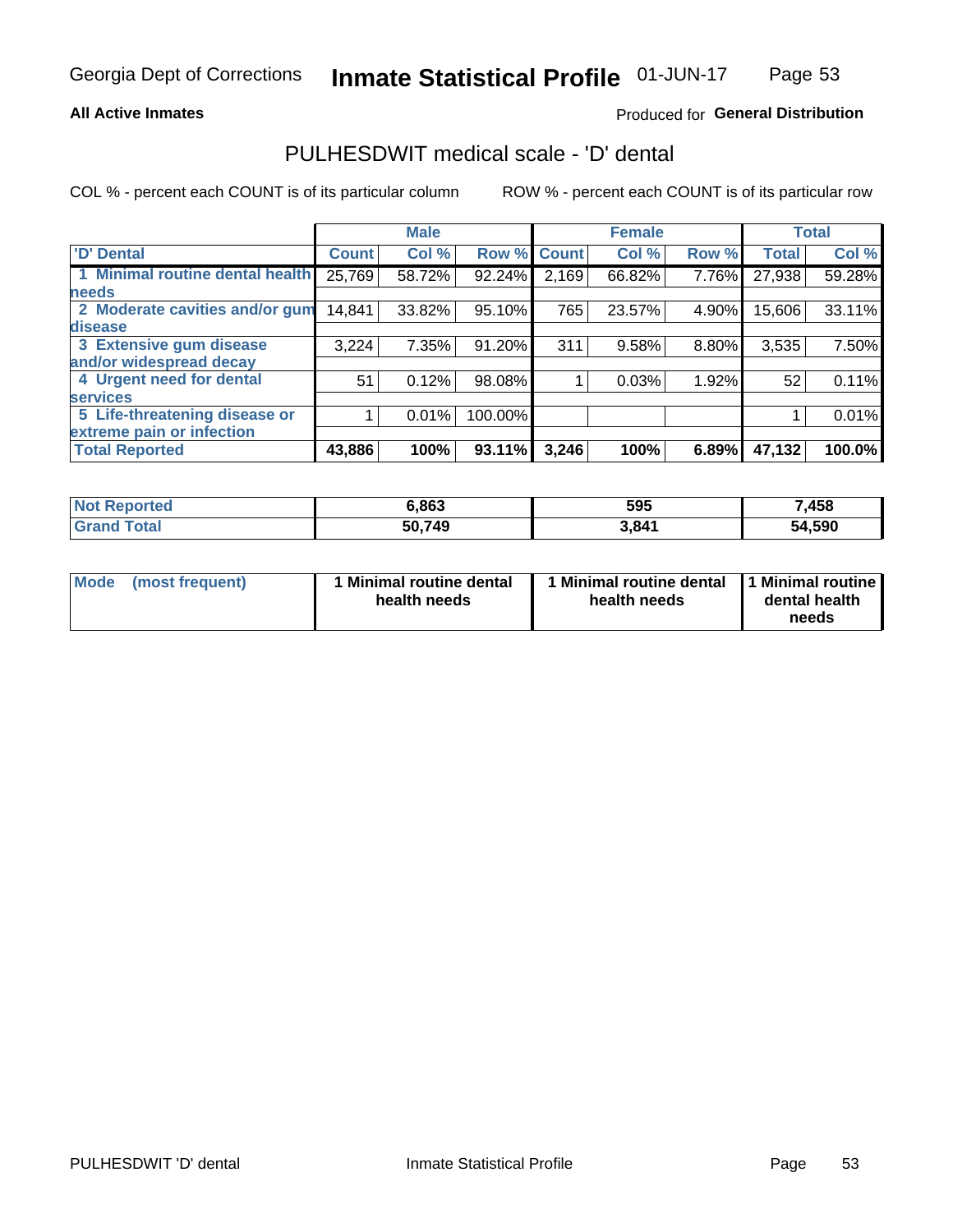## **All Active Inmates**

## Produced for General Distribution

# PULHESDWIT medical scale - 'W' work ability

COL % - percent each COUNT is of its particular column

|                                 |              | <b>Male</b> |        |             | <b>Female</b> |          |              | <b>Total</b> |
|---------------------------------|--------------|-------------|--------|-------------|---------------|----------|--------------|--------------|
| <b>W' work ability</b>          | <b>Count</b> | Col %       |        | Row % Count | Col %         | Row %    | <b>Total</b> | Col %        |
| 1 Unrestricted work or activity | 39,433       | 85.17%      | 93.69% | 2,657       | 76.20%        | 6.31%    | 42,090       | 84.55%       |
| 2 Minor restrictions on type of | 5,447        | 11.77%      | 88.45% | 711         | 20.39%        | 11.55%   | 6,158        | 12.37%       |
| <b>work</b>                     |              |             |        |             |               |          |              |              |
| 3 Moderate restrictions on type | 946          | 2.04%       | 94.51% | 55          | 1.58%         | 5.49%    | 1,001        | 2.01%        |
| lof work                        |              |             |        |             |               |          |              |              |
| 4 Major restrictions on type of | 329          | 0.71%       | 90.38% | 35          | 1.00%         | 9.62%    | 364          | 0.73%        |
| <b>work</b>                     |              |             |        |             |               |          |              |              |
| 5 Cannot work under any         | 142          | 0.31%       | 83.04% | 29          | 0.83%         | 16.96%   | 171          | 0.34%        |
| <b>circumstances</b>            |              |             |        |             |               |          |              |              |
| <b>Total Reported</b>           | 46,297       | 100%        | 93.00% | 3,487       | 100%          | $7.00\%$ | 49,784       | 100%         |

| <b>Not Reported</b> | ,452   | 354   | .806   |
|---------------------|--------|-------|--------|
| Total<br>Grand      | 50,749 | 3,841 | 54,590 |

| Mode            | 1 Unrestricted work or | 1 Unrestricted work or | 1 Unrestricted   |
|-----------------|------------------------|------------------------|------------------|
| (most frequent) | activity               | activity               | work or activity |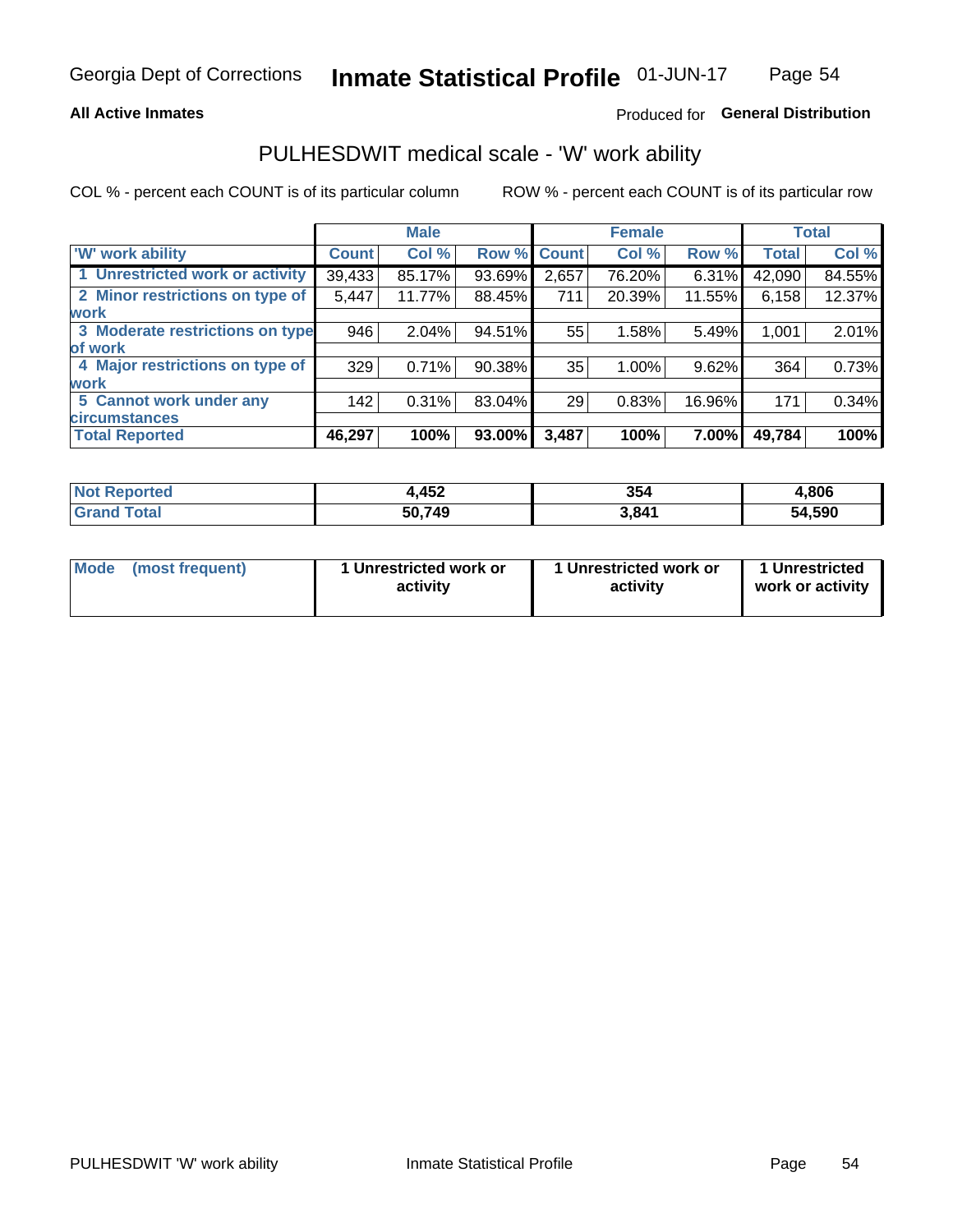## **All Active Inmates**

## Produced for General Distribution

# PULHESDWIT medical scale - 'I' impairment

COL % - percent each COUNT is of its particular column

|                                   |                 | <b>Male</b> |             |       | <b>Female</b> |        |              | <b>Total</b> |
|-----------------------------------|-----------------|-------------|-------------|-------|---------------|--------|--------------|--------------|
| <b>T' Impairment</b>              | <b>Count</b>    | Col %       | Row % Count |       | Col %         | Row %  | <b>Total</b> | Col %        |
| 1 No impairments or               | 45,954          | 99.28%      | 93.00%      | 3,459 | 99.11%        | 7.00%  | 49,413       | 99.27%       |
| disabilities                      |                 |             |             |       |               |        |              |              |
| 2 Wheelchair-bound but            | 220             | 0.48%       | 90.16%      | 24    | 0.69%         | 9.84%  | 244          | 0.49%        |
| otherwise OK                      |                 |             |             |       |               |        |              |              |
| <b>3 Needs low-level Assisted</b> | 38              | 0.08%       | 88.37%      | 5     | 0.14%         | 11.63% | 43           | 0.09%        |
| Living (level I)                  |                 |             |             |       |               |        |              |              |
| <b>4 Needs moderate Assisted</b>  | 14 <sub>1</sub> | 0.03%       | 100.00%     |       |               |        | 14           | 0.03%        |
| <b>Living (level II)</b>          |                 |             |             |       |               |        |              |              |
| <b>5 Needs maximal Assisted</b>   | 60              | 0.13%       | 96.77%      | 2     | 0.06%         | 3.23%  | 62           | 0.12%        |
| Living (level III)                |                 |             |             |       |               |        |              |              |
| <b>Total Reported</b>             | 46,286          | 100%        | 92.99%      | 3,490 | 100%          | 7.01%  | 49,776       | 100%         |

| Not is<br><b>Reported</b>    | ,463   | 351               | 4,814  |
|------------------------------|--------|-------------------|--------|
| <b>Total</b><br><b>Grand</b> | 50,749 | 3.84 <sup>4</sup> | 54,590 |

| <b>Mode</b> | (most frequent) | <b>No impairments or</b><br>disabilities | 1 No impairments or<br>disabilities | 1 No impairments<br>or disabilities |
|-------------|-----------------|------------------------------------------|-------------------------------------|-------------------------------------|
|-------------|-----------------|------------------------------------------|-------------------------------------|-------------------------------------|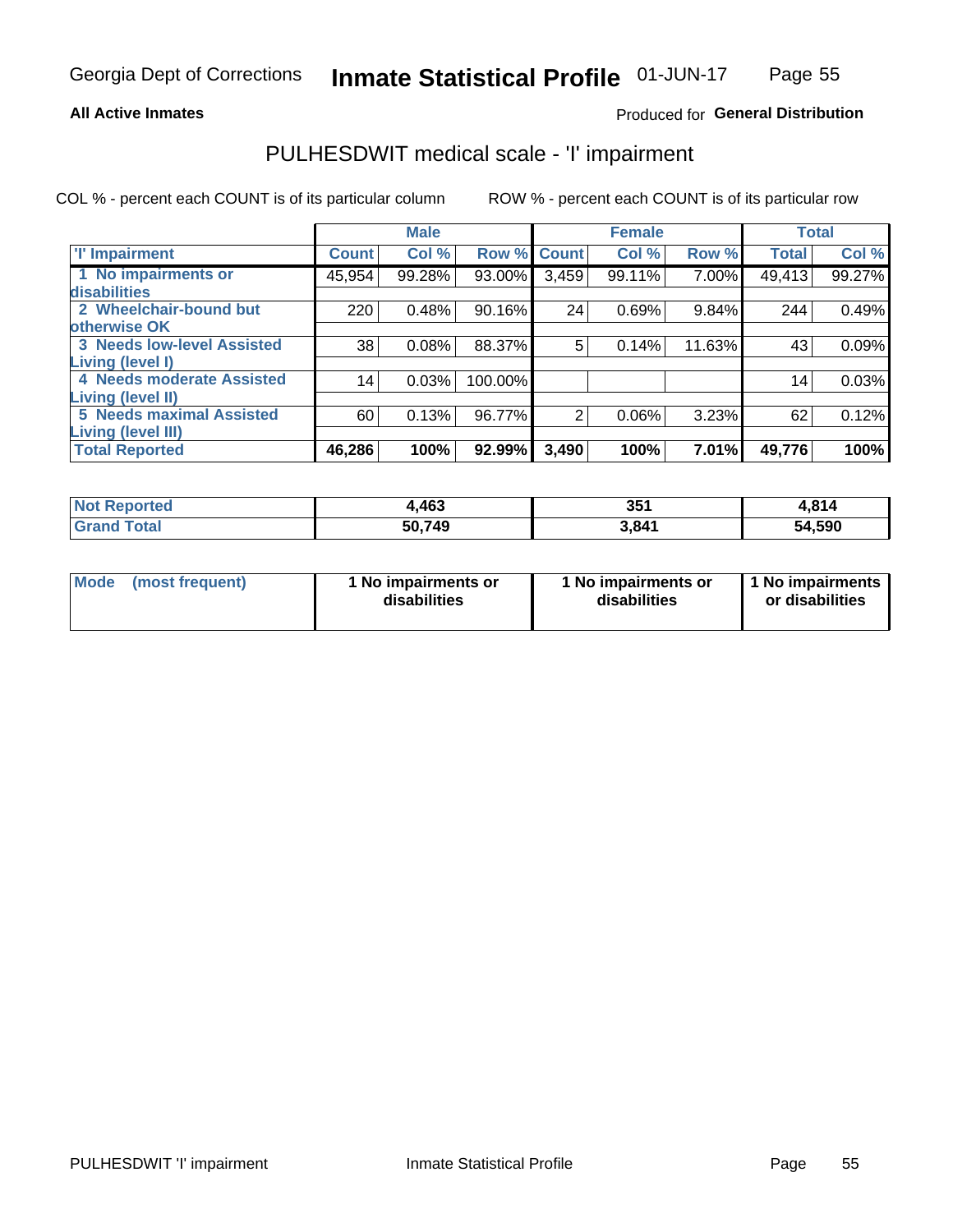## **All Active Inmates**

## Produced fo General Distribution

# PULHESDWIT medical scale - 'T' transportability

COL % - percent each COUNT is of its particular column

|                              |                    | <b>Male</b> |         |              | <b>Female</b> |        |              | <b>Total</b> |
|------------------------------|--------------------|-------------|---------|--------------|---------------|--------|--------------|--------------|
| <b>T' Transportability</b>   | Count <sup>!</sup> | Col %       | Row %   | <b>Count</b> | Col %         | Row %  | <b>Total</b> | Col %        |
| 1 Can be transported in any  | 46,089             | 99.51%      | 93.02%  | 3,459        | 99.51%        | 6.98%  | 49,548       | 99.51%       |
| ordinary approved vehicle    |                    |             |         |              |               |        |              |              |
| 2 Wheelchair-bound, not      | 40                 | 0.09%       | 86.96%  | 6            | 0.17%         | 13.04% | 46           | 0.09%        |
| needing special vehicle      |                    |             |         |              |               |        |              |              |
| 3 Wheelchair-bound, requires |                    | 0.02%       | 100.00% |              |               |        |              | 0.01%        |
| special vehicle              |                    |             |         |              |               |        |              |              |
| 4 Needs specially-equipped   | 5                  | 0.01%       | 100.00% |              |               |        | 5            | 0.01%        |
| medical vehicle              |                    |             |         |              |               |        |              |              |
| <b>5 Requires ambulance</b>  | 176                | 0.38%       | 94.12%  | 11           | 0.32%         | 5.88%  | 187          | 0.38%        |
| transport                    |                    |             |         |              |               |        |              |              |
| <b>Total Reported</b>        | 46,317             | 100%        | 93.02%  | 3,476        | 100%          | 6.98%  | 49,793       | 100%         |

| <b>Not</b><br>Reported | 1,432  | 365   | 4,797  |
|------------------------|--------|-------|--------|
| Total                  | 50,749 | 3,841 | 54,590 |

|  | Mode (most frequent) | 1 Can be transported in any 1 Can be transported in any<br>ordinary approved vehicle   ordinary approved vehicle   transported in any |  | 1 Can be<br>  ordinary approved  <br>vehicle |
|--|----------------------|---------------------------------------------------------------------------------------------------------------------------------------|--|----------------------------------------------|
|--|----------------------|---------------------------------------------------------------------------------------------------------------------------------------|--|----------------------------------------------|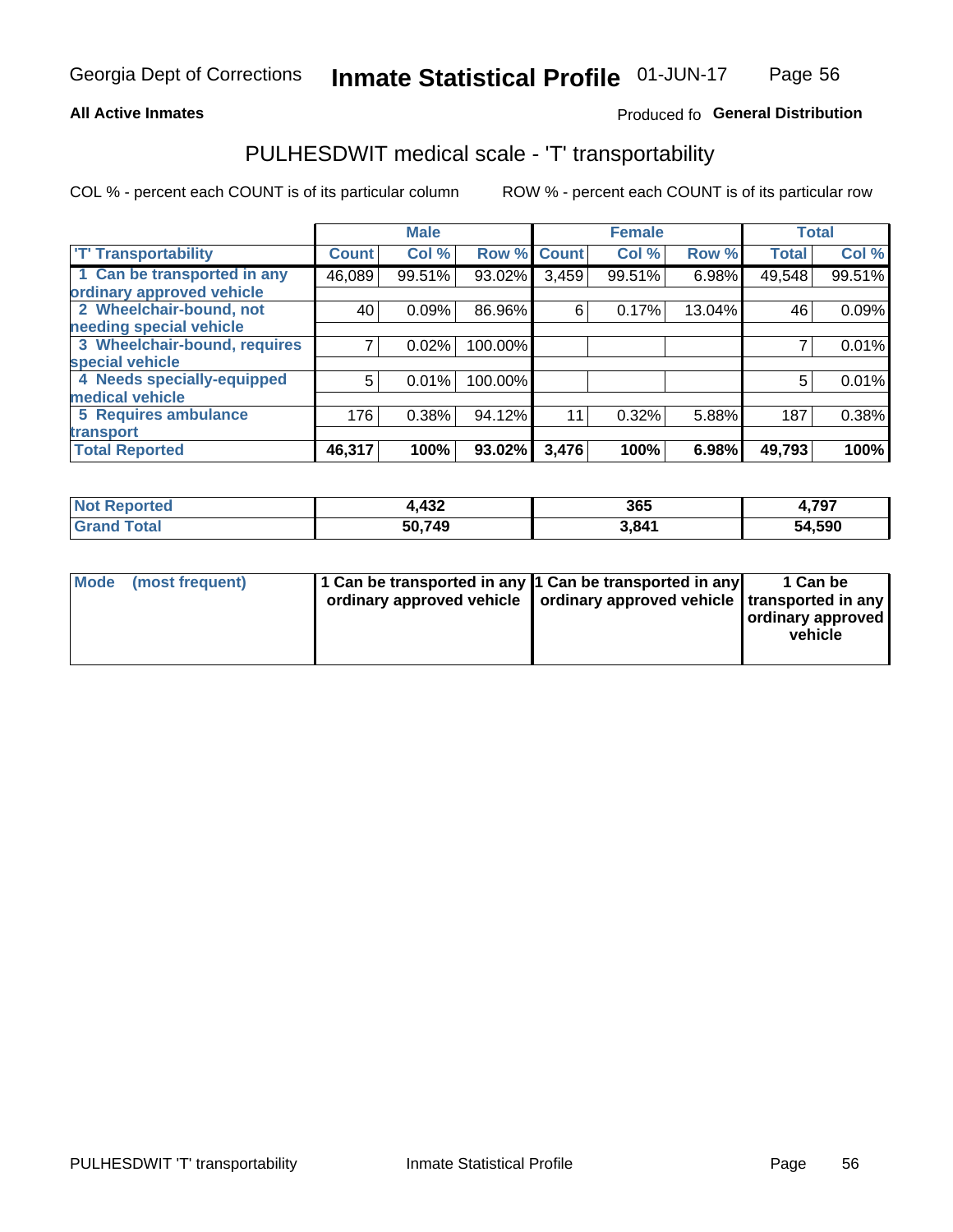### Inmate Statistical Profile 01-JUN-17 Page 57

**All Active Inmates** 

## Produced for General Distribution

# Number of prior Georgia incarcerations

COL % - percent each COUNT is of its particular column

|                                       |              | <b>Male</b> |                    |                 | <b>Female</b> |       |        | <b>Total</b> |
|---------------------------------------|--------------|-------------|--------------------|-----------------|---------------|-------|--------|--------------|
| <b>Num of Prior GA Incarcerations</b> | <b>Count</b> | Col %       | <b>Row % Count</b> |                 | Col %         | Row % | Total  | Col %        |
| $\bf{0}$                              | 28,298       | 55.76%      | 91.10%             | 2,764           | 71.96%        | 8.90% | 31,062 | 56.90%       |
|                                       | 9,499        | 18.72%      | 94.35%             | 569             | 14.81%        | 5.65% | 10,068 | 18.44%       |
| $\mathbf{2}$                          | 5,283        | 10.41%      | 95.90%             | 226             | 5.88%         | 4.10% | 5,509  | 10.09%       |
| 3                                     | 3,231        | 6.37%       | 96.51%             | 117             | 3.05%         | 3.49% | 3,348  | 6.13%        |
| 4                                     | 1,818        | 3.58%       | 96.86%             | 59 <sub>1</sub> | 1.54%         | 3.14% | 1,877  | 3.44%        |
| 5                                     | 1,073        | 2.11%       | 96.58%             | 38              | 0.99%         | 3.42% | 1,111  | 2.04%        |
| <b>More Than 5</b>                    | 1,547        | 3.05%       | 95.79%             | 68              | 1.77%         | 4.21% | 1,615  | 2.96%        |
| <b>Total Reported</b>                 | 50,749       | 100%        | 92.96%             | 3,841           | 100%          | 7.04% | 54,590 | 100%         |

| <b>orted</b><br>NO |        |       |        |
|--------------------|--------|-------|--------|
| <b>otal</b><br>Gr  | 50,749 | 3,841 | 54,590 |

| Mean (average)       | 06.، | .60 | 1.02 |
|----------------------|------|-----|------|
| Median (middle)      |      |     |      |
| Mode (most frequent) |      |     |      |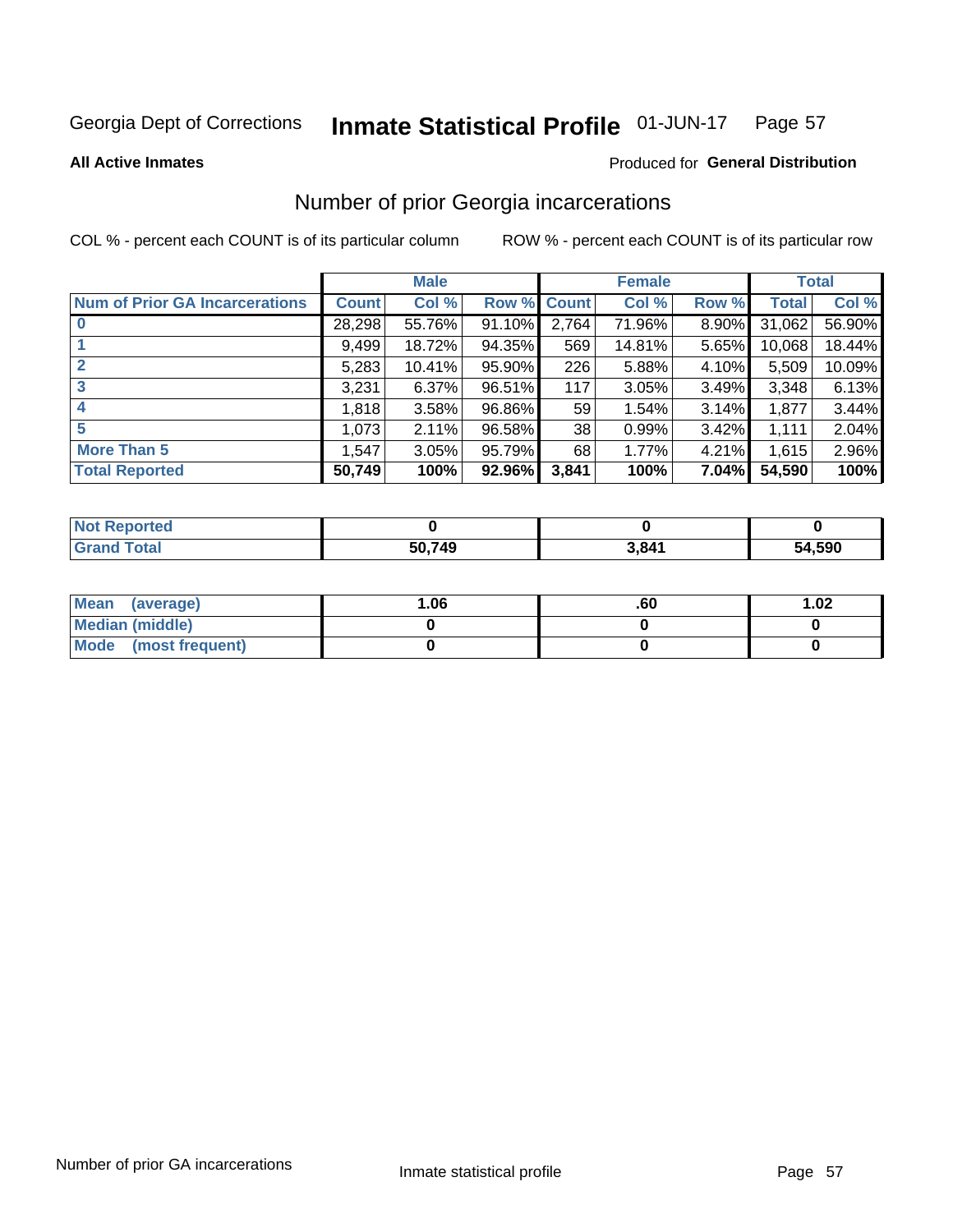#### Inmate Statistical Profile 01-JUN-17 Page 58

### **All Active Inmates**

## Produced for General Distribution

## Prison sentence in years

COL % - percent each COUNT is of its particular column

ROW % - percent each COUNT is of its particular row

|                                 |              | <b>Male</b> |         |              | <b>Female</b> |        |              | <b>Total</b> |
|---------------------------------|--------------|-------------|---------|--------------|---------------|--------|--------------|--------------|
| <b>Prison Sentence In Years</b> | <b>Count</b> | Col %       | Row %   | <b>Count</b> | Col %         | Row %  | <b>Total</b> | Col %        |
| $0 - 1$                         | 462          | 0.91%       | 92.77%  | 36           | 0.94%         | 7.23%  | 498          | 0.91%        |
| $1.1 - 2$                       | 668          | 1.32%       | 91.38%  | 63           | 1.64%         | 8.62%  | 731          | 1.34%        |
| $2.1 - 3$                       | 971          | 1.91%       | 86.54%  | 151          | 3.93%         | 13.46% | 1,122        | 2.06%        |
| $3.1 - 4$                       | 823          | 1.62%       | 89.75%  | 94           | 2.45%         | 10.25% | 917          | 1.68%        |
| $4.1 - 5$                       | 1,998        | 3.94%       | 89.52%  | 234          | 6.09%         | 10.48% | 2,232        | 4.09%        |
| $5.1 - 6$                       | 1,096        | 2.16%       | 89.54%  | 128          | 3.33%         | 10.46% | 1,224        | 2.24%        |
| $6.1 - 7$                       | 1,131        | 2.23%       | 91.36%  | 107          | 2.79%         | 8.64%  | 1,238        | 2.27%        |
| $7.1 - 8$                       | 1,179        | 2.32%       | 91.40%  | 111          | 2.89%         | 8.60%  | 1,290        | 2.36%        |
| $8.1 - 9$                       | 1,214        | 2.39%       | 93.38%  | 86           | 2.24%         | 6.62%  | 1,300        | 2.38%        |
| $9.1 - 10$                      | 4,137        | 8.15%       | 89.84%  | 468          | 12.18%        | 10.16% | 4,605        | 8.44%        |
| $10.1 - 12$                     | 2,534        | 4.99%       | 91.71%  | 229          | 5.96%         | 8.29%  | 2,763        | 5.06%        |
| $12.1 - 15$                     | 5,364        | 10.57%      | 92.34%  | 445          | 11.59%        | 7.66%  | 5,809        | 10.64%       |
| $15.1 - 20$                     | 9,658        | 19.03%      | 93.62%  | 658          | 17.13%        | 6.38%  | 10,316       | 18.90%       |
| 20.1 - Over                     | 10,768       | 21.22%      | 94.54%  | 622          | 16.19%        | 5.46%  | 11,390       | 20.86%       |
| <b>Life</b>                     | 7,259        | 14.30%      | 95.25%  | 362          | 9.42%         | 4.75%  | 7,621        | 13.96%       |
| <b>Life Without Parole</b>      | 1,268        | 2.50%       | 96.50%  | 46           | 1.20%         | 3.50%  | 1,314        | 2.41%        |
| <b>Death</b>                    | 126          | 0.25%       | 100.00% |              |               |        | 126          | 0.23%        |
| <b>Youthful Offenders</b>       | 93           | 0.18%       | 98.94%  |              | 0.03%         | 1.06%  | 94           | 0.17%        |
| <b>Total Reported</b>           | 50,749       | 100%        | 92.96%  | 3,841        | 100%          | 7.04%  | 54,590       | 100%         |

| <b>Not Reported</b> |              |       |        |
|---------------------|--------------|-------|--------|
| 'otal               | 50.749<br>50 | 3,841 | 54,590 |

### **Determinate (numeric) sentences only**

| <b>Mean</b> | 22.48 | חה חר<br>20.JU | $\overline{\phantom{a}}$<br>−4.4 – |
|-------------|-------|----------------|------------------------------------|
|             |       |                |                                    |

All sentences (including determinate), with life, life without parole, and death sentences figured at 45 years

| <b>Mea</b><br><br>$\overline{\phantom{a}}$<br>33.06<br>34.<br>v.<br> |  |  |  |
|----------------------------------------------------------------------|--|--|--|
|                                                                      |  |  |  |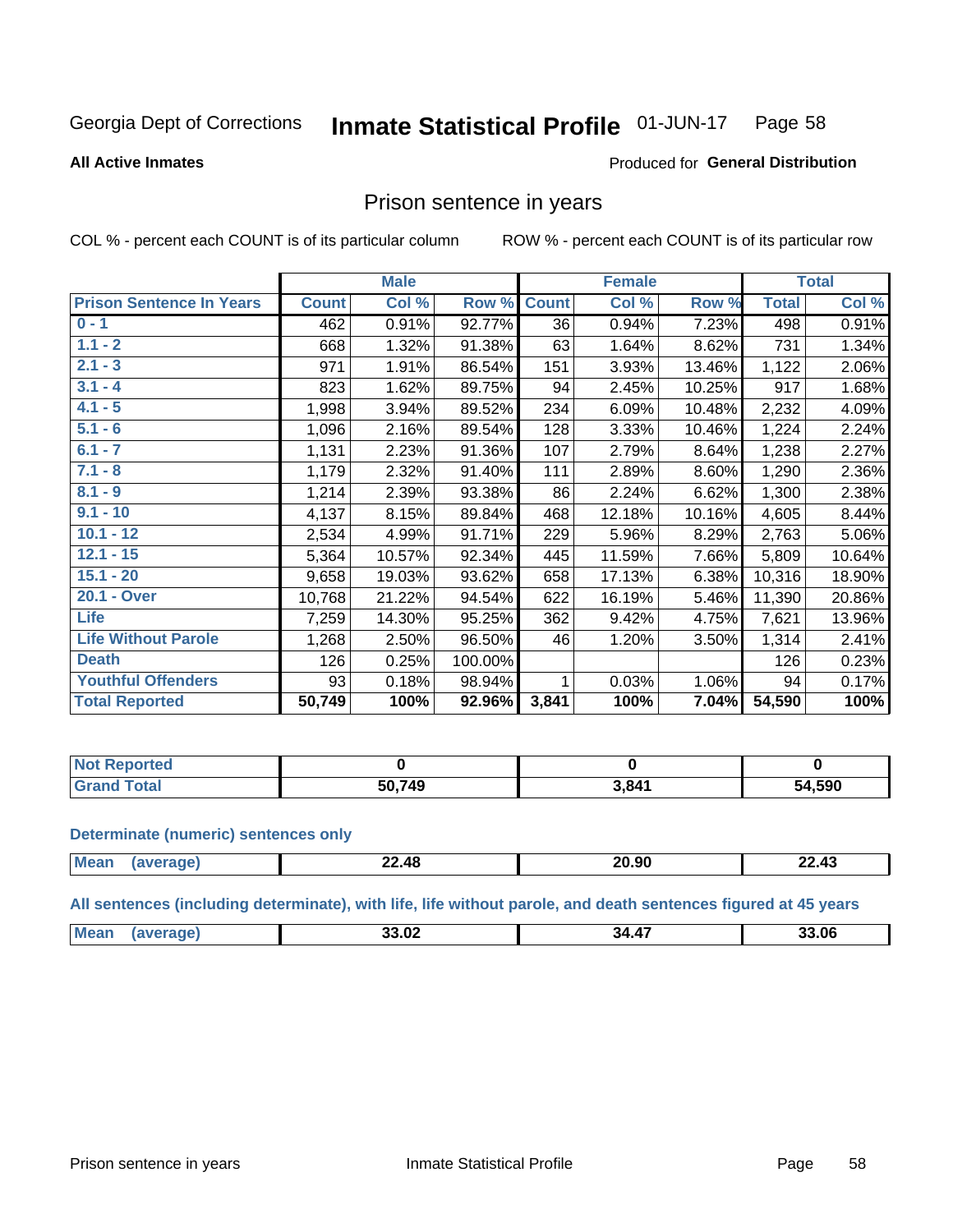#### **Inmate Statistical Profile 01-JUN-17** Page 59

### **All Active Inmates**

## Produced for General Distribution

# Primary offense, broken out into felonies vs misdemeanors

COL % - percent each COUNT is of its particular column

|                                  |              | <b>Male</b> |                    |                    | <b>Female</b> |       | Total        |         |
|----------------------------------|--------------|-------------|--------------------|--------------------|---------------|-------|--------------|---------|
| <b>Felonies and Misdemeanors</b> | <b>Count</b> | Col %       | <b>Row % Count</b> |                    | Col %         | Row % | <b>Total</b> | Col %   |
| <b>Felonies</b>                  | 50,521       | 99.82%      | $92.95\%$          | 3.833 <sub>1</sub> | 99.92%        | 7.05% | 54,354       | 99.83%  |
| <b>Misdemeanors</b>              | 92           | 18%         | 96.84%             |                    | .08%          | 3.16% | 95           | $.17\%$ |
| <b>Total Reported</b>            | 50,613       | 100%        | 92.95%             | 3,836              | 100%          | 7.05% | 54,449       | 100%    |

| <b>Not Reported</b>        | 136    |        | 141    |
|----------------------------|--------|--------|--------|
| ` Total<br><b>'Grand</b> ∖ | 50,749 | 50,618 | 54,590 |

| Mo | ____ | 11 C.S<br>. | onies<br>. |
|----|------|-------------|------------|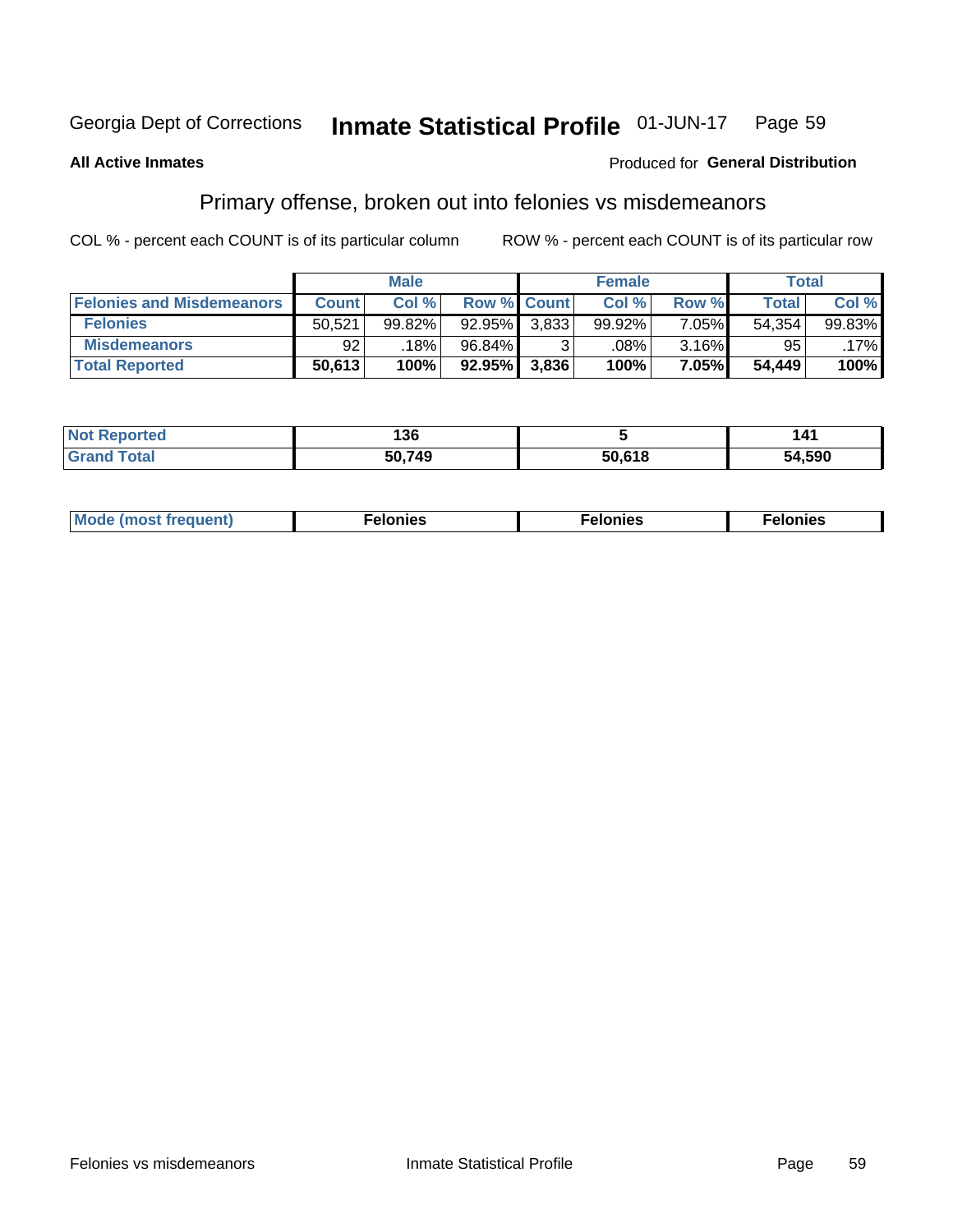### Inmate Statistical Profile 01-JUN-17 Page 60

### **All Active Inmates**

## Produced for General Distribution

# Primary offense, broken out into six broad crime categories

COL % - percent each COUNT is of its particular column

|                                  | <b>Male</b>  |        |        |                    | <b>Female</b> | <b>Total</b> |              |        |
|----------------------------------|--------------|--------|--------|--------------------|---------------|--------------|--------------|--------|
| <b>Crime Categories</b>          | <b>Count</b> | Col %  |        | <b>Row % Count</b> | Col %         | Row %        | <b>Total</b> | Col %  |
| <b>Violent</b>                   | 26,374       | 52.05% | 94.03% | 1,674              | 43.58%        | 5.97%        | 28,048       | 51.45% |
| <b>Sex Crime</b><br>$\mathbf{2}$ | 8,270        | 16.32% | 98.45% | 130                | 3.38%         | 1.55%        | 8,400        | 15.41% |
| $\mathbf{3}$<br><b>Property</b>  | 8,108        | 16.00% | 88.78% | 1,025              | 26.69%        | 11.22%       | 9,133        | 16.75% |
| <b>Drug</b><br>4                 | 5,384        | 10.63% | 86.98% | 806                | 20.98%        | 13.02%       | 6,190        | 11.36% |
| <b>Habit/DUI</b><br>5            | 97           | .19%   | 88.99% | 12 <sub>2</sub>    | .31%          | 11.01%       | 109          | .20%   |
| <b>Other</b><br>6                | 2,438        | 4.81%  | 92.63% | 194                | 5.05%         | 7.37%        | 2,632        | 4.83%  |
| <b>Total Reported</b>            | 50,671       | 100%   | 92.95% | 3,841              | 100%          | 7.05%        | 54,512       | 100%   |

| <b>rortea</b><br>' NOT |        |       | - -    |
|------------------------|--------|-------|--------|
| $T$ otol $T$           | 50,749 | 3,841 | 54,590 |

| Mo<br>uent)<br>nos | .<br>/iolent | <br>Violent | - --<br><b>Tiolent</b> |
|--------------------|--------------|-------------|------------------------|
|                    |              |             |                        |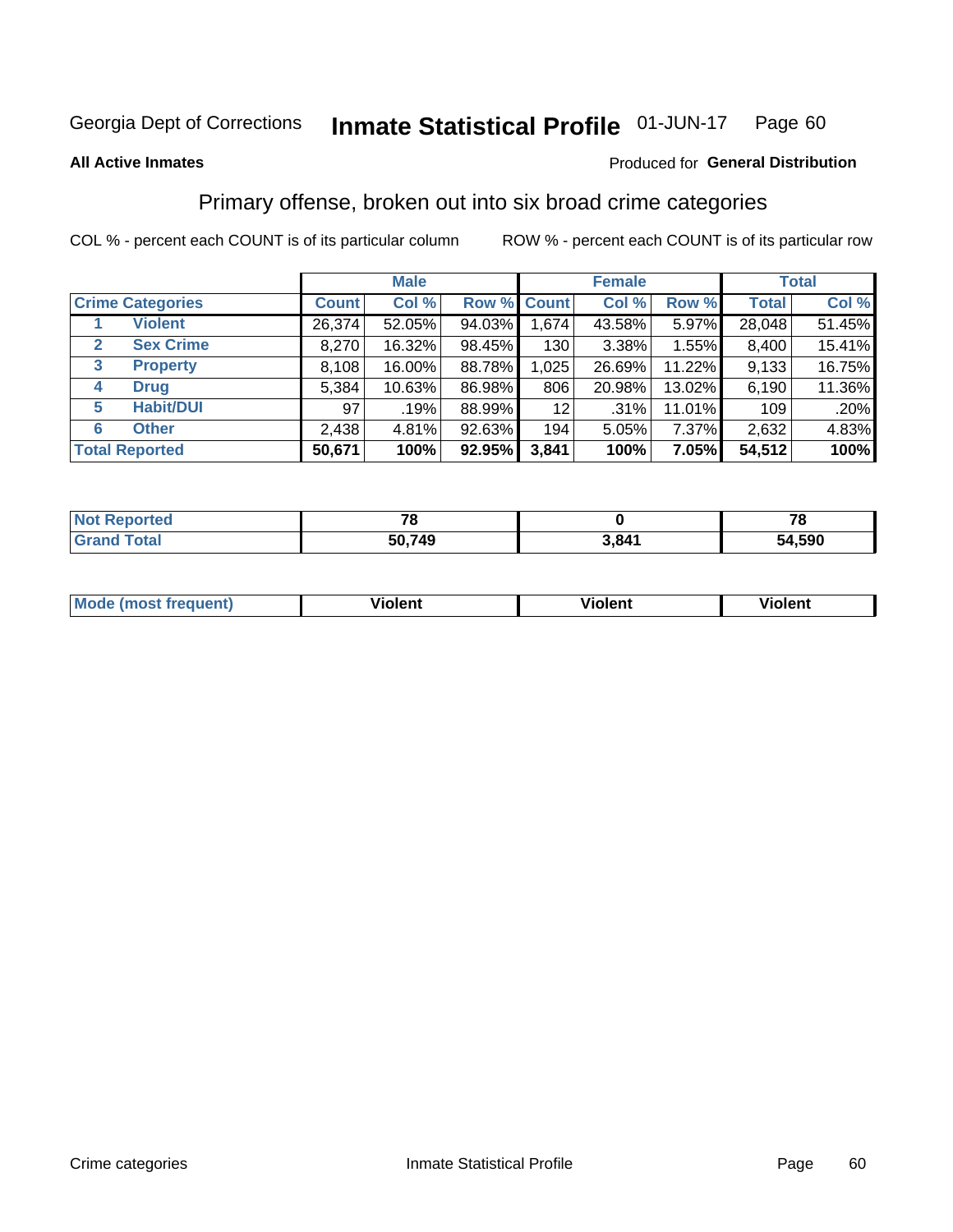### Inmate Statistical Profile 01-JUN-17 Page 61

### **All Active Inmates**

# Produced for General Distribution

# Primary offense, detailed offense code

COL % - percent each COUNT is of its particular column

|                                            |                | <b>Male</b> |         |                | <b>Female</b> |        |                | <b>Total</b> |
|--------------------------------------------|----------------|-------------|---------|----------------|---------------|--------|----------------|--------------|
| <b>Primary Offense</b>                     | <b>Count</b>   | Col %       | Row %   | <b>Count</b>   | Col %         | Row %  | <b>Total</b>   | Col %        |
| <b>Abuse Neglect Elder/Disab (2812)</b>    | 42             | .08%        | 60.87%  | 27             | .70%          | 39.13% | 69             | .13%         |
| Agg Aslt W Intnt To Rape (2095)            | 67             | .13%        | 100.00% |                |               |        | 67             | .12%         |
| <b>Agg Sex Battery Atmpt (2099)</b>        | 1              | .01%        | 50.00%  | 1              | .03%          | 50.00% | $\overline{2}$ | .01%         |
| <b>Aggrav Assault (1302)</b>               | 5,139          | 10.14%      | 94.50%  | 299            | 7.78%         | 5.50%  | 5,438          | 9.98%        |
| <b>Aggrav Assault Peace Ofcr</b><br>(1314) | 312            | .62%        | 94.83%  | 17             | .44%          | 5.17%  | 329            | .60%         |
| <b>Aggrav Battery (1305)</b>               | 1,333          | 2.63%       | 93.94%  | 86             | 2.24%         | 6.06%  | 1,419          | 2.60%        |
| <b>Aggrav Battery Peace Ofcr</b><br>(1315) | 30             | .06%        | 96.77%  | 1              | .03%          | 3.23%  | 31             | .06%         |
| <b>Aggrav Ch Molest Atmpt (2096)</b>       | 3              | .01%        | 100.00% |                |               |        | 3              | .01%         |
| <b>Aggrav Child Molestation (2021)</b>     | 1,246          | 2.46%       | 98.42%  | 20             | .52%          | 1.58%  | 1,266          | 2.32%        |
| <b>Aggrav Cruelty To Animals</b><br>(2972) | 18             | .04%        | 100.00% |                |               |        | 18             | .03%         |
| <b>Aggrav Sexual Battery (2009)</b>        | 212            | .42%        | 99.53%  | 1              | .03%          | .47%   | 213            | .39%         |
| <b>Aggrav Sodomy (2003)</b>                | 206            | .41%        | 98.56%  | $\overline{3}$ | .08%          | 1.44%  | 209            | .38%         |
| <b>Aggrav Stalking (1321)</b>              | 305            | .60%        | 97.13%  | 9              | .23%          | 2.87%  | 314            | .58%         |
| <b>Aggravated Assault On 65+</b><br>(1304) | 4              | .01%        | 66.67%  | $\overline{2}$ | .05%          | 33.33% | 6              | .01%         |
| <b>Alter Id (1506)</b>                     | 5              | .01%        | 100.00% |                |               |        | 5              | .01%         |
| <b>Armed Robbery (1902)</b>                | 5,926          | 11.70%      | 96.59%  | 209            | 5.44%         | 3.41%  | 6,135          | 11.25%       |
| Arson 1st Degree (1401)                    | 59             | .12%        | 86.76%  | 9              | .23%          | 13.24% | 68             | .12%         |
| <b>Arson 2nd Degree (1402)</b>             | 8              | .02%        | 88.89%  | 1              | .03%          | 11.11% | 9              | .02%         |
| <b>Arson 3rd Degree (1403)</b>             | 4              | .01%        | 80.00%  | 1              | .03%          | 20.00% | 5              | .01%         |
| <b>Arson Misc (1400)</b>                   | 1              | .01%        | 100.00% |                |               |        | 1              | .01%         |
| Ass W/ Int Transmit Hiv (1313)             | 1              | .01%        | 50.00%  | 1              | .03%          | 50.00% | $\overline{2}$ | .01%         |
| <b>Atmpt Aggrav Assault (1303)</b>         | 9              | .02%        | 90.00%  | 1              | .03%          | 10.00% | 10             | .02%         |
| <b>Atmpt Aggrav Sodomy (2093)</b>          | 4              | .01%        | 100.00% |                |               |        | 4              | .01%         |
| <b>Atmpt Armed Robbery (1992)</b>          | 100            | .20%        | 95.24%  | 5              | .13%          | 4.76%  | 105            | .19%         |
| <b>Atmpt Burglary (1690)</b>               | 28             | .06%        | 100.00% |                |               |        | 28             | .05%         |
| <b>Atmpt Child Molestation (2094)</b>      | 38             | .07%        | 100.00% |                |               |        | 38             | .07%         |
| <b>Atmpt Kidnap (1390)</b>                 | 1              | .01%        | 100.00% |                |               |        | 1              | .01%         |
| <b>Atmpt Murder (1190)</b>                 | 94             | .19%        | 92.16%  | 8              | .21%          | 7.84%  | 102            | .19%         |
| Atmpt Rape (2091)                          | 45             | .09%        | 97.83%  | $\mathbf{1}$   | .03%          | 2.17%  | 46             | .08%         |
| <b>Atmpt Robbery (1991)</b>                | 43             | .08%        | 95.56%  | $\overline{2}$ | .05%          | 4.44%  | 45             | .08%         |
| <b>Atmpt Sodomy (2092)</b>                 | 3              | .01%        | 100.00% |                |               |        | $\sqrt{3}$     | .01%         |
| <b>Atmpt Theft By Taking (1812)</b>        | 3              | .01%        | 100.00% |                |               |        | $\mathfrak{S}$ | .01%         |
| <b>Atmpt Viol Substance Act (4090)</b>     | 20             | .04%        | 86.96%  | 3              | .08%          | 13.04% | 23             | .04%         |
| <b>Att/Consprcy Commt C/S/Of</b><br>(4134) | 47             | .09%        | 85.45%  | 8              | .21%          | 14.55% | 55             | .10%         |
| <b>Bad Checks (1704)</b>                   | $\overline{2}$ | .01%        | 66.67%  | 1              | .03%          | 33.33% | 3              | .01%         |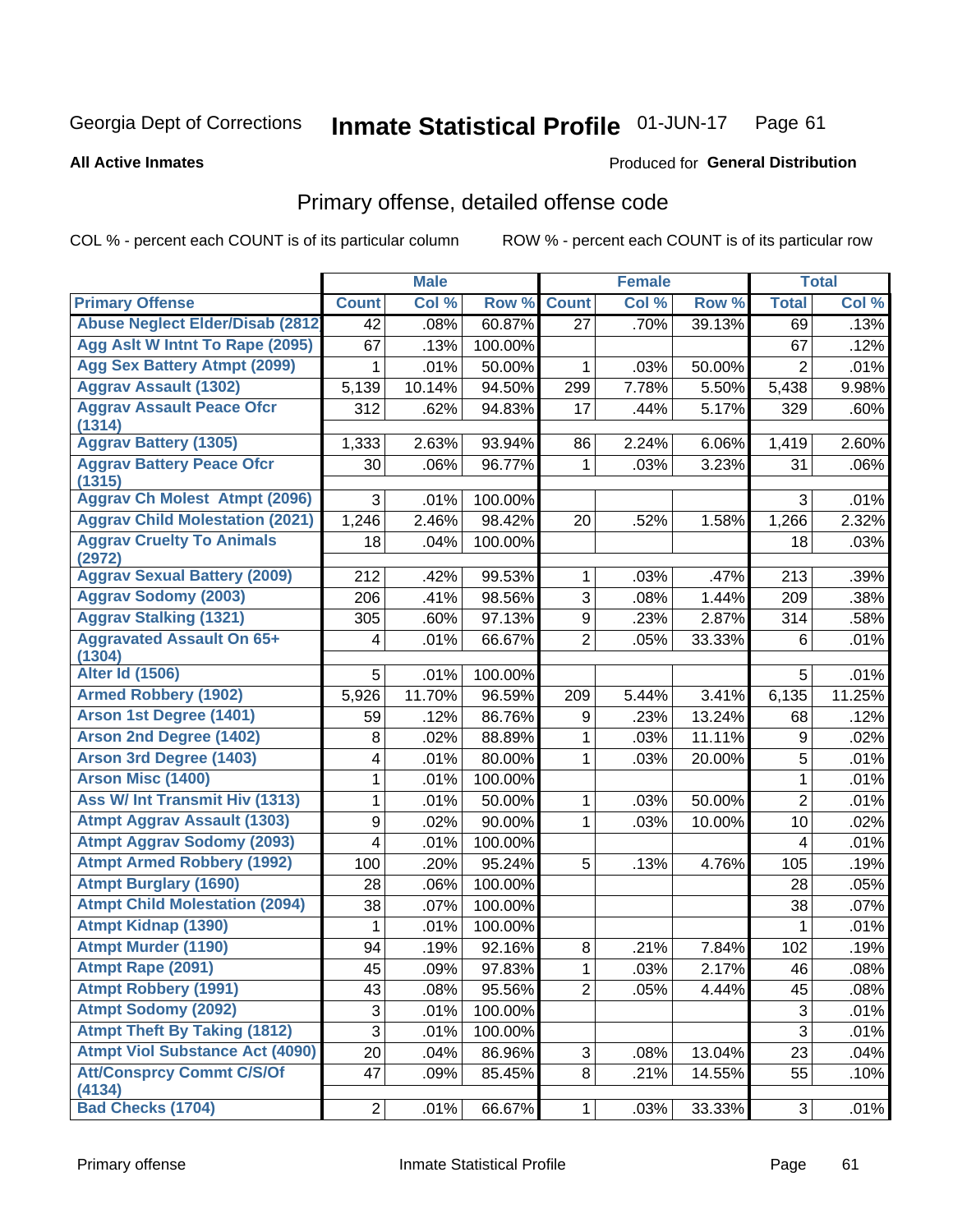### Inmate Statistical Profile 01-JUN-17 Page 62

### **All Active Inmates**

## Produced for General Distribution

# Primary offense, detailed offense code

COL % - percent each COUNT is of its particular column

|                                            |                | <b>Male</b> |         |                | <b>Female</b> |         |                | <b>Total</b> |
|--------------------------------------------|----------------|-------------|---------|----------------|---------------|---------|----------------|--------------|
| <b>Primary Offense</b>                     | <b>Count</b>   | Col %       | Row %   | <b>Count</b>   | Col %         | Row %   | <b>Total</b>   | Col %        |
| <b>Bail Jumping (2511)</b>                 | 3              | .01%        | 60.00%  | $\overline{2}$ | .05%          | 40.00%  | 5              | .01%         |
| <b>Bigamy (2007)</b>                       | 1              | .01%        | 100.00% |                |               |         | 1              | .01%         |
| <b>Bribery Govt Officer (2301)</b>         | 1              | .01%        | 50.00%  | 1              | .03%          | 50.00%  | $\overline{2}$ | .01%         |
| Burg 1st Aft 6/30/12 (1611)                | 1,827          | 3.61%       | 93.64%  | 124            | 3.23%         | 6.36%   | 1,951          | 3.58%        |
| Burg 2nd Aft 6/30/12 (1612)                | 629            | 1.24%       | 95.45%  | 30             | .78%          | 4.55%   | 659            | 1.21%        |
| Burg Bef 7/1/12 (1601)                     | 2,779          | 5.48%       | 96.39%  | 104            | 2.71%         | 3.61%   | 2,883          | 5.29%        |
| <b>Carjacking Attempted (1912)</b>         | 1              | .01%        | 100.00% |                |               |         | 1              | .01%         |
| <b>Carry Concealed Weapon (2901)</b>       | 1              | .01%        | 100.00% |                |               |         | 1              | .01%         |
| <b>Carry Weapon At School (2915)</b>       | 1              | .01%        | 50.00%  | 1              | .03%          | 50.00%  | $\overline{2}$ | .01%         |
| <b>Child Molestation (2019)</b>            | 2,614          | 5.16%       | 98.12%  | 50             | 1.30%         | 1.88%   | 2,664          | 4.89%        |
| <b>Chop Shop Violation (5003)</b>          | 2              | .01%        | 100.00% |                |               |         | 2              | .01%         |
| <b>Cnspire Traffic Cntrl Sub (4130)</b>    | 8              | .02%        | 88.89%  | 1              | .03%          | 11.11%  | $9\,$          | .02%         |
| <b>Computer Pornography (1760)</b>         | 75             | .15%        | 98.68%  | 1              | .03%          | 1.32%   | 76             | .14%         |
| <b>Computer Theft (1761)</b>               | 4              | .01%        | 50.00%  | 4              | .10%          | 50.00%  | 8              | .01%         |
| <b>Computer Trespass (1762)</b>            |                |             |         | $\overline{2}$ | .05%          | 100.00% | $\overline{2}$ | .01%         |
| <b>Conceal Death Of Another (1125)</b>     | 15             | .03%        | 65.22%  | 8              | .21%          | 34.78%  | 23             | .04%         |
| <b>Conspiracy (9901)</b>                   | 29             | .06%        | 76.32%  | 9              | .23%          | 23.68%  | 38             | .07%         |
| <b>Convsn Paymnts Real Propy</b><br>(1811) | $\overline{2}$ | .01%        | 100.00% |                |               |         | 2              | .01%         |
| Crmnl Atmpt (9905)                         | 1              | .01%        | 100.00% |                |               |         | 1              | .01%         |
| <b>Crmnl Damage 1st Degree (1501)</b>      | 34             | .07%        | 91.89%  | 3              | .08%          | 8.11%   | 37             | .07%         |
| <b>Crmnl Damage 2nd Degree</b><br>(1502)   | 68             | .13%        | 86.08%  | 11             | .29%          | 13.92%  | 79             | .14%         |
| <b>Crmnl Interfere Govt Prop (2613)</b>    | 11             | .02%        | 84.62%  | 2              | .05%          | 15.38%  | 13             | .02%         |
| <b>Crmnl Trespassing (9912)</b>            | 1              | .01%        | 100.00% |                |               |         | 1              | .01%         |
| <b>Cruelty To Children (2801)</b>          | 287            | .57%        | 72.66%  | 108            | 2.81%         | 27.34%  | 395            | .72%         |
| <b>Cruelty To Elder Person (2811)</b>      | 22             | .04%        | 59.46%  | 15             | .39%          | 40.54%  | 37             | .07%         |
| <b>Defrauding State (2307)</b>             | 1              | .01%        | 50.00%  | 1              | .03%          | 50.00%  | 2              | .01%         |
| Dogfighting (2718)                         | 1              | .01%        | 100.00% |                |               |         | $\mathbf{1}$   | .01%         |
| Drv W/ Improp Veh Reg (7013)               | 1              | .01%        | 100.00% |                |               |         | 1              | .01%         |
| <b>Drv W/Susp License (7011)</b>           | 1              | .01%        | 100.00% |                |               |         | 1              | .01%         |
| <b>Drvng Habtl Violator (5004)</b>         | $\overline{7}$ | .01%        | 87.50%  | 1              | .03%          | 12.50%  | 8              | .01%         |
| <b>Entering Vehicle (1880)</b>             | 111            | .22%        | 98.23%  | $\overline{2}$ | .05%          | 1.77%   | 113            | .21%         |
| <b>Entice Child Attempted (2090)</b>       | 3              | .01%        | 100.00% |                |               |         | 3              | .01%         |
| <b>Enticing Child-Indec Purp (2020)</b>    | 78             | .15%        | 91.76%  | 7              | .18%          | 8.24%   | 85             | .16%         |
| <b>Escape (2501)</b>                       | 22             | .04%        | 81.48%  | 5              | .13%          | 18.52%  | 27             | .05%         |
| <b>False Certificates (2311)</b>           | 4              | .01%        | 100.00% |                |               |         | 4              | .01%         |
| <b>False Imprisonment (1308)</b>           | 190            | .37%        | 96.45%  | 7              | .18%          | 3.55%   | 197            | .36%         |
| <b>False Statements Govt (2408)</b>        | 24             | .05%        | 80.00%  | 6              | .16%          | 20.00%  | 30             | .06%         |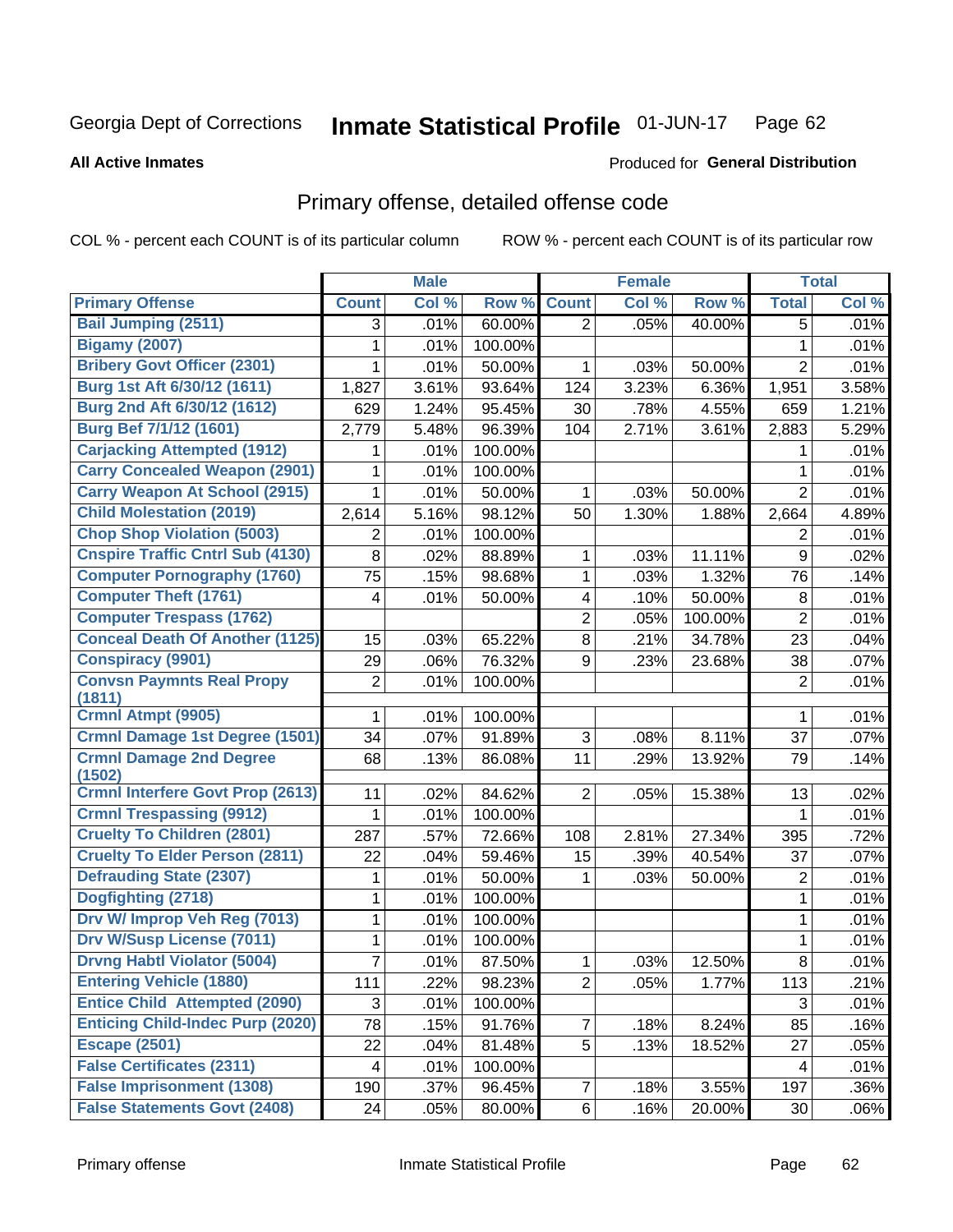### **Inmate Statistical Profile 01-JUN-17** Page 63

**All Active Inmates** 

## **Produced for General Distribution**

# Primary offense, detailed offense code

COL % - percent each COUNT is of its particular column

|                                                  |                | <b>Male</b> |         |                | <b>Female</b>              |         |                | <b>Total</b> |
|--------------------------------------------------|----------------|-------------|---------|----------------|----------------------------|---------|----------------|--------------|
| <b>Primary Offense</b>                           | <b>Count</b>   | Col %       | Row %   | <b>Count</b>   | $\overline{\text{Col }^9}$ | Row %   | <b>Total</b>   | Col %        |
| <b>False Swearing (2402)</b>                     | 3              | .01%        | 100.00% |                |                            |         | 3              | .01%         |
| <b>False Swearng Writtn Stmt</b>                 |                |             |         | $\overline{2}$ | .05%                       | 100.00% | $\overline{2}$ | .01%         |
| (2205)                                           |                |             |         |                |                            |         |                |              |
| <b>Family Violence Battery (1301)</b>            | 177            | .35%        | 97.79%  | 4              | .10%                       | 2.21%   | 181            | .33%         |
| Feticide (1121)                                  | 1              | .01%        | 100.00% |                |                            |         | 1              | .01%         |
| <b>Feticide By Vehicle (1118)</b>                | 3              | .01%        | 100.00% |                |                            |         | 3              | .01%         |
| <b>Financial Identity Fraud (1756)</b>           | 55             | .11%        | 59.14%  | 38             | .99%                       | 40.86%  | 93             | .17%         |
| <b>Fleeing/Eluding Police (2316)</b>             | 411            | .81%        | 95.80%  | 18             | .47%                       | 4.20%   | 429            | .79%         |
| Forg 1st Aft 6/30/12 (1711)                      | 100            | .20%        | 70.42%  | 42             | 1.09%                      | 29.58%  | 142            | .26%         |
| Forg 1st Bef 7/1/12 (1701)                       | 297            | .59%        | 70.38%  | 125            | 3.25%                      | 29.62%  | 422            | .77%         |
| Forg 2nd Aft 6/30/12 (1712)                      | 21             | .04%        | 65.63%  | 11             | .29%                       | 34.38%  | 32             | .06%         |
| Forg 2nd Bef 7/1/12 (1702)                       | 11             | .02%        | 100.00% |                |                            |         | 11             | .02%         |
| Forg 3rd Aft 6/30/12 (1713)                      | 55             | .11%        | 70.51%  | 23             | .60%                       | 29.49%  | 78             | .14%         |
| Forg 4th Aft 6/30/12 (1714)                      | 9              | .02%        | 47.37%  | 10             | .26%                       | 52.63%  | 19             | .03%         |
| <b>Forgery Credit Card (1752)</b>                | 6              | .01%        | 100.00% |                |                            |         | 6              | .01%         |
| <b>Fraudulent Access Compute</b>                 | 5              | .01%        | 100.00% |                |                            |         | 5              | .01%         |
| (1796)                                           |                |             |         |                |                            |         |                |              |
| <b>Fraudulent Checks (1750)</b>                  | $\overline{2}$ | .01%        | 33.33%  | 4              | .10%                       | 66.67%  | 6              | .01%         |
| <b>Fraudulent Credit Card (1753)</b>             | 58             | .11%        | 68.24%  | 27             | .70%                       | 31.76%  | 85             | .16%         |
| <b>Gang Participation (9914)</b>                 | 26             | .05%        | 100.00% |                |                            |         | 26             | .05%         |
| <b>Guard Line W/Weapon/Drugs</b>                 | 17             | .03%        | 73.91%  | 6              | .16%                       | 26.09%  | 23             | .04%         |
| (2963)<br><b>Habit Traf Viol/Impaired (5005)</b> |                |             |         |                |                            |         |                |              |
|                                                  | 6              | .01%        | 85.71%  | 1.             | .03%                       | 14.29%  | $\overline{7}$ | .01%         |
| <b>Habit Traf Viol/Other (5006)</b>              | 8              | .02%        | 100.00% |                |                            |         | 8              | .01%         |
| <b>Harbor/Conceal Sex Offndr</b><br>(2027)       |                |             |         | 1              | .03%                       | 100.00% | 1              | .01%         |
| <b>Hijacking Motor Vehicle (1911)</b>            | 37             | .07%        | 97.37%  | 1              | .03%                       | 2.63%   | 38             | .07%         |
| <b>Hindering Appreh Or Pun (2503)</b>            | 4              | .01%        | 66.67%  | $\overline{2}$ | .05%                       | 33.33%  | 6              | .01%         |
| Hit-Run W/Injury/Fatality (5007)                 | 28             | .06%        | 82.35%  | 6              | .16%                       | 17.65%  | 34             | .06%         |
| Home Invasion 1st Degree (7007)                  | 6              | .01%        | 100.00% |                |                            |         | 6              | .01%         |
| <b>Homicide By Vessel (1124)</b>                 | 55             | .11%        | 87.30%  | 8              | .21%                       | 12.70%  | 63             | .12%         |
| <b>Illegal Attm To Obt Drugs (4011)</b>          | 1              | .01%        | 16.67%  | 5              | .13%                       | 83.33%  | 6              | .01%         |
| <b>Impersonating Officer (2405)</b>              | $\overline{2}$ | .01%        | 50.00%  | $\overline{c}$ | .05%                       | 50.00%  | 4              | .01%         |
| <b>Impersonation (2404)</b>                      | 1              | .01%        | 100.00% |                |                            |         | 1              | .01%         |
| <b>Incest (2006)</b>                             |                |             |         |                |                            |         |                |              |
| <b>Incest Atmpt (2098)</b>                       | 203            | .40%        | 99.51%  | 1              | .03%                       | .49%    | 204            | .37%         |
|                                                  | $\mathbf{1}$   | .01%        | 100.00% |                |                            |         | 1              | .01%         |
| <b>Inciting To Insurrection (2203)</b>           | $\overline{2}$ | .01%        | 100.00% |                |                            |         | $\overline{2}$ | .01%         |
| <b>Influencing Witness (2313)</b>                | $\overline{7}$ | .01%        | 87.50%  | $\mathbf{1}$   | .03%                       | 12.50%  | 8              | .01%         |
| <b>Injury By Vehicle (1318)</b>                  | 87             | .17%        | 80.56%  | 21             | .55%                       | 19.44%  | 108            | .20%         |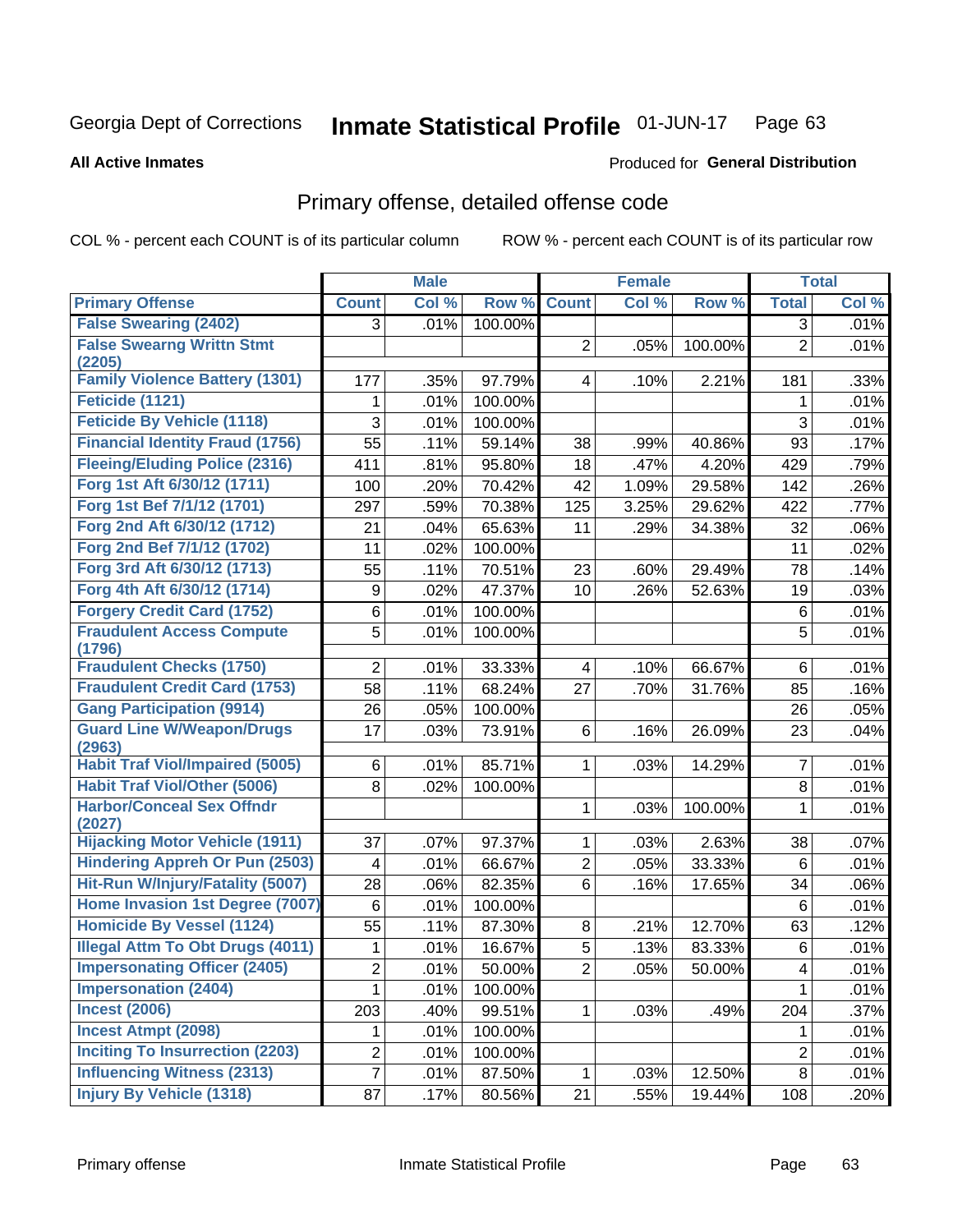### Inmate Statistical Profile 01-JUN-17 Page 64

**All Active Inmates** 

## Produced for General Distribution

# Primary offense, detailed offense code

COL % - percent each COUNT is of its particular column

|                                            |                         | <b>Male</b> |         |                | <b>Female</b> |        |                | <b>Total</b> |
|--------------------------------------------|-------------------------|-------------|---------|----------------|---------------|--------|----------------|--------------|
| <b>Primary Offense</b>                     | <b>Count</b>            | Col %       | Row %   | <b>Count</b>   | Col %         | Row %  | <b>Total</b>   | Col %        |
| <b>Insurrection (2202)</b>                 | 4                       | .01%        | 100.00% |                |               |        | 4              | .01%         |
| <b>Interference With Custody (1312)</b>    | 10                      | .02%        | 90.91%  | $\mathbf{1}$   | .03%          | 9.09%  | 11             | .02%         |
| <b>Involuntary Manslaughter (1103)</b>     | 173                     | .34%        | 84.80%  | 31             | .81%          | 15.20% | 204            | .37%         |
| Kidnapping (1311)                          | 1,477                   | 2.91%       | 97.30%  | 41             | 1.07%         | 2.70%  | 1,518          | 2.78%        |
| <b>Livestock Theft (1817)</b>              | 4                       | .01%        | 100.00% |                |               |        | 4              | .01%         |
| <b>Lottery Violation (2730)</b>            | 1                       | .01%        | 100.00% |                |               |        | $\mathbf{1}$   | .01%         |
| Manf Methamph 200-399 Gm<br>(4144)         | 8                       | .02%        | 88.89%  | $\mathbf 1$    | .03%          | 11.11% | 9              | .02%         |
| Manf Methamph 28-199 Gm<br>(4143)          | 16                      | .03%        | 72.73%  | 6              | .16%          | 27.27% | 22             | .04%         |
| <b>Manf Methamph Unspec Amt</b><br>(4147)  | 117                     | .23%        | 91.41%  | 11             | .29%          | 8.59%  | 128            | .23%         |
| <b>Manufac Marijuana (7012)</b>            | 7                       | .01%        | 100.00% |                |               |        | $\overline{7}$ | .01%         |
| <b>Manufact Meth Near Child (2803)</b>     | 14                      | .03%        | 87.50%  | $\overline{2}$ | .05%          | 12.50% | 16             | .03%         |
| <b>Misc Assault/Battery (1300)</b>         | 13                      | .03%        | 100.00% |                |               |        | 13             | .02%         |
| <b>Misc Correctionl Inst Off (6200)</b>    | 5                       | .01%        | 83.33%  | $\mathbf 1$    | .03%          | 16.67% | 6              | .01%         |
| <b>Misc Drugs Trafficking (4100)</b>       | 11                      | .02%        | 100.00% |                |               |        | 11             | .02%         |
| <b>Misc Forgery (1700)</b>                 | 3                       | .01%        | 75.00%  | $\mathbf 1$    | .03%          | 25.00% | 4              | .01%         |
| <b>Misc Fraud (1799)</b>                   | 8                       | .02%        | 53.33%  | $\overline{7}$ | .18%          | 46.67% | 15             | .03%         |
| <b>Misc Homicide Offense (1100)</b>        | 9                       | .02%        | 90.00%  | 1.             | .03%          | 10.00% | 10             | .02%         |
| <b>Misc Invasion Of Privacy (3000)</b>     | 6                       | .01%        | 100.00% |                |               |        | 6              | .01%         |
| <b>Misc Obscenity (2100)</b>               | $\overline{2}$          | .01%        | 100.00% |                |               |        | $\overline{2}$ | .01%         |
| <b>Misc Public Order (2200)</b>            | 1                       | .01%        | 100.00% |                |               |        | $\mathbf{1}$   | .01%         |
| <b>Misc Sexual Offense (2000)</b>          | 20                      | .04%        | 95.24%  | 1.             | .03%          | 4.76%  | 21             | .04%         |
| <b>Misc Weapon/Explosive Off</b><br>(2900) | 3                       | .01%        | 100.00% |                |               |        | 3              | .01%         |
| <b>Murder (1101)</b>                       | 5,917                   | 11.68%      | 93.86%  | 387            | 10.08%        | 6.14%  | 6,304          | 11.56%       |
| <b>Murder Conspire To Commit</b><br>(1191) | 10                      | .02%        | 100.00% |                |               |        | 10             | .02%         |
| <b>Mutiny In Penal Inst (2507)</b>         | 7                       | .01%        | 100.00% |                |               |        | $\overline{7}$ | .01%         |
| Necrophilia (2022)                         | 1                       | .01%        | 100.00% |                |               |        | 1              | .01%         |
| <b>Obstr Of Law Enf Officer (2314)</b>     | 418                     | .82%        | 90.87%  | 42             | 1.09%         | 9.13%  | 460            | .84%         |
| <b>Pandering By Compulsion (2017)</b>      | 1                       | .01%        | 100.00% |                |               |        | 1              | .01%         |
| Peeping Tom (3002)                         | 19                      | .04%        | 100.00% |                |               |        | 19             | .03%         |
| <b>Perjury (2401)</b>                      | 4                       | .01%        | 66.67%  | $\overline{2}$ | .05%          | 33.33% | 6              | .01%         |
| Pimping A Minor Under 18 (2016)            | 11                      | .02%        | 84.62%  | $\overline{2}$ | .05%          | 15.38% | 13             | .02%         |
| Poss Alprazolam (7003)                     | 3                       | .01%        | 100.00% |                |               |        | 3              | .01%         |
| Poss By Inm Proh Items (7015)              | $\overline{\mathbf{c}}$ | .01%        | 100.00% |                |               |        | $\overline{c}$ | .01%         |
| <b>Poss Contraband Articles (5171)</b>     | 4                       | .01%        | 100.00% |                |               |        | 4              | .01%         |
| <b>Poss Dep Stim Cntrf Drugs</b>           | 69                      | .14%        | 66.35%  | 35             | .91%          | 33.65% | 104            | .19%         |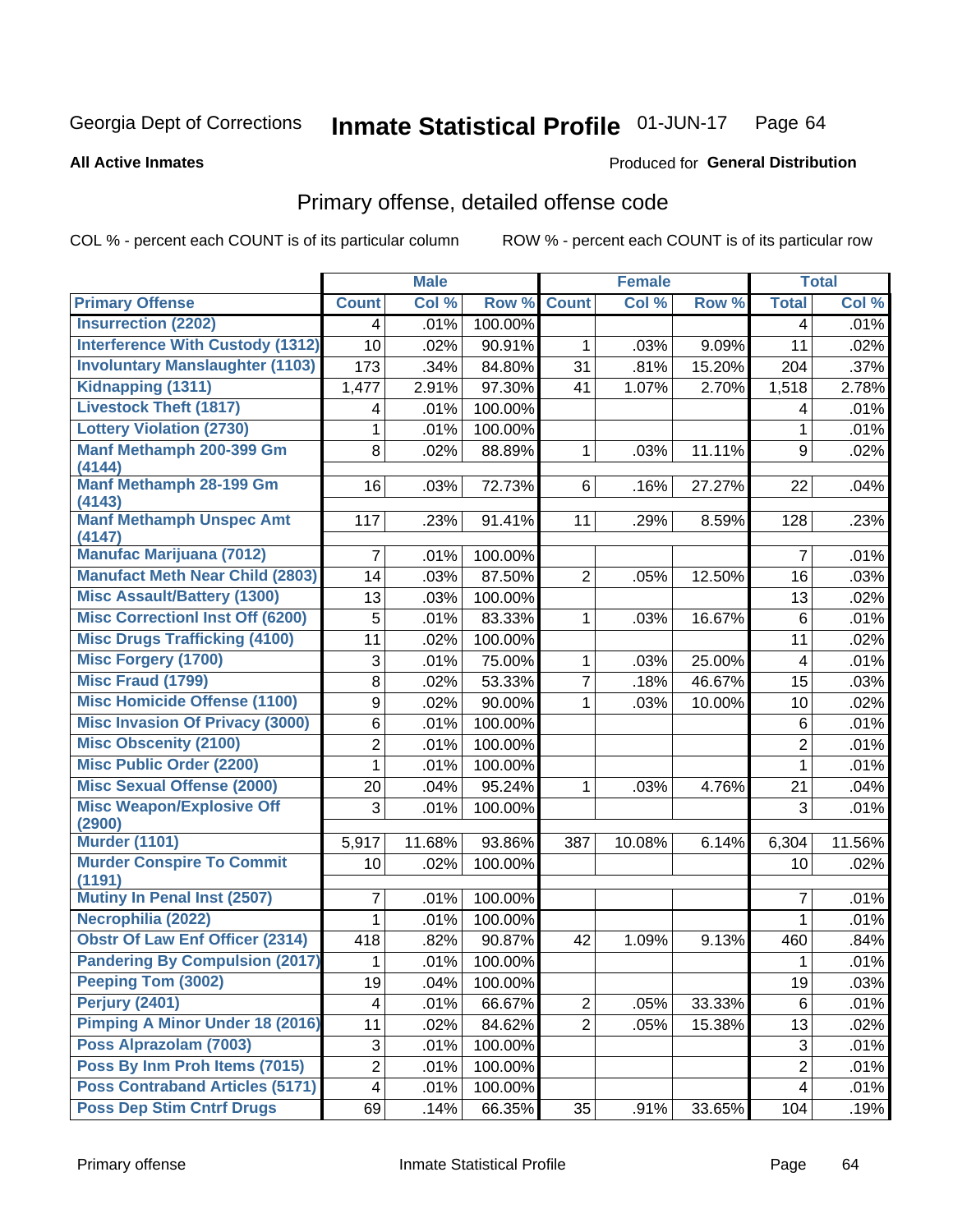### **Inmate Statistical Profile 01-JUN-17** Page 65

**All Active Inmates** 

## Produced for General Distribution

# Primary offense, detailed offense code

COL % - percent each COUNT is of its particular column

|                                            |                | <b>Male</b> |         |                | <b>Female</b> |         |                | <b>Total</b> |
|--------------------------------------------|----------------|-------------|---------|----------------|---------------|---------|----------------|--------------|
| <b>Primary Offense</b>                     | <b>Count</b>   | Col %       | Row %   | <b>Count</b>   | Col %         | Row %   | <b>Total</b>   | Col %        |
| (4007)                                     |                |             |         |                |               |         |                |              |
| <b>Poss Drug Related Matrl (4016)</b>      | 27             | .05%        | 81.82%  | 6              | .16%          | 18.18%  | 33             | .06%         |
| Poss Ephedrine (4030)                      | 1              | .01%        | 33.33%  | $\overline{2}$ | .05%          | 66.67%  | 3              | .01%         |
| Poss Firearm 1st Offender (2913)           | 95             | .19%        | 96.94%  | 3              | .08%          | 3.06%   | 98             | .18%         |
| <b>Poss Firearm Convct Felon</b>           | 1,106          | 2.18%       | 96.93%  | 35             | .91%          | 3.07%   | 1,141          | 2.09%        |
| (2914)                                     |                |             |         |                |               |         |                |              |
| Poss Hydrocodone (7004)                    | 3              | .01%        | 75.00%  | $\mathbf{1}$   | .03%          | 25.00%  | 4              | .01%         |
| <b>Poss Knife During Crime (2911)</b>      | $\overline{2}$ | .01%        | 100.00% |                |               |         | $\overline{2}$ | .01%         |
| Poss Mda/Extsy (4033)                      | $\overline{3}$ | .01%        | 100.00% |                |               |         | $\overline{3}$ | .01%         |
| Poss Methamphetamine (4031)                | 454            | .90%        | 77.47%  | 132            | 3.44%         | 22.53%  | 586            | 1.07%        |
| <b>Poss Narcotics Opiates (4006)</b>       | 63             | .12%        | 72.41%  | 24             | .62%          | 27.59%  | 87             | .16%         |
| <b>Poss Of Certain Weapons (2912)</b>      | 28             | .06%        | 100.00% |                |               |         | 28             | .05%         |
| Poss Of Cocaine (4022)                     | 408            | .81%        | 91.28%  | 39             | 1.02%         | 8.72%   | 447            | .82%         |
| <b>Poss Of Firearm Dur Crime</b><br>(2910) | 745            | 1.47%       | 95.64%  | 34             | .89%          | 4.36%   | 779            | 1.43%        |
| <b>Poss Of Lsd (4008)</b>                  | 1              | .01%        | 100.00% |                |               |         | 1              | .01%         |
| Poss Of Marijuana (4009)                   | 70             | .14%        | 95.89%  | 3              | .08%          | 4.11%   | 73             | .13%         |
| <b>Poss Tools Commit Crime (1602)</b>      | 30             | .06%        | 100.00% |                |               |         | 30             | .06%         |
| Poss W Int Dis Other Drug (4053)           | 117            | .23%        | 86.03%  | 19             | .49%          | 13.97%  | 136            | .25%         |
| Poss W Int Dist Cocaine (4050)             | 328            | .65%        | 95.91%  | 14             | .36%          | 4.09%   | 342            | .63%         |
| Poss W Int Dist Marijuana (4051)           | 615            | 1.21%       | 93.18%  | 45             | 1.17%         | 6.82%   | 660            | 1.21%        |
| Poss W Int Dist Meth (4052)                | 434            | .86%        | 81.12%  | 101            | 2.63%         | 18.88%  | 535            | .98%         |
| <b>Poss Wpn Drugs By Prisnr</b>            | 49             | .10%        | 83.05%  | 10             | .26%          | 16.95%  | 59             | .11%         |
| (2965)                                     |                |             |         |                |               |         |                |              |
| <b>Prov Sex Mater To Minors (2110)</b>     | 1              | .01%        | 100.00% |                |               |         | 1              | .01%         |
| <b>Racketeering (3404)</b>                 | 85             | .17%        | 70.83%  | 35             | .91%          | 29.17%  | 120            | .22%         |
| <b>Rape (2001)</b>                         | 1,779          | 3.51%       | 99.50%  | 9              | .23%          | .50%    | 1,788          | 3.28%        |
| <b>Reck Cond Infected Person</b><br>(1317) | 13             | .03%        | 92.86%  | 1              | .03%          | 7.14%   | 14             | .03%         |
| <b>Reckless Abandonment (1120)</b>         | $\mathbf{1}$   | .01%        | 100.00% |                |               |         | 1              | .01%         |
| <b>Recv Gds Srvs Fraud Obtnd</b><br>(1755) | $\mathbf{1}$   | .01%        | 100.00% |                |               |         | $\mathbf{1}$   | .01%         |
| <b>Removal Baggage Cargo Etc</b><br>(2761) |                |             |         | $\mathbf{1}$   | .03%          | 100.00% | $\mathbf{1}$   | .01%         |
| <b>Robbery (1901)</b>                      | 1,367          | 2.70%       | 93.76%  | 91             | 2.37%         | 6.24%   | 1,458          | 2.67%        |
| <b>Robbery By Force (1903)</b>             | 258            | .51%        | 95.56%  | 12             | .31%          | 4.44%   | 270            | .50%         |
| <b>Robbery By Intimidation (1904)</b>      | 279            | .55%        |         | 22             | .57%          | 7.31%   | 301            | .55%         |
| <b>Robbery By Sudden Snatch</b>            |                |             | 92.69%  |                |               |         |                |              |
| (1905)                                     | 133            | .26%        | 93.66%  | 9 <sup>1</sup> | .23%          | 6.34%   | 142            | .26%         |
| S/D Cocaine (4021)                         | 453            | .89%        | 94.38%  | 27             | .70%          | 5.63%   | 480            | .88%         |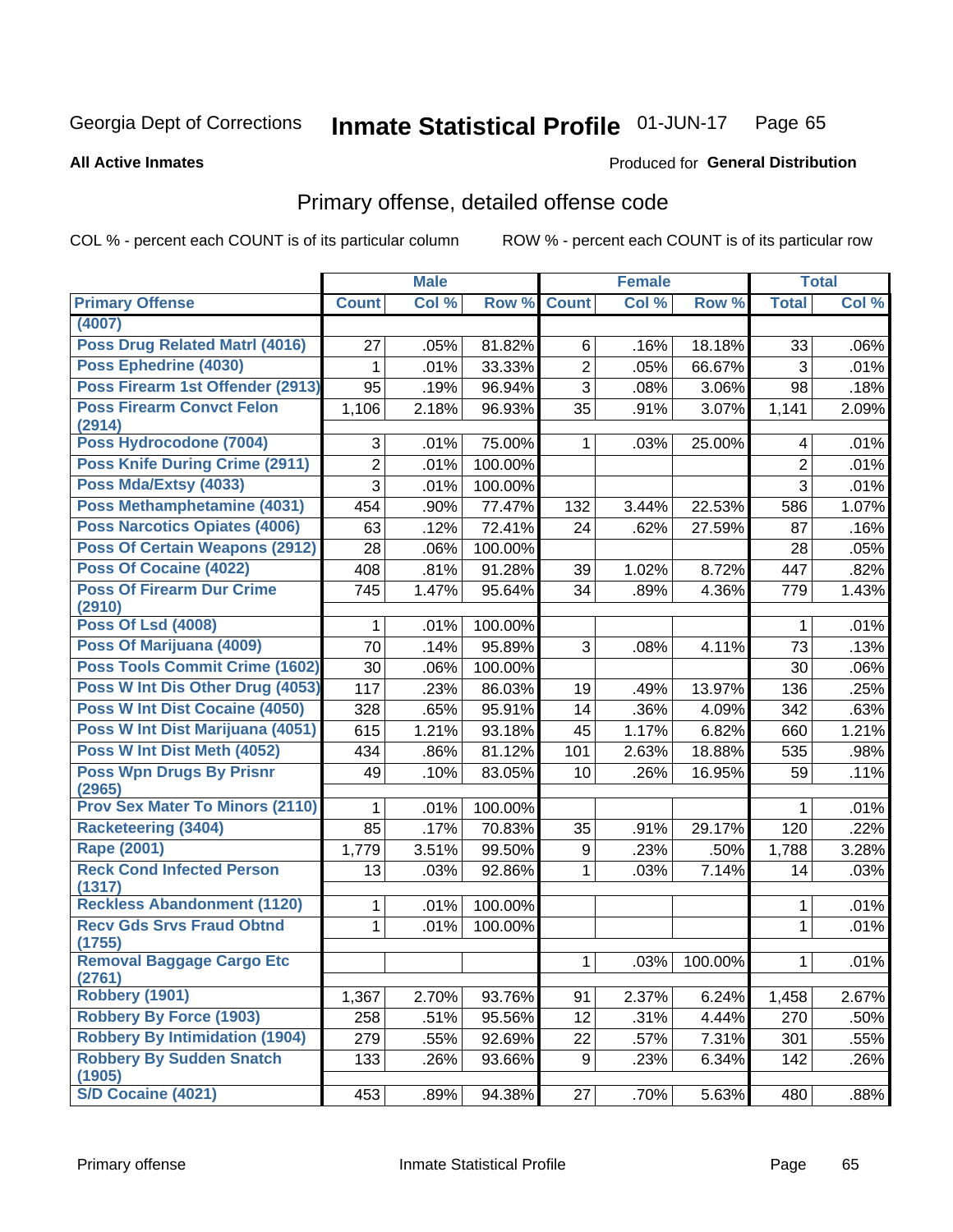### Inmate Statistical Profile 01-JUN-17 Page 66

### **All Active Inmates**

# **Produced for General Distribution**

# Primary offense, detailed offense code

COL % - percent each COUNT is of its particular column

|                                            |                | <b>Male</b> |         |                | <b>Female</b> |         |                | <b>Total</b> |
|--------------------------------------------|----------------|-------------|---------|----------------|---------------|---------|----------------|--------------|
| <b>Primary Offense</b>                     | <b>Count</b>   | Col %       | Row %   | <b>Count</b>   | Col %         | Row %   | <b>Total</b>   | Col %        |
| S/D Cont Sub Public (4017)                 | 31             | .06%        | 100.00% |                |               |         | 31             | .06%         |
| S/D Cont Sub School (4018)                 | 27             | .05%        | 87.10%  | 4              | .10%          | 12.90%  | 31             | .06%         |
| S/D Dep Stim Cntrf Drugs (4002)            | 58             | .11%        | 80.56%  | 14             | .36%          | 19.44%  | 72             | .13%         |
| <b>S/D Narcotics Opiates (4001)</b>        | 17             | .03%        | 85.00%  | 3              | .08%          | 15.00%  | 20             | .04%         |
| S/D Of Marijuana (4004)                    | 245            | .48%        | 94.96%  | 13             | .34%          | 5.04%   | 258            | .47%         |
| Sale Mda/Extsy (4034)                      | 4              | .01%        | 100.00% |                |               |         | 4              | .01%         |
| Sale Methamphetamine (4032)                | 242            | .48%        | 81.21%  | 56             | 1.46%         | 18.79%  | 298            | .55%         |
| <b>Sex Exploitation Child (2843)</b>       | 195            | .38%        | 99.49%  | 1              | .03%          | .51%    | 196            | .36%         |
| <b>Sex Offender Fail Registr (2026)</b>    | 466            | .92%        | 98.31%  | 8              | .21%          | 1.69%   | 474            | .87%         |
| <b>Sex Offender Fail To Move (2028)</b>    | 3              | .01%        | 100.00% |                |               |         | 3              | .01%         |
| Sexl/Asslt/Agn/Pers/Cstdy (2023)           | 14             | .03%        | 100.00% |                |               |         | 14             | .03%         |
| <b>Sexual Aslt By Therapist (2024)</b>     |                |             |         | 1              | .03%          | 100.00% | 1              | .01%         |
| <b>Sexual Battery (2011)</b>               | 178            | .35%        | 99.44%  | 1              | .03%          | .56%    | 179            | .33%         |
| <b>Simple Battery (1316)</b>               | 12             | .02%        | 100.00% |                |               |         | 12             | .02%         |
| <b>Sodomy (2002)</b>                       | 13             | .03%        | 100.00% |                |               |         | 13             | .02%         |
| <b>Solicit Sodomy From Minor</b>           | 5              | .01%        | 100.00% |                |               |         | 5              | .01%         |
| (2025)                                     |                |             |         |                |               |         |                |              |
| <b>Solicit/Accepting Bribe (2712)</b>      | 1              | .01%        | 100.00% |                |               |         | 1              | .01%         |
| <b>Stalking (1320)</b>                     | 6              | .01%        | 100.00% |                |               |         | 6              | .01%         |
| <b>Statutory Rape (2018)</b>               | 759            | 1.50%       | 97.31%  | 21             | .55%          | 2.69%   | 780            | 1.43%        |
| <b>Tampering With Evidence (2315)</b>      | 12             | .02%        | 75.00%  | 4              | .10%          | 25.00%  | 16             | .03%         |
| <b>Terrorist Threats &amp; Acts (1307)</b> | 362            | .71%        | 94.27%  | 22             | .57%          | 5.73%   | 384            | .70%         |
| <b>Theft Bring Prop In State (1815)</b>    | 5              | .01%        | 100.00% |                |               |         | 5              | .01%         |
| <b>Theft By Conversion (1808)</b>          | 14             | .03%        | 66.67%  | 7              | .18%          | 33.33%  | 21             | .04%         |
| <b>Theft By Deception (1803)</b>           | 26             | .05%        | 68.42%  | 12             | .31%          | 31.58%  | 38             | .07%         |
| <b>Theft By Extortion (1804)</b>           | 2              | .01%        | 66.67%  | 1              | .03%          | 33.33%  | 3              | .01%         |
| <b>Theft By Rec Stolen Prop (1806)</b>     | 523            | 1.03%       | 88.95%  | 65             | 1.69%         | 11.05%  | 588            | 1.08%        |
| <b>Theft By Shoplifting (1821)</b>         | 422            | .83%        | 71.28%  | 170            | 4.43%         | 28.72%  | 592            | 1.09%        |
| <b>Theft By Taking (1802)</b>              | 696            | 1.37%       | 83.05%  | 142            | 3.70%         | 16.95%  | 838            | 1.54%        |
| <b>Theft Credit Card (1751)</b>            | 18             | .04%        | 75.00%  | 6              | .16%          | 25.00%  | 24             | .04%         |
| <b>Theft Motorveh Or Part (1813)</b>       | 32             | .06%        | 96.97%  | 1              | .03%          | 3.03%   | 33             | .06%         |
| <b>Theft Of Lost Property (1805)</b>       | 1              | .01%        | 33.33%  | $\overline{c}$ | .05%          | 66.67%  | $\overline{3}$ | .01%         |
| <b>Theft Of Services (1807)</b>            |                |             |         | 1.             | .03%          | 100.00% | 1              | .01%         |
| <b>Theft Recv Prop Out State (1816)</b>    | $\overline{2}$ | .01%        | 100.00% |                |               |         | $\overline{2}$ | .01%         |
| <b>Traf Amphtmine 200-399 Gm</b><br>(4127) | $\overline{2}$ | .01%        | 66.67%  | $\mathbf{1}$   | .03%          | 33.33%  | 3              | .01%         |
| <b>Traf Amphtmine 28-199 Gm</b><br>(4126)  | 5              | .01%        | 71.43%  | 2 <sup>1</sup> | .05%          | 28.57%  | $\overline{7}$ | .01%         |
| Traf Amphtmine 400+ Gm (4128)              | 4              | .01%        | 100.00% |                |               |         | 4              | .01%         |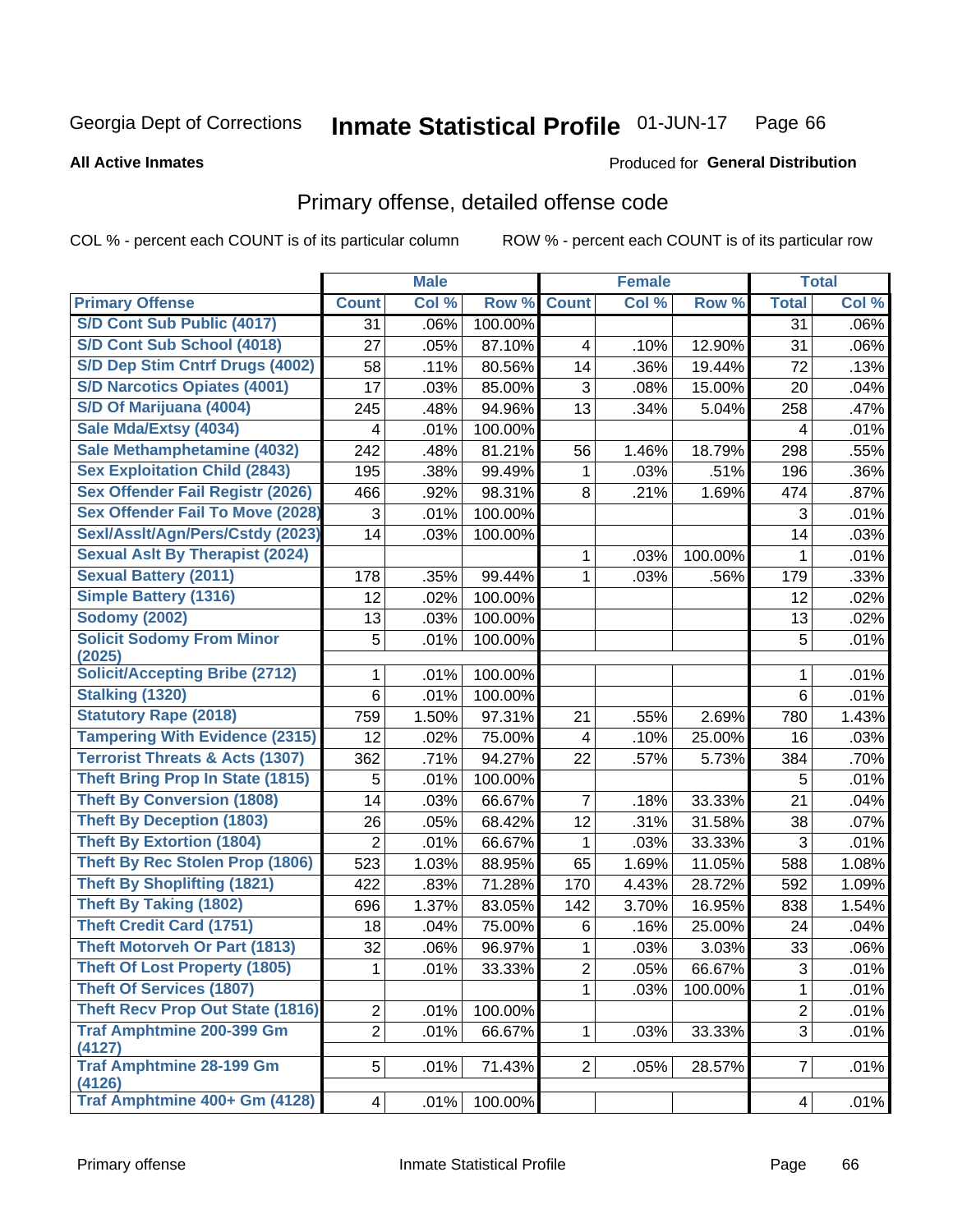### Inmate Statistical Profile 01-JUN-17 Page 67

**All Active Inmates** 

## Produced for General Distribution

# Primary offense, detailed offense code

COL % - percent each COUNT is of its particular column

|                                            |                 | <b>Male</b> |         |                         | <b>Female</b> |        |                | <b>Total</b> |
|--------------------------------------------|-----------------|-------------|---------|-------------------------|---------------|--------|----------------|--------------|
| <b>Primary Offense</b>                     | <b>Count</b>    | Col %       | Row %   | <b>Count</b>            | Col %         | Row %  | <b>Total</b>   | Col %        |
| <b>Traf Cocaine 201-400 Gm (4102)</b>      | 105             | .21%        | 97.22%  | 3                       | .08%          | 2.78%  | 108            | .20%         |
| <b>Traf Cocaine 401+ Gm (4103)</b>         | 96              | .19%        | 96.00%  | $\overline{\mathbf{4}}$ | .10%          | 4.00%  | 100            | .18%         |
| Traf Cocaine Less 200 Gm (4101)            | 254             | .50%        | 97.32%  | 7                       | .18%          | 2.68%  | 261            | .48%         |
| <b>Traf Marijna 10-2000 Lb (4121)</b>      | 66              | .13%        | 89.19%  | 8                       | .21%          | 10.81% | 74             | .14%         |
| <b>Traf Marijna 10001+ Lb (4123)</b>       | 1               | .01%        | 100.00% |                         |               |        | 1              | .01%         |
| <b>Traf Marijna 2001-10k Lb (4122)</b>     | 1               | .01%        | 100.00% |                         |               |        | 1              | .01%         |
| <b>Traf Mda/Extsy 200-399gm</b>            | 4               | .01%        | 100.00% |                         |               |        | 4              | .01%         |
| (4151)                                     |                 |             |         |                         |               |        |                |              |
| <b>Traf Mda/Extsy 28-199gm (4150)</b>      | 9               | .02%        | 81.82%  | $\overline{2}$          | .05%          | 18.18% | 11             | .02%         |
| Traf Mda/Extsy 400+Gm (4152)               | 1.              | .01%        | 100.00% |                         |               |        | 1              | .01%         |
| Traf Methamph 200-399 Gm<br>(4141)         | 97              | .19%        | 86.61%  | 15                      | .39%          | 13.39% | 112            | .21%         |
| <b>Traf Methamph 28-199 Gm</b><br>(4140)   | 313             | .62%        | 77.86%  | 89                      | 2.32%         | 22.14% | 402            | .74%         |
| Traf Methamph 400+ Gm (4142)               | 66              | .13%        | 86.84%  | 10                      | .26%          | 13.16% | 76             | .14%         |
| <b>Traf Methamph Unspec Amt</b><br>(4146)  | 101             | .20%        | 76.52%  | 31                      | .81%          | 23.48% | 132            | .24%         |
| Traf Methaqualone< 400 Gm<br>(4124)        | $\overline{2}$  | .01%        | 100.00% |                         |               |        | $\overline{2}$ | .01%         |
| <b>Traf Narcotic 15-28 Gm (4112)</b>       | 27              | .05%        | 96.43%  | 1                       | .03%          | 3.57%  | 28             | .05%         |
| Traf Narcotic 29+ Gm (4113)                | 29              | .06%        | 96.67%  | 1                       | .03%          | 3.33%  | 30             | .06%         |
| Traf Narcotic Less 14 Gm (4111)            | 36              | .07%        | 94.74%  | 2                       | .05%          | 5.26%  | 38             | .07%         |
| <b>Traffick Sexual Servitude (1331)</b>    | 11              | .02%        | 78.57%  | 3                       | .08%          | 21.43% | 14             | .03%         |
| <b>Unauth Dist Contrild Sub (4135)</b>     | 1               | .01%        | 50.00%  | 1                       | .03%          | 50.00% | $\overline{2}$ | .01%         |
| <b>Unauth Dist Recrd Devices</b><br>(9907) | 3               | .01%        | 100.00% |                         |               |        | 3              | .01%         |
| <b>Unknown Offense (9999)</b>              | 17              | .03%        | 94.44%  | 1                       | .03%          | 5.56%  | 18             | .03%         |
| Uniwfl Mfg/Del/Dist N-C S (4014)           | 12              | .02%        | 100.00% |                         |               |        | 12             | .02%         |
| <b>Use Comm Facity Vio C Sub</b>           | 11              | .02%        | 91.67%  | 1                       | .03%          | 8.33%  | 12             | .02%         |
| (4133)                                     |                 |             |         |                         |               |        |                |              |
| <b>Vehicular Homicide (1123)</b>           | 268             | .53%        | 80.48%  | 65                      | 1.69%         | 19.52% | 333            | .61%         |
| <b>Viol Dngrous Drgs Act (4013)</b>        | 208             | .41%        | 80.62%  | 50                      | 1.30%         | 19.38% | 258            | .47%         |
| Viol Ga Cntrl Sbst Act (4012)              | 10              | .02%        | 83.33%  | 2                       | .05%          | 16.67% | 12             | .02%         |
| <b>Viol Ga Securities Act (1800)</b>       | 1               | .01%        | 100.00% |                         |               |        | $\mathbf{1}$   | .01%         |
| <b>Viol Motor Vehicle Laws (5001)</b>      | 39              | .08%        | 90.70%  | $\overline{\mathbf{4}}$ | .10%          | 9.30%  | 43             | .08%         |
| <b>Viol Oath Public Offer (2302)</b>       | $\overline{2}$  | .01%        | 100.00% |                         |               |        | $\overline{2}$ | .01%         |
| <b>Violatn Othr States Law (8001)</b>      | 38              | .07%        | 79.17%  | 10                      | .26%          | 20.83% | 48             | .09%         |
| <b>Vol Manslaughter Of Fetus</b>           | $\overline{2}$  | .01%        | 100.00% |                         |               |        | $\overline{2}$ | .01%         |
| (1119)                                     |                 |             |         |                         |               |        |                |              |
| <b>Voluntary Manslaughter (1102)</b>       | 1,095           | 2.16%       | 88.45%  | 143                     | 3.72%         | 11.55% | 1,238          | 2.27%        |
| <b>Abandonment Of Dep Child (11)</b>       | $\vert 4 \vert$ | .01%        | 100.00% |                         |               |        | 4              | .01%         |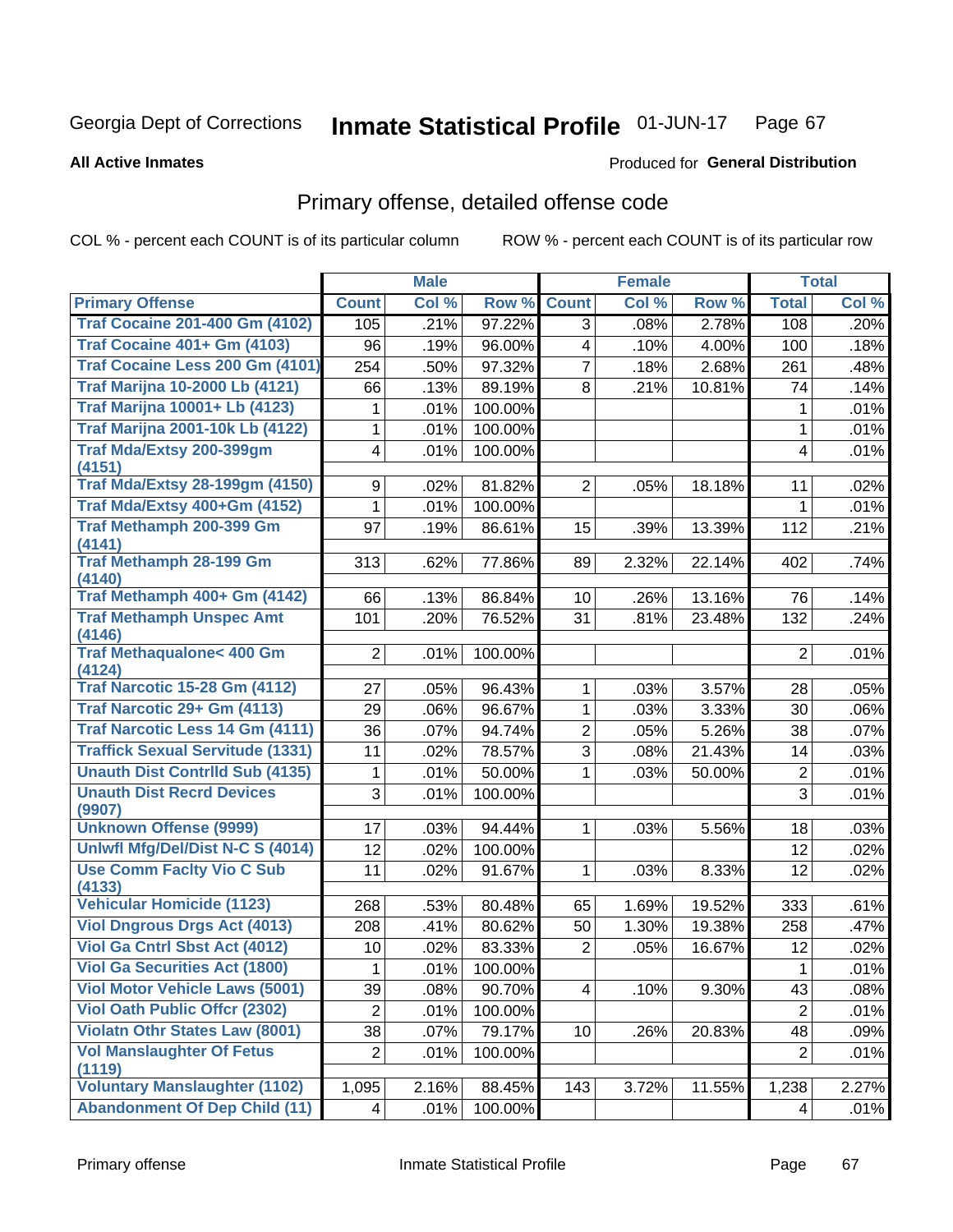### Inmate Statistical Profile 01-JUN-17 Page 68

**All Active Inmates** 

## **Produced for General Distribution**

# Primary offense, detailed offense code

COL % - percent each COUNT is of its particular column

|                                         |                | <b>Male</b> |         |              | <b>Female</b> |         |                | <b>Total</b> |
|-----------------------------------------|----------------|-------------|---------|--------------|---------------|---------|----------------|--------------|
| <b>Primary Offense</b>                  | <b>Count</b>   | Col %       | Row %   | <b>Count</b> | Col %         | Row %   | <b>Total</b>   | Col %        |
| <b>Agg Assault With Firearm (27)</b>    | 1              | .01%        | 100.00% |              |               |         | 1              | .01%         |
| <b>Assault &amp; Battery (21)</b>       | $\overline{7}$ | .01%        | 100.00% |              |               |         | 7              | .01%         |
| <b>Bad Checks (52)</b>                  | $\overline{2}$ | .01%        | 66.67%  | 1            | .03%          | 33.33%  | 3              | .01%         |
| <b>Burglary (45)</b>                    | 5              | .01%        | 100.00% |              |               |         | 5              | .01%         |
| <b>Cheating &amp; Swindling (51)</b>    |                | .01%        | 100.00% |              |               |         | 1              | .01%         |
| <b>Cpwl &amp; Concealed Weapon (93)</b> | 5              | .01%        | 100.00% |              |               |         | 5              | .01%         |
| <b>Crmnl Attempt (98)</b>               | $\overline{2}$ | .01%        | 100.00% |              |               |         | $\overline{2}$ | .01%         |
| <b>Dui (72)</b>                         | 9              | .02%        | 100.00% |              |               |         | 9              | .02%         |
| Escape (92)                             | 3              | .01%        | 100.00% |              |               |         | 3              | .01%         |
| Forgery (55)                            | 3              | .01%        | 100.00% |              |               |         | 3              | .01%         |
| <b>Misc Misdemeanor (500)</b>           | 3              | .01%        | 100.00% |              |               |         | 3              | .01%         |
| <b>Other Misdemeanor (99)</b>           | 9              | .02%        | 100.00% |              |               |         | 9              | .02%         |
| <b>Poss Ntp Whiskey (64)</b>            | $\overline{2}$ | .01%        | 100.00% |              |               |         | $\overline{2}$ | .01%         |
| <b>Prostitution (81)</b>                |                |             |         | 1            | .03%          | 100.00% | 1              | .01%         |
| <b>Public Drunkenness (61)</b>          | $\overline{2}$ | .01%        | 100.00% |              |               |         | $\overline{2}$ | .01%         |
| <b>Public Indecency (83)</b>            | 4              | .01%        | 100.00% |              |               |         | 4              | .01%         |
| <b>Shoplifting (94)</b>                 |                | .01%        | 100.00% |              |               |         |                | .01%         |
| Simple Assault (24)                     |                | .01%        | 100.00% |              |               |         | 1              | .01%         |
| <b>Simple Battery (25)</b>              |                | .01%        | 100.00% |              |               |         | 1              | .01%         |
| <b>Theft By Taking - Larceny (41)</b>   | 22             | .04%        | 100.00% |              |               |         | 22             | .04%         |
| <b>Viol Dangerous Drugs Act (167)</b>   |                | .01%        | 50.00%  | 1            | .03%          | 50.00%  | 2              | .01%         |
| <b>Viol Motor Veh Law (71)</b>          | 3              | .01%        | 100.00% |              |               |         | 3              | .01%         |
| <b>Wife Beating (28)</b>                | $\overline{2}$ | .01%        | 100.00% |              |               |         | $\overline{2}$ | .01%         |
| <b>Total Rported</b>                    | 50,671         | 101%        | 92.95%  | 3,841        | 100%          | 7.05%   | 54,512         | 101%         |

| $'$ Not $\cdot$<br>Reported | 7c     |       | 70     |
|-----------------------------|--------|-------|--------|
| <b>Total</b>                | 50,749 | 3,841 | 54,590 |

| <b>Mode (most frequent)</b> | 1902 Armed Robbery | 1101 Murder | 1101 Murder |
|-----------------------------|--------------------|-------------|-------------|
|                             |                    |             |             |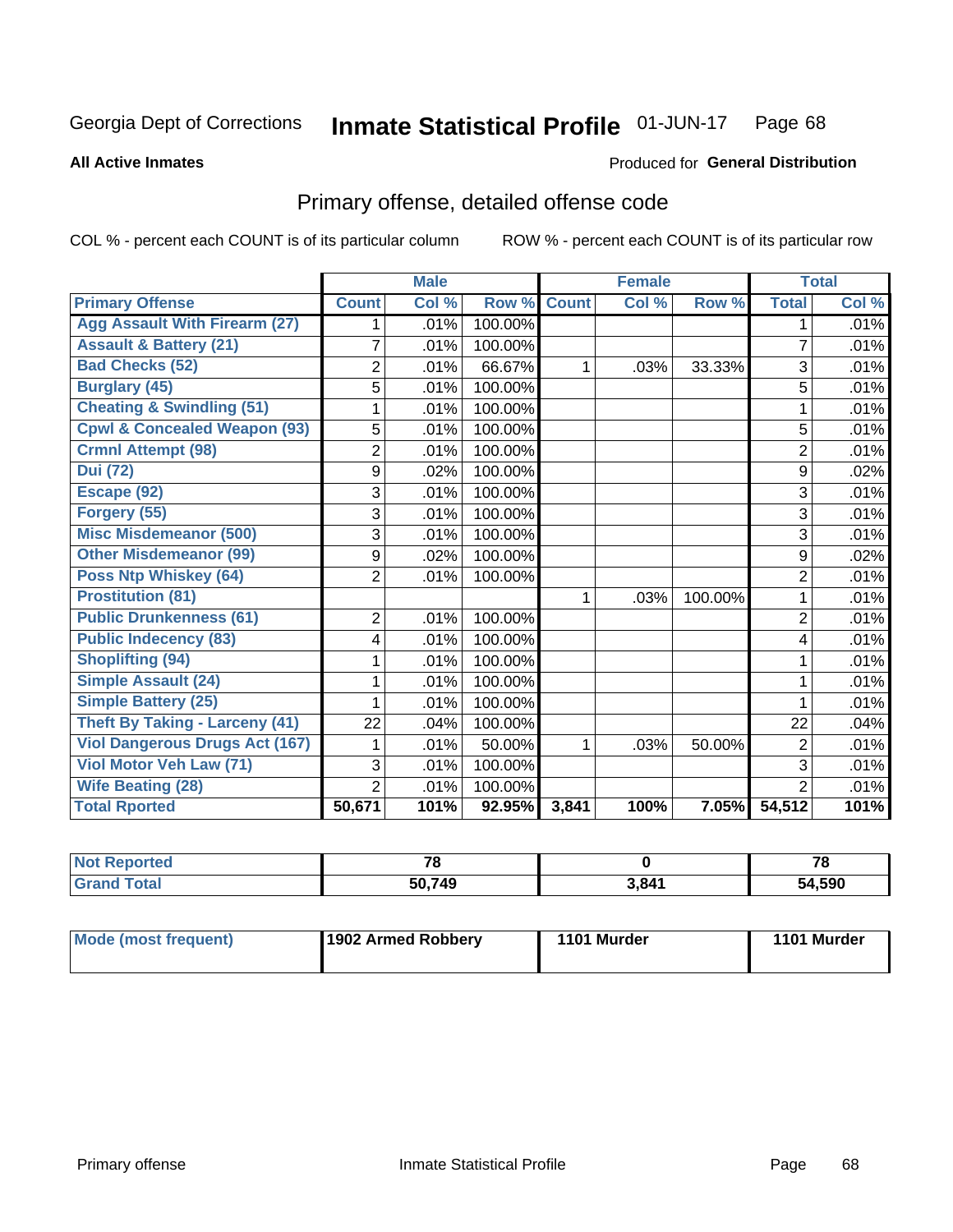### Inmate Statistical Profile 01-JUN-17 Page 69

**All Active Inmates** 

## Produced for General Distribution

# County of conviction of primary offense

COL % - percent each COUNT is of its particular column

|     |                             |              | <b>Male</b> |         |                | <b>Female</b> |        |                  | <b>Total</b> |
|-----|-----------------------------|--------------|-------------|---------|----------------|---------------|--------|------------------|--------------|
|     | <b>County of Conviction</b> | <b>Count</b> | Col %       | Row %   | <b>Count</b>   | Col %         | Row %  | <b>Total</b>     | Col %        |
| 000 | <b>Unknown</b>              | 196          | .39%        | 95.61%  | 9              | .23%          | 4.39%  | $\overline{205}$ | .38%         |
| 001 | <b>Appling County</b>       | 104          | .20%        | 95.41%  | 5              | .13%          | 4.59%  | 109              | .20%         |
| 002 | <b>Atkinson County</b>      | 46           | .09%        | 92.00%  | 4              | .10%          | 8.00%  | 50               | .09%         |
| 003 | <b>Bacon County</b>         | 67           | .13%        | 90.54%  | $\overline{7}$ | .18%          | 9.46%  | 74               | .14%         |
| 004 | <b>Baker County</b>         | 10           | .02%        | 100.00% |                |               |        | 10               | .02%         |
| 005 | <b>Baldwin County</b>       | 299          | .59%        | 92.28%  | 25             | .65%          | 7.72%  | 324              | .59%         |
| 006 | <b>Banks County</b>         | 57           | .11%        | 90.48%  | $\,6$          | .16%          | 9.52%  | 63               | .12%         |
| 007 | <b>Barrow County</b>        | 307          | .60%        | 89.24%  | 37             | .96%          | 10.76% | 344              | .63%         |
| 008 | <b>Bartow County</b>        | 662          | 1.30%       | 87.11%  | 98             | 2.55%         | 12.89% | 760              | 1.39%        |
| 009 | <b>Ben Hill County</b>      | 263          | .52%        | 92.61%  | 21             | .55%          | 7.39%  | 284              | .52%         |
| 010 | <b>Berrien County</b>       | 89           | .18%        | 97.80%  | $\overline{2}$ | .05%          | 2.20%  | 91               | .17%         |
| 011 | <b>Bibb County</b>          | 1,149        | 2.26%       | 93.34%  | 82             | 2.13%         | 6.66%  | 1,231            | 2.25%        |
| 012 | <b>Bleckley County</b>      | 70           | .14%        | 92.11%  | 6              | .16%          | 7.89%  | 76               | .14%         |
| 013 | <b>Brantley County</b>      | 51           | .10%        | 91.07%  | 5              | .13%          | 8.93%  | 56               | .10%         |
| 014 | <b>Brooks County</b>        | 59           | .12%        | 95.16%  | 3              | .08%          | 4.84%  | 62               | .11%         |
| 015 | <b>Bryan County</b>         | 73           | .14%        | 98.65%  | $\mathbf{1}$   | .03%          | 1.35%  | 74               | .14%         |
| 016 | <b>Bulloch County</b>       | 556          | 1.10%       | 94.40%  | 33             | .86%          | 5.60%  | 589              | 1.08%        |
| 017 | <b>Burke County</b>         | 211          | .42%        | 95.05%  | 11             | .29%          | 4.95%  | 222              | .41%         |
| 018 | <b>Butts County</b>         | 108          | .21%        | 95.58%  | 5              | .13%          | 4.42%  | 113              | .21%         |
| 019 | <b>Calhoun County</b>       | 26           | .05%        | 96.30%  | $\mathbf{1}$   | .03%          | 3.70%  | 27               | .05%         |
| 020 | <b>Camden County</b>        | 184          | .36%        | 94.36%  | 11             | .29%          | 5.64%  | 195              | .36%         |
| 021 | <b>Candler County</b>       | 113          | .22%        | 90.40%  | 12             | .31%          | 9.60%  | 125              | .23%         |
| 022 | <b>Carroll County</b>       | 609          | 1.20%       | 91.86%  | 54             | 1.41%         | 8.14%  | 663              | 1.21%        |
| 023 | <b>Catoosa County</b>       | 353          | .70%        | 89.37%  | 42             | 1.09%         | 10.63% | 395              | .72%         |
| 024 | <b>Charlton County</b>      | 59           | .12%        | 92.19%  | 5              | .13%          | 7.81%  | 64               | .12%         |
| 025 | <b>Chatham County</b>       | 1,925        | 3.79%       | 95.68%  | 87             | 2.27%         | 4.32%  | 2,012            | 3.69%        |
| 026 | <b>Chattahoochee County</b> | 28           | .06%        | 96.55%  | 1              | .03%          | 3.45%  | 29               | .05%         |
| 027 | <b>Chattooga County</b>     | 252          | .50%        | 90.32%  | 27             | .70%          | 9.68%  | 279              | .51%         |
| 028 | <b>Cherokee County</b>      | 546          | 1.08%       | 88.49%  | 71             | 1.85%         | 11.51% | 617              | 1.13%        |
| 029 | <b>Clarke County</b>        | 539          | 1.06%       | 93.90%  | 35             | .91%          | 6.10%  | 574              | 1.05%        |
| 030 | <b>Clay County</b>          | 20           | .04%        | 80.00%  | 5              | .13%          | 20.00% | 25               | .05%         |
| 031 | <b>Clayton County</b>       | 1,437        | 2.83%       | 93.98%  | 92             | 2.40%         | 6.02%  | 1,529            | 2.80%        |
| 032 | <b>Clinch County</b>        | 46           | .09%        | 97.87%  | 1              | .03%          | 2.13%  | 47               | .09%         |
| 033 | <b>Cobb County</b>          | 2,504        | 4.93%       | 91.92%  | 220            | 5.73%         | 8.08%  | 2,724            | 4.99%        |
| 034 | <b>Coffee County</b>        | 244          | .48%        | 94.21%  | 15             | .39%          | 5.79%  | 259              | .47%         |
| 035 | <b>Colquitt County</b>      | 211          | .42%        | 96.35%  | 8              | .21%          | 3.65%  | 219              | .40%         |
| 036 | <b>Columbia County</b>      | 420          | .83%        | 91.50%  | 39             | 1.02%         | 8.50%  | 459              | .84%         |
| 037 | <b>Cook County</b>          | 121          | .24%        | 93.80%  | 8              | .21%          | 6.20%  | 129              | .24%         |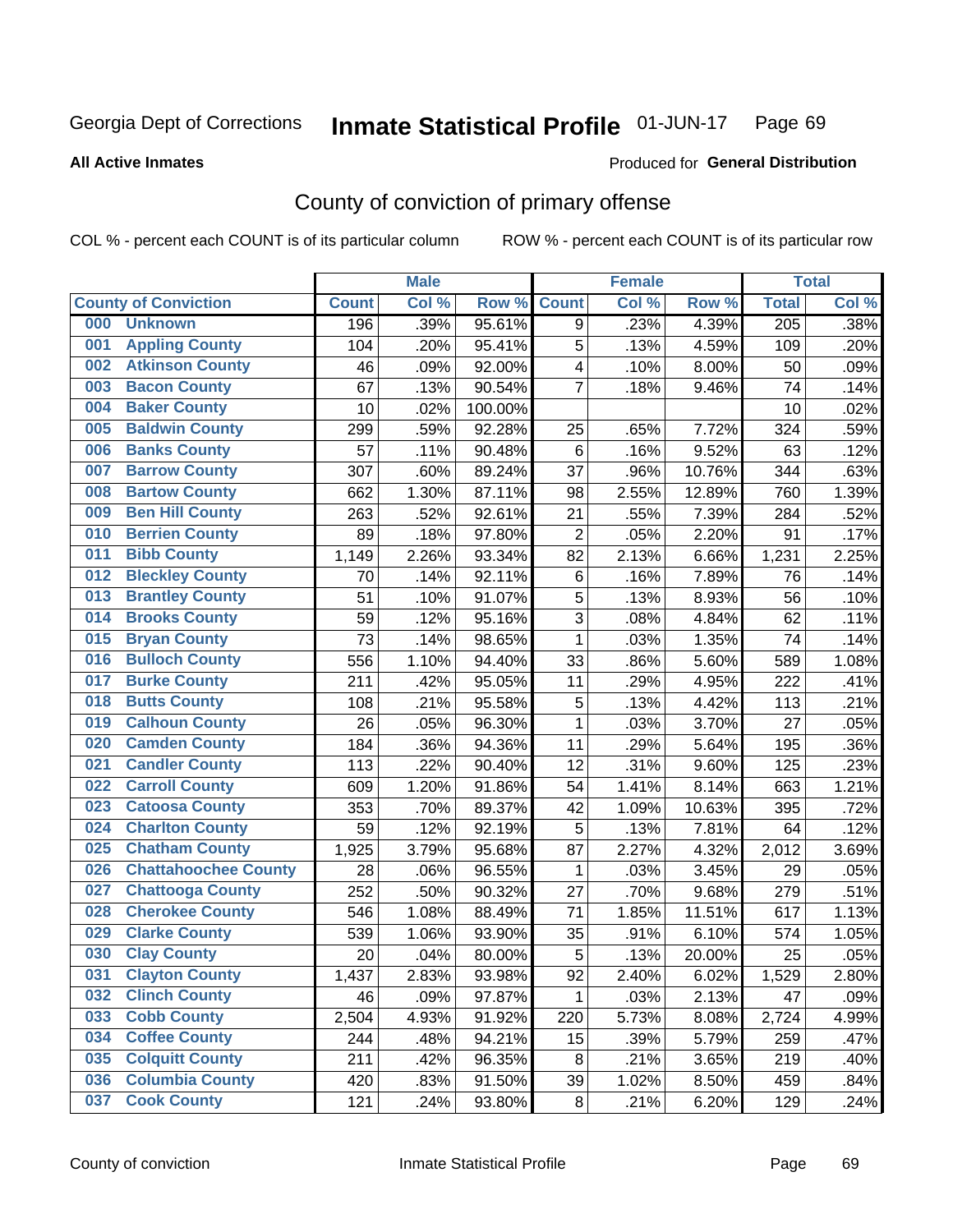### Inmate Statistical Profile 01-JUN-17 Page 70

### **All Active Inmates**

# Produced for General Distribution

# County of conviction of primary offense

COL % - percent each COUNT is of its particular column

|                                |              | <b>Male</b> |         |              | <b>Female</b> |        |                  | <b>Total</b> |
|--------------------------------|--------------|-------------|---------|--------------|---------------|--------|------------------|--------------|
| <b>County of Conviction</b>    | <b>Count</b> | Col %       | Row %   | <b>Count</b> | Col %         | Row %  | <b>Total</b>     | Col%         |
| <b>Coweta County</b><br>038    | 623          | 1.23%       | 92.57%  | 50           | 1.30%         | 7.43%  | $\overline{673}$ | 1.23%        |
| <b>Crawford County</b><br>039  | 22           | .04%        | 88.00%  | 3            | .08%          | 12.00% | 25               | .05%         |
| <b>Crisp County</b><br>040     | 296          | .58%        | 93.97%  | 19           | .49%          | 6.03%  | 315              | .58%         |
| <b>Dade County</b><br>041      | 106          | .21%        | 89.83%  | 12           | .31%          | 10.17% | 118              | .22%         |
| <b>Dawson County</b><br>042    | 108          | .21%        | 85.04%  | 19           | .49%          | 14.96% | 127              | .23%         |
| 043<br><b>Decatur County</b>   | 222          | .44%        | 95.69%  | 10           | .26%          | 4.31%  | 232              | .42%         |
| <b>Dekalb County</b><br>044    | 3,107        | 6.12%       | 95.37%  | 151          | 3.93%         | 4.63%  | 3,258            | 5.97%        |
| <b>Dodge County</b><br>045     | 163          | .32%        | 92.09%  | 14           | .36%          | 7.91%  | 177              | .32%         |
| <b>Dooly County</b><br>046     | 96           | .19%        | 91.43%  | 9            | .23%          | 8.57%  | 105              | .19%         |
| <b>Dougherty County</b><br>047 | 971          | 1.91%       | 94.55%  | 56           | 1.46%         | 5.45%  | 1,027            | 1.88%        |
| <b>Douglas County</b><br>048   | 1,105        | 2.18%       | 89.69%  | 127          | 3.31%         | 10.31% | 1,232            | 2.26%        |
| <b>Early County</b><br>049     | 96           | .19%        | 93.20%  | 7            | .18%          | 6.80%  | 103              | .19%         |
| <b>Echols County</b><br>050    | 11           | .02%        | 100.00% |              |               |        | 11               | .02%         |
| 051<br><b>Effingham County</b> | 244          | .48%        | 93.49%  | 17           | .44%          | 6.51%  | 261              | .48%         |
| <b>Elbert County</b><br>052    | 151          | .30%        | 93.21%  | 11           | .29%          | 6.79%  | 162              | .30%         |
| <b>Emanuel County</b><br>053   | 165          | .33%        | 91.16%  | 16           | .42%          | 8.84%  | 181              | .33%         |
| <b>Evans County</b><br>054     | 82           | .16%        | 91.11%  | 8            | .21%          | 8.89%  | 90               | .16%         |
| <b>Fannin County</b><br>055    | 89           | .18%        | 87.25%  | 13           | .34%          | 12.75% | 102              | .19%         |
| <b>Fayette County</b><br>056   | 342          | .67%        | 89.30%  | 41           | 1.07%         | 10.70% | 383              | .70%         |
| <b>Floyd County</b><br>057     | 886          | 1.75%       | 89.95%  | 99           | 2.58%         | 10.05% | 985              | 1.80%        |
| <b>Forsyth County</b><br>058   | 381          | .75%        | 90.28%  | 41           | 1.07%         | 9.72%  | 422              | .77%         |
| <b>Franklin County</b><br>059  | 167          | .33%        | 89.78%  | 19           | .49%          | 10.22% | 186              | .34%         |
| <b>Fulton County</b><br>060    | 5,125        | 10.10%      | 96.14%  | 206          | 5.36%         | 3.86%  | 5,331            | 9.77%        |
| <b>Gilmer County</b><br>061    | 87           | .17%        | 89.69%  | 10           | .26%          | 10.31% | 97               | .18%         |
| <b>Glascock County</b><br>062  | 6            | .01%        | 100.00% |              |               |        | 6                | .01%         |
| 063<br><b>Glynn County</b>     | 549          | 1.08%       | 93.85%  | 36           | .94%          | 6.15%  | 585              | 1.07%        |
| <b>Gordon County</b><br>064    | 388          | .76%        | 88.18%  | 52           | 1.35%         | 11.82% | 440              | .81%         |
| <b>Grady County</b><br>065     | 154          | .30%        | 96.25%  | 6            | .16%          | 3.75%  | 160              | .29%         |
| <b>Greene County</b><br>066    | 123          | .24%        | 95.35%  | 6            | .16%          | 4.65%  | 129              | .24%         |
| <b>Gwinnett County</b><br>067  | 2,616        | 5.15%       | 92.86%  | 201          | 5.23%         | 7.14%  | 2,817            | 5.16%        |
| <b>Habersham County</b><br>068 | 101          | .20%        | 93.52%  | 7            | .18%          | 6.48%  | 108              | .20%         |
| 069<br><b>Hall County</b>      | 728          | 1.43%       | 91.34%  | 69           | 1.80%         | 8.66%  | 797              | 1.46%        |
| <b>Hancock County</b><br>070   | 31           | .06%        | 96.88%  | 1            | .03%          | 3.13%  | 32               | .06%         |
| <b>Haralson County</b><br>071  | 125          | .25%        | 93.98%  | 8            | .21%          | 6.02%  | 133              | .24%         |
| 072<br><b>Harris County</b>    | 111          | .22%        | 91.74%  | 10           | .26%          | 8.26%  | 121              | .22%         |
| <b>Hart County</b><br>073      | 157          | .31%        | 91.81%  | 14           | .36%          | 8.19%  | 171              | .31%         |
| <b>Heard County</b><br>074     | 55           | .11%        | 93.22%  | 4            | .10%          | 6.78%  | 59               | .11%         |
| <b>Henry County</b><br>075     | 514          | 1.01%       | 88.77%  | 65           | 1.69%         | 11.23% | 579              | 1.06%        |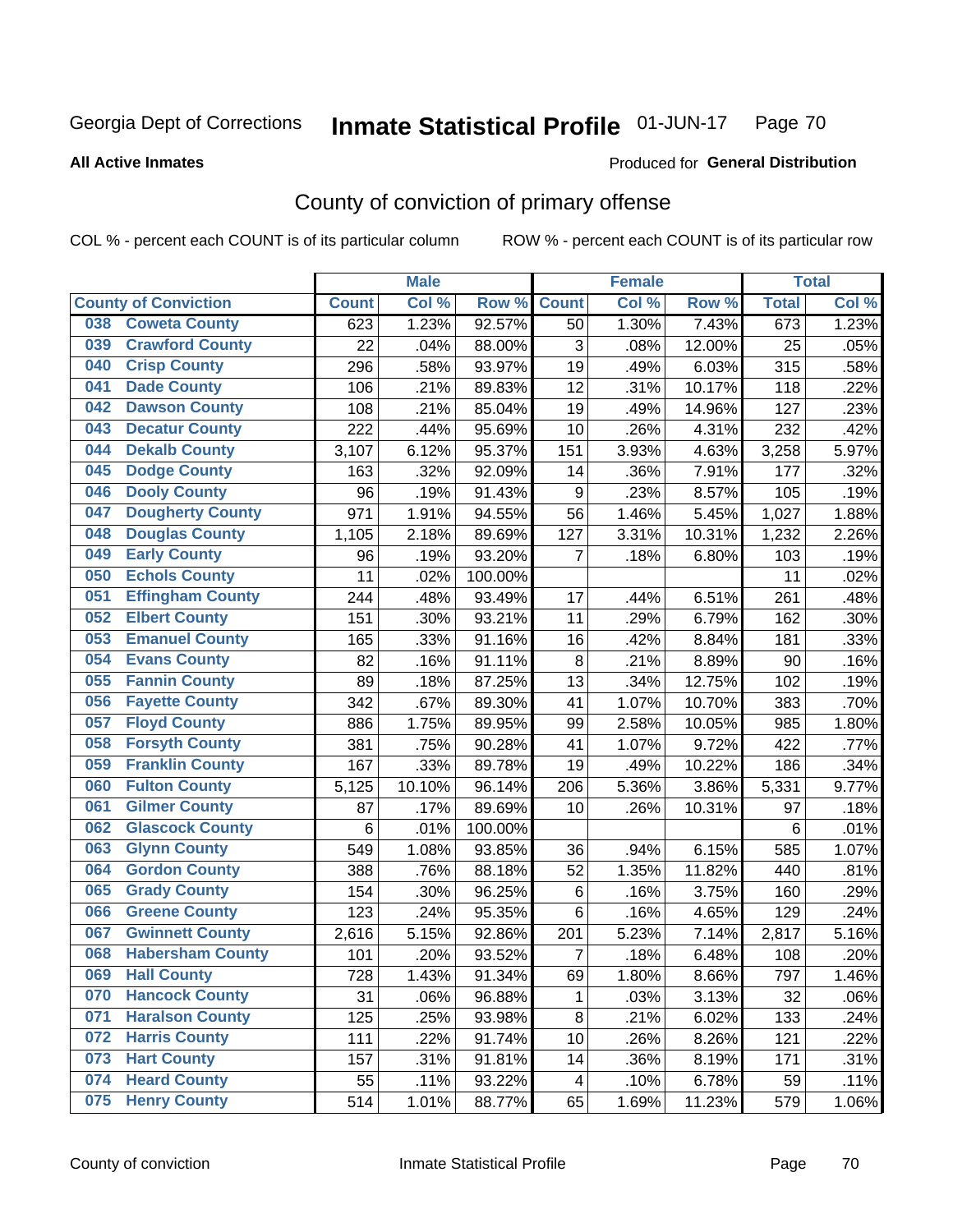### Inmate Statistical Profile 01-JUN-17 Page 71

Produced for General Distribution

### **All Active Inmates**

# County of conviction of primary offense

COL % - percent each COUNT is of its particular column

|                                 |              | <b>Male</b> |         |                | <b>Female</b> |        |              | <b>Total</b> |
|---------------------------------|--------------|-------------|---------|----------------|---------------|--------|--------------|--------------|
| <b>County of Conviction</b>     | <b>Count</b> | Col %       | Row %   | <b>Count</b>   | Col %         | Row %  | <b>Total</b> | Col %        |
| 076 Houston County              | 647          | 1.27%       | 92.83%  | 50             | 1.30%         | 7.17%  | 697          | 1.28%        |
| <b>Irwin County</b><br>077      | 82           | .16%        | 98.80%  | 1              | .03%          | 1.20%  | 83           | .15%         |
| <b>Jackson County</b><br>078    | 248          | .49%        | 92.19%  | 21             | .55%          | 7.81%  | 269          | .49%         |
| <b>Jasper County</b><br>079     | 51           | .10%        | 91.07%  | 5              | .13%          | 8.93%  | 56           | .10%         |
| <b>Jeff Davis County</b><br>080 | 92           | .18%        | 93.88%  | 6              | .16%          | 6.12%  | 98           | .18%         |
| <b>Jefferson County</b><br>081  | 151          | .30%        | 97.42%  | 4              | .10%          | 2.58%  | 155          | .28%         |
| <b>Jenkins County</b><br>082    | 85           | .17%        | 96.59%  | 3              | .08%          | 3.41%  | 88           | .16%         |
| <b>Johnson County</b><br>083    | 36           | .07%        | 94.74%  | $\overline{2}$ | .05%          | 5.26%  | 38           | .07%         |
| <b>Jones County</b><br>084      | 211          | .42%        | 88.28%  | 28             | .73%          | 11.72% | 239          | .44%         |
| <b>Lamar County</b><br>085      | 85           | .17%        | 94.44%  | 5              | .13%          | 5.56%  | 90           | .16%         |
| <b>Lanier County</b><br>086     | 44           | .09%        | 95.65%  | $\overline{2}$ | .05%          | 4.35%  | 46           | .08%         |
| <b>Laurens County</b><br>087    | 248          | .49%        | 93.94%  | 16             | .42%          | 6.06%  | 264          | .48%         |
| 088<br><b>Lee County</b>        | 74           | .15%        | 90.24%  | 8              | .21%          | 9.76%  | 82           | .15%         |
| <b>Liberty County</b><br>089    | 249          | .49%        | 93.96%  | 16             | .42%          | 6.04%  | 265          | .49%         |
| <b>Lincoln County</b><br>090    | 32           | .06%        | 96.97%  | $\mathbf 1$    | .03%          | 3.03%  | 33           | .06%         |
| <b>Long County</b><br>091       | 70           | .14%        | 93.33%  | 5              | .13%          | 6.67%  | 75           | .14%         |
| <b>Lowndes County</b><br>092    | 503          | .99%        | 95.99%  | 21             | .55%          | 4.01%  | 524          | .96%         |
| <b>Lumpkin County</b><br>093    | 79           | .16%        | 89.77%  | 9              | .23%          | 10.23% | 88           | .16%         |
| <b>Macon County</b><br>094      | 53           | .10%        | 100.00% |                |               |        | 53           | .10%         |
| <b>Madison County</b><br>095    | 133          | .26%        | 89.26%  | 16             | .42%          | 10.74% | 149          | .27%         |
| <b>Marion County</b><br>096     | 24           | .05%        | 88.89%  | 3              | .08%          | 11.11% | 27           | .05%         |
| <b>Mcduffie County</b><br>097   | 204          | .40%        | 94.01%  | 13             | .34%          | 5.99%  | 217          | .40%         |
| <b>Mcintosh County</b><br>098   | 48           | .09%        | 97.96%  | 1              | .03%          | 2.04%  | 49           | .09%         |
| <b>Meriwether County</b><br>099 | 184          | .36%        | 89.76%  | 21             | .55%          | 10.24% | 205          | .38%         |
| <b>Miller County</b><br>100     | 33           | .07%        | 91.67%  | 3              | .08%          | 8.33%  | 36           | .07%         |
| <b>Mitchell County</b><br>101   | 154          | .30%        | 92.77%  | 12             | .31%          | 7.23%  | 166          | .30%         |
| <b>Monroe County</b><br>102     | 135          | .27%        | 91.84%  | 12             | .31%          | 8.16%  | 147          | .27%         |
| 103<br><b>Montgomery County</b> | 34           | .07%        | 89.47%  | 4              | .10%          | 10.53% | 38           | .07%         |
| <b>Morgan County</b><br>104     | 139          | .27%        | 92.05%  | 12             | .31%          | 7.95%  | 151          | .28%         |
| <b>Murray County</b><br>105     | 180          | .35%        | 94.24%  | 11             | .29%          | 5.76%  | 191          | .35%         |
| <b>Muscogee County</b><br>106   | 1,199        | 2.36%       | 95.01%  | 63             | 1.64%         | 4.99%  | 1,262        | 2.31%        |
| <b>Newton County</b><br>107     | 725          | 1.43%       | 90.97%  | 72             | 1.87%         | 9.03%  | 797          | 1.46%        |
| <b>Oconee County</b><br>108     | 57           | .11%        | 95.00%  | 3              | .08%          | 5.00%  | 60           | .11%         |
| <b>Oglethorpe County</b><br>109 | 69           | .14%        | 90.79%  | $\overline{7}$ | .18%          | 9.21%  | 76           | .14%         |
| <b>Paulding County</b><br>110   | 235          | .46%        | 92.16%  | 20             | .52%          | 7.84%  | 255          | .47%         |
| <b>Peach County</b><br>111      | 106          | .21%        | 92.98%  | 8              | .21%          | 7.02%  | 114          | .21%         |
| <b>Pickens County</b><br>112    | 94           | .19%        | 87.85%  | 13             | .34%          | 12.15% | 107          | .20%         |
| <b>Pierce County</b><br>113     | 112          | .22%        | 91.06%  | 11             | .29%          | 8.94%  | 123          | .23%         |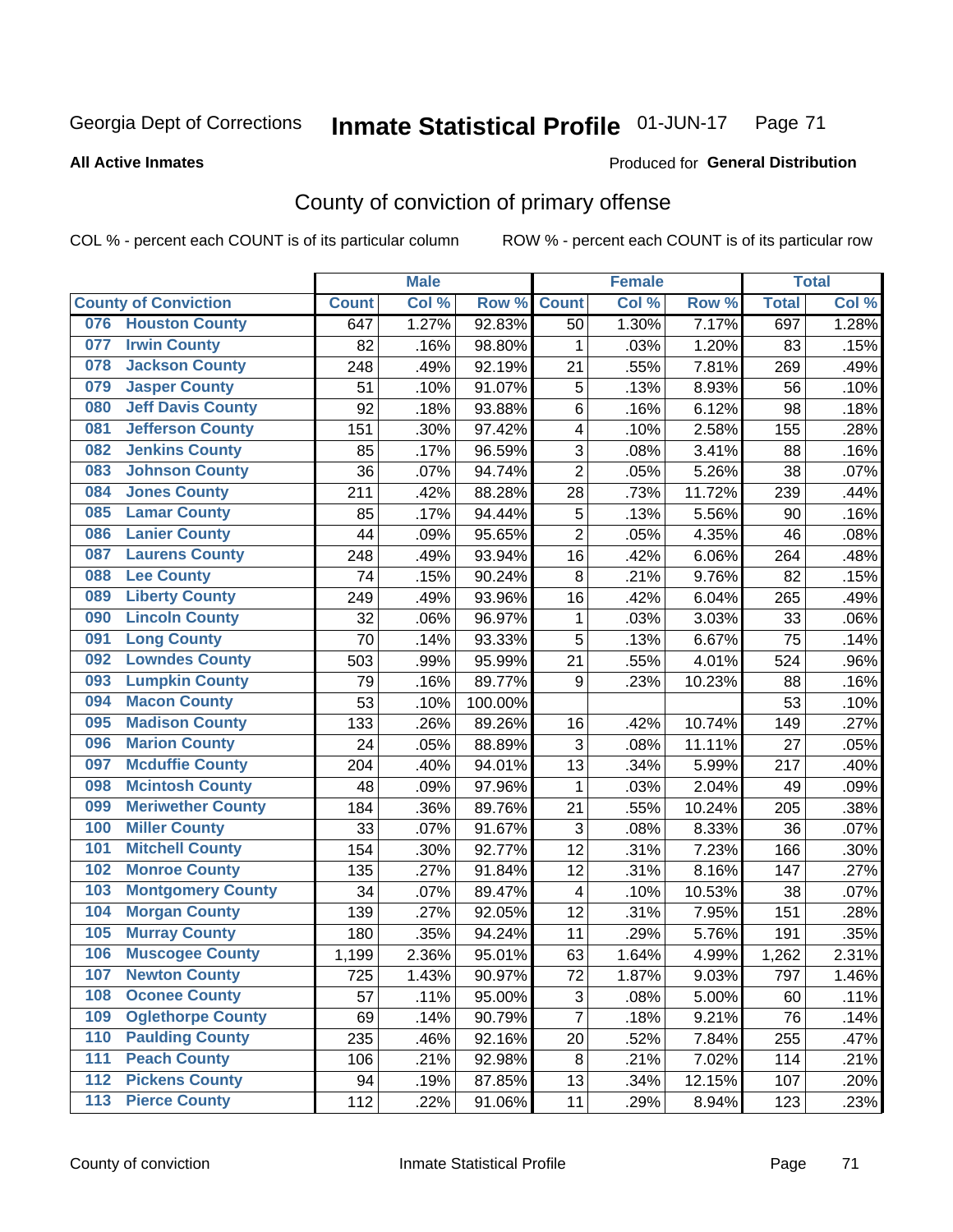### Inmate Statistical Profile 01-JUN-17 Page 72

Produced for General Distribution

### **All Active Inmates**

## County of conviction of primary offense

COL % - percent each COUNT is of its particular column

|                                          |              | <b>Male</b> |         |                | <b>Female</b> |        |                 | <b>Total</b> |
|------------------------------------------|--------------|-------------|---------|----------------|---------------|--------|-----------------|--------------|
| <b>County of Conviction</b>              | <b>Count</b> | Col %       | Row %   | <b>Count</b>   | Col %         | Row %  | <b>Total</b>    | Col %        |
| <b>Pike County</b><br>114                | 44           | .09%        | 91.67%  | $\overline{4}$ | .10%          | 8.33%  | $\overline{48}$ | .09%         |
| <b>Polk County</b><br>$\overline{115}$   | 186          | .37%        | 92.54%  | 15             | .39%          | 7.46%  | 201             | .37%         |
| <b>Pulaski County</b><br>116             | 54           | .11%        | 94.74%  | 3              | .08%          | 5.26%  | 57              | .10%         |
| <b>Putnam County</b><br>117              | 158          | .31%        | 91.33%  | 15             | .39%          | 8.67%  | 173             | .32%         |
| <b>Quitman County</b><br>118             | 17           | .03%        | 100.00% |                |               |        | 17              | .03%         |
| <b>Rabun County</b><br>119               | 54           | .11%        | 90.00%  | $6\phantom{1}$ | .16%          | 10.00% | 60              | .11%         |
| <b>Randolph County</b><br>120            | 65           | .13%        | 94.20%  | 4              | .10%          | 5.80%  | 69              | .13%         |
| <b>Richmond County</b><br>121            | 1,999        | 3.94%       | 93.24%  | 145            | 3.78%         | 6.76%  | 2,144           | 3.93%        |
| <b>Rockdale County</b><br>122            | 478          | .94%        | 92.82%  | 37             | .96%          | 7.18%  | 515             | .94%         |
| <b>Schley County</b><br>123              | 12           | .02%        | 92.31%  | 1              | .03%          | 7.69%  | 13              | .02%         |
| <b>Screven County</b><br>124             | 135          | .27%        | 97.83%  | 3              | .08%          | 2.17%  | 138             | .25%         |
| <b>Seminole County</b><br>125            | 71           | .14%        | 85.54%  | 12             | .31%          | 14.46% | 83              | .15%         |
| <b>Spalding County</b><br>126            | 473          | .93%        | 93.66%  | 32             | .83%          | 6.34%  | 505             | .93%         |
| <b>Stephens County</b><br>127            | 161          | .32%        | 90.45%  | 17             | .44%          | 9.55%  | 178             | .33%         |
| <b>Stewart County</b><br>128             | 35           | .07%        | 97.22%  | 1              | .03%          | 2.78%  | 36              | .07%         |
| <b>Sumter County</b><br>129              | 193          | .38%        | 95.54%  | 9              | .23%          | 4.46%  | 202             | .37%         |
| <b>Talbot County</b><br>130              | 45           | .09%        | 93.75%  | 3              | .08%          | 6.25%  | 48              | .09%         |
| <b>Taliaferro County</b><br>131          | 16           | .03%        | 94.12%  | 1              | .03%          | 5.88%  | 17              | .03%         |
| <b>Tattnall County</b><br>132            | 188          | .37%        | 93.07%  | 14             | .36%          | 6.93%  | 202             | .37%         |
| <b>Taylor County</b><br>133              | 69           | .14%        | 94.52%  | 4              | .10%          | 5.48%  | 73              | .13%         |
| <b>Telfair County</b><br>134             | 110          | .22%        | 91.67%  | 10             | .26%          | 8.33%  | 120             | .22%         |
| <b>Terrell County</b><br>135             | 88           | .17%        | 93.62%  | $\,6$          | .16%          | 6.38%  | 94              | .17%         |
| <b>Thomas County</b><br>136              | 221          | .44%        | 93.64%  | 15             | .39%          | 6.36%  | 236             | .43%         |
| <b>Tift County</b><br>137                | 350          | .69%        | 94.34%  | 21             | .55%          | 5.66%  | 371             | .68%         |
| <b>Toombs County</b><br>138              | 333          | .66%        | 90.24%  | 36             | .94%          | 9.76%  | 369             | .68%         |
| <b>Towns County</b><br>139               | 52           | .10%        | 76.47%  | 16             | .42%          | 23.53% | 68              | .12%         |
| <b>Treutlen County</b><br>140            | 70           | .14%        | 93.33%  | 5              | .13%          | 6.67%  | 75              | .14%         |
| <b>Troup County</b><br>141               | 622          | 1.23%       | 92.15%  | 53             | 1.38%         | 7.85%  | 675             | 1.24%        |
| <b>Turner County</b><br>142              | 71           | .14%        | 97.26%  | $\overline{2}$ | .05%          | 2.74%  | 73              | .13%         |
| <b>Twiggs County</b><br>$\overline{143}$ | 56           | .11%        | 96.55%  | $\overline{2}$ | .05%          | 3.45%  | 58              | .11%         |
| <b>Union County</b><br>144               | 89           | .18%        | 90.82%  | $\mathsf g$    | .23%          | 9.18%  | 98              | .18%         |
| 145<br><b>Upson County</b>               | 176          | .35%        | 93.12%  | 13             | .34%          | 6.88%  | 189             | .35%         |
| <b>Walker County</b><br>146              | 455          | .90%        | 91.37%  | 43             | 1.12%         | 8.63%  | 498             | .91%         |
| $\overline{147}$<br><b>Walton County</b> | 547          | 1.08%       | 92.55%  | 44             | 1.15%         | 7.45%  | 591             | 1.08%        |
| <b>Ware County</b><br>148                | 375          | .74%        | 91.69%  | 34             | .89%          | 8.31%  | 409             | .75%         |
| <b>Warren County</b><br>149              | 33           | .07%        | 100.00% |                |               |        | 33              | .06%         |
| <b>Washington County</b><br>150          | 176          | .35%        | 90.72%  | 18             | .47%          | 9.28%  | 194             | .36%         |
| <b>Wayne County</b><br>151               | 151          | .30%        | 92.64%  | 12             | .31%          | 7.36%  | 163             | .30%         |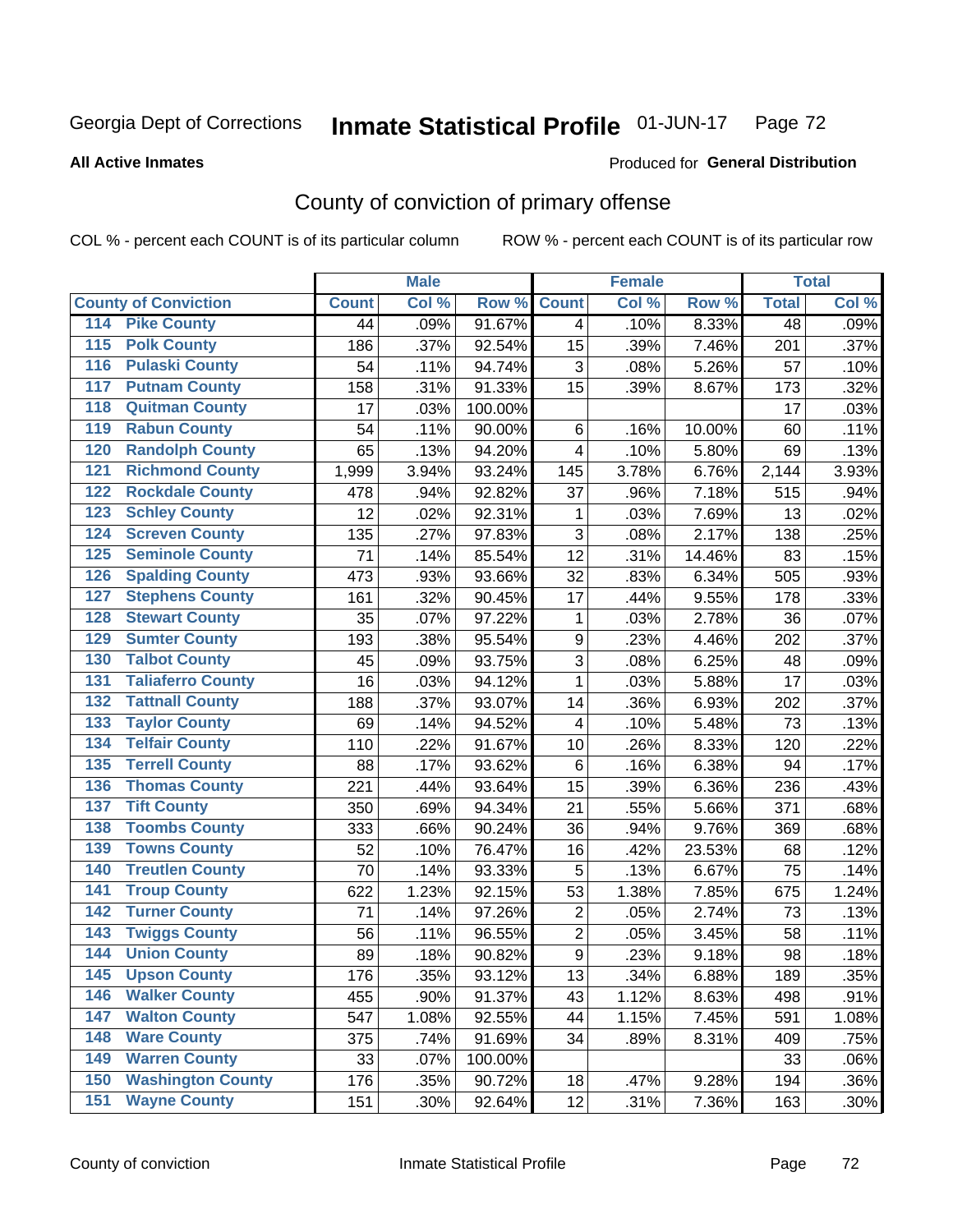### Inmate Statistical Profile 01-JUN-17 Page 73

**All Active Inmates** 

## Produced for General Distribution

# County of conviction of primary offense

COL % - percent each COUNT is of its particular column

|                                |              | <b>Male</b> |         |              | <b>Female</b> |        |              | <b>Total</b> |
|--------------------------------|--------------|-------------|---------|--------------|---------------|--------|--------------|--------------|
| <b>County of Conviction</b>    | <b>Count</b> | Col %       | Row %   | <b>Count</b> | Col %         | Row %  | <b>Total</b> | Col %        |
| <b>Webster County</b><br>152   | 5            | $.01\%$     | 100.00% |              |               |        | 5            | .01%         |
| <b>Wheeler County</b><br>153   | 26           | .05%        | 92.86%  | 2            | .05%          | 7.14%  | 28           | .05%         |
| <b>White County</b><br>154     | 98           | .19%        | 84.48%  | 18           | .47%          | 15.52% | 116          | .21%         |
| <b>Whitfield County</b><br>155 | 677          | 1.33%       | 87.35%  | 98           | 2.55%         | 12.65% | 775          | 1.42%        |
| <b>Wilcox County</b><br>156    | 44           | .09%        | 95.65%  | 2            | .05%          | 4.35%  | 46           | .08%         |
| <b>Wilkes County</b><br>157    | 70           | .14%        | 94.59%  | 4            | .10%          | 5.41%  | 74           | .14%         |
| <b>Wilkinson County</b><br>158 | 48           | $.09\%$     | 97.96%  |              | .03%          | 2.04%  | 49           | .09%         |
| <b>Worth County</b><br>159     | 130          | .26%        | 91.55%  | 12           | .31%          | 8.45%  | 142          | $.26\%$      |
| <b>Troup County Ci</b><br>447  |              | $.01\%$     | 100.00% |              |               |        |              | .01%         |
| <b>Total Rported</b>           | 50,749       | 100%        | 92.96%  | 3,841        | 100%          | 7.04%  | 54,590       | 100%         |

| <b>Not Reported</b> |        |       |        |
|---------------------|--------|-------|--------|
| <b>Grand Total</b>  | 50,749 | 3,841 | 54,590 |

|  | <b>Mode (most frequent)</b> | <b>Fulton County</b> | <b>Cobb County</b> | <b>Fulton County</b> |
|--|-----------------------------|----------------------|--------------------|----------------------|
|--|-----------------------------|----------------------|--------------------|----------------------|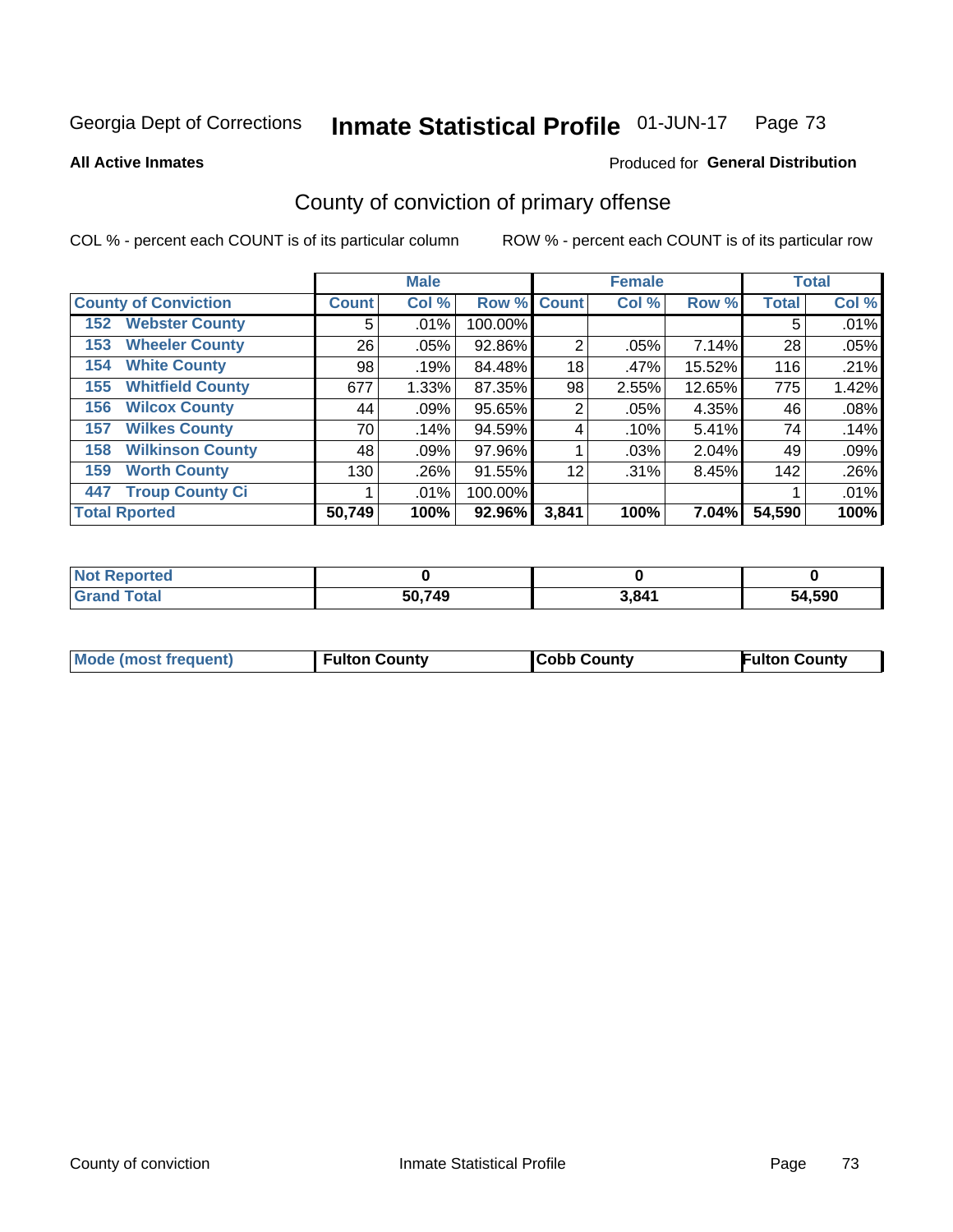## Georgia Dept of Corrections **All Active Inmates**

### **Inmate Statistical Profile 01-JUN-17** Page 74

Produced for General Distribution

# Circuit of conviction of primary offense

COL % - percent each COUNT is of its particular column ROW % - percent each COUNT is of its particular row

|                         |                                 |              | <b>Male</b> |        |                 | <b>Female</b> |        |              | <b>Total</b> |
|-------------------------|---------------------------------|--------------|-------------|--------|-----------------|---------------|--------|--------------|--------------|
|                         | <b>Circuit of Conviction</b>    | <b>Count</b> | Col %       | Row %  | <b>Count</b>    | Col %         | Row %  | <b>Total</b> | Col %        |
| 1                       | <b>Alapaha Circuit</b>          | 346          | .68%        | 95.32% | $\overline{17}$ | .44%          | 4.68%  | 363          | .67%         |
| $\overline{2}$          | <b>Alcovy Circuit</b>           | 1,272        | 2.52%       | 91.64% | 116             | 3.03%         | 8.36%  | 1,388        | 2.55%        |
| $\overline{\mathbf{3}}$ | <b>Atlanta Circuit</b>          | 5,125        | 10.14%      | 96.14% | 206             | 5.38%         | 3.86%  | 5,331        | 9.80%        |
| 4                       | <b>Atlantic Circuit</b>         | 710          | 1.40%       | 94.04% | 45              | 1.17%         | 5.96%  | 755          | 1.39%        |
| $\overline{5}$          | <b>Augusta Circuit</b>          | 2,630        | 5.20%       | 93.10% | 195             | 5.09%         | 6.90%  | 2,825        | 5.19%        |
| $\overline{\bf{6}}$     | <b>Blue Ridge Circuit</b>       | 546          | 1.08%       | 88.49% | 71              | 1.85%         | 11.51% | 617          | 1.13%        |
| 7                       | <b>Brunswick Circuit</b>        | 1,080        | 2.14%       | 93.91% | 70              | 1.83%         | 6.09%  | 1,150        | 2.11%        |
| $\overline{\mathbf{8}}$ | <b>Chattahoochee Circuit</b>    | 1,476        | 2.92%       | 94.62% | 84              | 2.19%         | 5.38%  | 1,560        | 2.87%        |
| $\overline{9}$          | <b>Cherokee Circuit</b>         | 1,050        | 2.08%       | 87.50% | 150             | 3.91%         | 12.50% | 1,200        | 2.21%        |
| 10                      | <b>Clayton Circuit</b>          | 1,437        | 2.84%       | 93.98% | 92              | 2.40%         | 6.02%  | 1,529        | 2.81%        |
| $\overline{11}$         | <b>Cobb Circuit</b>             | 2,504        | 4.95%       | 91.92% | 220             | 5.74%         | 8.08%  | 2,724        | 5.01%        |
| $\overline{12}$         | <b>Conasauga Circuit</b>        | 857          | 1.70%       | 88.72% | 109             | 2.84%         | 11.28% | 966          | 1.78%        |
| 13                      | <b>Cordele Circuit</b>          | 699          | 1.38%       | 93.20% | 51              | 1.33%         | 6.80%  | 750          | 1.38%        |
| $\overline{14}$         | <b>Coweta Circuit</b>           | 2,093        | 4.14%       | 92.00% | 182             | 4.75%         | 8.00%  | 2,275        | 4.18%        |
| 15                      | <b>Dougherty Circuit</b>        | 971          | 1.92%       | 94.55% | 56              | 1.46%         | 5.45%  | 1,027        | 1.89%        |
| 16                      | <b>Dublin Circuit</b>           | 410          | .81%        | 94.25% | 25              | .65%          | 5.75%  | 435          | .80%         |
| 17                      | <b>Eastern Circuit</b>          | 1,925        | 3.81%       | 95.68% | 87              | 2.27%         | 4.32%  | 2,012        | 3.70%        |
| $\overline{18}$         | <b>Flint Circuit</b>            | 514          | 1.02%       | 88.77% | 65              | 1.70%         | 11.23% | 579          | 1.06%        |
| 19                      | <b>Griffin Circuit</b>          | 1,035        | 2.05%       | 92.00% | 90              | 2.35%         | 8.00%  | 1,125        | 2.07%        |
| 20                      | <b>Gwinnett Circuit</b>         | 2,616        | 5.17%       | 92.86% | 201             | 5.25%         | 7.14%  | 2,817        | 5.18%        |
| $\overline{21}$         | <b>Houston Circuit</b>          | 647          | 1.28%       | 92.83% | 50              | 1.30%         | 7.17%  | 697          | 1.28%        |
| $\overline{22}$         | <b>Lookout Mountain Circuit</b> | 1,166        | 2.31%       | 90.39% | 124             | 3.24%         | 9.61%  | 1,290        | 2.37%        |
| 23                      | <b>Macon Circuit</b>            | 1,277        | 2.53%       | 93.21% | 93              | 2.43%         | 6.79%  | 1,370        | 2.52%        |
| $\overline{24}$         | <b>Middle Circuit</b>           | 938          | 1.86%       | 91.60% | 86              | 2.24%         | 8.40%  | 1,024        | 1.88%        |
| $\overline{25}$         | <b>Mountain Circuit</b>         | 316          | .63%        | 91.33% | 30              | .78%          | 8.67%  | 346          | .64%         |
| 26                      | <b>Northeastern Circuit</b>     | 836          | 1.65%       | 90.48% | 88              | 2.30%         | 9.52%  | 924          | 1.70%        |
| $\overline{27}$         | <b>Northern Circuit</b>         | 677          | 1.34%       | 90.99% | 67              | 1.75%         | 9.01%  | 744          | 1.37%        |
| 28                      | <b>Ocmulgee Circuit</b>         | 1,060        | 2.10%       | 91.93% | 93              | 2.43%         | 8.07%  | 1,153        | 2.12%        |
| 29                      | <b>Oconee Circuit</b>           | 457          | .90%        | 92.14% | 39              | 1.02%         | 7.86%  | 496          | .91%         |
| 30                      | <b>Ogeechee Circuit</b>         | 1,020        | 2.02%       | 94.80% | 56              | 1.46%         | 5.20%  | 1,076        | 1.98%        |
| $\overline{31}$         | <b>Pataula Circuit</b>          | 390          | .77%        | 91.33% | 37              | .97%          | 8.67%  | 427          | .79%         |
| 32                      | <b>Piedmont Circuit</b>         | 612          | 1.21%       | 90.53% | 64              | 1.67%         | 9.47%  | 676          | 1.24%        |
| 33                      | <b>Rome Circuit</b>             | 886          | 1.75%       | 89.95% | 99              | 2.58%         | 10.05% | 985          | 1.81%        |
| 34                      | <b>South Georgia Circuit</b>    | 566          | 1.12%       | 95.13% | 29              | .76%          | 4.87%  | 595          | 1.09%        |
| 35                      | <b>Southern Circuit</b>         | 1,005        | 1.99%       | 95.53% | 47              | 1.23%         | 4.47%  | 1,052        | 1.93%        |
| 36                      | <b>Southwestern Circuit</b>     | 372          | .74%        | 95.14% | 19              | .50%          | 4.86%  | 391          | .72%         |
| 37                      | <b>Stone Mountain Circuit</b>   | 3,107        | 6.15%       | 95.37% | 151             | 3.94%         | 4.63%  | 3,258        | 5.99%        |
| 38                      | <b>Tallapoosa Circuit</b>       | 311          | .62%        | 93.11% | 23              | .60%          | 6.89%  | 334          | .61%         |
| 39                      | <b>Tifton Circuit</b>           | 633          | 1.25%       | 94.62% | 36              | .94%          | 5.38%  | 669          | 1.23%        |
| 40                      | <b>Toombs Circuit</b>           | 361          | .71%        | 95.00% | 19              | .50%          | 5.00%  | 380          | .70%         |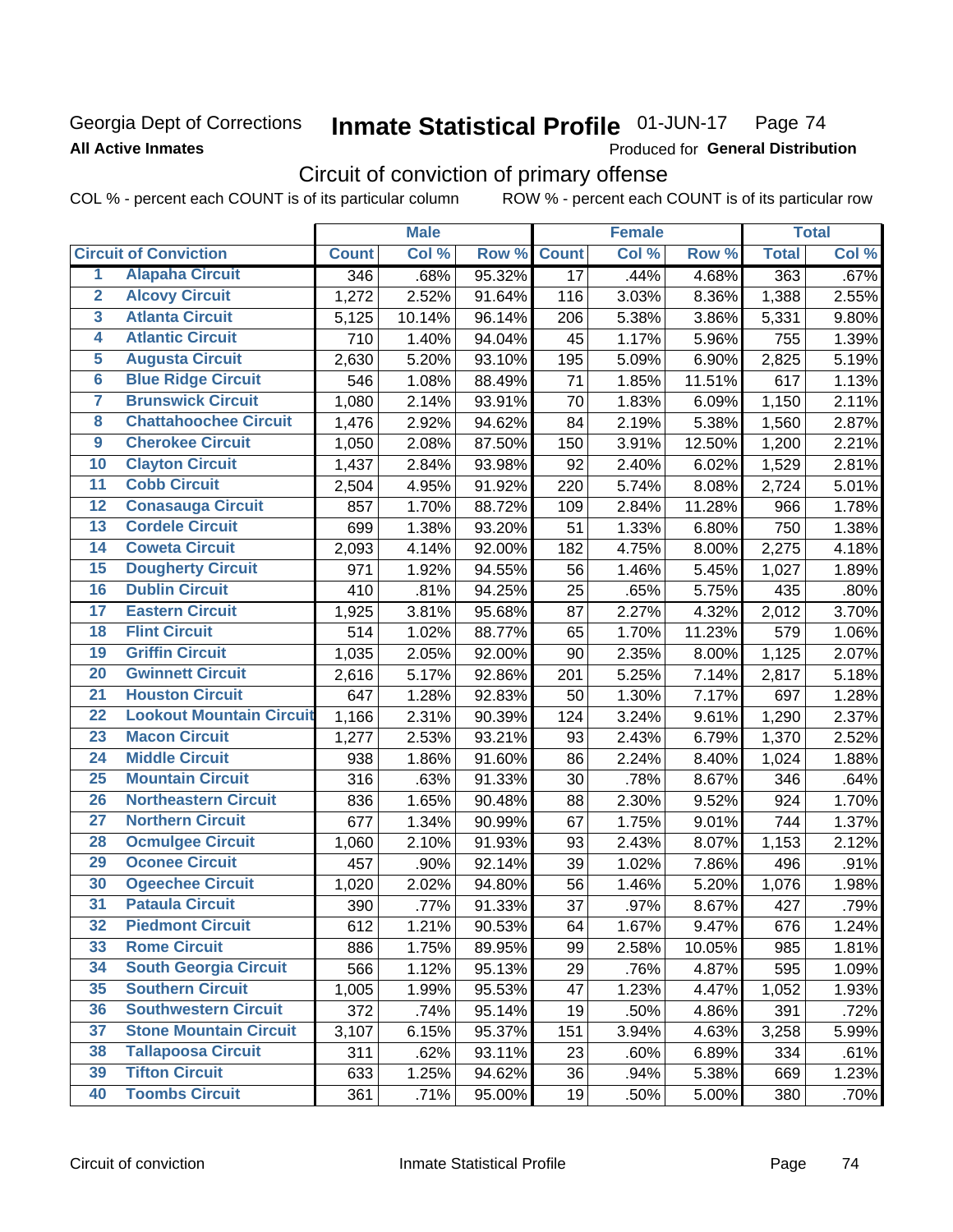# Georgia Dept of Corrections **All Active Inmates**

### **Inmate Statistical Profile 01-JUN-17** Page 75

Produced for General Distribution

# Circuit of conviction of primary offense

COL % - percent each COUNT is of its particular column ROW % - percent each COUNT is of its particular row

|    |                                  |              | <b>Male</b> |        |              | <b>Female</b> |        |              | <b>Total</b> |
|----|----------------------------------|--------------|-------------|--------|--------------|---------------|--------|--------------|--------------|
|    | <b>Circuit of Conviction</b>     | <b>Count</b> | Col %       | Row %  | <b>Count</b> | Col %         | Row %  | <b>Total</b> | Col %        |
| 41 | <b>Waycross Circuit</b>          | 908          | 1.80%       | 92.18% | 77           | 2.01%         | 7.82%  | 985          | 1.81%        |
| 42 | <b>Western Circuit</b>           | 596          | 1.18%       | 94.01% | 38           | .99%          | 5.99%  | 634          | 1.17%        |
| 43 | <b>Rockdale Circuit</b>          | 478          | .95%        | 92.82% | 37           | .97%          | 7.18%  | 515          | .95%         |
| 44 | <b>Douglas Circuit</b>           | 1,105        | 2.19%       | 89.69% | 127          | 3.31%         | 10.31% | 1,232        | 2.27%        |
| 45 | <b>Appalachian Circuit</b>       | 270          | .53%        | 88.24% | 36           | .94%          | 11.76% | 306          | .56%         |
| 46 | <b>Enotah Circuit</b>            | 318          | .63%        | 85.95% | 52           | 1.36%         | 14.05% | 370          | .68%         |
| 47 | <b>Bell-Forsyth J.C.</b>         | 381          | .75%        | 90.28% | 41           | 1.07%         | 9.72%  | 422          | .78%         |
| 48 | <b>Towaliga Judicial Circuit</b> | 328          | .65%        | 93.71% | 22           | .57%          | 6.29%  | 350          | .64%         |
| 49 | <b>Paulding Circuit</b>          | 235          | .46%        | 92.16% | 20           | .52%          | 7.84%  | 255          | .47%         |
|    | <b>Total Rported</b>             | 50,552       | 100%        | 92.95% | 3,832        | 100%          | 7.05%  | 54,384       | 100%         |
|    | <b>Not Reported</b>              |              | 197         |        |              | 9             |        |              | 206          |

| <b>Grand Total</b>   | 50,749  | 3,841 | 54,590  |
|----------------------|---------|-------|---------|
| Mode (most frequent) | Atlanta | Cobb  | Atlanta |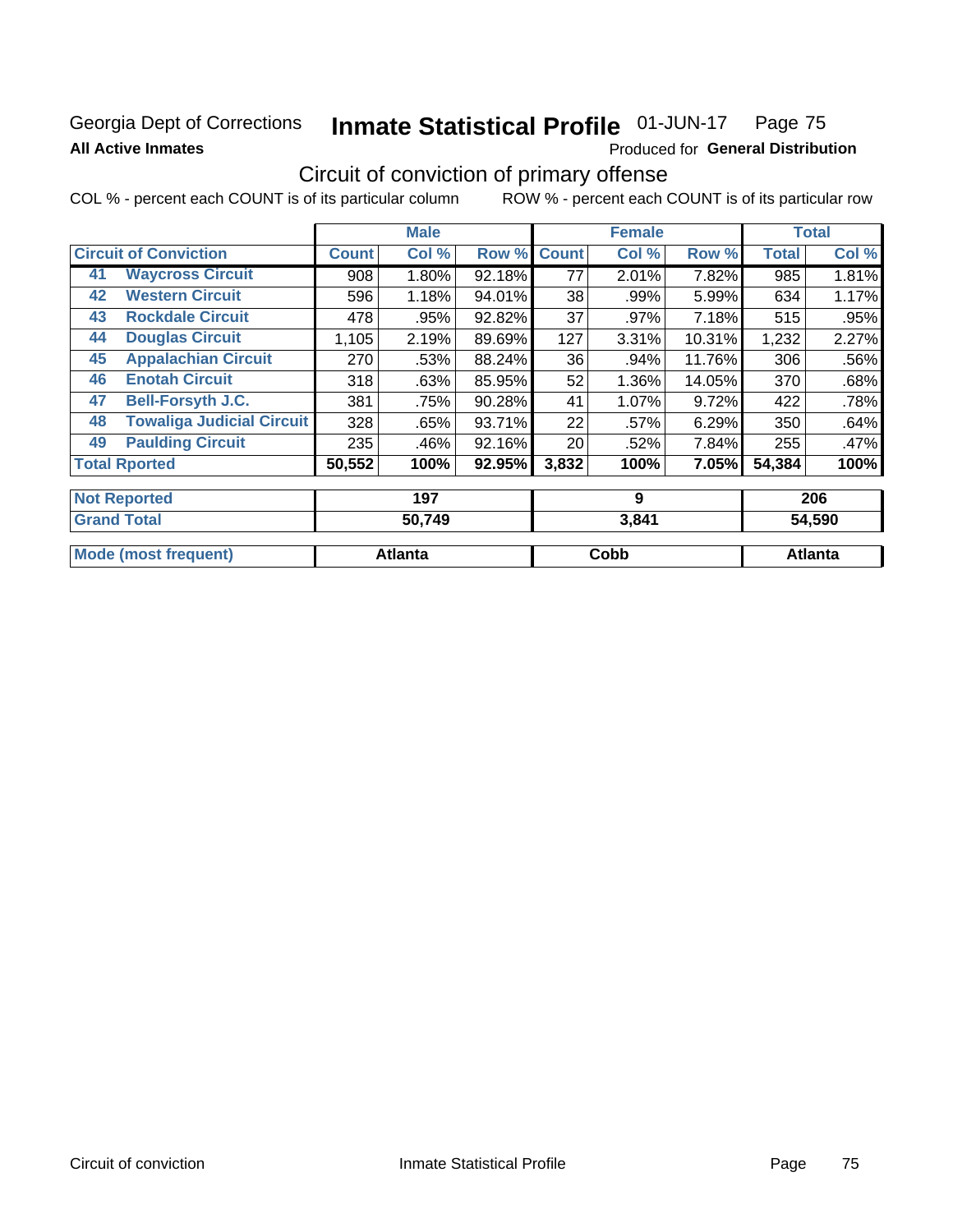### **All Active Inmates**

#### Produced for **General Distribution**

## Years served (jail + prison) in this incarceration

COL % - percent each COUNT is of its particular column ROW % - percent each COUNT is of its particular row

|                              |              | <b>Male</b> |         |              | <b>Female</b> |       |              | <b>Total</b> |
|------------------------------|--------------|-------------|---------|--------------|---------------|-------|--------------|--------------|
| <b>Years Served</b>          | <b>Count</b> | Col %       | Row %   | <b>Count</b> | Col %         | Row % | <b>Total</b> | Col %        |
| Less than one year           | 9,397        | 18.54%      | 90.92%  | 939          | 24.47%        | 9.08% | 10,336       | 18.96%       |
| 1 to 1.99 years              | 7,521        | 14.84%      | 90.99%  | 745          | 19.42%        | 9.01% | 8,266        | 15.16%       |
| 2 to 2.99 years              | 5,513        | 10.88%      | 91.46%  | 515          | 13.42%        | 8.54% | 6,028        | 11.06%       |
| $3$ to $3.99$ years          | 4,214        | 8.32%       | 92.41%  | 346          | 9.02%         | 7.59% | 4,560        | 8.36%        |
| $\overline{4}$ to 4.99 years | 3,485        | 6.88%       | 92.34%  | 289          | 7.53%         | 7.66% | 3,774        | 6.92%        |
| $\overline{5}$ to 5.99 years | 2,910        | 5.74%       | 93.51%  | 202          | 5.26%         | 6.49% | 3,112        | 5.71%        |
| $6$ to $6.99$ years          | 2,339        | 4.62%       | 94.12%  | 146          | 3.81%         | 5.88% | 2,485        | 4.56%        |
| 7 to 7.99 years              | 1,894        | 3.74%       | 94.00%  | 121          | 3.15%         | 6.00% | 2,015        | 3.70%        |
| 8 to 8.99 years              | 1,584        | 3.13%       | 95.36%  | 77           | 2.01%         | 4.64% | 1,661        | 3.05%        |
| 9 to 9.99 years              | 1,678        | 3.31%       | 95.89%  | 72           | 1.88%         | 4.11% | 1,750        | 3.21%        |
| 10 to 10.99 years            | 1,181        | 2.33%       | 95.01%  | 62           | 1.62%         | 4.99% | 1,243        | 2.28%        |
| 11 to 11.99 years            | 944          | 1.86%       | 95.64%  | 43           | 1.12%         | 4.36% | 987          | 1.81%        |
| 12 to 12.99 years            | 738          | 1.46%       | 95.47%  | 35           | 0.91%         | 4.53% | 773          | 1.42%        |
| 13 to 13.99 years            | 676          | 1.33%       | 94.94%  | 36           | 0.94%         | 5.06% | 712          | 1.31%        |
| 14 to 14.99 years            | 722          | 1.42%       | 95.88%  | 31           | 0.81%         | 4.12% | 753          | 1.38%        |
| 15 to 15.99 years            | 514          | 1.01%       | 96.07%  | 21           | 0.55%         | 3.93% | 535          | 0.98%        |
| 16 to 16.99 years            | 549          | 1.08%       | 97.51%  | 14           | 0.36%         | 2.49% | 563          | 1.03%        |
| 17 to 17.99 years            | 478          | 0.94%       | 94.47%  | 28           | 0.73%         | 5.53% | 506          | 0.93%        |
| 18 to 18.99 years            | 461          | 0.91%       | 95.64%  | 21           | 0.55%         | 4.36% | 482          | 0.88%        |
| 19 to 19.99 years            | 503          | 0.99%       | 97.29%  | 14           | 0.36%         | 2.71% | 517          | 0.95%        |
| 20 to 20.99 years            | 414          | 0.82%       | 97.64%  | 10           | 0.26%         | 2.36% | 424          | 0.78%        |
| 21 to 21.99 years            | 360          | 0.71%       | 96.77%  | 12           | 0.31%         | 3.23% | 372          | 0.68%        |
| 22 to 22.99 years            | 357          | 0.70%       | 97.01%  | 11           | 0.29%         | 2.99% | 368          | 0.68%        |
| 23 to 23.99 years            | 308          | 0.61%       | 96.55%  | 11           | 0.29%         | 3.45% | 319          | 0.59%        |
| 24 to 24.99 years            | 254          | 0.50%       | 98.07%  | 5            | 0.13%         | 1.93% | 259          | 0.48%        |
| 25 to 25.99 years            | 223          | 0.44%       | 95.71%  | 10           | 0.26%         | 4.29% | 233          | 0.43%        |
| 26 to 26.99 years            | 188          | 0.37%       | 97.41%  | 5            | 0.13%         | 2.59% | 193          | 0.35%        |
| 27 to 27.99 years            | 141          | 0.28%       | 96.58%  | 5            | 0.13%         | 3.42% | 146          | 0.27%        |
| 28 to 28.99 years            | 142          | 0.28%       | 100.00% |              |               |       | 142          | 0.26%        |
| 29 to 29.99 years            | 130          | 0.26%       | 99.24%  | $\mathbf{1}$ | 0.03%         | 0.76% | 131          | 0.24%        |
| Thirty + years               | 859          | 1.70%       | 98.85%  | 10           | 0.26%         | 1.15% | 869          | 1.59%        |
| <b>Total Reported</b>        | 50,677       | 100%        | 92.96%  | 3,837        | 100%          | 7.04% | 54,514       | 100.0%       |

| <b>Not Reported</b>     | 72                 |                    | 76            |
|-------------------------|--------------------|--------------------|---------------|
| <b>Grand Total</b>      | 50,749             | 3,841              | 54,590        |
| Mean<br>(average)       | 6.53               | 4.12               | 6.36          |
| <b>Median (middle)</b>  | 3.67               |                    | 3.55          |
| Mode<br>(most frequent) | Less than one year | Less than one year | Less than one |

**year**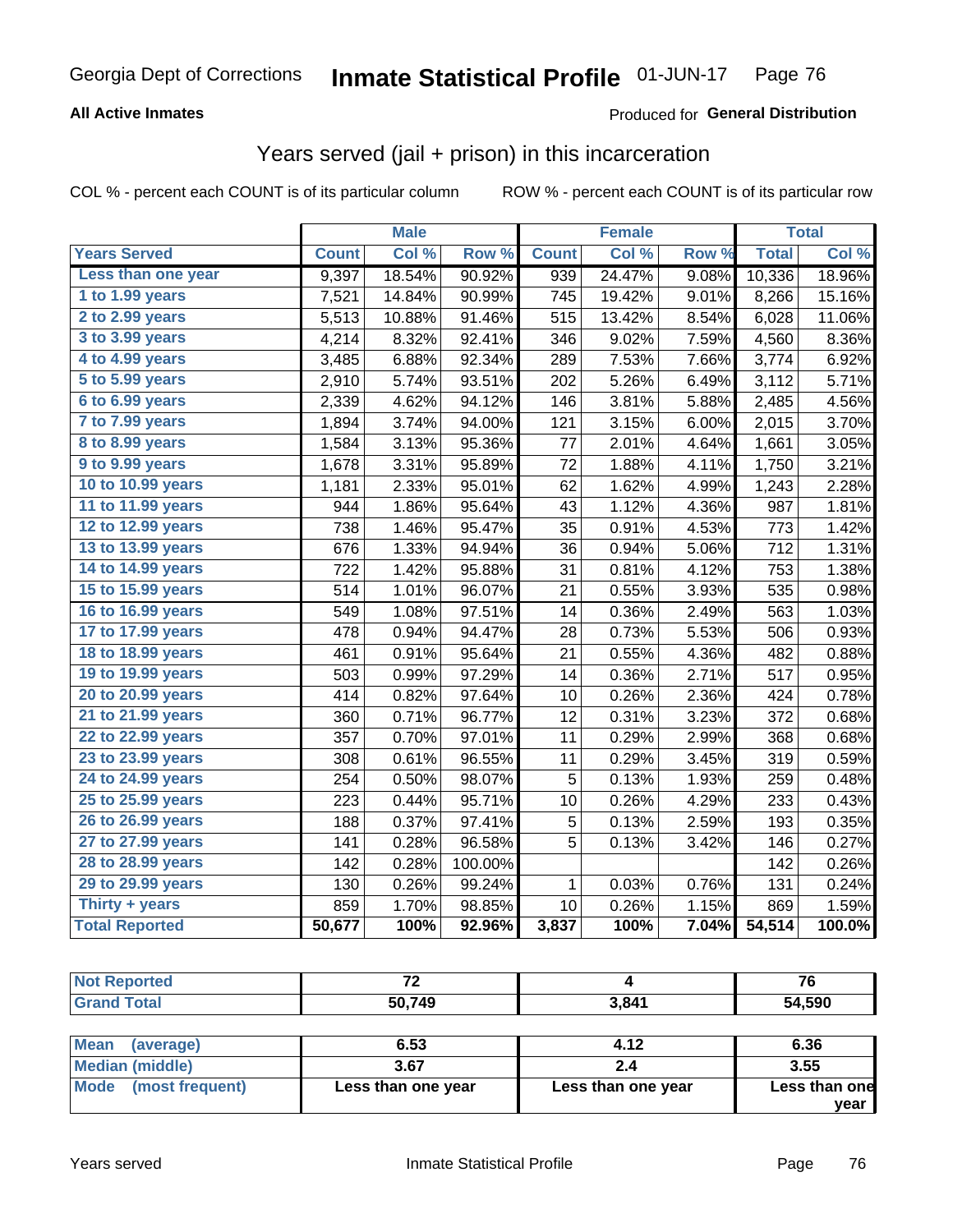#### **All Active Inmates**

Produced for **General Distribution**

## Results of most recent HIV tests

|                         |              | <b>Male</b> |         |              | <b>Female</b> |       |        | <b>Total</b> |
|-------------------------|--------------|-------------|---------|--------------|---------------|-------|--------|--------------|
| <b>HIV Test Results</b> | <b>Count</b> | Col %       | Row %I  | <b>Count</b> | Col %         | Row % | Total  | Col %        |
| <b>Positive</b>         | 675          | 1.48%       | 92.72%  | 53           | 1.51%         | 7.28% | 728    | 1.49%        |
| <b>Negative</b>         | 44,790       | $98.51\%$   | 92.85%  | 3,450        | 98.49%        | 7.15% | 48,240 | 98.51%       |
| <b>Indeterminate</b>    | ີ            | 0.01%       | 100.00% |              |               |       |        | 0.01%        |
| <b>Total Reported</b>   | 45,468       | 100%        | 92.85%  | 3,503        | 100%          | 7.15% | 48,971 | 100.0%       |

| <b>Not Reported</b>   | 5,281  | 338   | 5,619  |
|-----------------------|--------|-------|--------|
| Total<br><b>Grand</b> | 50,749 | 3,841 | 54,590 |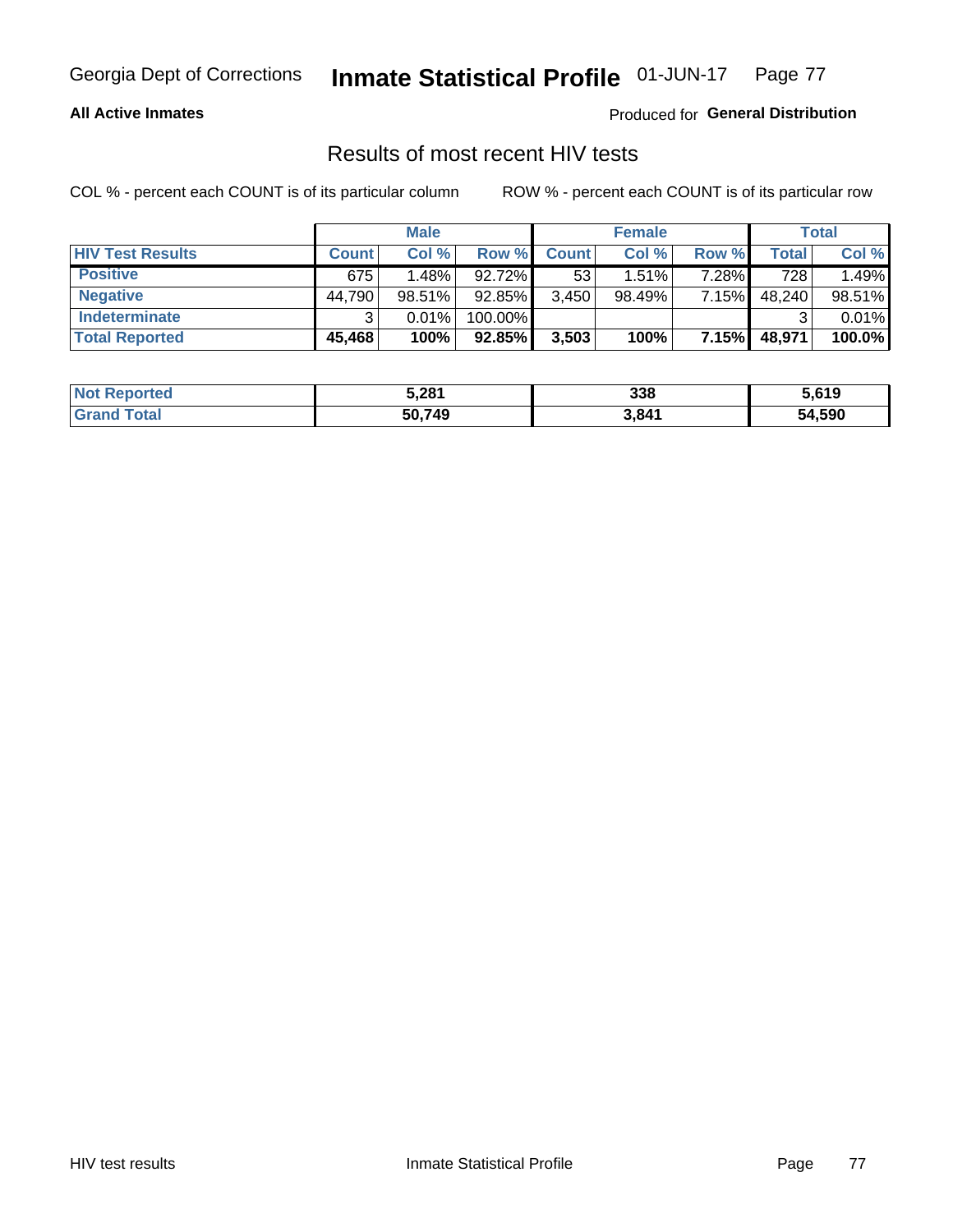#### **All Active Inmates**

#### Produced for **General Distribution**

### Results of most recent tuberculosis test

|                                  | <b>Male</b>  |          |           | <b>Female</b> |          |          | Total  |        |
|----------------------------------|--------------|----------|-----------|---------------|----------|----------|--------|--------|
| <b>Tuberculosis Test Results</b> | <b>Count</b> | Col%     | Row %     | <b>Count</b>  | Col %    | Row %    | Total  | Col %  |
| <b>Positive on current test</b>  | 6,991        | 14.77%   | $97.41\%$ | 186           | $5.04\%$ | $2.59\%$ | 7.177  | 14.07% |
| <b>Positive on previous test</b> | ົ            | $0.01\%$ | 100.00%   |               |          |          |        | 0.01%  |
| <b>Negative</b>                  | 40.339       | 85.23%   | $92.01\%$ | 3.504         | 94.96%   | $7.99\%$ | 43,843 | 85.93% |
| <b>Total Reported</b>            | 47,332       | 100%     | $92.77\%$ | 3,690         | 100%     | $7.23\%$ | 51,022 | 100.0% |

| <b>Not Reported</b> | <b>417</b><br><b>TII</b> | 151   | 3,568  |
|---------------------|--------------------------|-------|--------|
| Total<br>Gran       | 50,749                   | 3,841 | 54,590 |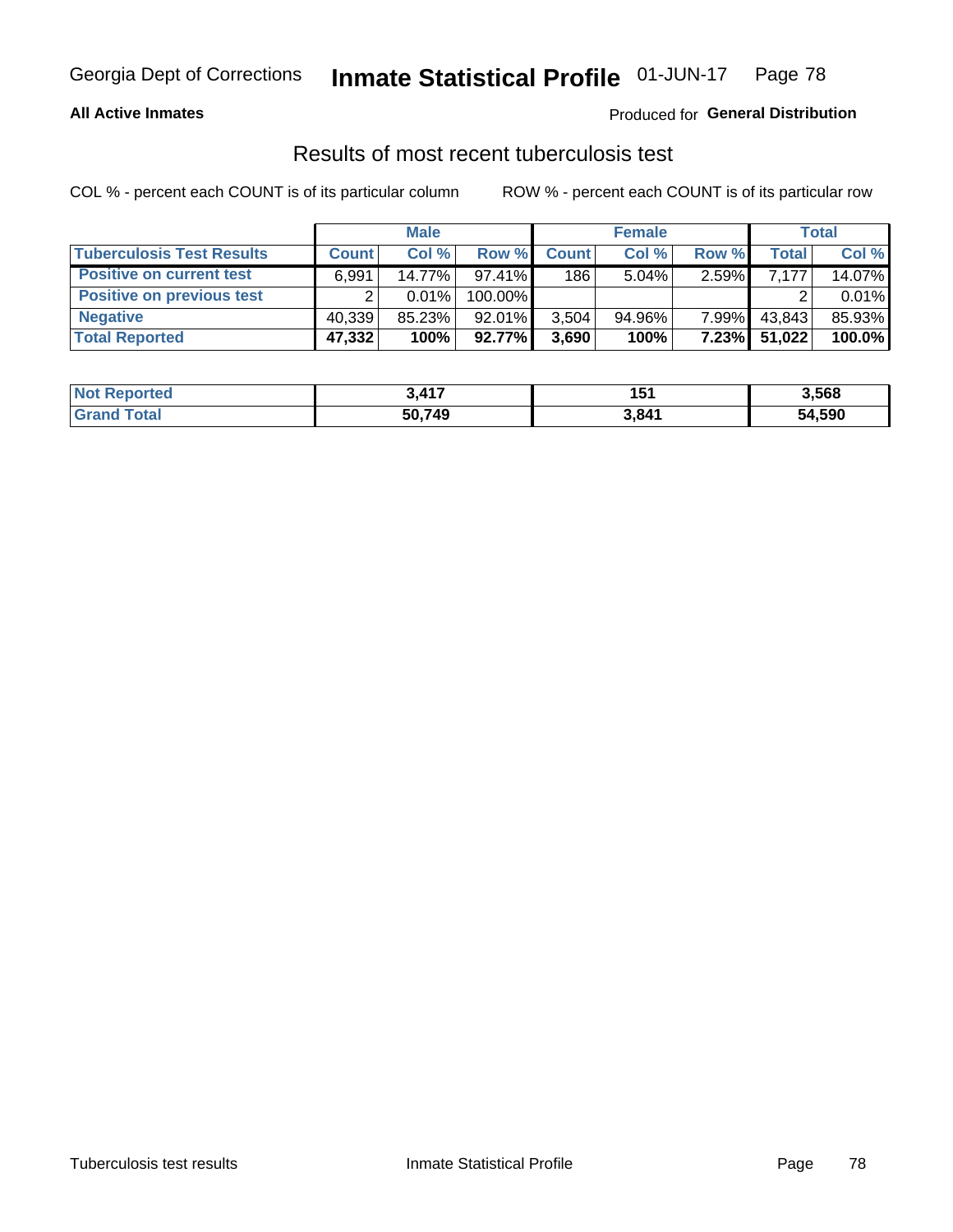#### **All Active Inmates**

Produced for **General Distribution**

### Results of most recent syphilis test

|                                 | <b>Male</b>  |           |        | <b>Female</b> |          |          | Total  |        |
|---------------------------------|--------------|-----------|--------|---------------|----------|----------|--------|--------|
| <b>Syphilis Test Results</b>    | <b>Count</b> | Col%      | Row %I | <b>Count</b>  | Col %    | Row %    | Total  | Col %  |
| <b>Positive on current test</b> | 199          | $1.34\%$  | 95.22% | 10            | $1.80\%$ | 4.78%    | 209    | 1.36%  |
| <b>Negative</b>                 | 14.630       | $98.66\%$ | 96.40% | 547           | 98.20%   | $3.60\%$ | 15,177 | 98.64% |
| <b>Total Reported</b>           | 14,829       | 100%      | 96.38% | 557           | 100%     | 3.62%    | 15,386 | 100%   |

| <b>Not Reported</b> | 35,920 | 3,284 | 39,204 |
|---------------------|--------|-------|--------|
| <b>Grand Total</b>  | 50.749 | 3,841 | 54,590 |